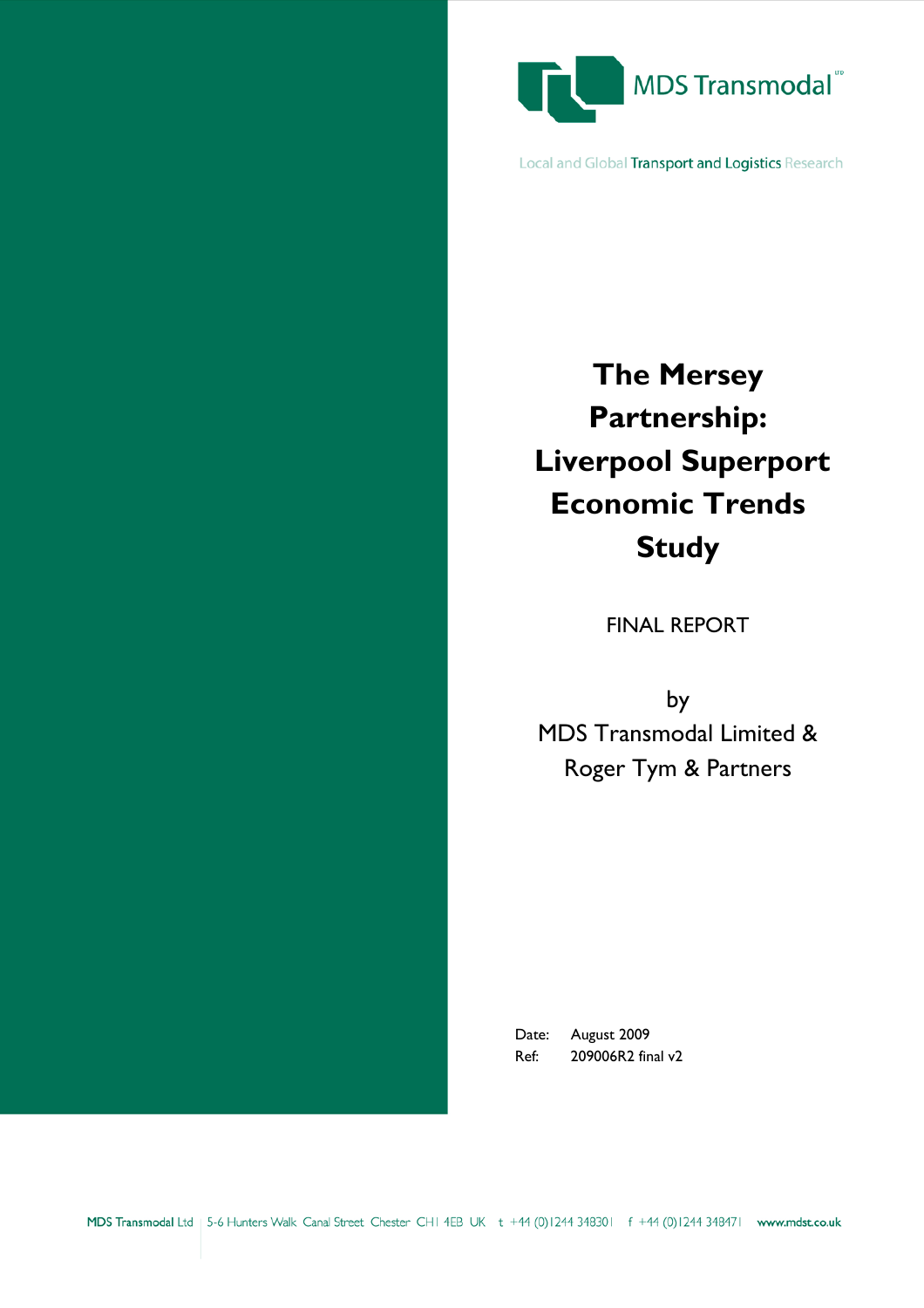## **CONTENTS**

| 1              | <b>INTRODUCTION</b>                                 | Page 1  |
|----------------|-----------------------------------------------------|---------|
| $\overline{2}$ | LIVERPOOL SUPERPORT                                 | Page 3  |
| 3              | <b>EVIDENCE BASE</b>                                | Page 8  |
| 4              | <b>STRATEGIC DEVELOPMENT</b><br>- S.W.O.T. ANALYSIS | Page 41 |
| 5              | <b>SUPERPORT ACTION PLAN</b><br><b>AND OUTCOMES</b> | Page 44 |
|                | <b>APPENDICES</b>                                   | Page 64 |

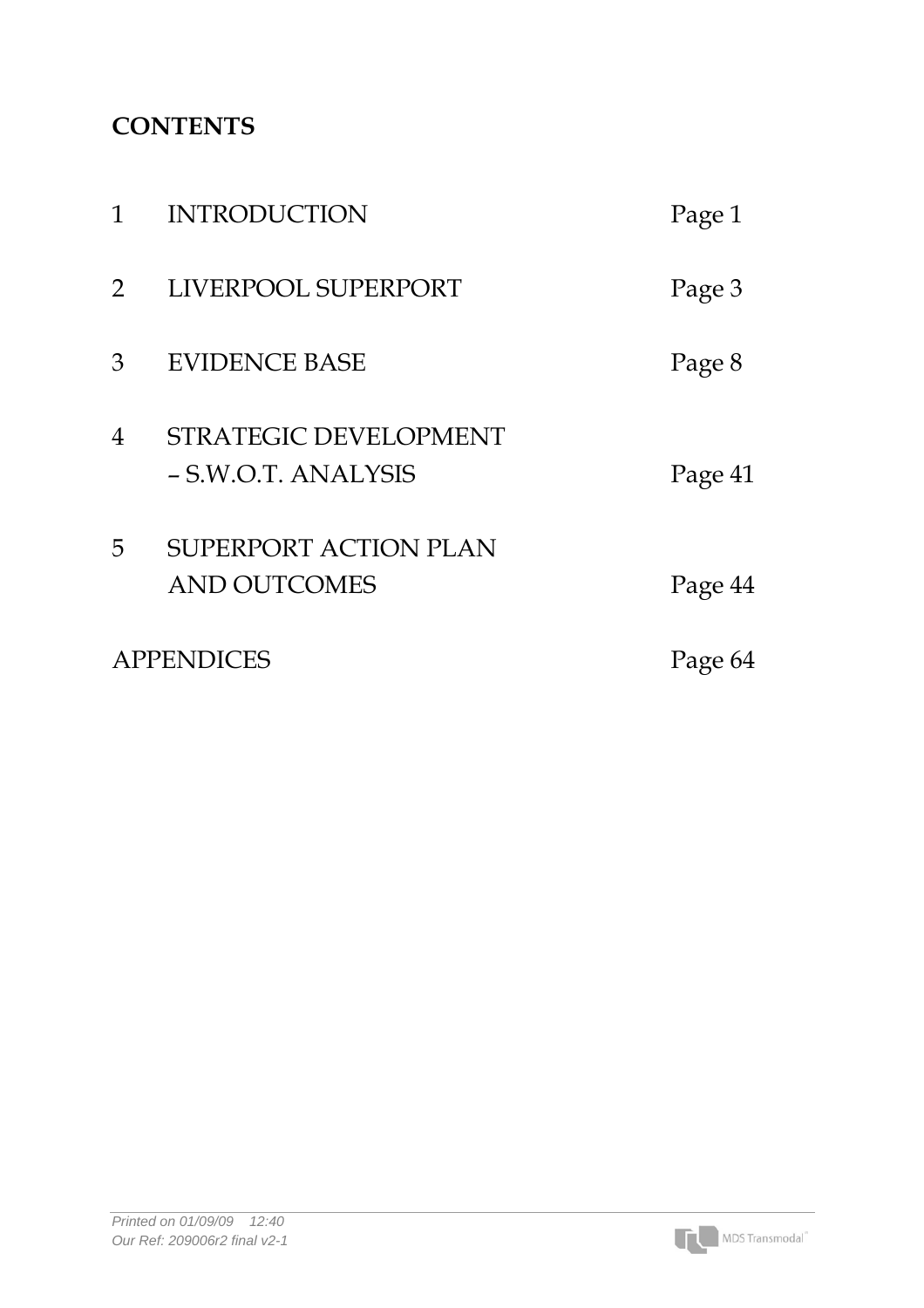## **1 INTRODUCTION**

#### **1.1 STUDY OBJECTIVES**

MDS Transmodal (MDST) and Roger Tym and Partners (RTP) were commissioned by The Mersey Partnership (TMP) to complete a study with the following objectives:

- To collate the economic impacts of existing and planned key SuperPort infrastructure in a standardised form;
- To establish/strengthen the business case for proposed linkages into the ports and airport;
- To assess the infrastructure needed to support SuperPort growth;
- To assess the interaction and relationship between SuperPort and key growth sectors and regional priorities;
- To define and quantify the key issues that could restrain SuperPort growth.

#### 1.2 STUDY SCOPE

In terms of its geographic scope the study encompasses the ports, freight facilities and the airport located within the six local authorities in the Liverpool City Region, plus the port facilities at the entrance to the Manchester Ship Canal. However, this study also considers the potential impact of the Liverpool SuperPort concept on the rest of the North West, as well as the rest of the UK.

The Liverpool SuperPort sits within two strategies with a wider geographic scope:

- The Ocean Gateway, which is Peel Holdings' private sector-led long-term investment strategy for the North West along the River Mersey and Manchester Ship Canal corridor between Liverpool and Manchester;
- The Atlantic Gateway, which is an NWDA-led initiative that encompasses the development projects included in the Ocean Gateway, but includes other facilities and development sites within the same corridor.

The main emphasis in this study is on freight, given the international and national role of the Port of Liverpool and the amount of logistics activity that is generated in the sub-region. However, air passenger traffic through Liverpool John Lennon Airport (LJLA) and cruise and Irish Sea RoRo passenger traffic are also considered.

The time horizon for the study is 2030.

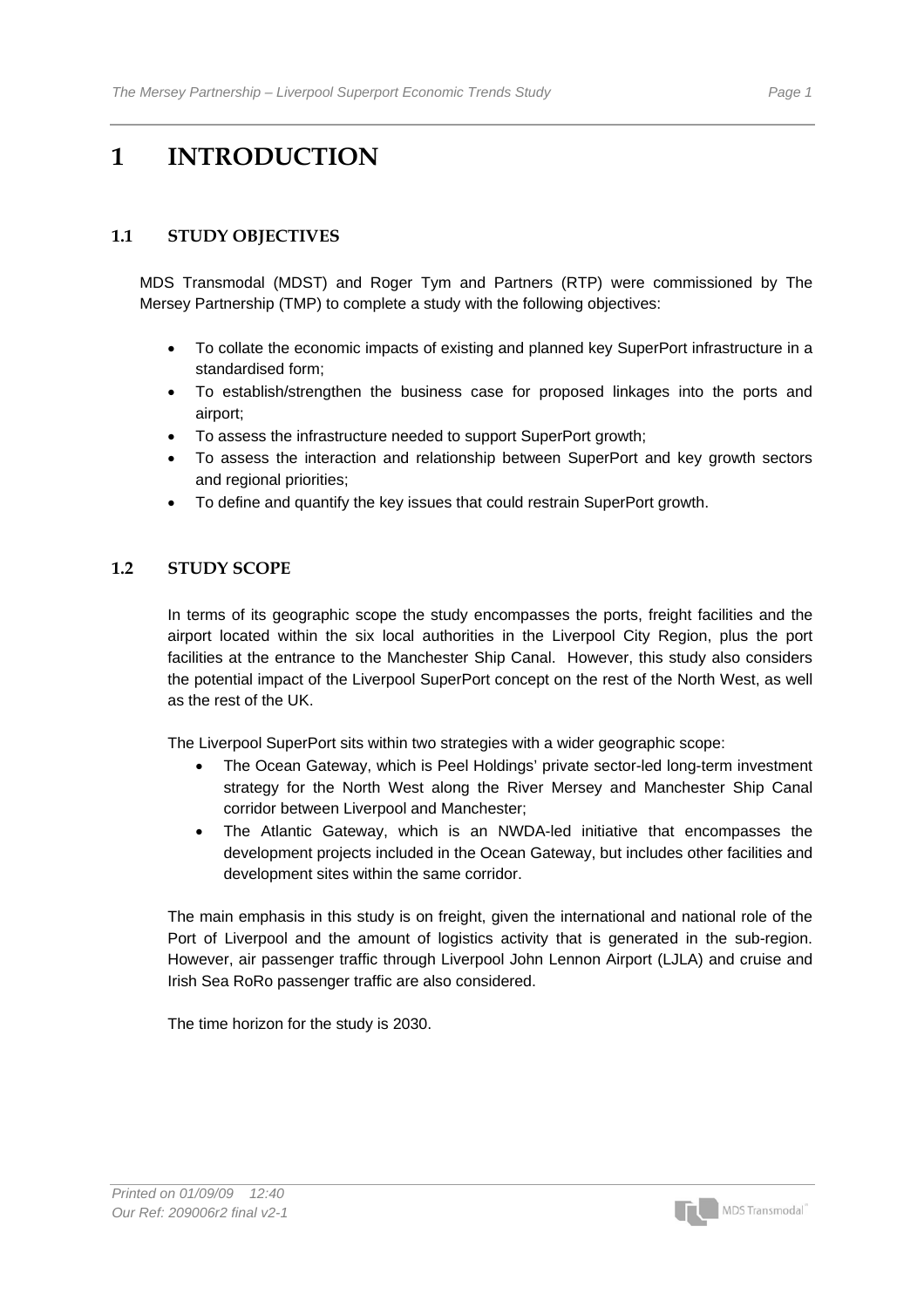#### **1.3 STUDY STRUCTURE**

**Chapter 2 Liverpool SuperPort** describes the SuperPort, the existing economic contribution it makes to the City Region and the potential contribution that the full development of the SuperPort could make to the Liverpool City Region and the North West region.

**Chapter 3 Evidence Base** provides detailed support for the summary of the impacts included in Chapter 2.

**Chapter 4 Strategic Development – S.W.O.T. Analysis** provides an assessment of the key opportunities and threats facing the shipping, aviation and logistics industries across the Liverpool City Region and how they relate to existing strengths and weaknesses.

**Chapter 5 SuperPort Action Plan** sets out the nine action areas that partners and stakeholders should focus on to ensure delivery of the SuperPort.



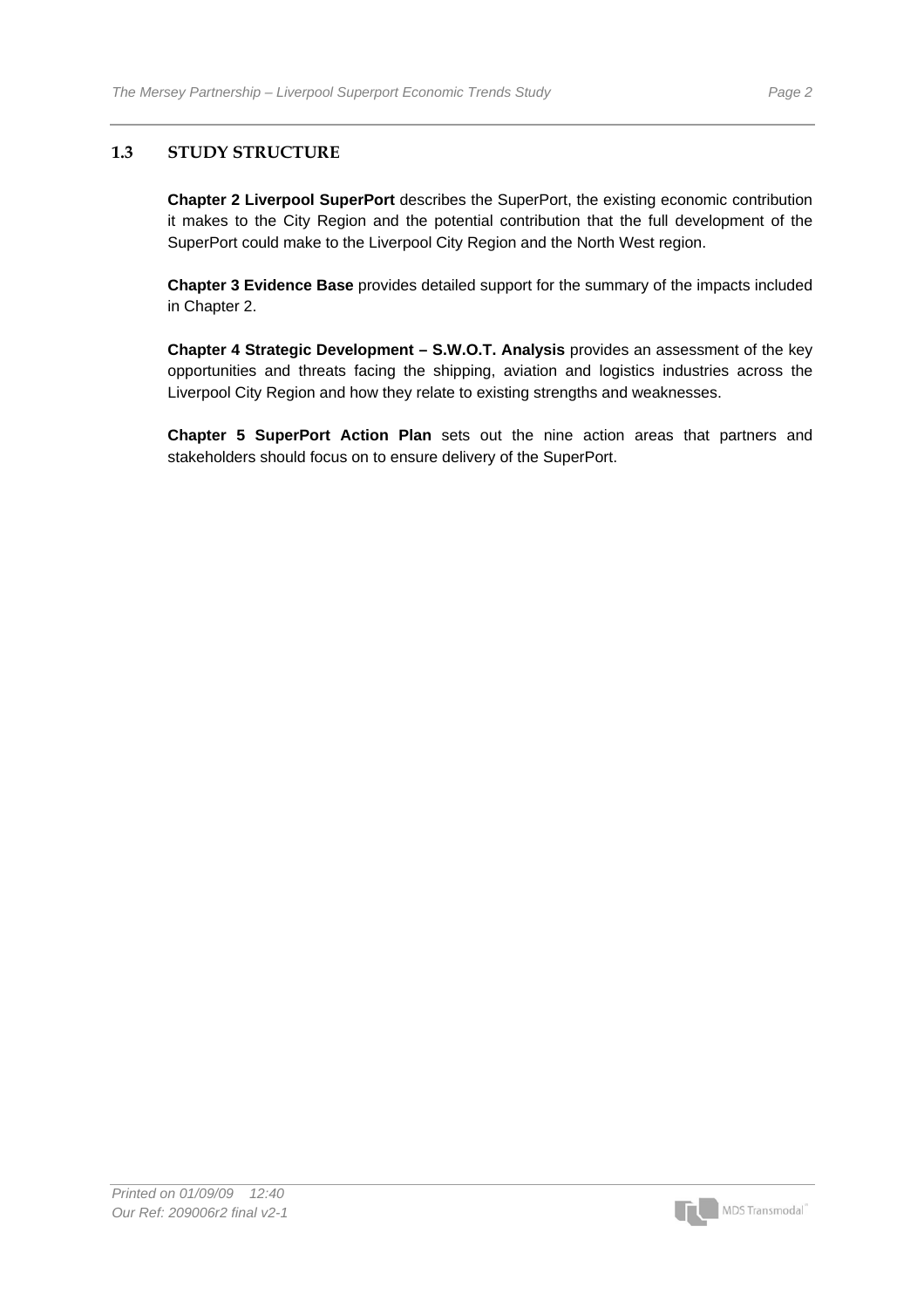## **2 LIVERPOOL SUPERPORT**

#### **2.1 DEFINITION OF THE SUPERPORT**

#### **2.1.1 The vision**

A vision for the Liverpool SuperPort was originally set out in the Liverpool SuperPort prospectus, published in June 2008:

*"To bring together and integrate the strengths of the Ports, Airports and Freight Community to create a 'SuperPort' for freight and passenger operations within the Liverpool City Region that will become a key driver of its economy. It will create the most effective and cost efficient environment for freight cargo logistics and passenger transit in the UK. "* 

Liverpool SuperPort aims therefore to be a step change in City Region competitiveness.

The focus of the Liverpool SuperPort is on the potential for high quality port, airport and intermodal freight facilities within the Liverpool City Region. It encompasses the ports, freight facilities and the airport located within the six local authorities in the Liverpool City Region, plus the port facilities at the mouth of the Manchester Ship Canal. However, this study also considers the potential impact of the Liverpool SuperPort concept on the rest of the North West, as well as the rest of the UK.

The vision is market-driven – providing high quality facilities and services to generate additional traffic volumes, which help to justify additional private sector investment in the City Region. However, the public sector stakeholders involved in the Liverpool SuperPort have the objective of achieving wider public benefits – principally greater employment and prosperity in the City Region, allied with (wherever possible) reduced environmental impacts from the economic activity that is generated.

#### **2.1.2 Markets and customers**

The Liverpool SuperPort is focused on providing high quality, cost-effective services in two main markets:

- The **freight market** for logistics companies, shipping lines, freight forwarders and shippers/receivers of freight located in or serving the Liverpool City Region, with cargo origins and destinations around the world.
- The **passenger market** aviation, cruise and ferry services for overseas visitors to the City Region and its businesses and residents.

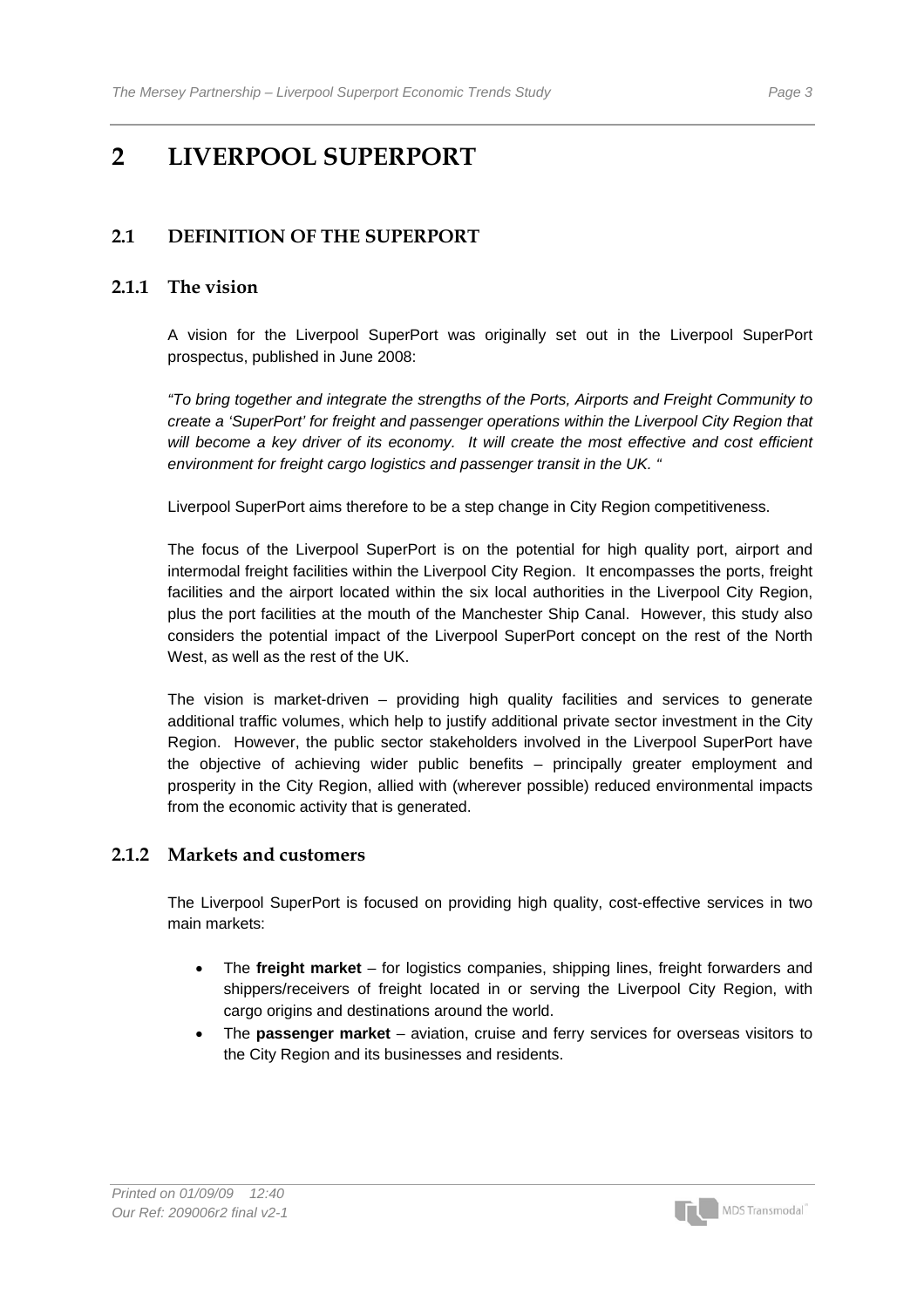Although the main focus of the SuperPort may be on unitload/high value freight, the conventional/bulk freight market remains important, as the port facilities that handle these cargoes are key links in the transport chain between sources of raw materials and manufacturers located in the Liverpool City Region and the rest of the North West; in addition, the conventional/bulk traffics help to diversify the port facilities' traffic portfolio.

The existing facilities, as well as the planned facilities that will further develop the Liverpool SuperPort, are shown on the following map. Planned facilities are highlighted in green.



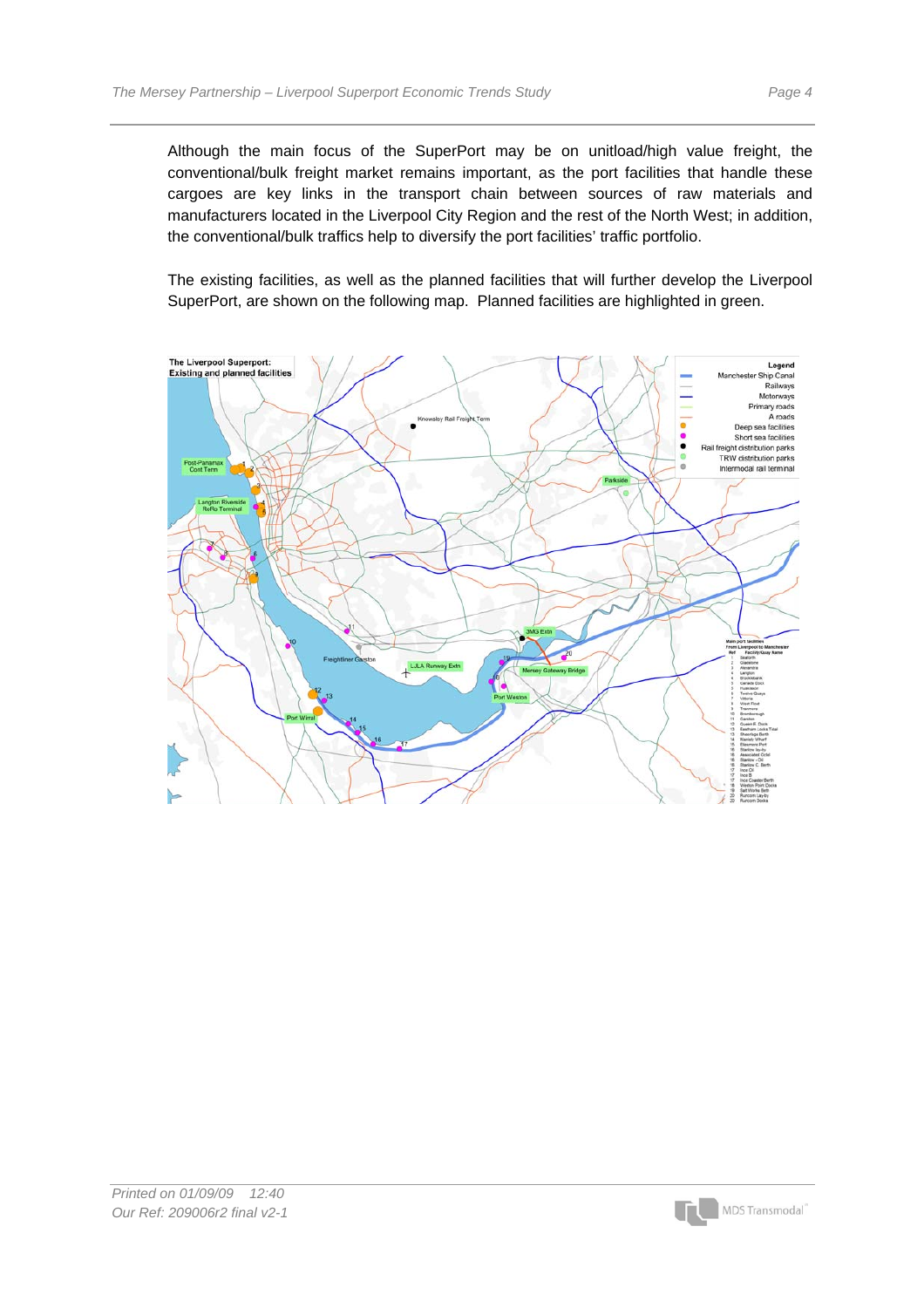#### **2.1.3 SuperPort facilities**

The Liverpool SuperPort is, in physical terms, a multi-modal transport network of facilities that uses common inland transport links (road, rail and inland waterway). This network can be summarised as follows:

| <b>Facility</b>        | <b>Relevant modes</b> | Role                        | <b>Traffic statistics</b> | Ownership                       |
|------------------------|-----------------------|-----------------------------|---------------------------|---------------------------------|
| Bromborough            | Maritime, with road   | Short sea bulk port         | Included in Port of       | Victoria Group                  |
|                        | connections           |                             | Liverpool                 |                                 |
| Freightliner Liverpool | Rail, with road       | Regional intermodal rail    | Not published             | Freightliner Ltd.               |
|                        | connections           | freight terminal            |                           |                                 |
| Knowsley Rail Freight  | Rail, with road       | Regional intermodal rail    | Not published             | Potter Group                    |
| Terminal               | connections           | freight terminal, with      |                           |                                 |
|                        |                       | warehousing                 |                           |                                 |
| Liverpool John         | Air, with road        | International airport       | 5.4m passengers &         | Peel Airports                   |
| Lennon Airport (LJLA)  | connections           |                             | 3.6k tonnes of            |                                 |
|                        |                       |                             | freight $(2008)$          |                                 |
| Manchester Ship        | Inland waterway,      | Inland waterway, with a     | 8.1m tonnes of            | Mainly Peel Ports, but          |
| Canal                  | with rail & road      | range of docks and          | freight (2007)            | some port facilities are        |
|                        | connections           | wharves for (mainly) short  |                           | owned by other                  |
|                        |                       | sea traffic                 |                           | companies                       |
| Mersey Multimodal      | Rail, with road       | Regional intermodal rail    | 1.2 million tonnes of     | <b>Stobart Group</b>            |
| Gateway (3MG)          | connections           | freight terminal, with      | freight (2008)            |                                 |
|                        |                       | warehousing                 |                           |                                 |
| Port of Garston        | Maritime, with road   | Short sea bulk port         | 0.5m tonnes of            | <b>Associated British Ports</b> |
|                        | connections           |                             | freight (2007)            |                                 |
| Port of Liverpool      | Maritime, with rail   | Multi-purpose deep sea,     | 32.3m tonnes of           | <b>Peel Ports</b>               |
| (including port        | & road                | short sea & Irish Sea ferry | freight; 173k ferry       |                                 |
| facilities in          | connections           | port                        | passengers (2007)         |                                 |
| Birkenhead)            |                       |                             |                           |                                 |
| Stock of large         | Road & rail           | National & regional         | 0.7 million m2 (3%        | Various                         |
| warehouses             |                       | distribution centres        | of total stock in         |                                 |
| (>10,000m2)            |                       |                             | England & Wales)          |                                 |

**Summary of the Liverpool SuperPort multi-modal network of facilities** 

There is a significant degree of complementarity between these facilities in that collectively they generate the critical mass of traffic that allows the development of additional freight and passenger services for the SuperPort as a whole. However they also compete with each other and the degree of competition between the facilities in the Liverpool City Region is a key strength of the Liverpool SuperPort because it helps to maintain cost competitiveness and service quality, as well as foster innovation within the City Region for the SuperPort's customers.

#### **2.1.4 The strategic network links**

The Liverpool SuperPort facilities are linked by common rail and road infrastructure within the Liverpool City Region, but much of the traffic to and from the SuperPort facilities is strategic in nature and is therefore reliant on the following national infrastructure:

• The West Coast Mainline (WCML), which is the main British rail freight artery, providing access for intermodal rail freight services with a generous loading gauge to the Midlands and London and to Scotland.

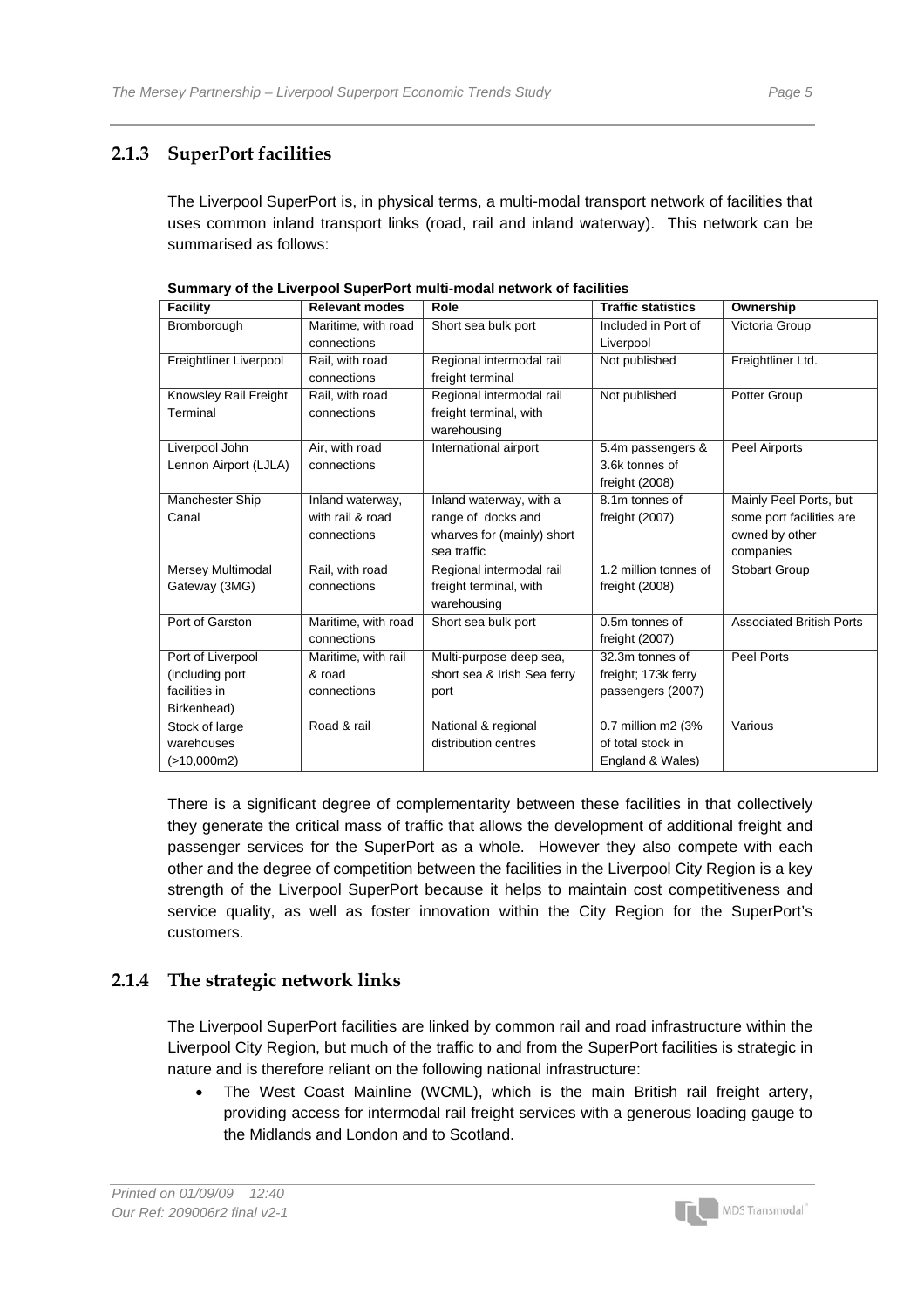- The M6, which is the main north-south motorway route for freight in Great Britain;
- The M62, which provides motorway access to the Yorkshire and East of England markets across the Pennines.
- The M53/M56 and the M57/M58 that provide access from the Wirral and North Liverpool to the M6;
- The Manchester Ship Canal, providing inland waterway access from the Mersey to Greater Manchester.

### **2.2 THE EXISTING CONTRIBUTION OF THE SUPERPORT AND ITS GOALS**

Liverpool City Region already has a strong array of ports, airport and freight infrastructure that will provide the foundation for future SuperPort developments. As a whole, it is estimated that these assets currently contribute over **34,000 jobs and £1.1billion of GVA per annum** to the City Region economy.

The Liverpool SuperPort has five main goals:

- To increase productivity/economies of scale;
- Market creation and development;
- To stimulate new investment:
- To enhance existing stakeholder engagement;
- To promote innovation and the environmental agenda.

#### **2.3 POTENTIAL FUTURE CONTRIBUTION**

Without SuperPort the Liverpool City Region should be able to continue to operate successful port and airport facilities. However, when SuperPort comes to fruition the transformational impact on the economy will be highly significant:

- Up to an additional **28,000 jobs** for the local and regional economy;
- Additional GVA of up to **£0.9 billion per annum**;
- An additional 73 million tonnes of traffic per annum handled by facilities in the Liverpool City Region, most of which would otherwise have been handled in other UK regions;
- An additional 1.24 million tonnes of rail freight traffic per annum through the Port of Liverpool;
- An additional 9 million tonnes per annum of rail freight through rail and waterbornelinked distribution parks.

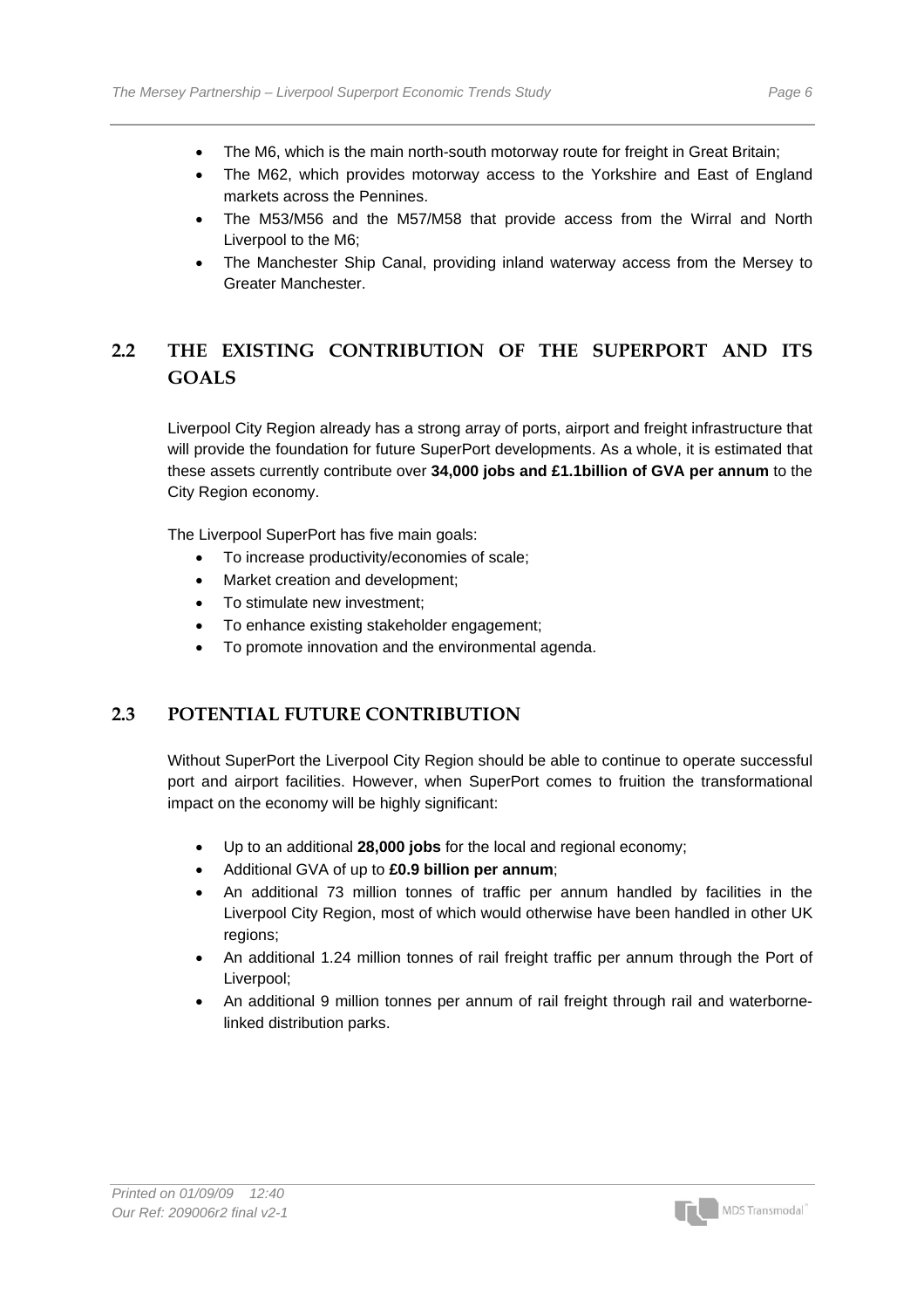#### **2.4 SUPERPORT PIPELINE PROJECTS**

There are a number of projects that have the potential to position the Liverpool City Region as the most competitive logistics and passenger transport cluster in the UK, including the following:

|                                            | <b>Estimated Additional Jobs</b> | <b>Estimated Additional GVA p.a.</b> |
|--------------------------------------------|----------------------------------|--------------------------------------|
| Post-Panamax container terminal            | 3,000                            | £100M                                |
| Extension to 3MG (Halton)                  | 1.145                            | £38M                                 |
| Parkside Rail-connected Distribution Park  | 10,702                           | £360M                                |
| Extension to Liverpool John Lennon Airport | 6,360                            | £211M                                |
| Port Weston                                | 480                              | £16M                                 |
| Mersey Gateway                             | 4.640                            | £155M                                |
| Port Wirral                                | 1,600                            | £53M                                 |
| Langton Riverside RoRo Terminal            | 208                              | £7M                                  |

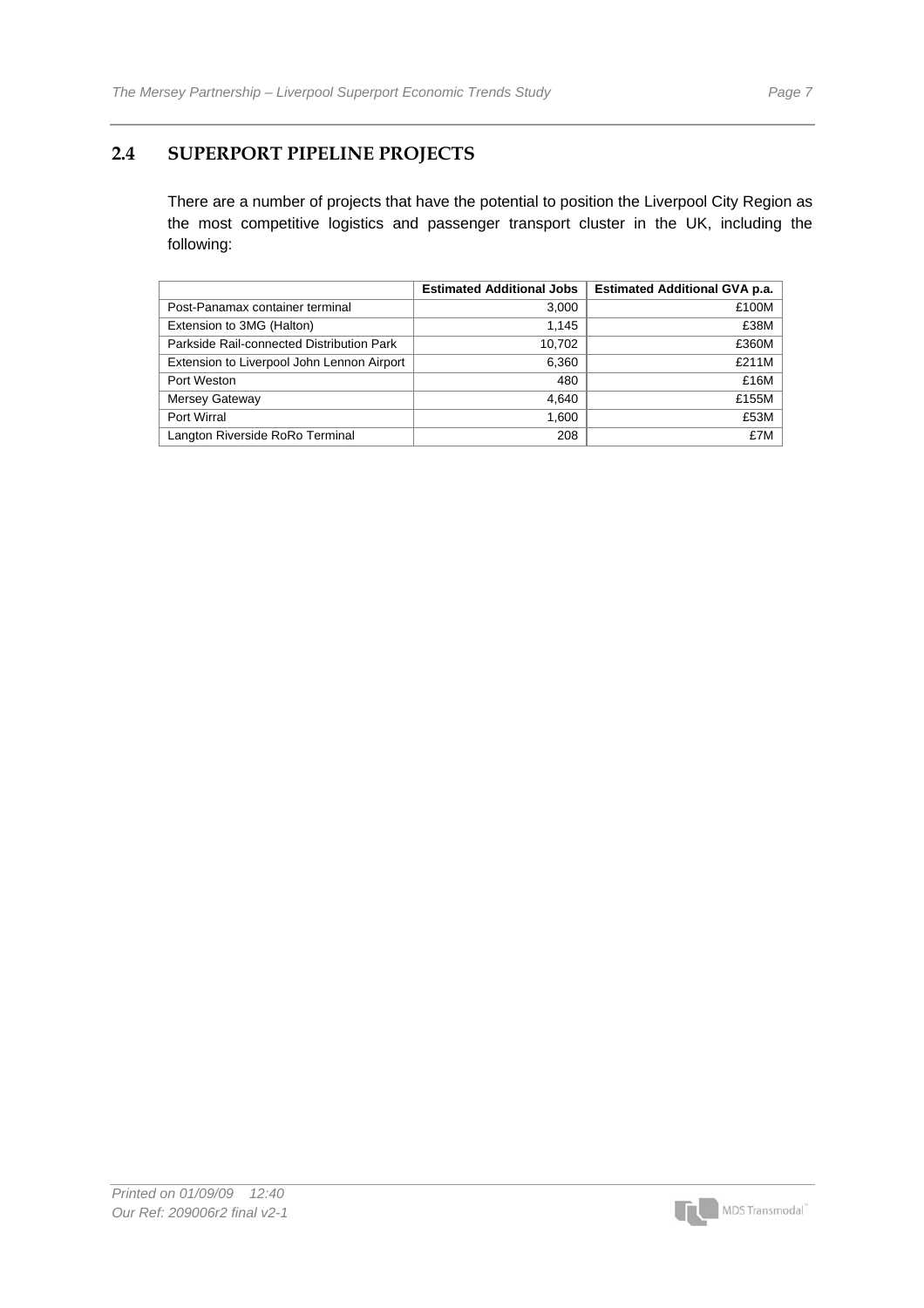## **3 EVIDENCE BASE**

#### **3.1 INTRODUCTION**

This chapter provides detailed support for the summary of the impacts included in Chapter 2 and provides the detailed analysis of the existing economic contribution of the SuperPort and its position in key markets.

#### **3.2 ECONOMIC IMPACTS**

#### **3.2.1 Planning & economic development policy**

Table 3.1a-e provide a summary of planning and economic development policy at a regional level (Table 3.1a), at a sub-regional level (Table 3.1b) and at a local level (Tables 3.1 c-e), setting out their relevance to the development of the Liverpool SuperPort.

| <b>Policy document</b>                                          | Key issues                                                                                                                                                                                                                                                 | <b>Relevance to SuperPort</b>                                                                                                                                                                                                                                                                                                                                                                                                                                                                                                                                                                                                                                                           |
|-----------------------------------------------------------------|------------------------------------------------------------------------------------------------------------------------------------------------------------------------------------------------------------------------------------------------------------|-----------------------------------------------------------------------------------------------------------------------------------------------------------------------------------------------------------------------------------------------------------------------------------------------------------------------------------------------------------------------------------------------------------------------------------------------------------------------------------------------------------------------------------------------------------------------------------------------------------------------------------------------------------------------------------------|
| <b>Regional Strategy</b>                                        | Integrating the North West into the                                                                                                                                                                                                                        | The ability of the region to compete in world                                                                                                                                                                                                                                                                                                                                                                                                                                                                                                                                                                                                                                           |
| RS2010 Principles                                               | European and wider world economy.                                                                                                                                                                                                                          | markets is heavily dependent on the                                                                                                                                                                                                                                                                                                                                                                                                                                                                                                                                                                                                                                                     |
| and Issues Paper                                                |                                                                                                                                                                                                                                                            | competitiveness of its infrastructure.                                                                                                                                                                                                                                                                                                                                                                                                                                                                                                                                                                                                                                                  |
| North West<br>Regional<br>Economic Strategy<br>2006 ("The RES") | Support for the development of airports<br>and ports to aid sustainable growth.<br>Action points 28, and 72-76 relate<br>specifically to the development of ports and<br>airports and the thrust of these action<br>points is to assist their development. | The Port of Liverpool is identified as a key<br>strength of the region, and is highlighted as a<br>growth opportunity.<br>Action point 73 states: "Grow the Port of<br>Liverpool (including Birkenhead). In support,<br>deliver deep-water facilities, related development<br>and transport links Liverpool Port provides a<br>global gateway for the regional and national<br>economy and is well placed to benefit from the<br>expansion of world trade, reducing reliance on                                                                                                                                                                                                         |
|                                                                 |                                                                                                                                                                                                                                                            | congested southern ports."                                                                                                                                                                                                                                                                                                                                                                                                                                                                                                                                                                                                                                                              |
| North West<br><b>Regional Spatial</b><br>Strategy 2008          | Supports development of the port, rail and<br>airport infrastructure.                                                                                                                                                                                      | Policy RT5 Airports states that plans and<br>strategies should support the economic activity<br>generated and sustained by the region's airports,<br>including LJLA as a key economic driver for the<br>Liverpool City Region.<br>Policy RT6 recommends optimising the use of<br>ports and assets for trade and leisure, in<br>particular the Port of Liverpool and the<br>Manchester Ship Canal.<br>Policy RT7 supports promotion of the Regional<br>Freight Strategy, including the promotion of a<br>shift from road-based transport.<br>Policy RT8 supports the promotion of shift from<br>road to rail and water based transport and<br>identifying inter-modal freight terminals. |

**Table 3.1a: Planning and economic development policy – regional policy** 

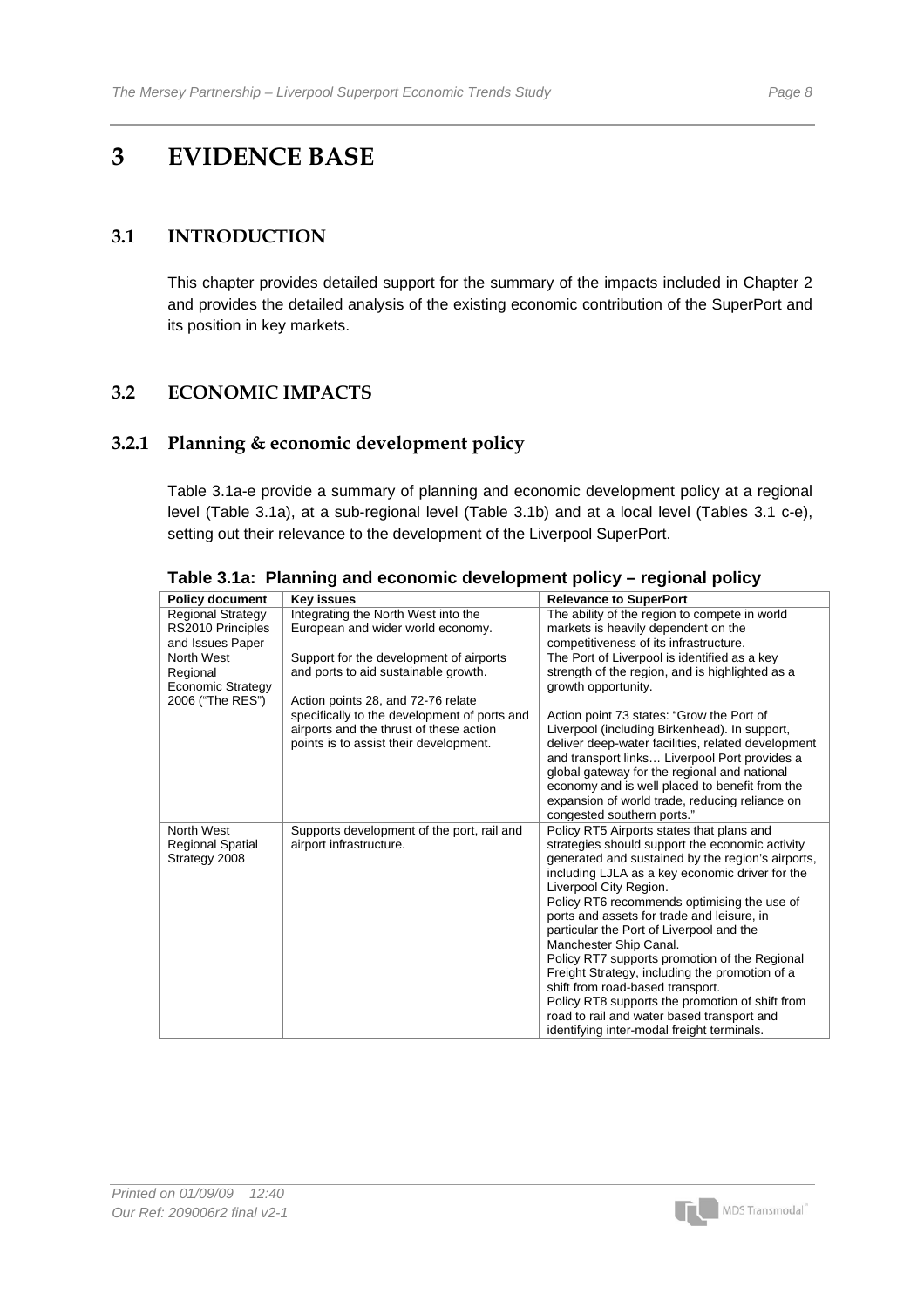| <b>Policy document</b> | <b>Key issues</b>                                                                                                                         | <b>Relevance to SuperPort</b>                                                                                                                                                                                                                                                                         |
|------------------------|-------------------------------------------------------------------------------------------------------------------------------------------|-------------------------------------------------------------------------------------------------------------------------------------------------------------------------------------------------------------------------------------------------------------------------------------------------------|
| Liverpool City         | The MAA contains four                                                                                                                     | The SuperPort can "become a leading                                                                                                                                                                                                                                                                   |
| Region Multi Area      | 'transformational ideas,' which are                                                                                                       | example of technical and service                                                                                                                                                                                                                                                                      |
| Agreement (MAA)        | activities under development with an<br>intention to develop the policies. The<br>SuperPort forms one of these<br>transformational ideas. | innovation, harnessing the potential of its<br>supply chains", aiming to become a global<br>destination, transhipment hub of choice<br>and pioneer of sustainability.                                                                                                                                 |
|                        |                                                                                                                                           | The SuperPort is highlighted as a key<br>driver for inward investment. It is<br>acknowledged that a joint vision, utilisation<br>of a wider set of assets, alignment of<br>private sector investment and channelling<br>of public sector investment will be required<br>for delivering the SuperPort. |

**Table 3.1b: Planning and economic development policy – City Region** 

|  |  |  |  |  | Table 3.1c: Planning and economic development policy - Liverpool & Sefton |
|--|--|--|--|--|---------------------------------------------------------------------------|
|--|--|--|--|--|---------------------------------------------------------------------------|

| <b>Policy document</b>                                                         | <b>Key issues</b>                                                                                                                                                                                                                                                                                                  | <b>Relevance to SuperPort</b>                                                                                                                                                                                                                                                                                                                                                                                 |
|--------------------------------------------------------------------------------|--------------------------------------------------------------------------------------------------------------------------------------------------------------------------------------------------------------------------------------------------------------------------------------------------------------------|---------------------------------------------------------------------------------------------------------------------------------------------------------------------------------------------------------------------------------------------------------------------------------------------------------------------------------------------------------------------------------------------------------------|
| Liverpool 2024 A<br>Thriving<br>International City,<br>2008                    | John Lennon Airport and some port<br>facilities are located within the<br>Liverpool City boundary.                                                                                                                                                                                                                 | Developing a well-connected and<br>competitive city region has been identified<br>as a strategic priority for the city.                                                                                                                                                                                                                                                                                       |
| Liverpool Unitary<br>Development<br>Plan, 2003, and<br>Saved Policies,<br>2007 | Supports both the continuing revival in<br>the fortunes of the Port and major<br>expansion of operations at the Airport,<br>provided that concerns in respect of<br>heritage and environmental protection,<br>nature conservation and surface<br>transportation/traffic impact, can be<br>satisfactorily resolved. | Policy E3 "The City Council will support<br>the continued growth and development of<br>both the Port of Liverpool and Garston<br>Port" and Policy E4 "Airport<br>Development expansion and development<br>supported."                                                                                                                                                                                         |
| <b>Sefton Community</b><br>Strategy: A Vision<br>for Sefton, 2006-<br>2011     | Most of Liverpool Docks are within the<br>southwest area of Sefton. Emphasis<br>on the importance of the docks as a<br>current and future employer. Possible<br>negative impacts of high volumes of<br>port activity currently dependent on<br>limited infrastructure.                                             | Suggests work is required to reduce the<br>negative impact of further freight traffic<br>between the motorway network and the<br>Liverpool Docks, which could hinder the<br>further development of the Port.<br>Identifies need to strengthen and improve<br>transport links especially to Liverpool<br>Docks, the south and west access routes<br>to Southport and public transport links to<br>rural areas. |
| Sefton Unitary<br>Development<br>Plan, Written<br>Statement, 2006              | Contains a number of entries relating<br>directly to the port and movement of<br>freight. In particular there is an<br>emphasis on rail and support for future<br>development:                                                                                                                                     | Policy EDT9: "Development generating<br>large movements of freight should<br>wherever practicable be served by a direct<br>rail link"; and  "The docks have high-<br>capacity rail freight facilities and enjoy<br>good access to the strategic highway<br>network. This gives them unique<br>locational advantages on which future<br>development should capitalise."                                        |

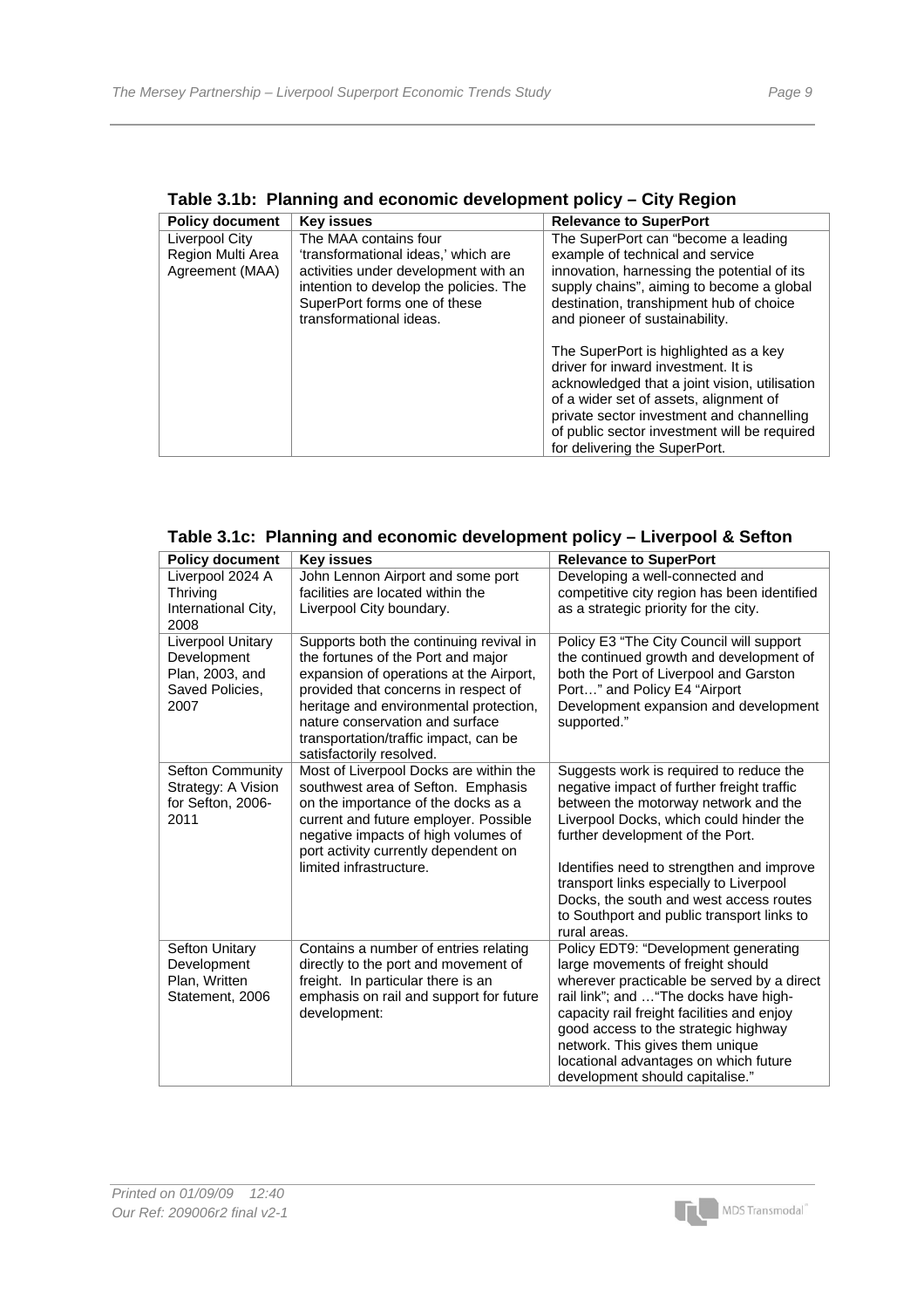| <b>Policy document</b>                                                                               | <b>Key issues</b>                                                                                                                                                                                                                                                                                                                                                                                                                                                                                                                                                                                                                                             | <b>Relevance to SuperPort</b>                                                                                                                                                                                                                                                                                                                                                                                                                                                                                                                                                                                                                                                                                                           |
|------------------------------------------------------------------------------------------------------|---------------------------------------------------------------------------------------------------------------------------------------------------------------------------------------------------------------------------------------------------------------------------------------------------------------------------------------------------------------------------------------------------------------------------------------------------------------------------------------------------------------------------------------------------------------------------------------------------------------------------------------------------------------|-----------------------------------------------------------------------------------------------------------------------------------------------------------------------------------------------------------------------------------------------------------------------------------------------------------------------------------------------------------------------------------------------------------------------------------------------------------------------------------------------------------------------------------------------------------------------------------------------------------------------------------------------------------------------------------------------------------------------------------------|
| Wirral MBC Core<br>Strategy<br>Development<br>Plan<br>Sustainability<br>Appraisal                    | Birkenhead Docks on the Wirral<br>side of the Mersey form a<br>significant proportion of the<br>existing SuperPort infrastructure<br>and the docks are recognised<br>as key employment assets.                                                                                                                                                                                                                                                                                                                                                                                                                                                                | The development of the port and freight<br>handling are both recognised as important<br>drivers of growth.                                                                                                                                                                                                                                                                                                                                                                                                                                                                                                                                                                                                                              |
| Wirral's Future -<br>Open to All: An<br>Investment<br>Strategy for<br>Wirral                         | Emphasises the importance of<br>the maritime sector as a whole.                                                                                                                                                                                                                                                                                                                                                                                                                                                                                                                                                                                               | The Birkenhead Docks and transport<br>infrastructure and the Wirral Docklands and<br>Woodside are identified as priority projects.                                                                                                                                                                                                                                                                                                                                                                                                                                                                                                                                                                                                      |
| Wirral<br>Employment and<br>Enterprise<br>Investment<br>Framework                                    |                                                                                                                                                                                                                                                                                                                                                                                                                                                                                                                                                                                                                                                               | Priority two of the District's Investment<br>Framework is to "Create the Right Environment<br>and Infrastructure for Business to Thrive",<br>including the sub point to "Deliver the<br>designated Strategic Regional Sites as regional<br>investment sites, knowledge nuclei or<br>intermodal freight terminals."                                                                                                                                                                                                                                                                                                                                                                                                                      |
| <b>Halton Unitary</b><br>Development<br>Plan (Adopted<br>2005)                                       | In addition to hosting dock<br>facilities at the mouth of the<br>Mersey, the Halton boundary is<br>next to LJLA and, most<br>significantly, includes 3MG.<br>The district's planning and<br>economic development<br>documents highlight the<br>importance of these facilities in<br>contributing to the success of<br>the local economy.<br>3MG has an on-site intermodal<br>rail freight terminal and<br>distribution centres and is<br>undergoing the first phase of<br>expansion of its Widnes site.<br>The distribution facilities are<br>being expanded and it is<br>anticipated that these will be a<br>substantial source of<br>employment for Halton. | Supports new development at employment<br>areas or development sites which use the<br>facilities for transportation of goods (Policy<br>TP13) and surface access improvements to<br>Liverpool Airport (Policy TP20).<br>Support for the development of the new Mersey<br>Crossing (Policy S14).                                                                                                                                                                                                                                                                                                                                                                                                                                         |
| Halton BC's<br><b>Emerging Core</b><br>Strategy<br>Documents 1 and<br>2, Issues and<br>Options, 2006 |                                                                                                                                                                                                                                                                                                                                                                                                                                                                                                                                                                                                                                                               | Preference for development to be located so as<br>not to present undue risks to the potential<br>occupants or impact on the safe operation of<br>Liverpool John Lennon Airport.<br>However, the document also mentions LJLA's<br>proximity to green belt land. The Masterplan for<br>the Airport states "Such land would only be<br>released from its Green Belt designation in the<br>development plan in exceptional circumstances<br>or planning permission granted on it for<br>inappropriate development, including airport<br>related development, in very special<br>circumstances." Halton Borough Council are not<br>planning to review their Green Belt boundaries<br>until the Merseyside-wide review scheduled for<br>2011. |

**Table 3.1d: Planning and economic development policy – Wirral & Halton** 

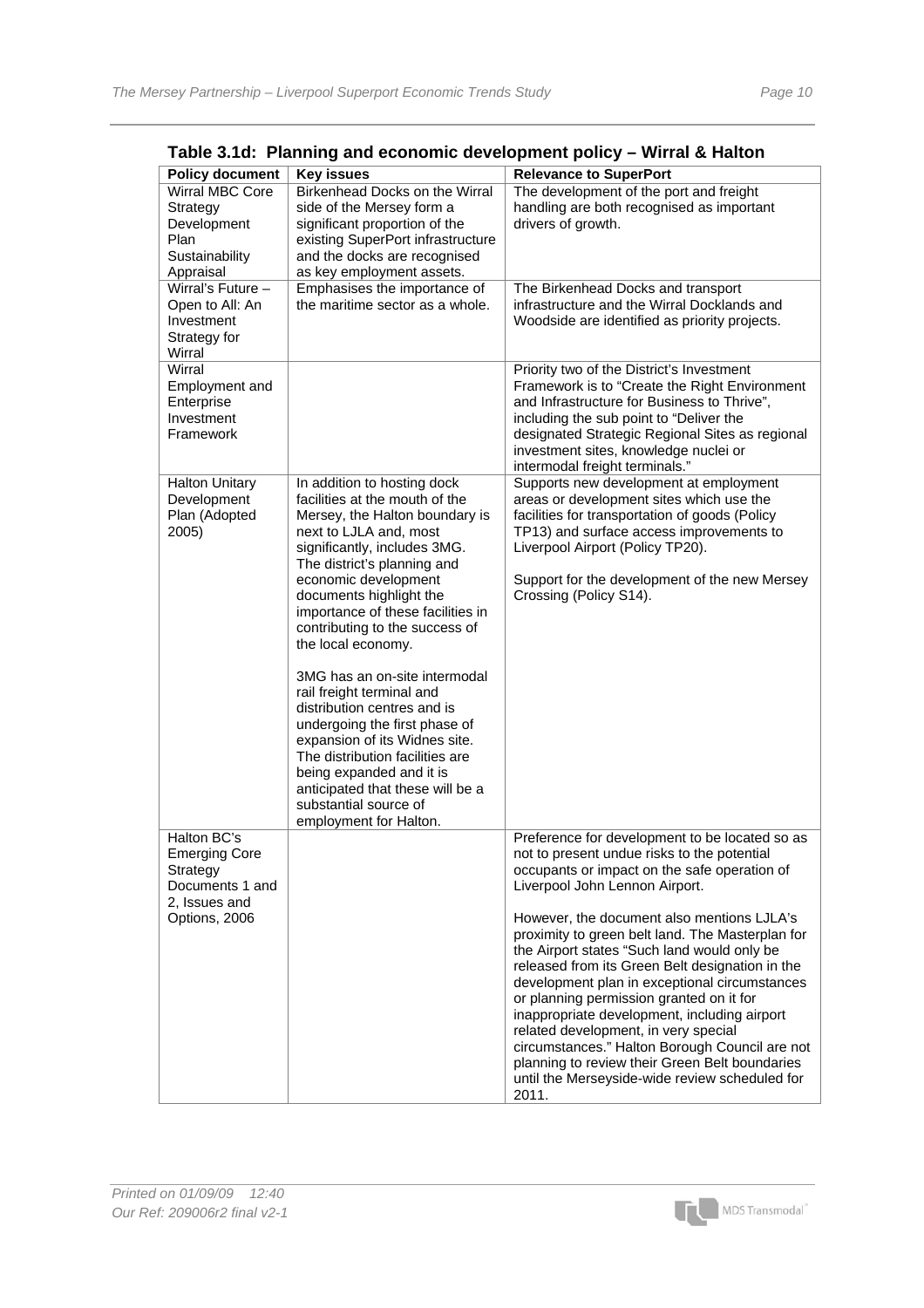| <b>Policy document</b>                                                                                       | Key issues                                                                                                                                                                                                                                                                                             | <b>Relevance to SuperPort</b>                                                                                                                                                                                                                                                      |  |  |  |  |  |  |
|--------------------------------------------------------------------------------------------------------------|--------------------------------------------------------------------------------------------------------------------------------------------------------------------------------------------------------------------------------------------------------------------------------------------------------|------------------------------------------------------------------------------------------------------------------------------------------------------------------------------------------------------------------------------------------------------------------------------------|--|--|--|--|--|--|
| Mersey Gateway<br>Regeneration<br>Strategy, 2008                                                             | Recognises the Mersey Gateway as the "next"<br>phase of regeneration activity for Halton -<br>combining the requirements for a major<br>infrastructure project with the physical and<br>socio-economic regeneration of those areas<br>directly affected."                                              | Focuses in part on the importance of being<br>well connected. "The strategic aim to be<br>'well connected' seeks to maximise the<br>benefits of the common ownership of the<br>Port and John Lennon Airport, and the<br>supply chain hinterland, serving the North of<br>England". |  |  |  |  |  |  |
| Knowsley<br>Replacement<br>Development Plan,<br>Adopted 2006<br>Eastern access<br>road transport<br>corridor | Knowsley borders Liverpool City to the east,<br>and although neither the docks nor airport are<br>within the Authority, the area is host to logistics<br>centres serving both facilities and includes the<br>Knowsley Rail Freight Terminal and the<br>eastern access road to LJLA.                    | Projects in support of the airport are<br>welcomed (Policy T1), and Policy T12<br>states: "Any development that would or<br>could adversely affect the operational<br>integrity or safety of Liverpool John Lennon<br>Airport will not be permitted."                              |  |  |  |  |  |  |
| Knowsley<br>Development<br>Guide, 2005                                                                       |                                                                                                                                                                                                                                                                                                        | Liverpool John Lennon Airport is listed as a<br>key Asset (1 of 4), and strengthening links to<br>South Liverpool and John Lennon Airport is<br>a development priority.                                                                                                            |  |  |  |  |  |  |
| St. Helens City<br>Growth Strategy,<br>2008-2016                                                             | The SuperPort concept offers an opportunity to<br>improve the strength of the wider Liverpool<br>economy of which St. Helens is a part. Being<br>geographically further from the docks and<br>airport, the district will host less of the physical<br>infrastructure directly linked to the SuperPort. | Parkside rail-connected distribution park is<br>listed as a Key Project.                                                                                                                                                                                                           |  |  |  |  |  |  |

**Table 3.1e: Planning and economic development policy – Wirral & Halton**

#### **3.2.2 The SuperPort as a cluster**

#### *3.2.2.1 Benefits of clustering*

Companies choose to cluster in a particular location as they can benefit from having a dense, geographically close network of suppliers and customers. Such benefits can include labour market pooling, supplier specialisation, knowledge spillovers, entrepreneurship, developing local demand, locking-in investment to a location and development of cultural relationships<sup>[1](#page-12-0)</sup>.

Clustering can occur between linked industries, distribution channels and customers, companies related by skills or technologies and/or related institutions such as research organisations and/or universities.

#### *3.2.2.2 Clustering and the Liverpool SuperPort*

Clustering already takes place in the Liverpool City Region where, because of a strong tradition as a mercantile maritime city, companies in the four key maritime sub-sectors of shipping/ports, maritime services, marine engineering and distribution/logistics are co-located and/or their activity is interdependent. This, in turn, has encouraged inward investment of major maritime companies, including shipping lines, which now have their HQ or UK HQ based in Liverpool.



<span id="page-12-0"></span> <sup>1</sup> Cortright, J (2006) Making Sense of Clusters: Regional Competitiveness and Economic Development. Brookings Institution Metropolitan Policy Program.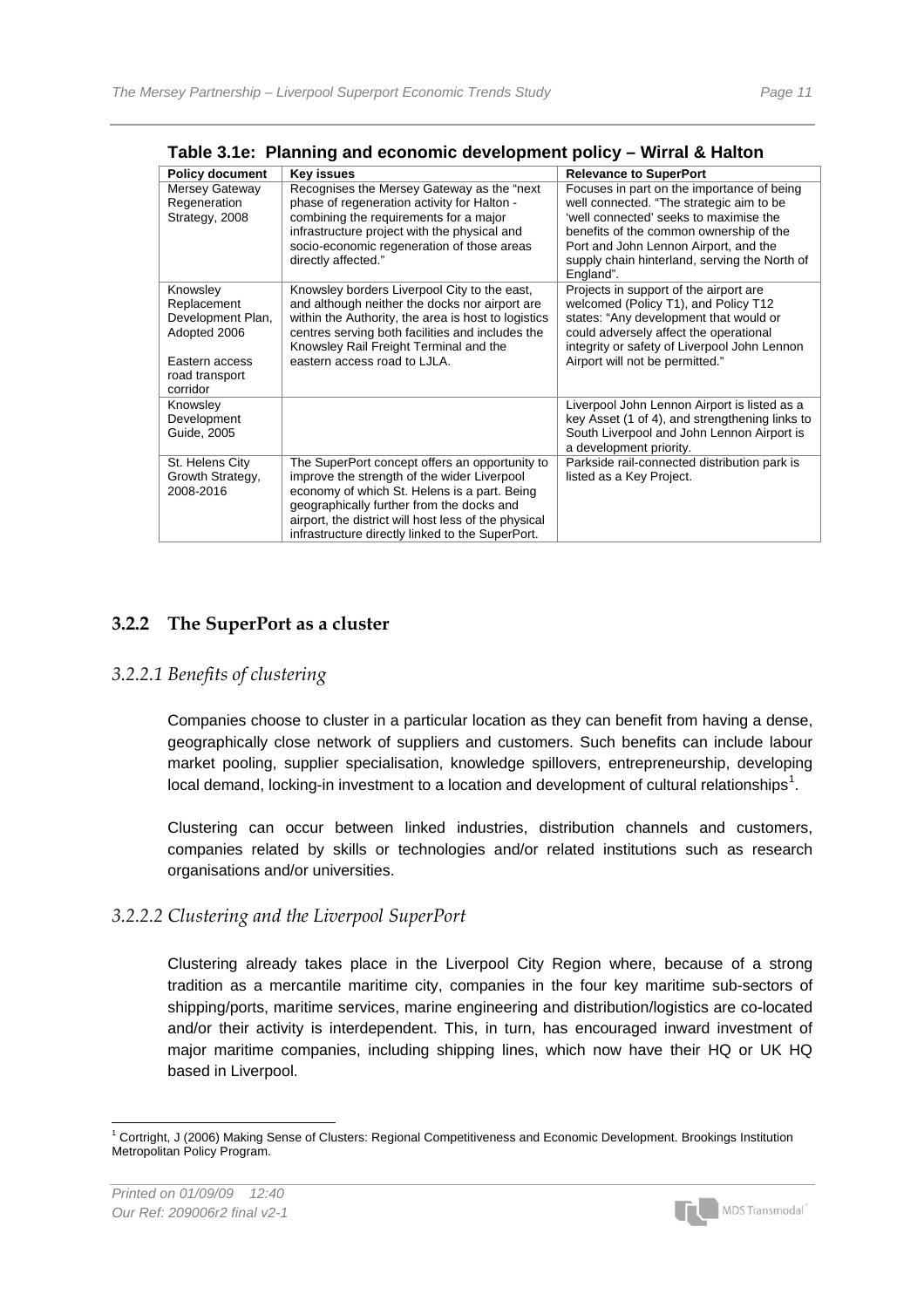Maritime cluster activity in Liverpool was recognised in 2003 with the formation of Mersey Maritime, which helps to promote, develop and support the 1,700 maritime companies in the City Region that employ [2](#page-13-0)8,000 staff<sup>2</sup> with an annual turnover of £2.5 billion. Mersey Maritime acts as an umbrella organisation for its members and stakeholders, delivering key actions around four themes: business development, communications, infrastructure and skills.

The SuperPort has the potential to encourage certain types of firms to locate in the City Region. Such firms include those in the freight supply chain, such as freight forwarding, cargo and warehousing companies, logistics companies, as well as those in 'back office' operations, such as shipping agencies, insurance and maritime law. Several consultees mentioned the potential for the Liverpool SuperPort to bring clustering benefits to the City Region. These benefits include an increase in the number of businesses that would be developed in or attracted to the area by the development of the post-panamax terminal, such as handlers, contractors and businesses in the supply chain. Other consultees mentioned the possibility of the development of a logistics cluster resulting through the development of SuperPort infrastructure.

Singapore was mentioned by some consultees and was included in the Liverpool SuperPort prospectus as an example of a successful cluster development. Singapore's maritime industry cluster contributes to around 7% of Singapore's GDP, employing over 96,000 people in more than 5,000 establishments. This includes shipping and port related sectors, offshore, shipbuilding and repair and services such as finance, insurance and legal services<sup>[3](#page-13-1)</sup>. The Maritime and Port Authority of Singapore aims to develop its maritime cluster by: attracting a critical mass of key industry players through investment in R&D; developing Singapore as a centre of learning by establishing new R&D facilities; and promoting Singapore through Singapore Maritime Week (attracting over 13,000 participants in 2009)<sup>[4](#page-13-2)</sup>.

#### **3.2.3 Baseline economic impact**

#### *3.2.3.1 Introduction*

In this section we estimate the impact of development of the Liverpool City Region transport assets on the regional economy. However to establish the context of these impacts we firstly provide a baseline profile of the sub region's transport assets, focusing on the number of jobs they support and the GVA.

#### *3.2.3.2 Local economic profile*

According to the latest available government statistics, across the Liverpool City Region authorities there are approximately 593,100 jobs and approximately 40% of these jobs are in the City of Liverpool. In terms of sector split, the data shows that across the Liverpool City Region authorities, Distribution, Retail, Hotels and Restaurants and Public Administration,



<span id="page-13-0"></span> 2 The Mersey Partnership Evaluation Report (Spring 2009)

<span id="page-13-1"></span><sup>&</sup>lt;sup>3</sup> Source: **www.maritimecareers.com.sg**, building on The Maritime and Port Authority of Singapore

<span id="page-13-2"></span> $<sup>4</sup>$  Source: Singapore is prepared to ride out the storm, The Business Times, 20 May 2009</sup>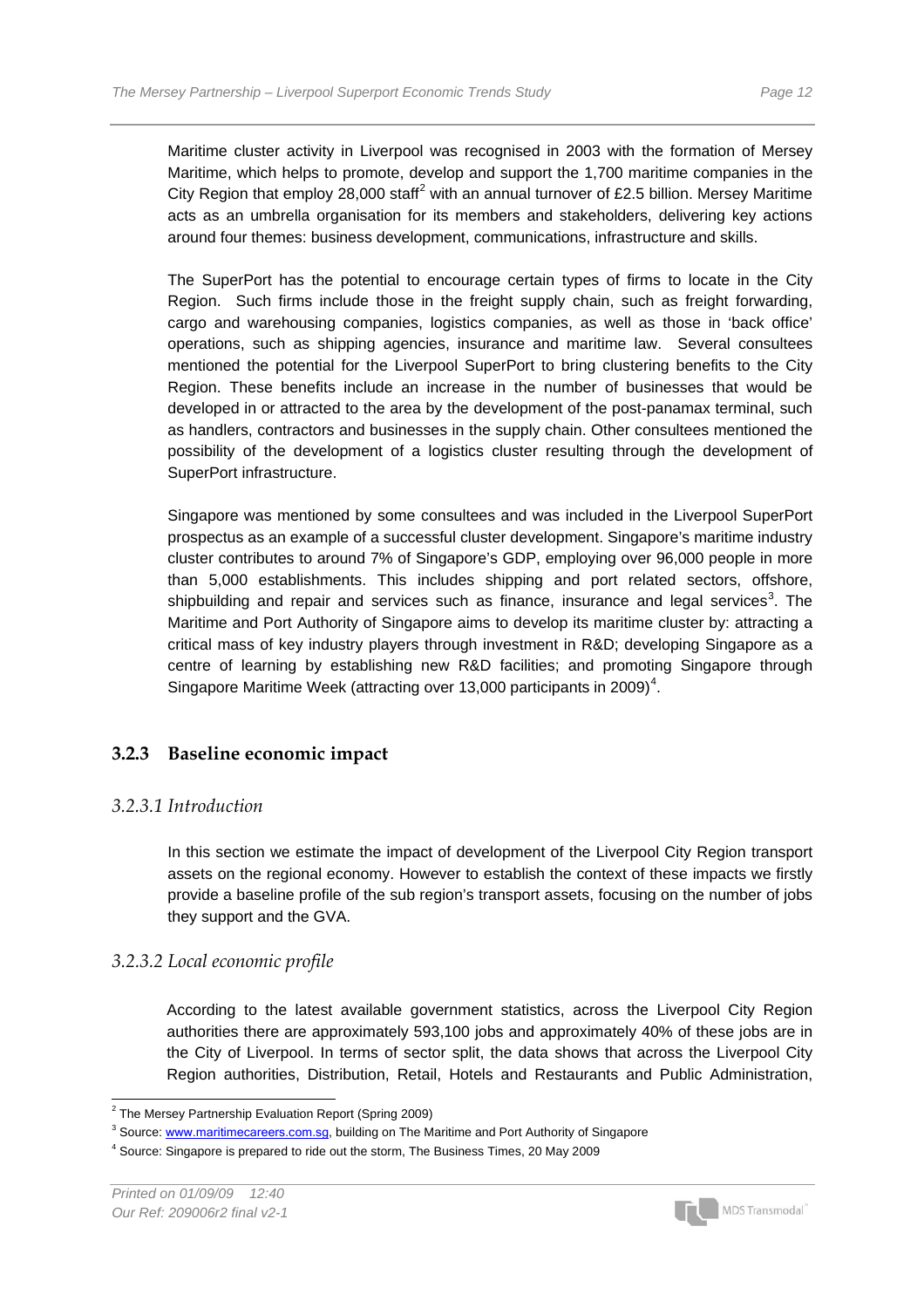Education and Health are the largest sectors and on average account for between a quarter and a third of all jobs. Transport and Communication across the districts accounts for 6% of all jobs, and this proportion is higher in both Halton (12%) and St Helens (11%).



**Figure 3.1: Broad sector employment, Liverpool City Region, 2007** 



<span id="page-14-0"></span> 5 The LQ measures how well represented a sector is in an area compared to the national economy. It equals the sector's share of the area's total employment divided by the sector's share of Great Britain's employment. An LQ equal to 1 indicates that the sector's representation in the area is average. If the LQ is above 1, the sector has a higher than average representation in the area; if it is lower than 1, the sector has a lower than average representation in the area.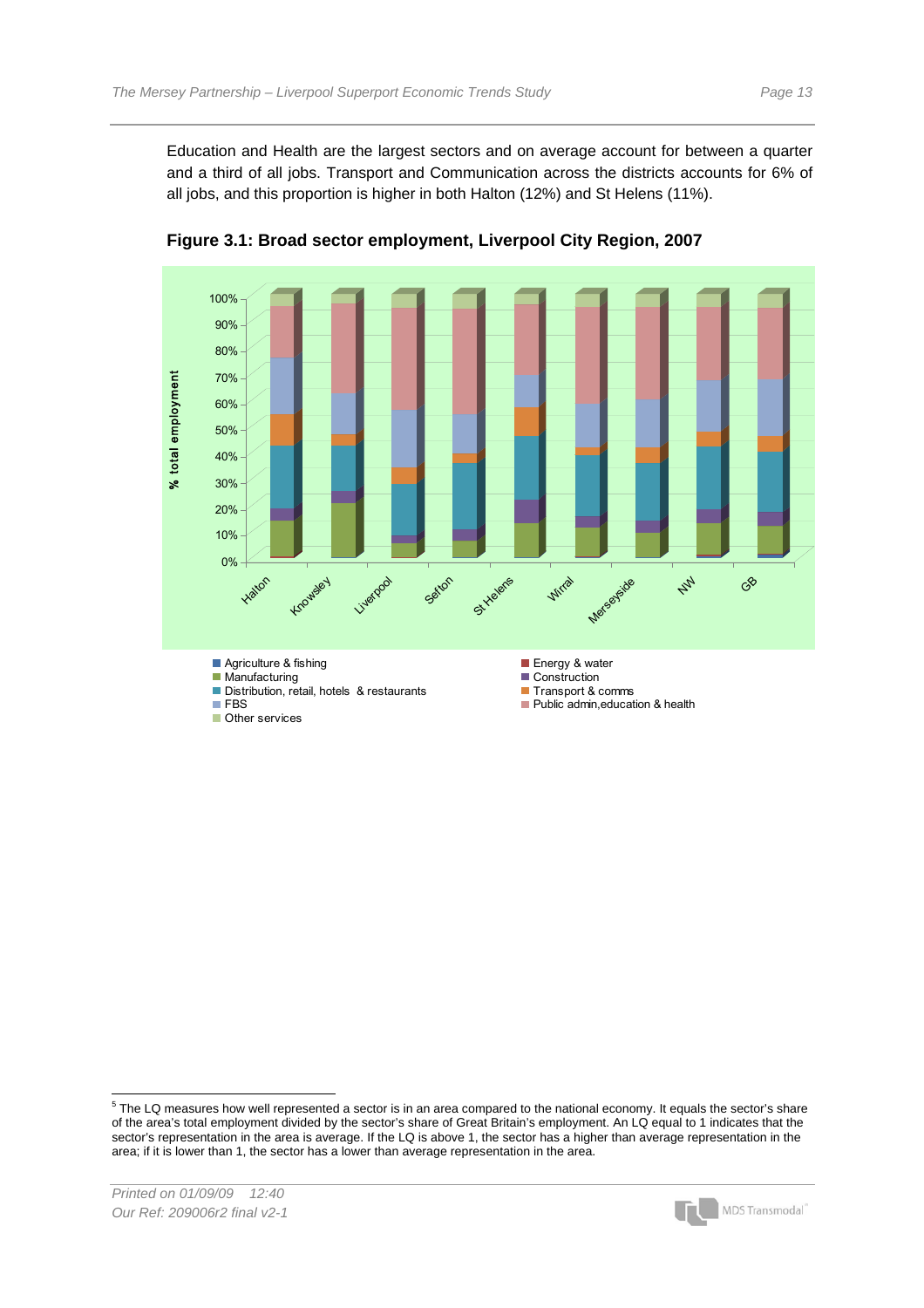Table 3.2 shows that within the Liverpool City Region there is a higher than average representation in five of the 10 transport and other supporting sectors: Freight by Road, Inland Water Transport, Storage and Warehousing, Other Supporting Land Transport Activities and Activities of Other Transport Agencies. Looking at the individual districts, Halton and St Helens have a high number of jobs and have higher than average representation in warehousing and distribution activities. Liverpool, likewise, has a relatively higher number of jobs and has higher than average representation in Other Supporting Land Transport Activities and Activities of Other Transport Agencies – which includes freight forwarder agencies.

|                                                                 | <b>Halton</b> |     | Knowslev       |     | Liverpool |     | <b>Sefton</b> |     | <b>St Helens</b> |     | Wirral |      | Merseyside |     |
|-----------------------------------------------------------------|---------------|-----|----------------|-----|-----------|-----|---------------|-----|------------------|-----|--------|------|------------|-----|
| <b>SIC Code (2003)</b>                                          | <b>No</b>     | LQ. | <b>No</b>      | LQ  | No        | LQ  | No            | LQ  | <b>No</b>        | LQ  | No     | LQ   | <b>No</b>  | LQ  |
| 6024 : Freight transport by road                                | 2.738         | 5.0 | 1.118          | 2.0 | 617       | 0.3 | 486           | 0.5 | 3.050            | 4.8 | 299    | 0.3  | 8.308      | 1.4 |
| 6110 : Sea and coastal water<br>transport                       | 5             | 0.2 | $\overline{2}$ | 0.1 | 226       | 1.8 | 33            | 0.6 | $\overline{2}$   | 0.1 | 0      | 0.0  | 268        | 0.8 |
| 6120 : Inland water transport                                   | 7             | 2.3 | 0              | 0.0 | 3         | 0.2 |               | 0.2 | 0                | 0.0 | 93     | 17.0 | 104        | 3.1 |
| 6210 : Scheduled air transport                                  | 0             | 0.0 | 0              | 0.0 | 486       | 0.8 | $\Omega$      | 0.0 | 0                | 0.0 |        | 0.0  | 487        | 0.3 |
| 6220 : Non-scheduled air transport                              | 1             | 0.0 | 0              | 0.0 | 128       | 0.8 | 0             | 0.0 | $\Omega$         | 0.0 |        | 0.0  | 130        | 0.3 |
| 6311 : Cargo handling                                           | 19            | 1.2 | 7              | 0.4 | 54        | 0.8 | 12            | 0.4 | $\Omega$         | 0.0 | 3      | 0.1  | 95         | 0.5 |
| 6312 : Storage and warehousing                                  | 433           | 1.6 | 407            | .4  | 477       | 0.4 | 219           | 0.5 | 1,736            | 5.4 | 309    | 0.6  | 3,581      | 1.2 |
| 6321 : Other supporting land<br>transport activities            | 23            | 0.2 | 4              | 0.0 | 2,095     | 3.3 | 36            | 0.1 | 149              | 0.9 | 144    | 0.5  | 2,451      | 1.5 |
| 6340 : Activities of other transport<br>agencies                | 55            | 0.4 | 116            | 0.9 | 1,317     | 2.6 | 230           | 1.1 | 147              | 1.0 | 97     | 0.4  | 1.962      | 1.5 |
| 6720 : Activities auxiliary to<br>insurance and pension funding | 230           | 0.8 | 112            | 0.4 | 1,426     | 1.2 | 470           | 0.9 | 63               | 0.2 | 263    | 0.5  | 2,564      | 0.8 |
| <b>Total Transport</b>                                          | 3,511         | 2.2 | 1,766          | 1.1 | 6,829     | 1.0 | 1,487         | 0.5 | 5,147            | 2.8 | 1,210  | 0.4  | 19,950     | 1.1 |

**Table 3.2: LQ and Jobs in Transport and other supporting sectors, Liverpool City Region, 2007** 

#### *3.2.3.3 Review of information relating to the impact of SuperPort facilities*

In order to analyse the importance of the various transport schemes in terms of jobs generated within the current economic structure of the Liverpool City Region, we draw upon existing documents to ascertain their economic value to the sub regional economy. However, for some of the transport schemes existing economic impact studies are not available so we have applied "ready reckoner" multipliers, as set out in English Partnerships' 'Additionality Guidance,' to ascertain the number of indirect and induced jobs each transport scheme supports.

For all existing facilities and pipeline projects, we estimate jobs created by sector and occupations.

As well as jobs, we have also calculated the Gross Value Added (GVA) for each facility or pipeline project. This is the value of each facility or scheme as it reflects profits, salaries and investment. It is the net value of revenue after allowing for supply inputs. Based on GVA values in the 2006 UK Blue Book, grossed up to 2008, we have assumed each service sector job generates some £33,000 in GVA.

The job-creation estimates are very broad-brush estimates of economic impacts. Firstly, there is no estimate included for leakage, which is an estimate of the proportion of outputs

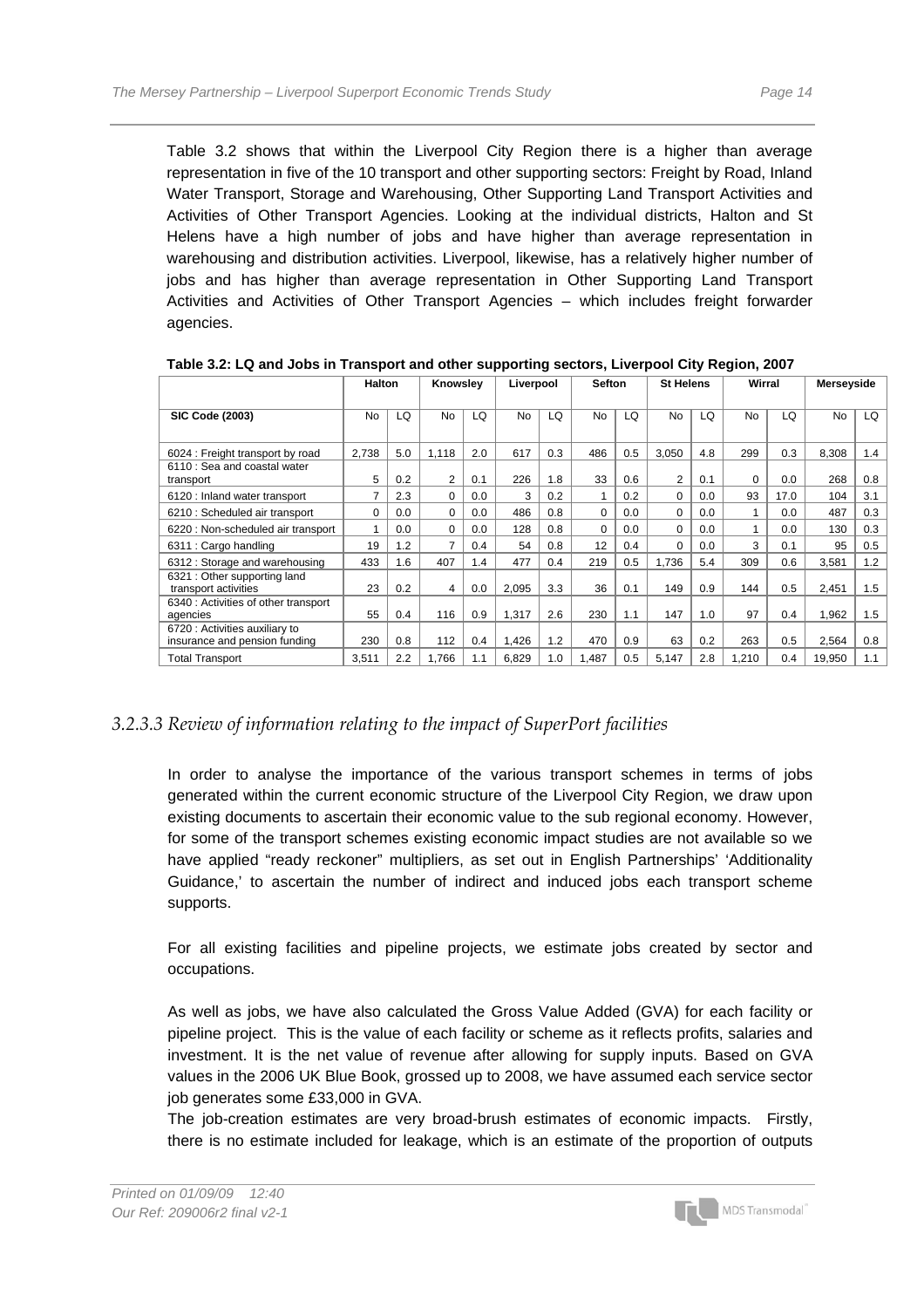(jobs) benefiting those outside the intervention's target area. However, given the target area for the impacts is at least at a regional level, we estimate leakage to be minimal and do not include any calculations to estimate leakage effects.

Secondly, there is no estimate included for displacement. Displacement is an estimate of the impact of the intervention taking market share from other existing local firms or organisations. Again, as we are considering the impacts at the regional level, the degree of displacement is unlikely to be significant.

Thirdly, when the total impact of the schemes is considered, there is no account taken of the potential overlap between different infrastructure schemes in considering the jobs created through the multiplier. For example, off-site impacts of the airport (such as related cargo, freight forwarding and logistics jobs) will be counted as on-site impacts at 3MG. This is not accounted for in our figures, again resulting in an over-estimate of the impacts.

It is therefore important that the figures set out below are not used out of context. They provide a good estimate of direct job impacts from the individual development schemes and for each individual project they are a reasonable estimate of impacts through the multiplier. However, it may be misleading to quote the total figures when including the total jobs, as leakage and displacement factors have not been applied and there will be some element of double-counting across the region.

#### *3.2.3.4 Maritime Sector in the Liverpool City Region*

A recent study by Fisher Associates analysed the contribution of the maritime sector to the Liverpool City Region economy. The study took a broad definition of port related activities and based its methodology on questionnaires and interviews with businesses located in the Liverpool City Region that are involved in maritime activities.

In terms of total impact, this study concluded that the maritime sector generated an estimated £913 m for the Liverpool City Region economy in 2004/05. £710 m is direct GVA – wealth created due to firms directly involved in this sector – and £203m is indirect or induced – wealth generated due to an initial investment injection into the maritime sector. Based on this GVA, the study estimated the maritime sector accounts for around 5%-5.5% of the City Region's GVA, which makes the sector as important as construction. In terms of jobs, the maritime sector generates a total of 26,440 FTE jobs, 20,540 of which are directly related to the port and 5,900 jobs are indirect/induced jobs. The study provides a sector breakdown of these total jobs and most are in the transport and communications sector with very few jobs in other sectors.

However given the scale of the maritime sector in the Liverpool City Region we would expect it to provide a greater number of jobs across the various sectors. Consequently we have derived our own version of the sector breakdown of these jobs by firstly converting these FTE jobs into total jobs and then applying sector specific input output multipliers (Table 3.3).

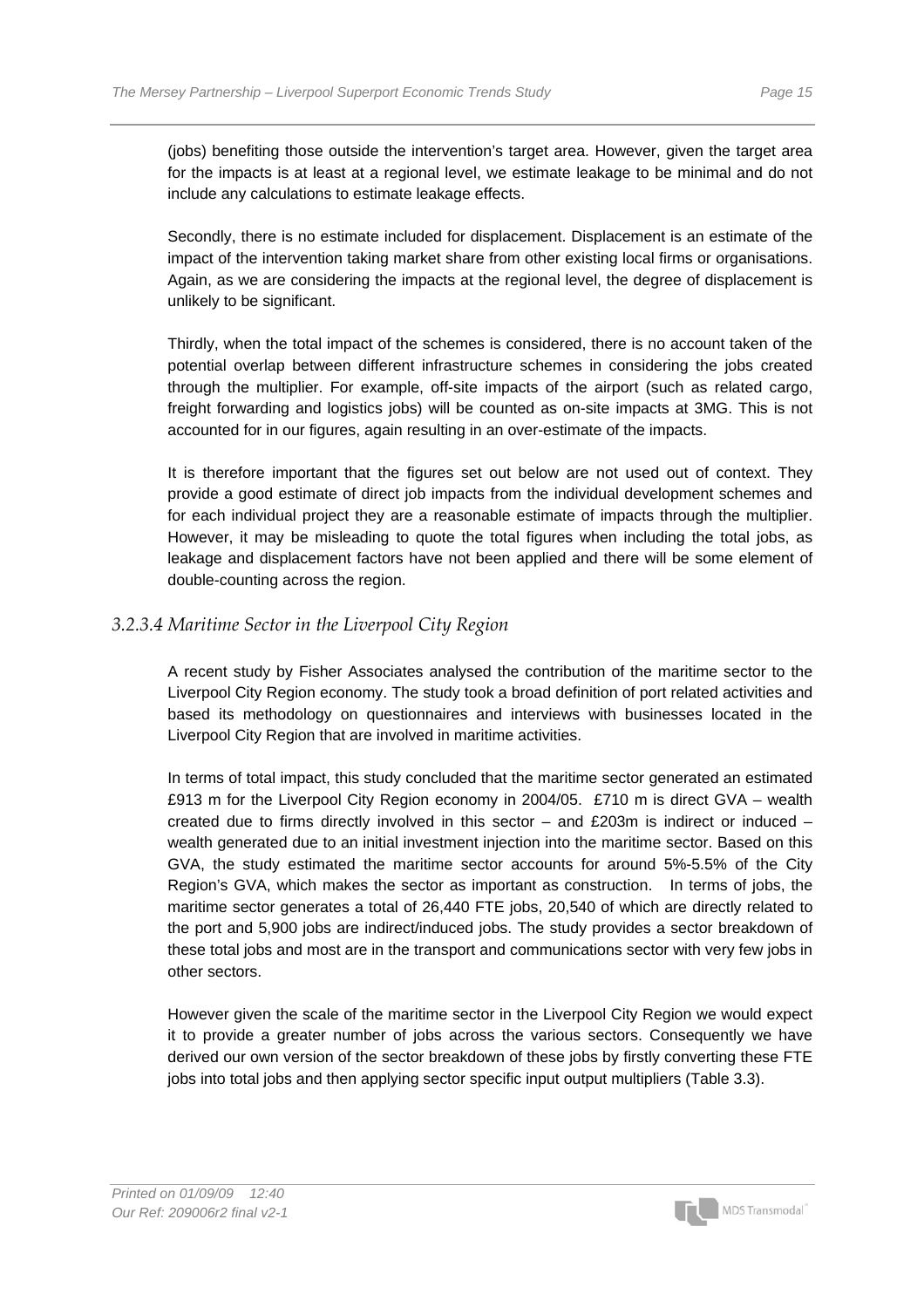|                                   | Jobs   | %     |
|-----------------------------------|--------|-------|
| Agriculture                       | 51     | 0%    |
| Mining and quarrying              | 73     | 0%    |
| Manufacturing                     | 1,125  | 4%    |
| Electricity, gas and water supply | 163    | 1%    |
| Construction                      | 166    | 1%    |
| Wholesale & retail trade          | 417    | 1%    |
| Transport and communications      | 25,023 | 85%   |
| Financial intermediation          | 2,129  | 7%    |
| Public administration             | 24     | $0\%$ |
| Education, health and social work | 95     | 0%    |
| Other services                    | 114    | 0%    |
| Total Jobs                        | 29,379 | 100%  |
|                                   |        |       |

**Table 3.3: Sector breakdown of maritime jobs** 

Table 3.3 shows that 85% of total jobs are in transport and communications. Of the other sectors 2,130 jobs are in financial intermediation, 1,130 jobs are in manufacturing and the other sectors account for less than 200 jobs each.

Table 3.4 shows that maritime jobs require workers with a diverse range of skills, as employment opportunities are across the various occupation groups. Just under half of all jobs are in the low skilled categories of process, plant and machine operatives and elementary occupations. The next largest occupation category is managers and senior officials, which accounts for close to a fifth of all jobs.

|                                            | Jobs   | %    |
|--------------------------------------------|--------|------|
| <b>Managers and Senior Officials</b>       | 5,046  | 17%  |
| <b>Professional Occupations</b>            | 1,164  | 4%   |
| Associate Prof & Tech Occupations          | 2,650  | 9%   |
| Administrative and Secretarial Occupations | 3,833  | 13%  |
| <b>Skilled Trades Occupations</b>          | 1,280  | 4%   |
| <b>Personal Service Occupations</b>        | 1,048  | 4%   |
| Sales and Customer Service Occupations     | 1,945  | 7%   |
| Process, Plant and Machine Operatives      | 5,872  | 20%  |
| Elementary occupations                     | 6,542  | 22%  |
| Totals                                     | 29.379 | 100% |

**Table 3.4: Occupation breakdown of maritime jobs** 

#### *3.2.3.5 Liverpool John Lennon Airport*

Liverpool John Lennon Airport (LJLA) is one of the fastest growing airports with a throughput of about 5 million passengers per annum. The Liverpool John Lennon Airport Master Plan sets in context the airport's current role in the local and regional economy and outlines its

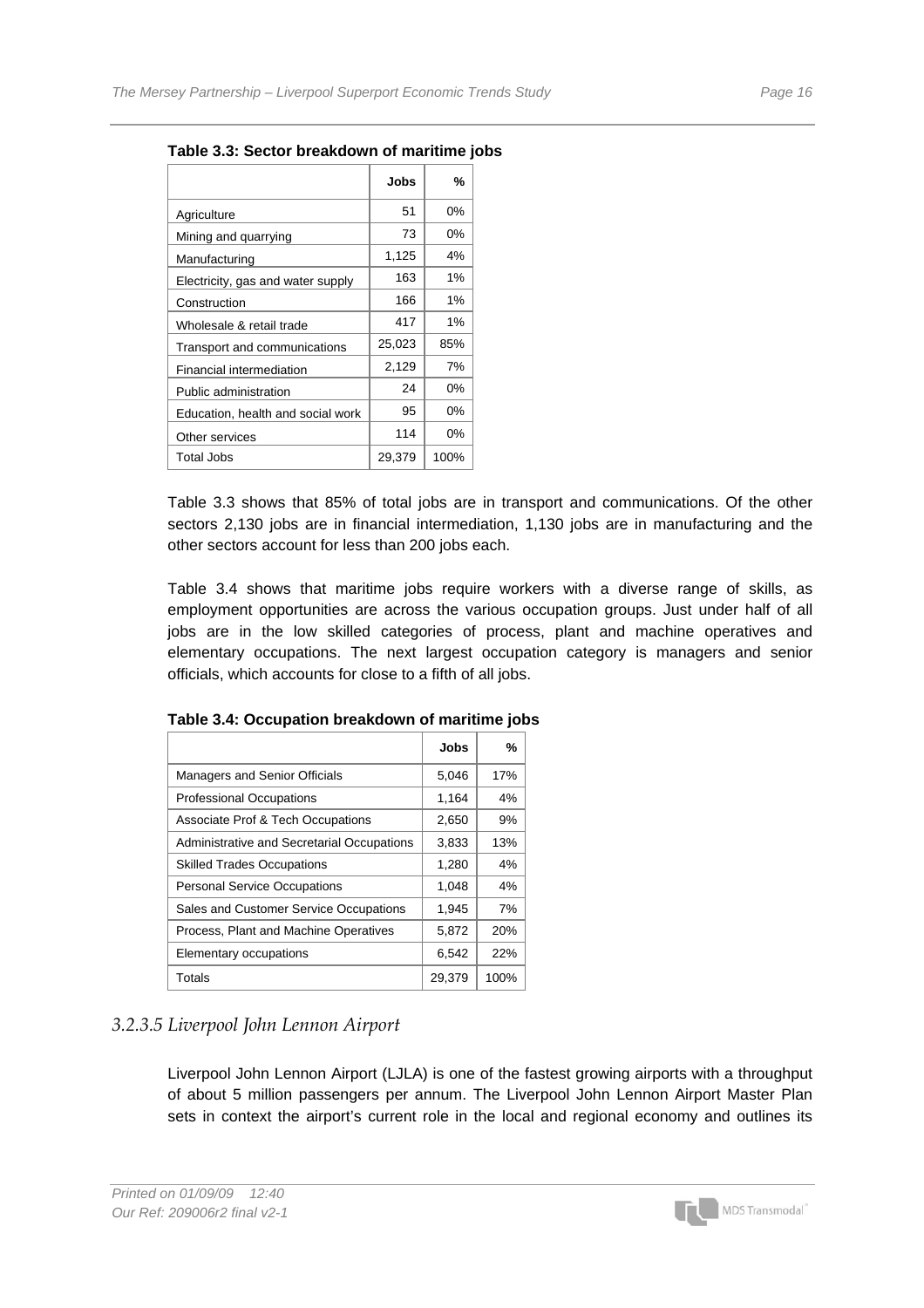plans for growth to 2030, incorporating the expansion of both passenger and cargo facilities and an extension to the runway.

Based on the airport's recent employment survey, there are approximately 2,150 direct onsite jobs and an additional 200 direct off-site jobs. The Master Plan estimates an indirect and induced multiplier factor for the Liverpool City Region of 0.3, thereby producing an additional 700 jobs. Thus in total the survey estimates the total impact of the airport in employment terms is approximately 3,050 jobs.

Translating these jobs into broad sectors, we estimate most of the jobs – approximately 2,590 jobs - are in transport and communications. The next largest is financial intermediation and manufacturing, accounting for 230 jobs and 120 jobs respectively. In each of the other sectors employment is less than 50 jobs.

|                                   | Jobs  | %     |
|-----------------------------------|-------|-------|
| Agriculture                       | 5     | 0%    |
| Mining and quarrying              | 8     | 0%    |
| Manufacturing                     | 120   | 4%    |
| Electricity, gas and water supply | 17    | 1%    |
| Construction                      | 18    | 1%    |
| Wholesale & retail trade          | 45    | 1%    |
| Transport and communication       | 2,585 | 85%   |
| Financial intermediation          | 227   | 7%    |
| Public administration             | 3     | 0%    |
| Education, health and social work | 10    | 0%    |
| Other services                    | 12    | $0\%$ |
| Total Jobs                        | 3,050 | 100%  |

#### **Table 3.5: Sector split of direct, indirect and induced jobs at LJLA**

Apportioning these sector jobs into the various occupational categories, we estimate the airport provides employment across all occupational categories. Around a half of the airports jobs are in the low skilled occupations, a third of all jobs are in the medium skill occupation categories and the remaining 20% are in high skilled occupation groups.

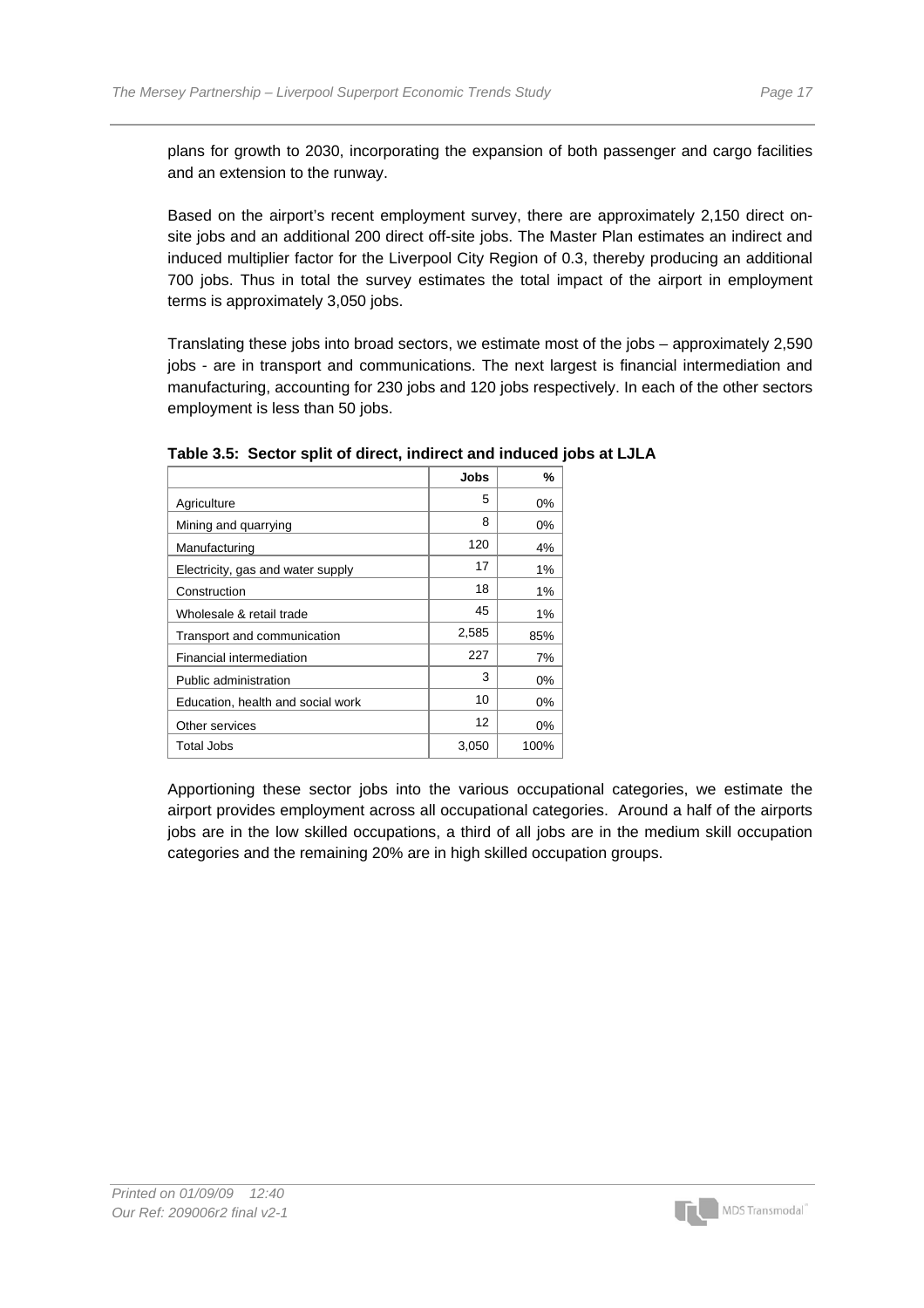|                                            | <b>Jobs</b> | %    |
|--------------------------------------------|-------------|------|
| <b>Managers and Senior Officials</b>       | 366         | 12%  |
| <b>Professional Occupations</b>            | 165         | 5%   |
| Associate Prof & Tech Occupations          | 161         | 5%   |
| Administrative and Secretarial Occupations | 363         | 12%  |
| <b>Skilled Trades Occupations</b>          | 282         | 9%   |
| <b>Personal Service Occupations</b>        | 79          | 3%   |
| Sales and Customer Service Occupations     | 271         | 9%   |
| Process, Plant and Machine Operatives      | 904         | 30%  |
| Elementary occupations                     | 461         | 15%  |
| Totals                                     | 3,050       | 100% |

#### **Table 3.6 Occupational breakdown of LJLA jobs**

To estimate the GVA we apply an average GVA per job of £33,300; this produces a total GVA impact of £101.6m.

#### *3.2.3.6 Mersey Multi Modal Gateway (3MG)*

This is a major rail freight distribution park in Widnes, which provides rail-connected distribution centres and an on-site intermodal rail freight terminal. The terminal handles approximately 60,000 containers per annum between road and rail and currently there are 750,000 sq ft of existing distribution sheds, with outline consent for a total of 1.8m sq ft of new buildings, rising eventually to 3.5m sq ft.

No economic impact studies have been undertaken for this development, so to estimate the number of direct jobs the facility supports we have applied standard floor space/worker ratios<sup>[6](#page-19-0)</sup>. As the terminal accommodates large strategic warehouses we have used a ratio of 90 sq m per worker. Applying this ratio we have calculated that the terminal supports approximately 770 direct jobs. Applying a GVA of £33,300 per worker, we estimate the distribution park generates GVA for the economy of approximately of £25.8m.

To calculate the indirect and induced impact of the terminal we apply EP's "ready reckoner" multipliers for B2/B8 projects to the direct number of jobs. This produces a further 340 jobs for the region. Applying a GVA of £33,300 we estimate the indirect and induced impact is £11.34m regionally.



<span id="page-19-0"></span> 6 These densities and plot ratio are taken from a 1997 study by Roger Tym & Partners for SERPLAN (Roger Tym & Partners for SERPLAN, The Use of Business Space: Employment Densities and Working Practices in South East England, 1997). The government's recent Guidance Note on Employment Land Reviews commends these figures, noting that the RTP study 'remains one of the most comprehensive data sources for London and the South East'. There are no such studies for other regions.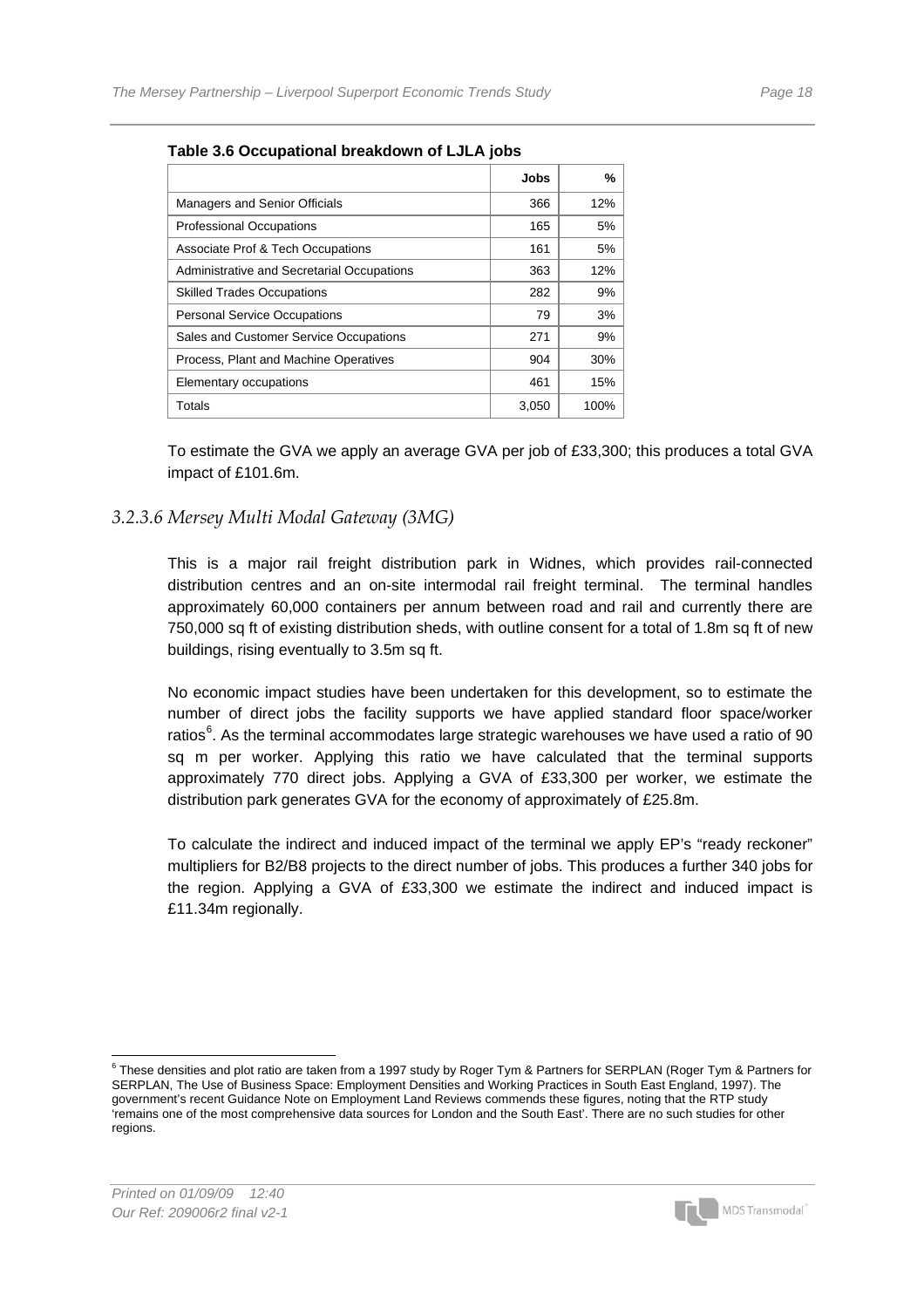Table 3.7 below shows the sector split of all jobs, direct, indirect and induced. As expected, 8 out of 10 jobs generated from the terminal - approximately 890 jobs - are in Transport and Communications. However we estimate the terminal also supports around 110 financial intermediation jobs and approximately 60 manufacturing jobs.

|                                   | <b>Total Jobs</b> | %     |
|-----------------------------------|-------------------|-------|
| Agriculture                       | 3                 | 0%    |
| Mining and quarrying              | 4                 | 0%    |
| Manufacturing                     | 58                | 5%    |
| Electricity, gas and water supply | 8                 | 1%    |
| Construction                      | 9                 | 1%    |
| Wholesale & retail trade          | 22                | 2%    |
| Transport and communication       | 888               | 80%   |
| Financial intermediation          | 111               | 10%   |
| Public administration             | 1                 | $0\%$ |
| Education, health and social work | 5                 | 0%    |
| Other services                    | 6                 | 1%    |
| Total Jobs                        | 1,115             | 100%  |

**Table 3.7: Sector split of total jobs at 3MG** 

We have separated these sector jobs into occupational categories, based on the regional averages for industrial and occupational breakdowns. Table 3.8 shows 40% of the total jobs are in the two low skilled occupations. Of the remaining jobs, 190 jobs are in high skilled managers and senior official, 150 jobs are in administrative and secretarial and the other occupation categories are small as they account for less than 110 jobs.

|                                            | <b>Jobs</b> | %    |
|--------------------------------------------|-------------|------|
| <b>Managers and Senior Officials</b>       | 188         | 17%  |
| <b>Professional Occupations</b>            | 52          | 5%   |
| Associate Prof & Tech Occupations          | 105         | 9%   |
| Administrative and Secretarial Occupations | 146         | 13%  |
| <b>Skilled Trades Occupations</b>          | 54          | 5%   |
| <b>Personal Service Occupations</b>        | 42          | 4%   |
| Sales and Customer Service Occupations     | 76          | 7%   |
| Process, Plant and Machine Operatives      | 214         | 19%  |
| Elementary occupations                     | 237         | 21%  |
| Totals                                     | 1,115       | 100% |

#### **Table 3.8: Occupational breakdown of 3MG jobs**

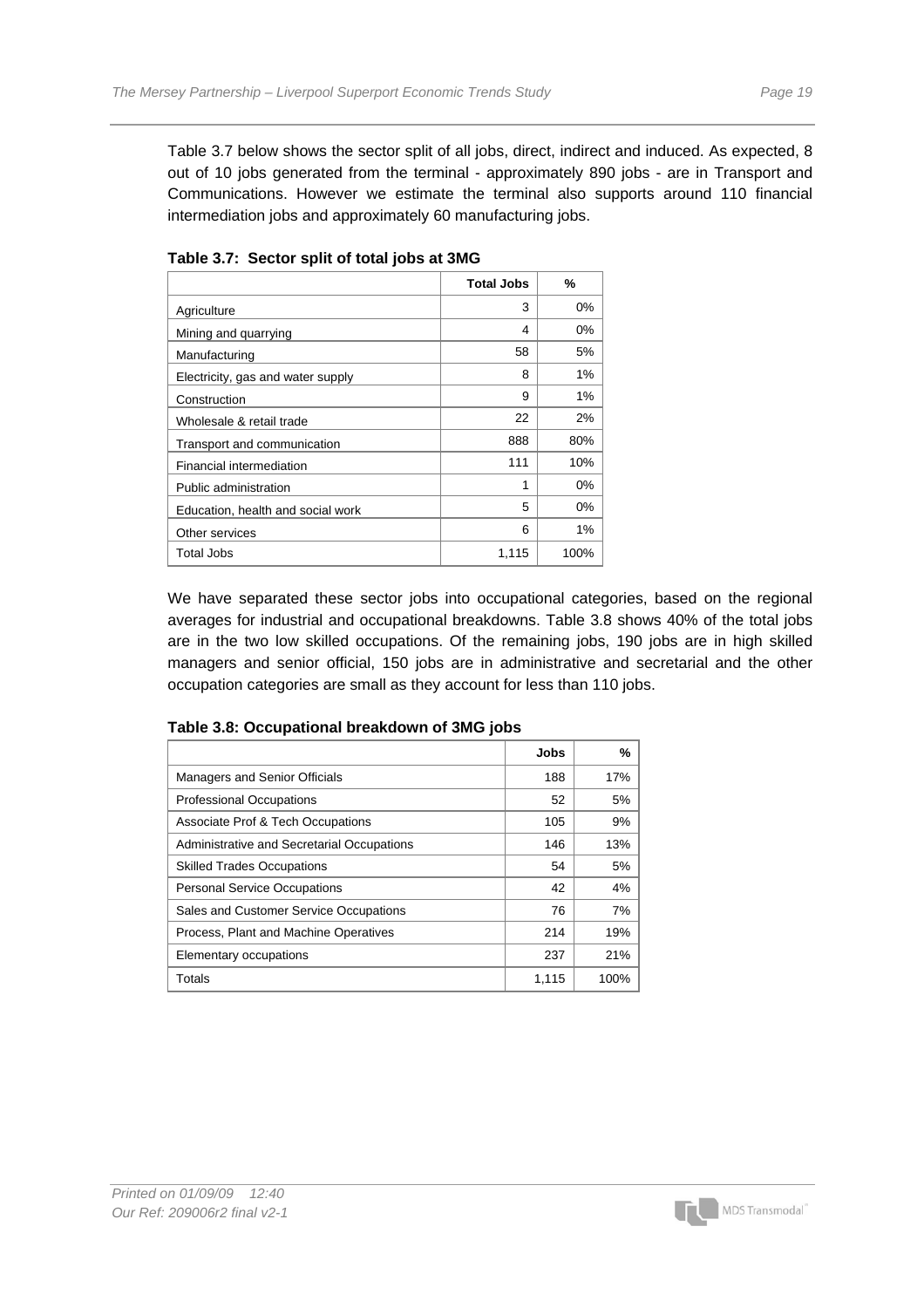#### *3.2.3.7 Knowsley Rail Freight Terminal*

The Potter Group's Knowsley Rail Freight Terminal provides 15,500 sq m of insulated warehouse space as well as an on-site intermodal rail freight terminal. No economic assessment studies have been undertaken so, based on the size of the distribution centre and using floorspace to worker density as specified above, we estimate the current direct number of jobs at the terminal is approximately 170 jobs. The indirect and induced impact is approximately 80 jobs regionally, producing a total impact of 250 jobs for the region. Translating these to GVA, based on our estimate of £33,300 per job, this equates to a direct impact of £5.74 m and an indirect and induced impact of £2.52m regionally.

Table 3.9 below provides a sector breakdown of these freight terminal jobs. Transport and Communication is the largest sector, accounting for 8 out 10 jobs. Of the remaining sectors, employment in each of these is small, at less than 30 jobs.

|                                   | Jobs | %     |
|-----------------------------------|------|-------|
| Agriculture                       | 1    | 0%    |
| Mining and quarrying              | 1    | 0%    |
| Manufacturing                     | 13   | 5%    |
| Electricity, gas and water supply | 2    | $1\%$ |
| Construction                      | 2    | $1\%$ |
| Wholesale & retail trade          | 5    | 2%    |
| Transport and communication       | 198  | 80%   |
| Financial intermediation          | 25   | 10%   |
| Public administration             | 0    | $0\%$ |
| Education, health and social work | 1    | 0%    |
| Other services                    | 1    | $1\%$ |
| Total Jobs                        | 248  | 100%  |

**Table 3.9: Sector split of jobs from Knowsley Rail Freight Terminal** 

Separating these sector jobs into occupational categories, Table 3.10 shows 4 out of 10 jobs are in the low skilled occupations. Of the remaining jobs, these are evenly split between the high and medium skilled occupations categories.

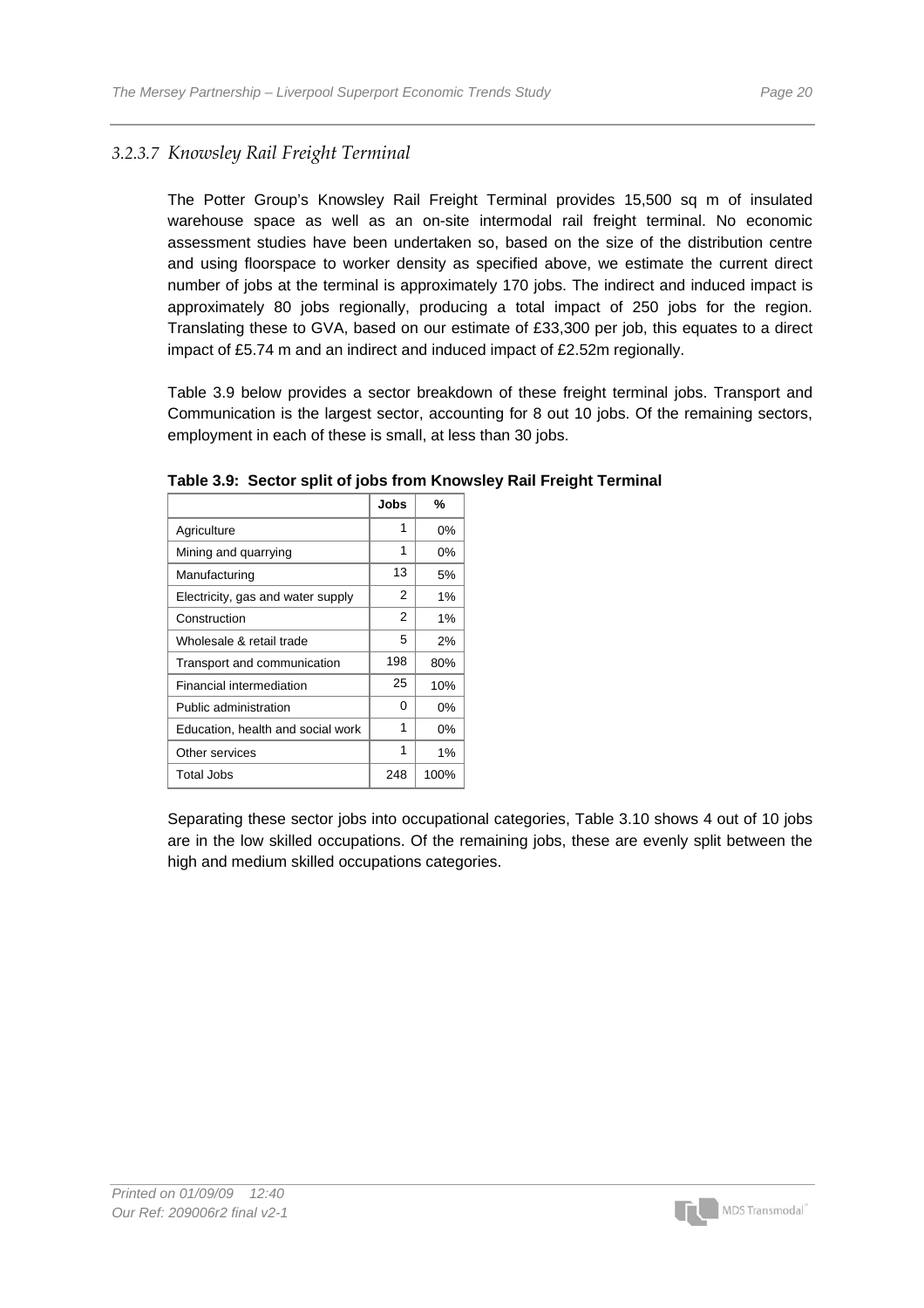|                                            | <b>Jobs</b> | %    |
|--------------------------------------------|-------------|------|
| <b>Managers and Senior Officials</b>       | 42          | 17%  |
| <b>Professional Occupations</b>            | 12          | 5%   |
| Associate Prof & Tech Occupations          | 23          | 9%   |
| Administrative and Secretarial Occupations | 32          | 13%  |
| <b>Skilled Trades Occupations</b>          | 12          | 5%   |
| <b>Personal Service Occupations</b>        | 9           | 4%   |
| Sales and Customer Service Occupations     | 17          | 7%   |
| Process, Plant and Machine Operatives      | 48          | 19%  |
| Elementary occupations                     | 53          | 21%  |
| Totals                                     | 248         | 100% |

#### **Table 3.10 Occupation breakdown of jobs from Knowsley Rail Freight Terminal**

#### *3.2.3.8 Freightliner Garston*

Freightliner's Terminal at Garston is an intermodal rail freight terminal that receives and dispatches maritime container trains to and from major deep sea container ports such as Felixstowe and Southampton. Containers are loaded and unloaded at the terminal, sometimes stored for a short period of time and then transported by road to/from their origin/destination in the Liverpool City Region.

Unfortunately no economic impact studies have been undertaken and based on industry sources, we estimate that the number of jobs supported is about 100 direct jobs. Applying EP multipliers we estimate the indirect and induced jobs provided by the scheme is approximately 44 jobs. Therefore the total impact of the scheme is that the terminal supports 144 jobs regionally, which equates to a GVA of £4.80 m.

Apportioning these jobs by sector and occupation, we estimate that 115 of the jobs are in Transport and Communication. All other sectors are small and no single sector accounts for more than 14 jobs.

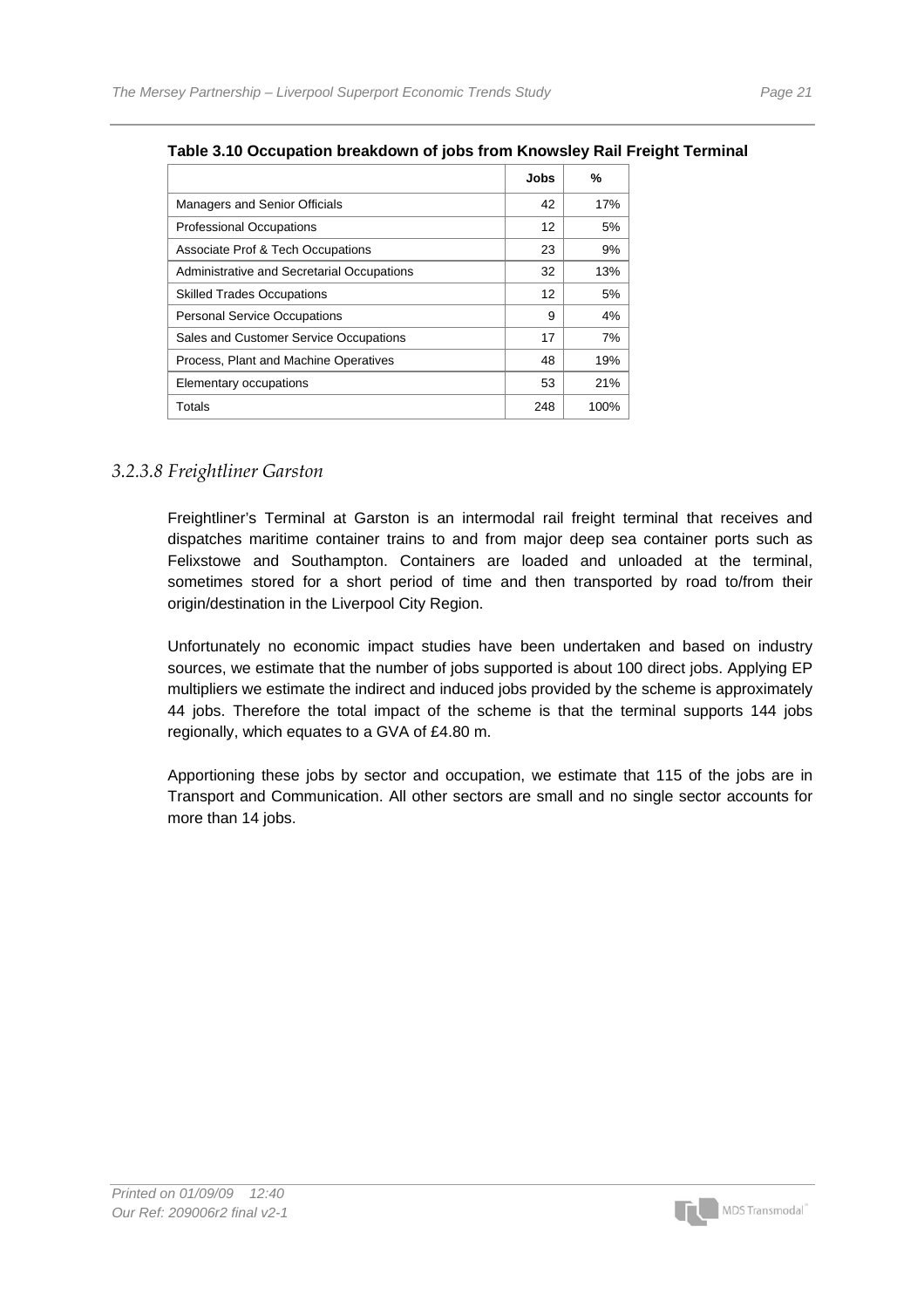|                                   | Jobs | %     |
|-----------------------------------|------|-------|
| Agriculture                       | 0    | 0%    |
| Mining and quarrying              | 0    | 0%    |
| Manufacturing                     | 8    | 5%    |
| Electricity, gas and water supply | 1    | 1%    |
| Construction                      | 1    | 1%    |
| Wholesale & retail trade          | 3    | 2%    |
| Transport and communication       | 115  | 80%   |
| Financial intermediation          | 14   | 10%   |
| Public administration             | 0    | 0%    |
| Education, health and social work | 1    | 0%    |
| Other services                    | 1    | $1\%$ |
| Total Jobs                        | 144  | 100%  |

**Table 3.11: Sector split of jobs from Freightliner Garston** 

Apportioning these sector jobs by occupations, we estimate about 60 jobs will be in the two low skilled categories and around 45 jobs each will be in the mid and high skilled occupations.

|                                            | Jobs | %    |
|--------------------------------------------|------|------|
| <b>Managers and Senior Officials</b>       | 24   | 17%  |
| <b>Professional Occupations</b>            | 7    | 5%   |
| Associate Prof & Tech Occupations          | 14   | 9%   |
| Administrative and Secretarial Occupations | 19   | 13%  |
| <b>Skilled Trades Occupations</b>          | 7    | 5%   |
| <b>Personal Service Occupations</b>        | 5    | 4%   |
| Sales and Customer Service Occupations     | 10   | 7%   |
| Process, Plant and Machine Operatives      | 28   | 19%  |
| Elementary occupations                     | 31   | 21%  |
| Total                                      | 144  | 100% |

**Table 3.12: Occupation split of jobs from Freightliner Garston** 

.

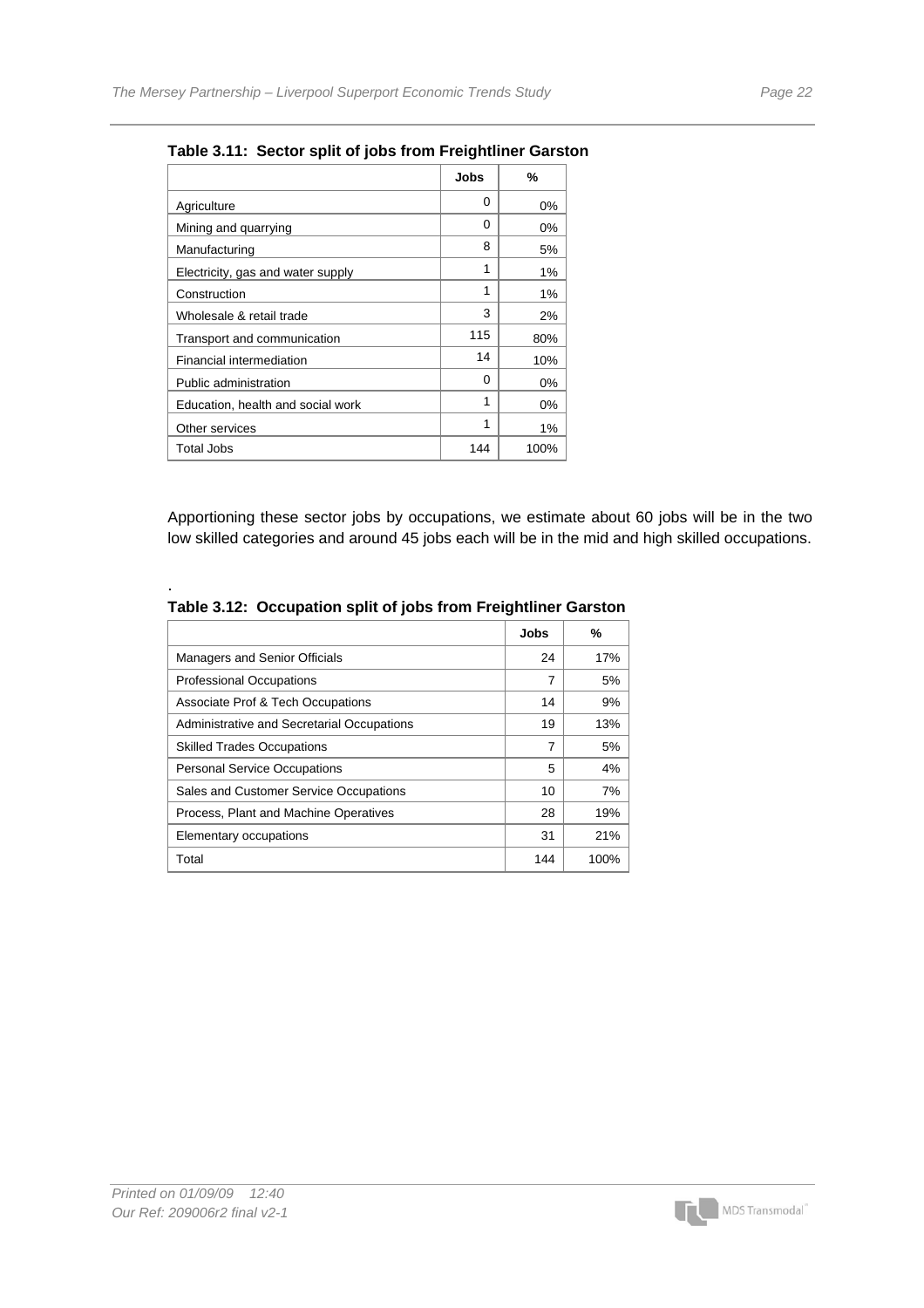#### *3.2.3.9 Summary of impacts of existing SuperPort facilities*

Below we summarise the total impacts of each of the facilities across the region.

| <b>Existing Impact Schemes</b>  | Jobs   | GVA, £        |
|---------------------------------|--------|---------------|
| Maritime                        | 29,379 | 978,320,700   |
| LJLA                            | 3,050  | 101.565.000   |
| 3MG                             | 1,115  | 37,122,840    |
| Knowlsey Freight Terminal       | 248    | 8.258.400     |
| <b>Garston Freight Terminal</b> | 144    | 8,795,200     |
| Total                           | 33,936 | 1,130,062,140 |
|                                 |        |               |

|  | Table 3.13: Summary of Impact Jobs and GVA |
|--|--------------------------------------------|
|  |                                            |

As Table 3.13 above shows<sup>[7](#page-24-0)</sup>, our estimate of the economic value of the existing transport schemes for the North West region is that they support approximately 34,000 jobs and generates a GVA regionally of £1.13 bn.

In terms of a sector breakdown, based on the input output method Table 3.14 shows that of jobs supported by the various transport schemes support, 28,808 jobs are in the transport and communications sector. Of the remaining sectors most notable is financial intermediation, which provides 2,506 jobs, and manufacturing, which provides 1,325.

|                                   | Jobs   | %     |
|-----------------------------------|--------|-------|
| Agriculture                       | 60     | $0\%$ |
| Mining and quarrying              | 86     | $0\%$ |
| Manufacturing                     | 1,325  | 4%    |
| Electricity, gas and water supply | 192    | $1\%$ |
| Construction                      | 195    | 1%    |
| Wholesale & retail trade          | 491    | 1%    |
| Transport and communication       | 28,808 | 85%   |
| Financial intermediation          | 2,506  | 7%    |
| Public administration             | 28     | $0\%$ |
| Education, health and social work | 112    | 0%    |
| Other services                    | 134    | 0%    |
| <b>Total Jobs</b>                 | 33,936 | 100%  |

#### **Table 3.14: Sector breakdown of transport scheme jobs**



<span id="page-24-0"></span> 7 To calculate GVA for the maritime sector we applied our GVA per employ figure of £33,300. This is slightly different from the figure shown in the Mersey Maritime Economic Impact study, which assumes FTE jobs supported is 26,441 and GVA is £34,600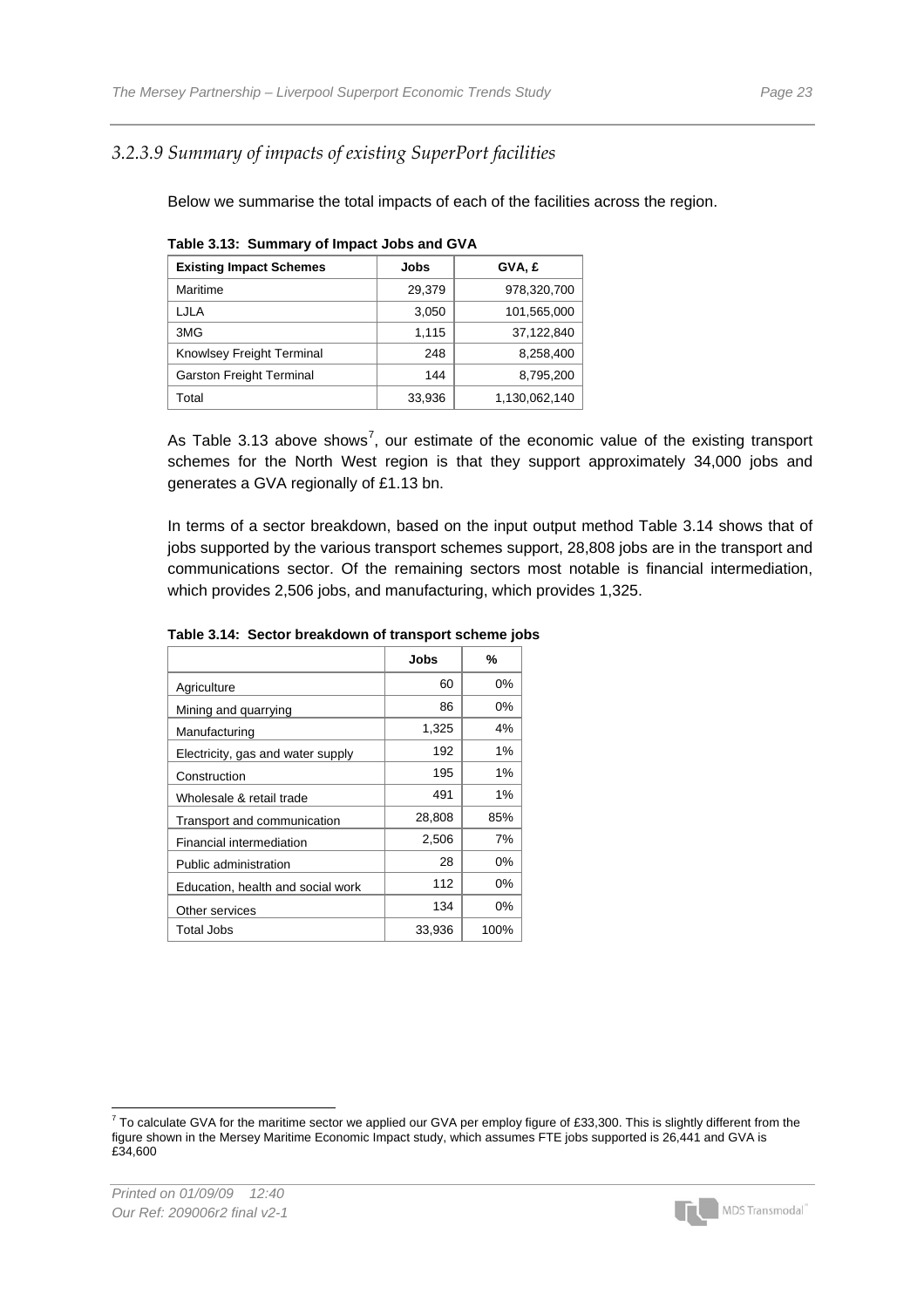Table 3.15 apportions these sector jobs into occupational categories.

|                                            | Jobs   | %    |
|--------------------------------------------|--------|------|
| <b>Managers and Senior Officials</b>       | 5,665  | 17%  |
| <b>Professional Occupations</b>            | 1,400  | 2%   |
| Associate Prof & Tech Occupations          | 2,935  | 9%   |
| Administrative and Secretarial Occupations | 4,392  | 13%  |
| <b>Skilled Trades Occupations</b>          | 1,635  | 5%   |
| <b>Personal Service Occupations</b>        | 1,184  | 3%   |
| Sales and Customer Service Occupations     | 2,318  | 7%   |
| Process, Plant and Machine Operatives      | 7,065  | 21%  |
| Elementary occupations                     | 7,323  | 224% |
| Total Jobs                                 | 33,936 | 100% |

**Table 3.15: Occupational breakdown of transport scheme jobs** 

Marrying the occupational categories to skill levels<sup>[8](#page-25-0)</sup>, Table 3.15 shows employment across the various occupational categories is evenly split, emphasising that the existing facilities provide employment for residents of all skill levels.

Looking at the existing skills set of residents in the Liverpool City Region and comparing these with jobs that the various facilities support across the region, Figure 3.2 shows that in the City Region, approximately 55% of residents are qualified to NVQ level 2 – equivalent to 5 GCSE's A-C level - slightly above the regional and national average of 49% and 45% respectively. Conversely 22% of residents have an NVQ level 4/5 – at least one degree – which is less than the regional and national averages of 25% and 28% respectively.

<span id="page-25-0"></span> 8 Managers and senior officials, professional and associate and technical occupations are classified as 'high skilled occupations' and process, plant and machine operatives and elementary occupations are classified as 'low skilled occupations'.

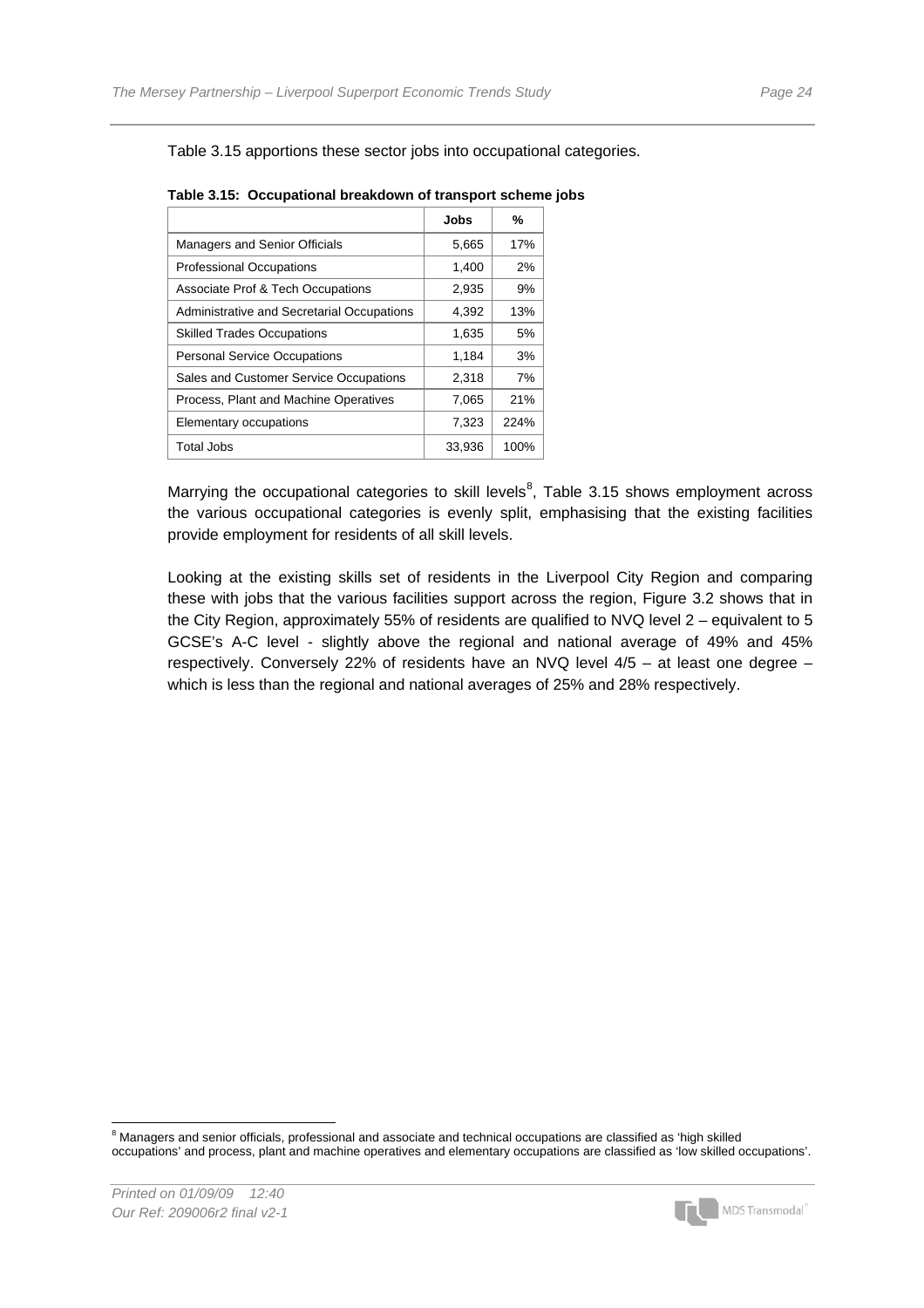

**Figure 3.2: Skill levels, Liverpool City Region, 2007** 

This broadly implies that residents of the Liverpool City Region are well qualified to fill many of the new jobs created, although there may be some in-commuting required.

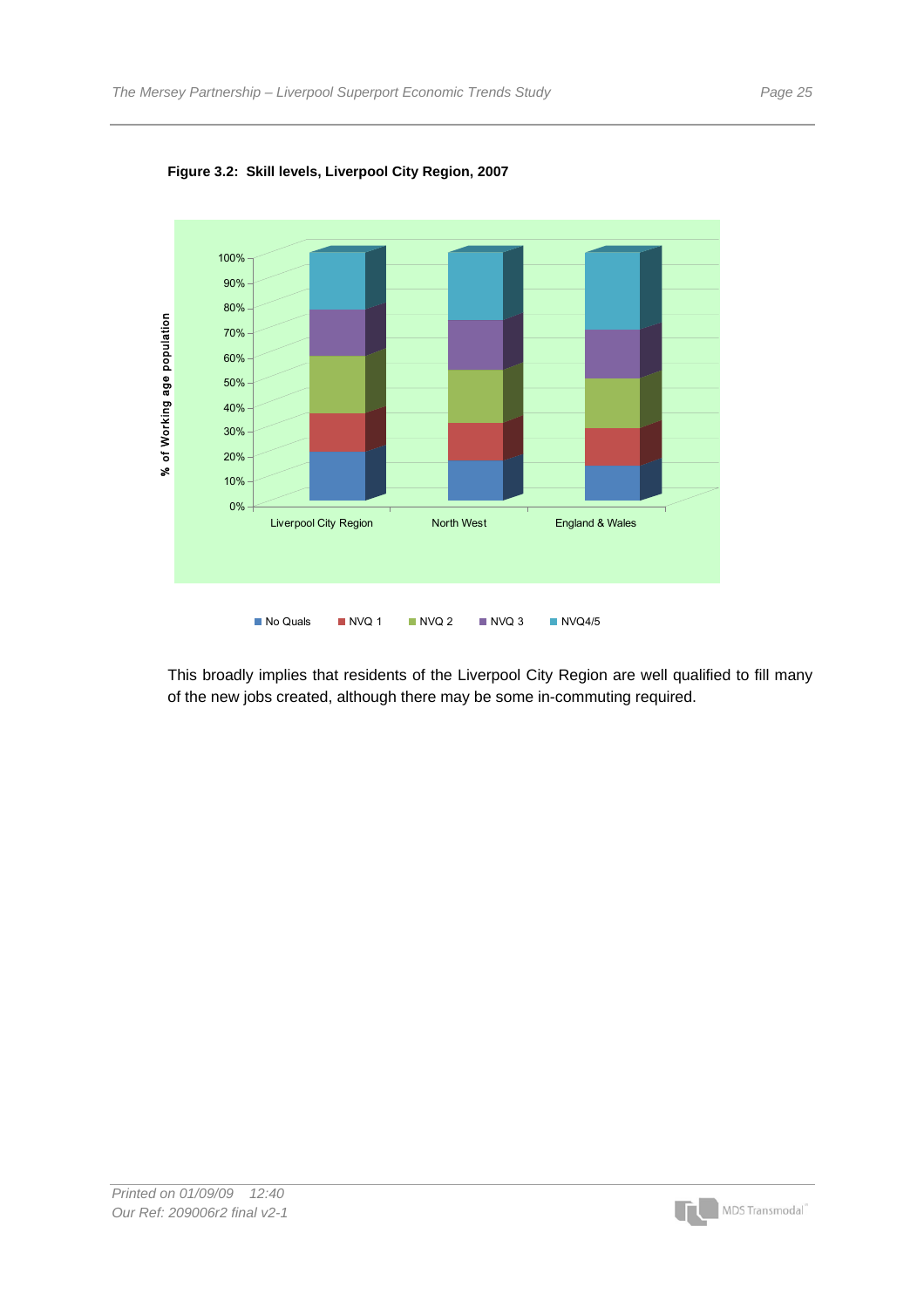#### **3.3 MARKET POSITION OF LIVERPOOL SUPERPORT**

#### **3.3.1 Summary of transport policy**

Table 3.16 provides a summary of transport policy at national, regional and local levels, setting out their relevance to the development of the Liverpool SuperPort.

| <b>Policy document</b>                                                        | <b>Key issues</b>                                                                                                                                                                                                                                                                                                                  | <b>Relevance to SuperPort</b>                                                                                                                                                                                              |
|-------------------------------------------------------------------------------|------------------------------------------------------------------------------------------------------------------------------------------------------------------------------------------------------------------------------------------------------------------------------------------------------------------------------------|----------------------------------------------------------------------------------------------------------------------------------------------------------------------------------------------------------------------------|
| Ports Policy Interim<br>Report (DfT, 2007)                                    | Government should not determine where new port<br>capacity is developed, subject to planning regime<br>Support for development of Port Master Plans.                                                                                                                                                                               | Support for the development of<br>additional port facilities by the private<br>sector, subject to the planning regime<br>Support for the development of a<br>Mersey Ports Master Plan.                                     |
| <b>Ports National Policy</b><br>Statement (forthcoming)                       | Will provide statutory guidance on planning for future<br>major port developments and their hinterland<br>infrastructure.                                                                                                                                                                                                          | Direct impact on planning for SuperPort<br>pipeline projects.                                                                                                                                                              |
| DfT Seaforth post-<br>panamax container<br>terminal decision letter<br>(2007) | DfT provided scheme proposal with the relevant<br>permissions, based on "demonstrable need for the<br>scheme" and on the potential for the terminal to<br>provide benefits for the local and regional economies.                                                                                                                   | Planning support for key SuperPort<br>project.                                                                                                                                                                             |
| DaSTS (DfT, 2008)                                                             | Port of Liverpool recognised as being one of 10<br>international gateways for the UK.<br>Transport funding up to 2014 to be focused on most<br>congested routes around the biggest conurbations & on<br>links to international gateways.                                                                                           | The Port of Liverpool recognised as<br>being a key gateway for the UK<br>Resources will be targeted on links to<br>and from the Liverpool City Region,<br>such as the M62, the M6, and access to<br>the Port of Liverpool. |
| <b>NW Regional Spatial</b><br>Strategy (2008)                                 | Ports recognised as having an economic development<br>role.<br>Supports development of landside surface access<br>plans.<br>Encourages transfer of freight from road to more<br>sustainable modes.<br>Promotes use of existing infrastructure & the<br>development of good road, rail and inland waterway<br>connections to ports. | Generally supportive of features of<br>SuperPort, particularly where there is a<br>focus on sustainable distribution.                                                                                                      |
| Liverpool LTP2                                                                | Mersey Ports & LJLA bring economic benefits to the<br>City Region.<br>Sustainable access to these should be promoted,<br>including rail access to the Port of Liverpool.                                                                                                                                                           | Supports economic development &<br>sustainable distribution roles of the<br>SuperPort.                                                                                                                                     |
| Halton LTP2                                                                   | Recognises economic and transport benefits of LJLA &<br>Mersey Gateway.                                                                                                                                                                                                                                                            | Strong support for Mersey Gateway<br>and supports improve surface access to<br>LJLA.                                                                                                                                       |

**Table 3.16: Transport policy documents relevant to the Liverpool SuperPort** 

#### **3.3.2 Freight activity in the Liverpool City Region**

This section of the report sizes the total freight market in the Liverpool City Region in terms of HGV equivalents of freight that is loaded or unloaded in the City Region. The freight market is split by direction (inwards and outwards) and between international and domestic traffic. International traffic is freight that has an origin or a destination in the City Region, but enters or leaves Greater Britain through a port in the North West.

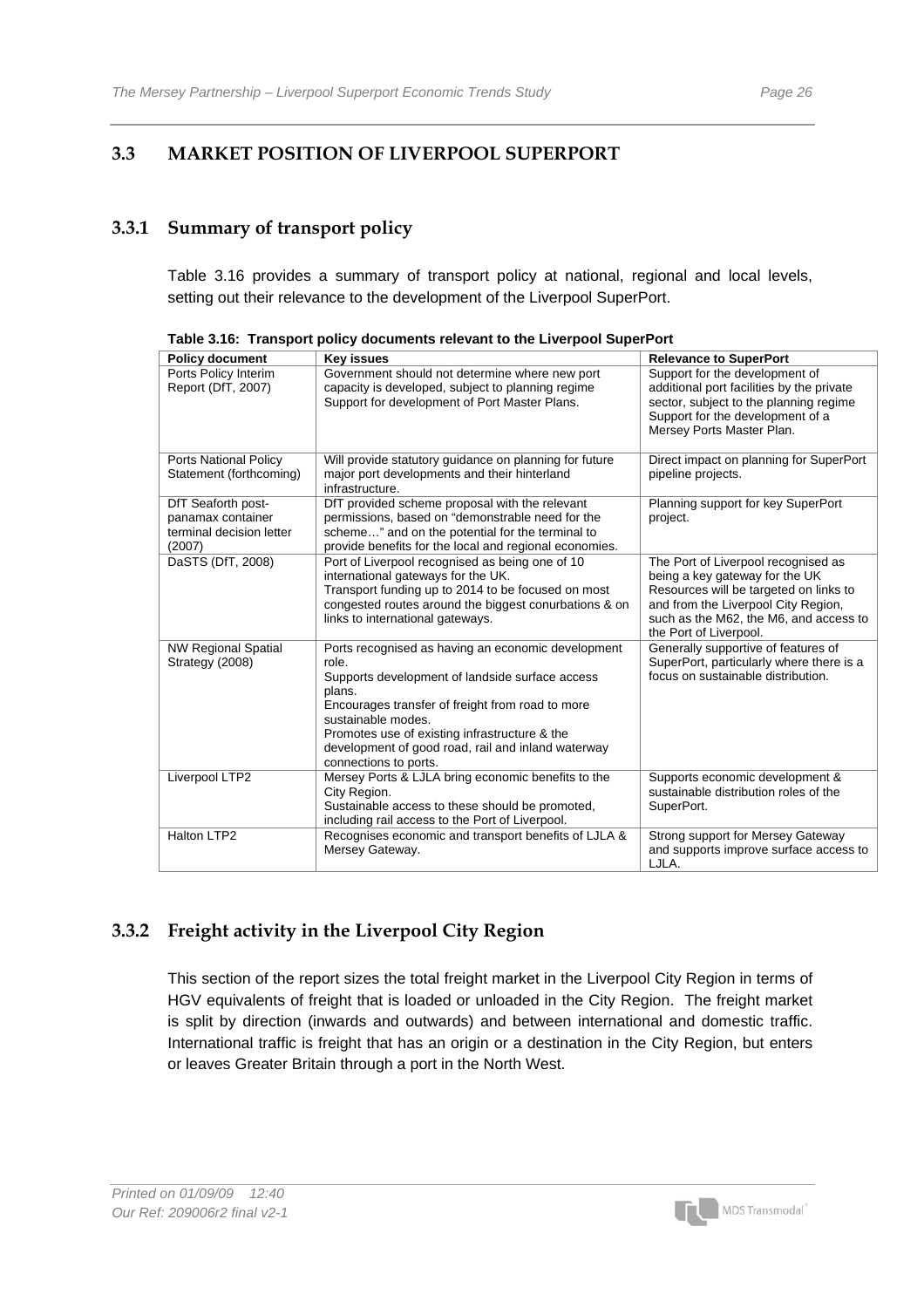#### *3.3.2.1 Freight market size: traffic with an origin in the Liverpool City Region*

Total estimated freight, in terms of HGV equivalents transported from the Liverpool City Region to the rest of GB, is shown in Table 3.17 below.

| <b>Traffic</b>             | <b>HGV equivalents</b> | <b>Share</b> |
|----------------------------|------------------------|--------------|
| Domestic road              | 8,555                  | 84%          |
| Domestic rail              | 325                    | 3%           |
| Total domestic             | 8.879                  | 87%          |
| International road         | 1.291                  | 13%          |
| International rail         | 39                     |              |
| <b>Total international</b> | 1.330                  | 13%          |
| Grand total                | 10.209                 | 100%         |

**Table 3.17: Freight traffic from the Liverpool City Region to the rest of GB, 2007**  Thousand HGV equivalents

*Source: MDS Transmodal GB Freight Model* 

An estimated 10.2 million HGV equivalents of freight has an origin in the Liverpool City Region. About 75% of this freight has a destination in the North West region, with 49% of freight moving to another location within the City Region itself (Figure 3.3).



An estimated 1.3 million HGV equivalents of freight with an origin in the Liverpool City Region is international traffic, representing 13% of total freight traffic, which has passed through a port in the City Region; of this total, some 4% is transported inland by rail rather than by road. Compared to total freight moved from the Liverpool City Region, the sphere of influence for international freight from the City Region is much wider, with only 35% of international freight lifted having a destination in the North West region as a whole, while 24% is transported to the Midlands, 17% to London/South East and 15% across the Pennines to Yorkshire and the Humber (Figure 3.4).

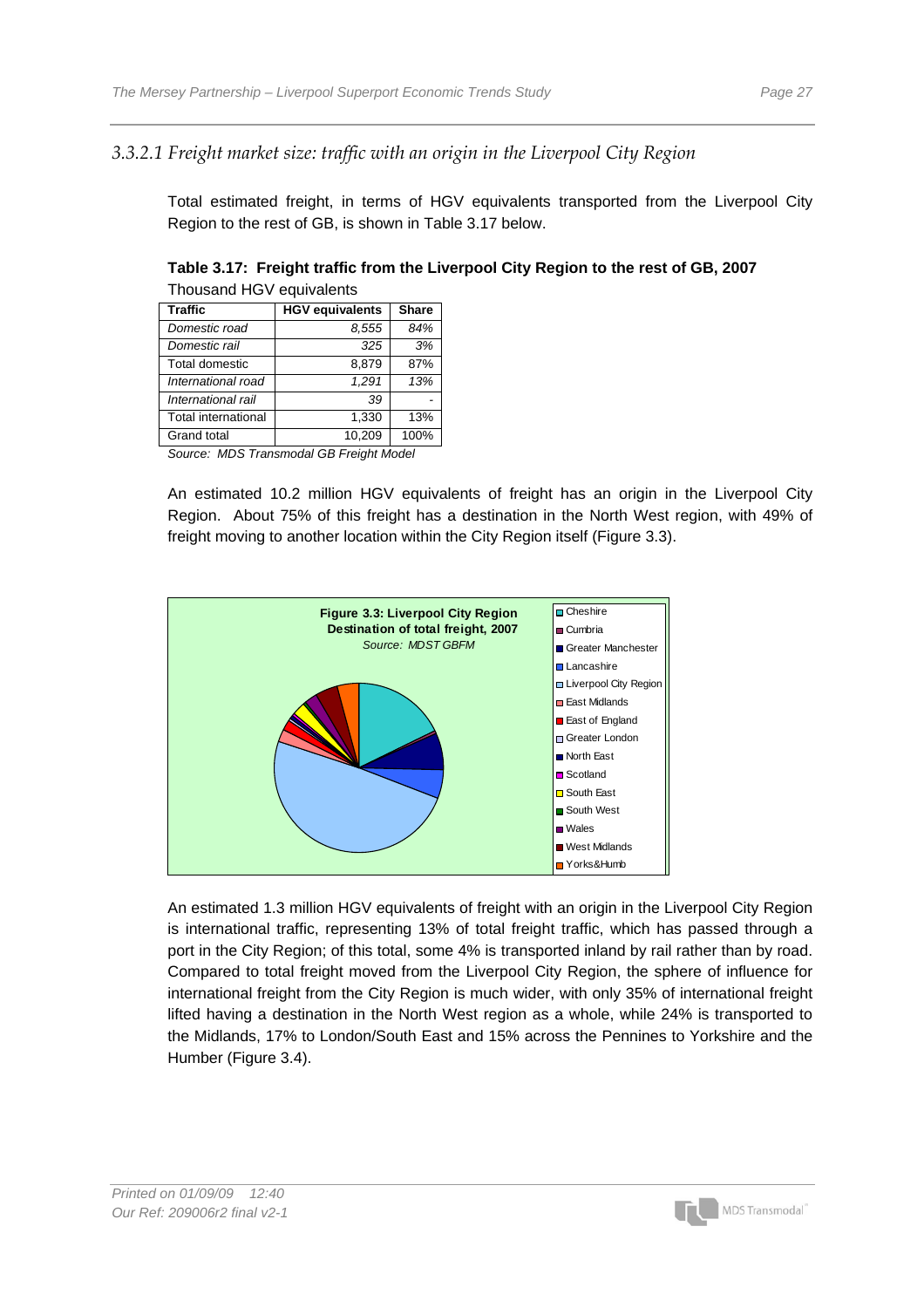

Domestic traffic is, on average, travelling over relatively short distances that are more suitable to road freight transport, given the economics of this mode of transport. However, international traffic from the Port of Liverpool provides more scope for the use of rail because the port is rail-connected (so that there is no fixed cost involved in road collection) and it travels on average over longer distances.

#### *3.3.2.2 Freight market size: traffic with a destination in the Liverpool City Region*

Total estimated freight movements in terms of HGV equivalents to the Liverpool City Region from the rest of GB is shown in Table 3.18 below.

| <b>Traffic</b>             | <b>HGV equivalents</b> | <b>Share</b> |  |  |
|----------------------------|------------------------|--------------|--|--|
| Domestic road              | 9.287                  | 85%          |  |  |
| Domestic rail              | 52                     |              |  |  |
| Total domestic             | 9.339                  | 86%          |  |  |
| International road         | 1.471                  | 14%          |  |  |
| International rail         | 75                     | 1%           |  |  |
| <b>Total international</b> | 1.546                  | 15%          |  |  |
| <b>Grand total</b>         | 10.885                 | 100%         |  |  |

**Table 3.18: Freight traffic to the Liverpool City Region from the rest of GB, 2007**  Thousand HGV equivalents

*Source: MDS Transmodal GB Freight Model* 

An estimated 10.9 million HGV equivalents of freight have a destination in the City Region; of this total international freight some 1% is transported to the City Region by rail rather than by road. The international freight comes from South Coast ferry ports (particularly via Dover and the Eurotunnel Shuttle), from the Humber ports and from the deep sea container ports such as Felixstowe and Southampton.

The deep sea container ports in the Greater South East are in competition with the Liverpool deep sea container terminal in that the door-to-door competitiveness of the Greater South East ports is assisted by the existence of rail freight services to and from intermodal rail freight terminals and rail-connected distribution parks in the North West region, such as the

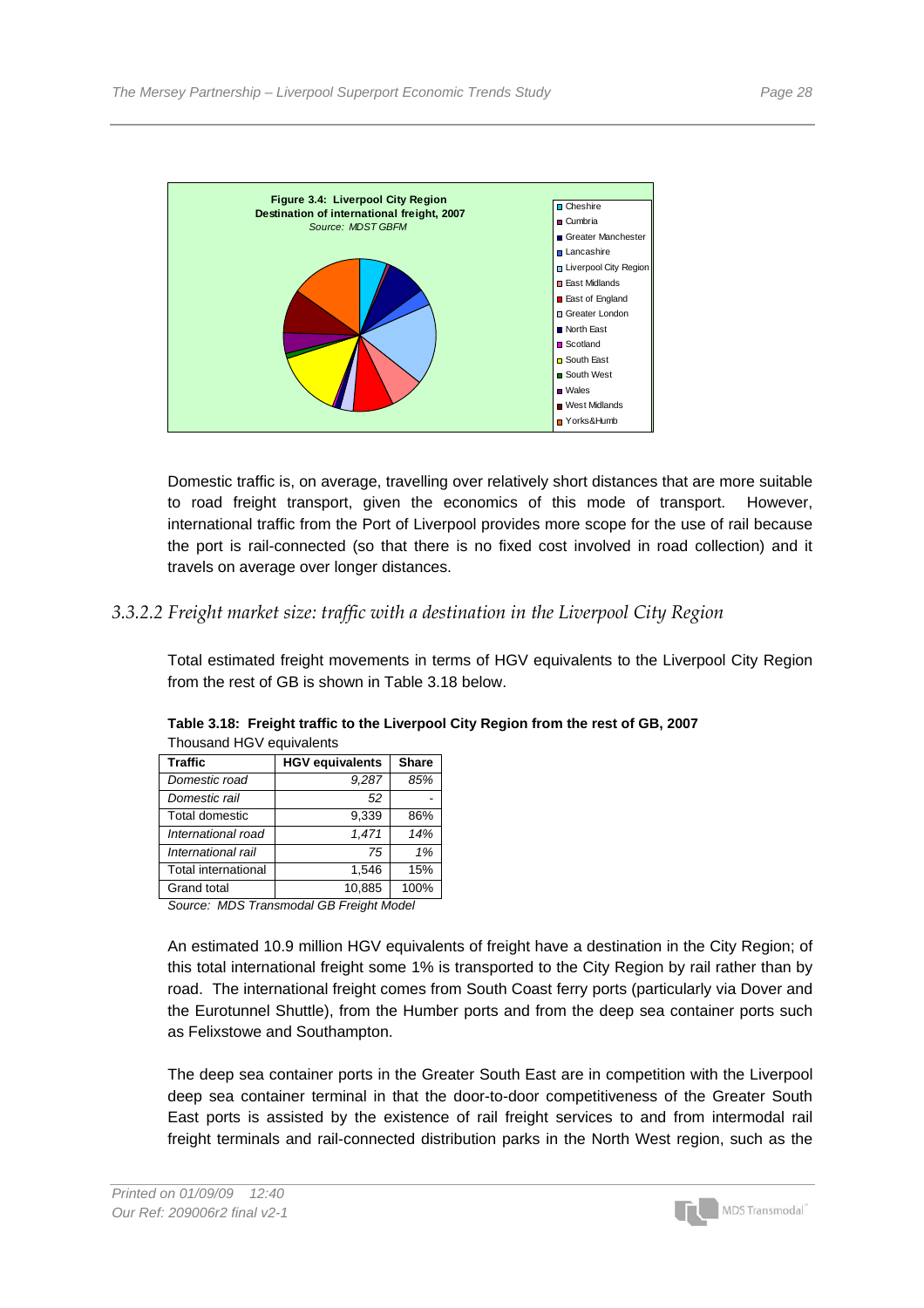Garston and Trafford Park terminals operated by Freightliner, 3MG and the Knowsley Rail Freight Terminal.

However, these rail freight facilities, which form an important element of the Liverpool SuperPort, provide the means for shippers and receivers of deep sea containerised freight to receive their cargo cost effectively, given the distances involved from Felixstowe and Southampton (c.400 km). Where the rail freight terminals have on-site warehousing (for example, at 3MG or Knowsley), the economics of rail freight are further improved because containers can be loaded at the port (without a road haul), railed to the City Region and then taken directly to an on-site distribution building without the cost of using a public road.

#### *3.3.2.3 Warehousing in the City Region*

The following map shows the distribution of warehouses over 10,000 square metres in the North West.



**Location of warehousing over 10,000 m2 in the North West, 2009**  *Source: MDS Transmodal* 

NB: PCD = Post Code District

Apart from the East and West Midlands, the North West has the greatest amount of large warehouse space in England and Wales with some 4.4 million m2 and has 217 large warehouses, more than any other region except the West Midlands. The Liverpool City Region has 21% of the North West region's warehousing (Table 3.19). This demonstrates the importance of the North West region and the Liverpool City Region for the GB logistics industry.

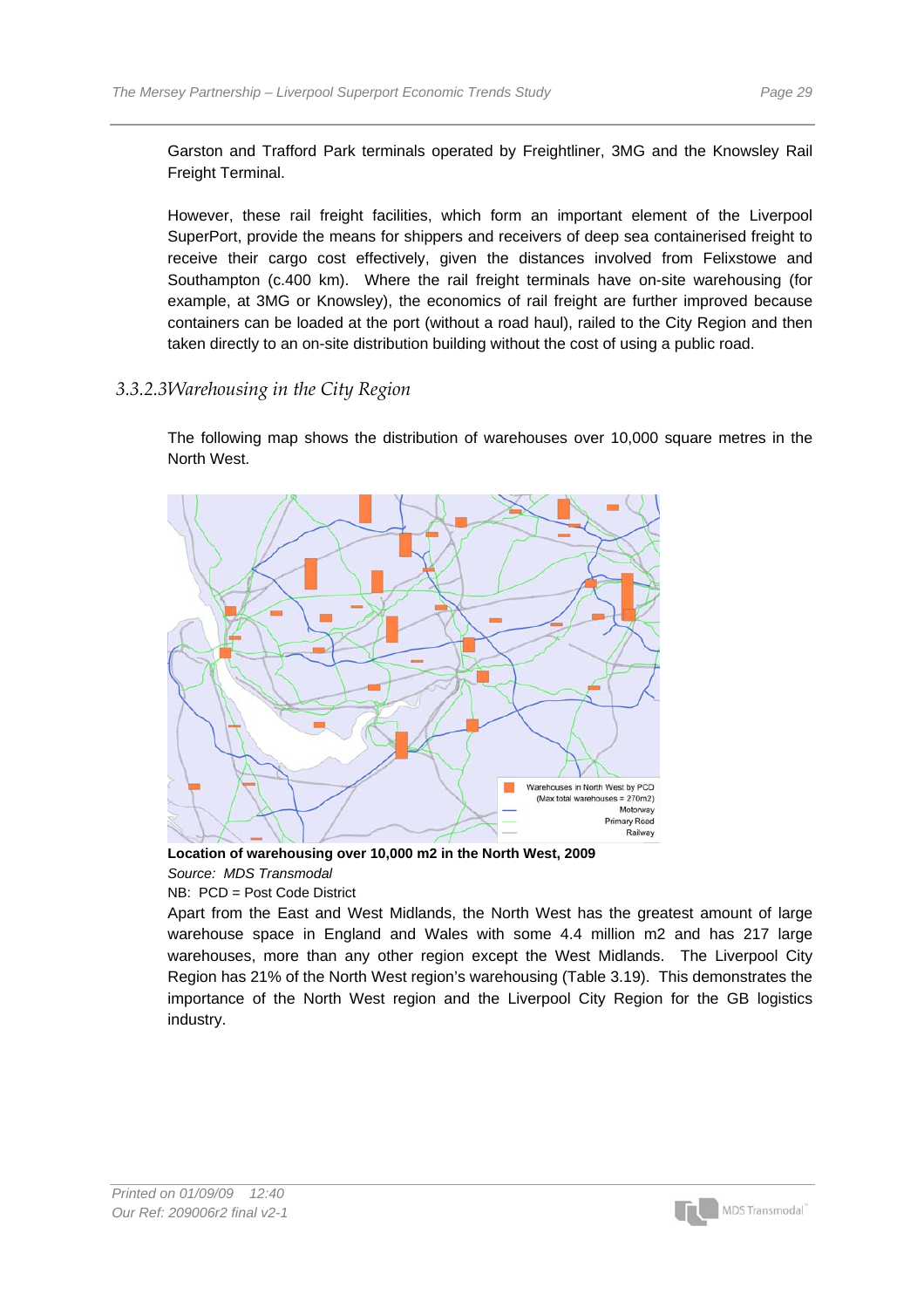| Sub-region                | <b>Space</b>  | No. of warehouses | % Space in NW | % Warehouses |  |  |
|---------------------------|---------------|-------------------|---------------|--------------|--|--|
|                           | (Thousand m2) |                   |               | in NW        |  |  |
| Liverpool City Region     | 928           | 46                | 21%           | 21%          |  |  |
| Cheshire                  | 890           | 43                | 20%           | 20%          |  |  |
| Cumbria                   | 92            | 5                 | 2%            | 2%           |  |  |
| <b>Greater Manchester</b> | 1.714         | 83                | 39%           | 38%          |  |  |
| Lancashire                | 765           | 40                | 17%           | 18%          |  |  |
| Total                     | 4,389         | 217               | 100%          | 100%         |  |  |

**Table 3.19: Large warehouse space in the North West (>10,000 m2), 2009** 

*Source: MDS Transmodal* 

Distribution centres are essential to the Liverpool SuperPort because they are the locations where freight is unloaded, stored, value is added and then goods are re-loaded; these are all activities which require skilled labour. They also attract high-volume shippers and receivers, whose traffic volume provides the critical mass of traffic required for the development of rail and waterborne services and provide opportunities for other facilities that are not directly adjacent to the distribution centres. For example, the Port of Liverpool can attract additional traffic because shippers and receivers that occupy sites on a rail freight distribution park in the City Region have another option for deep sea container shipping and short sea shipping to Ireland and the Atlantic Arc.

#### **3.3.3 Port traffic**

#### *3.3.3.1 The ports & their traffics*

The "Port of Liverpool" is ranked  $7<sup>th</sup>$  in the UK in terms of total tonnage with total traffic of 32.3 million tonnes in 2007, just behind the Forth and Milford Haven, whose traffic is dominated by oil-related traffic. The port facilities include the dock system in Liverpool itself, Birkenhead Docks, Tranmere Oil Terminal and the Bromborough riverside berth, the latter owned by the Victoria Group rather than Peel. It is a major unitised port, with high value and historically high growth LoLo and RoRo traffic accounting for 37% of its total traffic in tonnes, as compared with 28% for ports nationally.

With its central location and deep water the Port of Liverpool has a good balance between deep sea traffic (28%), short sea traffic (48%) and coastal traffic (28%), serving a wide variety of overseas markets and handling a variety of commodity types. Along with the other deep water ports that are reasonably close to the major GB conurbations (i.e. London, Grimsby/Immingham and Southampton) Liverpool has a diverse but balanced portfolio of commodity types, which should assist the port to maintain its traffic volumes during the economic recession better than some other ports that are focused on handling only a few traffic types.

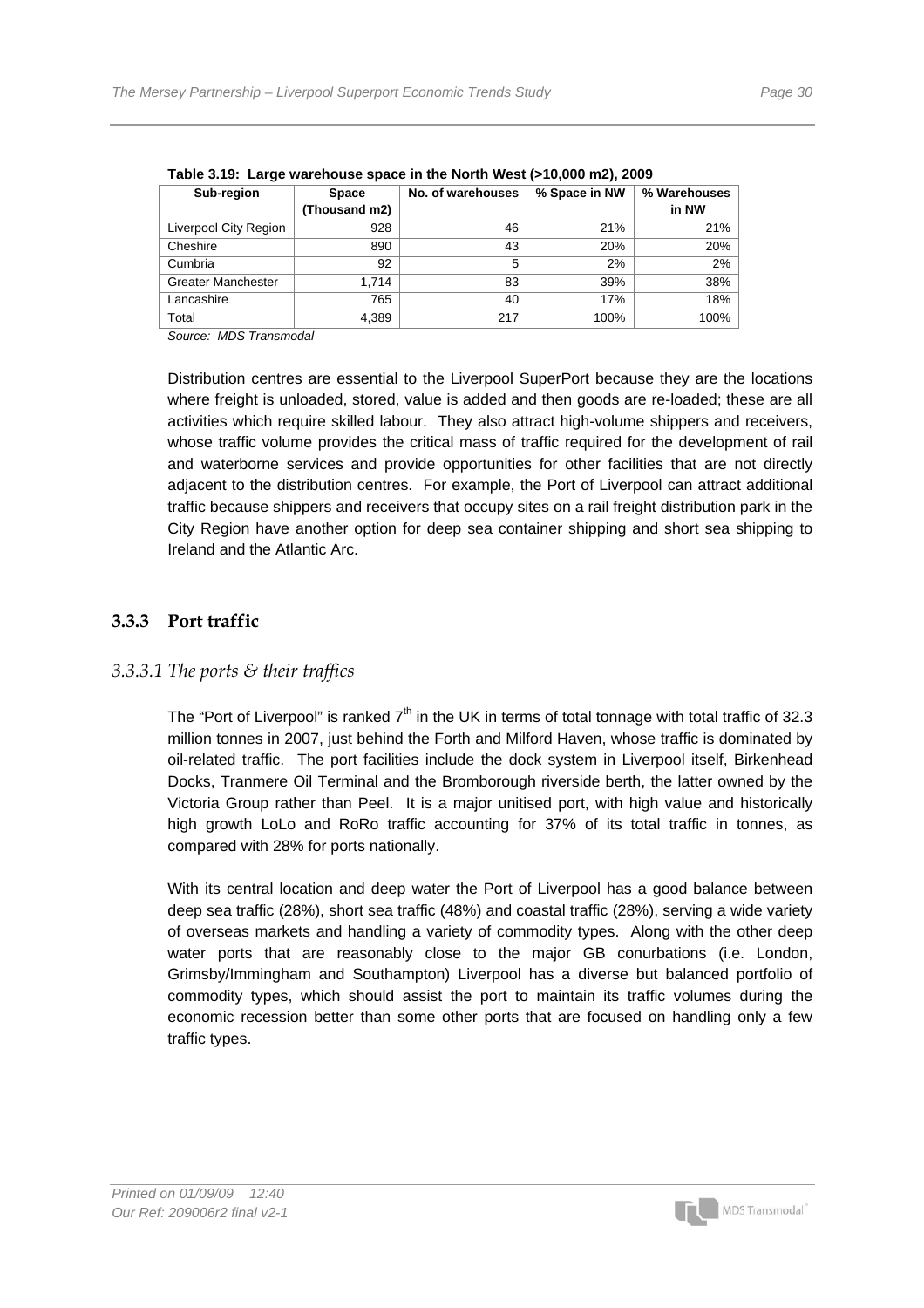



The Manchester Ship Canal is ranked  $19<sup>th</sup>$  in the UK in terms of traffic volumes, handling 8.1 million tonnes of cargo in 2007. It is almost exclusively a short sea port and provides inland waterway access for short sea and coastal vessels towards Manchester.

The Port of Garston handled some 0.5 million tonnes of cargo in 2007 and handles a variety of short sea and coastal bulk cargoes.

#### *3.3.3.2 Port hinterlands*

Uniquely in the North of England, the Port of Liverpool serves a national hinterland for unitload traffics in both the Irish Sea RoRo market and the deep sea LoLo market. While 70% of LoLo traffic through Liverpool is distributed to Northern Britain (the three northern English regions and Scotland), 23% is for Central Britain (Wales, the East and West Midlands and the East of England) and 6% for Southern Britain (Greater London, the South East and the South West).

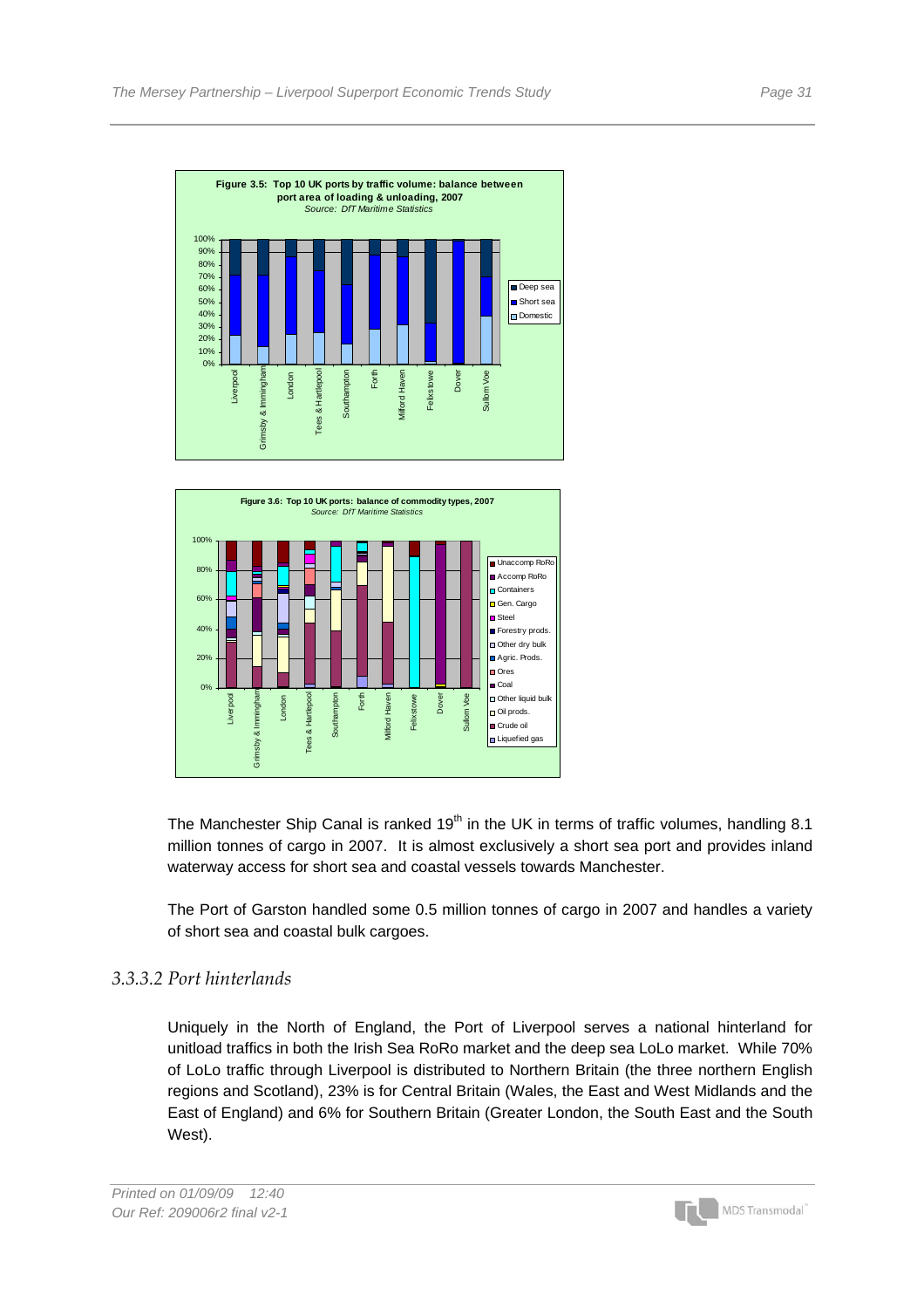

In the case of Irish Sea RoRo truck and trailer traffic, about 28% of Liverpool's accompanied RoRo traffic is distributed to and from Southern Britain and 43% to and from Central Britain.



Bulk traffics handled through the Mersey Ports are usually for regional and super-regional hinterlands, although Liverpool has a national role for some bulk traffics such as steel scrap.



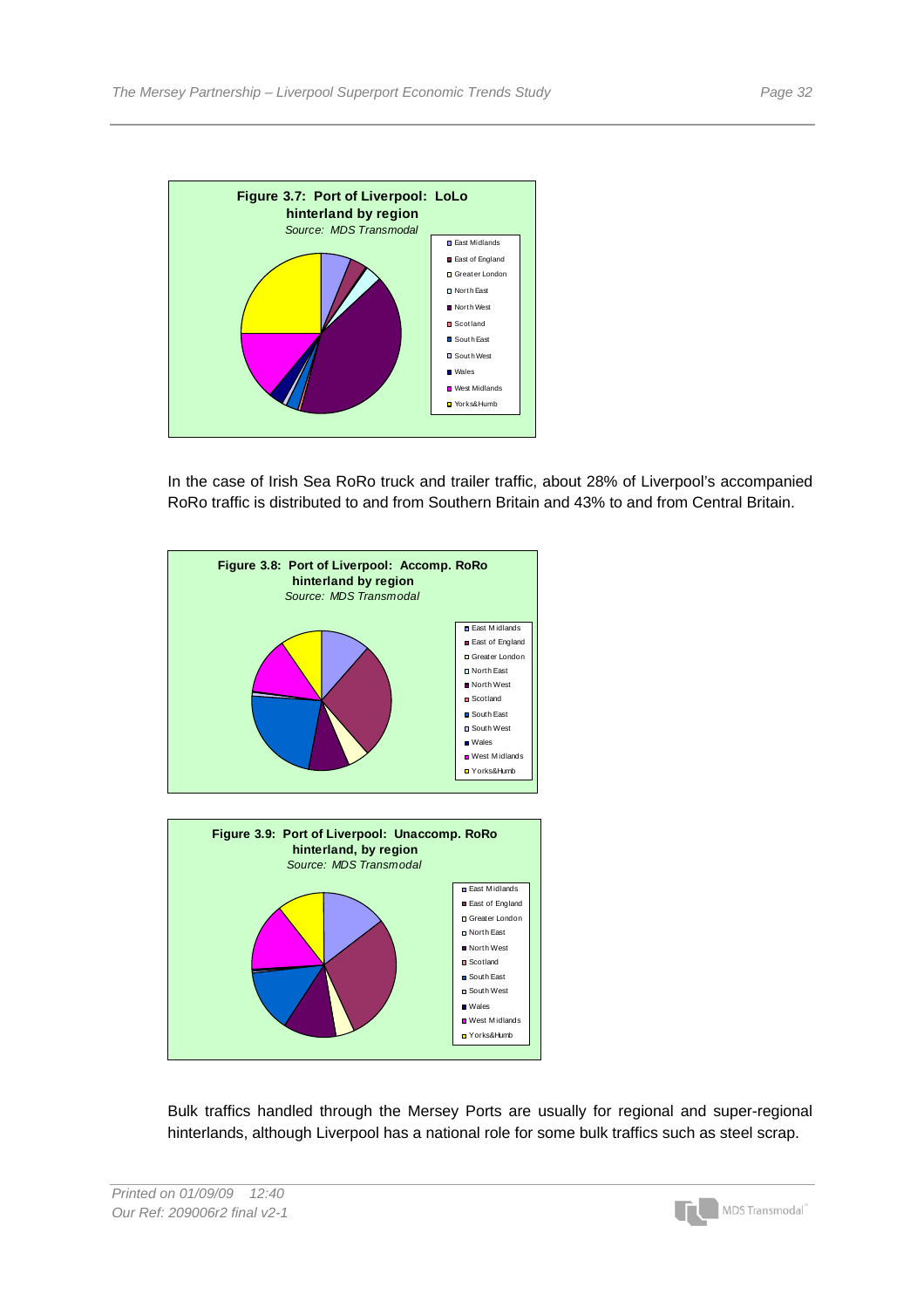The hinterland data for LoLo and RoRo traffic reflect the fact that the North West has a deep sea container port that serves the whole of Britain and RoRo ports that act as gateways for Britain's RoRo traffic to and from Ireland. There is an important distinction between the role played by the Port of Liverpool and ports in the North East and Yorkshire and the Humber: east coast ports play a very important 'super-regional' role in providing access for general cargo for all of Northern England and parts of the Midlands to the Northern Continent, Scandinavia and the Baltic and also serve a number of heavy industrial plants. By contrast, the Port of Liverpool plays a national role for unitised freight for the North American and Irish forelands.

#### **3.3.4 Port markets: containers**

#### *3.3.4.1 Container port traffic*

Total GB container port traffic grew during the period 2002-07 by 24% from 4.2 million units to some 5.2 million units. In 2007 Liverpool was the fourth largest GB container port with 8.4% of the market and its traffic growth since 2002 has been above the national trend at 35% - faster than the Greater South East deep sea container ports collectively and GB ports as a whole (see Table 3.20).

|                                 | 2002  | 2003  | 2004  | 2005  | 2006  | 2007  | % Growth 2002-07- |
|---------------------------------|-------|-------|-------|-------|-------|-------|-------------------|
| Liverpool                       | 309   | 356   | 378   | 383   | 385   | 418   | $+35%$            |
| Felixstowe                      | 1.715 | 1.585 | 1.711 | 1.728 | 1.880 | 2.063 | $+20%$            |
| Southampton                     | 791   | 846   | 880   | 838   | 903   | 1.110 | $+40%$            |
| Thamesport                      | 325   | 314   | 377   | 413   | 354   | 307   | $-6%$             |
| London                          | 374   | 397   | 506   | 451   | 446   | 493   | $+32%$            |
| Sub-total Greater SE deep sea   | 3,205 | 3.142 | 3.474 | 3.430 | 3.583 | 3.973 | $+24%$            |
| Other GB container ports        | 648   | 686   | 780   | 760   | 732   | 783   | $+21%$            |
| <b>Total GB container ports</b> | 4,162 | 4.184 | 4.632 | 4,573 | 4.700 | 5,174 | $+24%$            |

#### **Table 3.20: GB Container Port Traffic, 2002-07**  Thousand containers

*Source: DfT Maritime Statistics* 

The growth in container traffic through GB ports during the period 2002-07 was due to the expansion of imports of consumer and semi-manufactured goods from deep sea locations, as manufacturing capacity shifted towards the Far East and, in particular, China. For this reason the Far East-Europe and trans-Pacific trade routes have become the most important in the world in terms of volumes; these key arterial routes for world trade have attracted very significant investment in a new generation of very large post-panamax vessels.

In 2007 the Greater South East deep sea container ports (Felixstowe, Southampton, Tilbury, and Thamesport) handled 77% of the GB container market. This reflects the continuing preference for many deep sea shipping lines, deploying very large post-panamax sized ships of

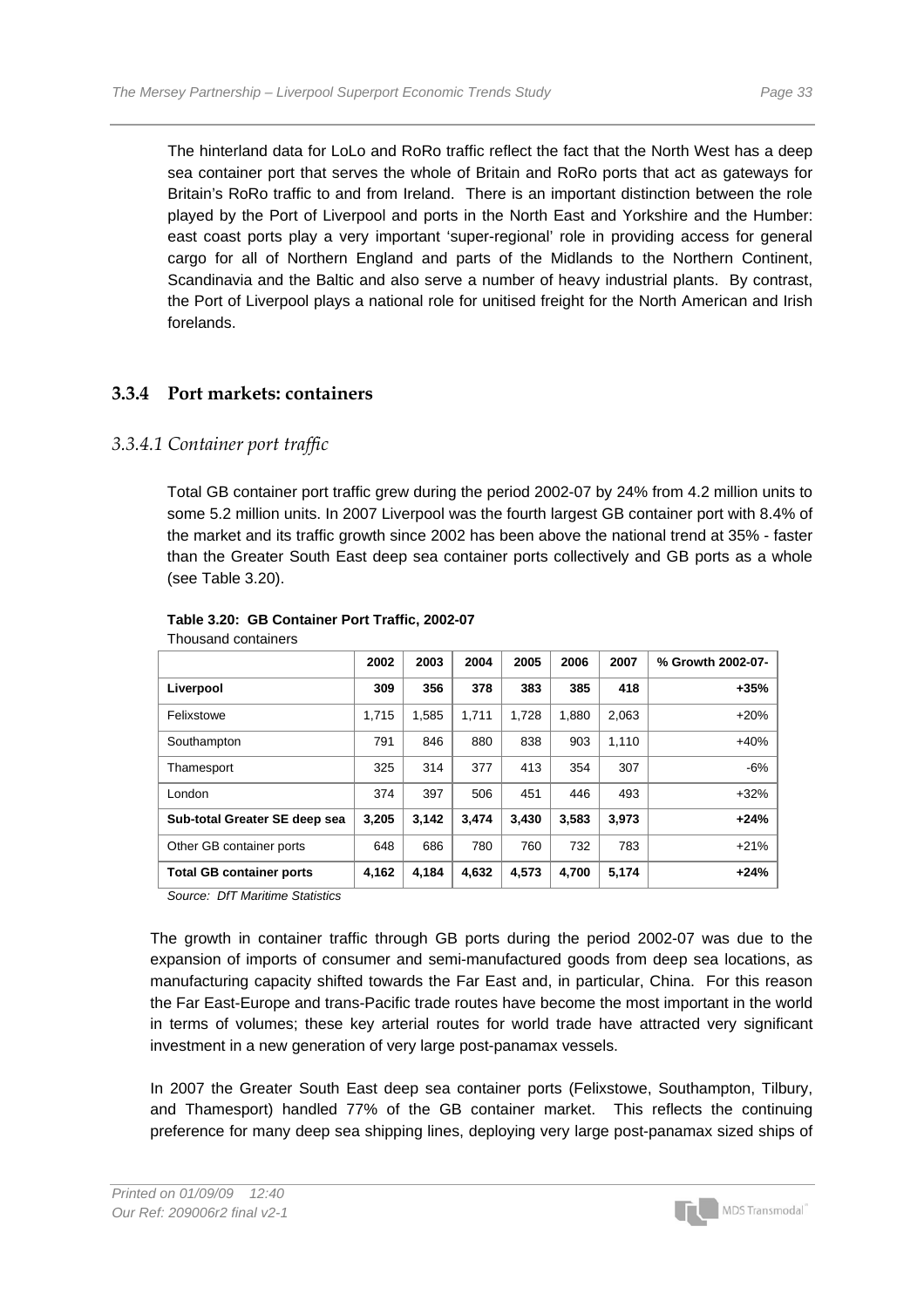over 12,000 TEU capacity, to minimise maritime diversion costs by serving GB with a single call at a port in the Greater South East en route between Gibraltar and Rotterdam.

#### *3.3.4.2 Prospects for the Port of Liverpool*

The Europe-North America route, which is of particular importance to the Port of Liverpool, was shielded from the need to cater for very large containerships because of the importance of the US east coast market and the limited draft available in East Coast North American ports. However, ports such as New York have now been dredged to accommodate 14.5m draft vessels over wide tidal windows and this provides the opportunity for the world's largest ships to trade between the Far East and the East Coast of North America via the Mediterranean and NW Europe. The Panama Canal will be widened by 2014 and this will facilitate the use of post-panamax vessels on round the world services.

Based on inland road and rail costs alone (i.e. not taking into account shipping costs) and based on a GB national distribution of traffic, we have estimated that for the inland distribution of deep sea containers Liverpool provides the most competitive location of any of the GB deep sea container ports because of its central location for the major GB markets.



Liverpool offers the lowest average inland cost by some margin: it is 8% more cost effective than Bristol, which is not an established deep sea container port, and 13% more cost effective than Felixstowe. When shipping costs are included, the Port of Liverpool may be a less competitive location for those shipping lines that are serving an "average" distribution of customers in GB and are deploying post-panamax ships on the "traditional" direct route between Gibraltar and Rotterdam; this is because, under these circumstances, there is a cost involved in diverting the ships from the direct route from Gibraltar to Rotterdam to a west coast port.

However, an alternative strategy for some shipping lines could be to serve the GB market by making a call at a GB west coast port, such as Liverpool, deploying post-panamax ships on

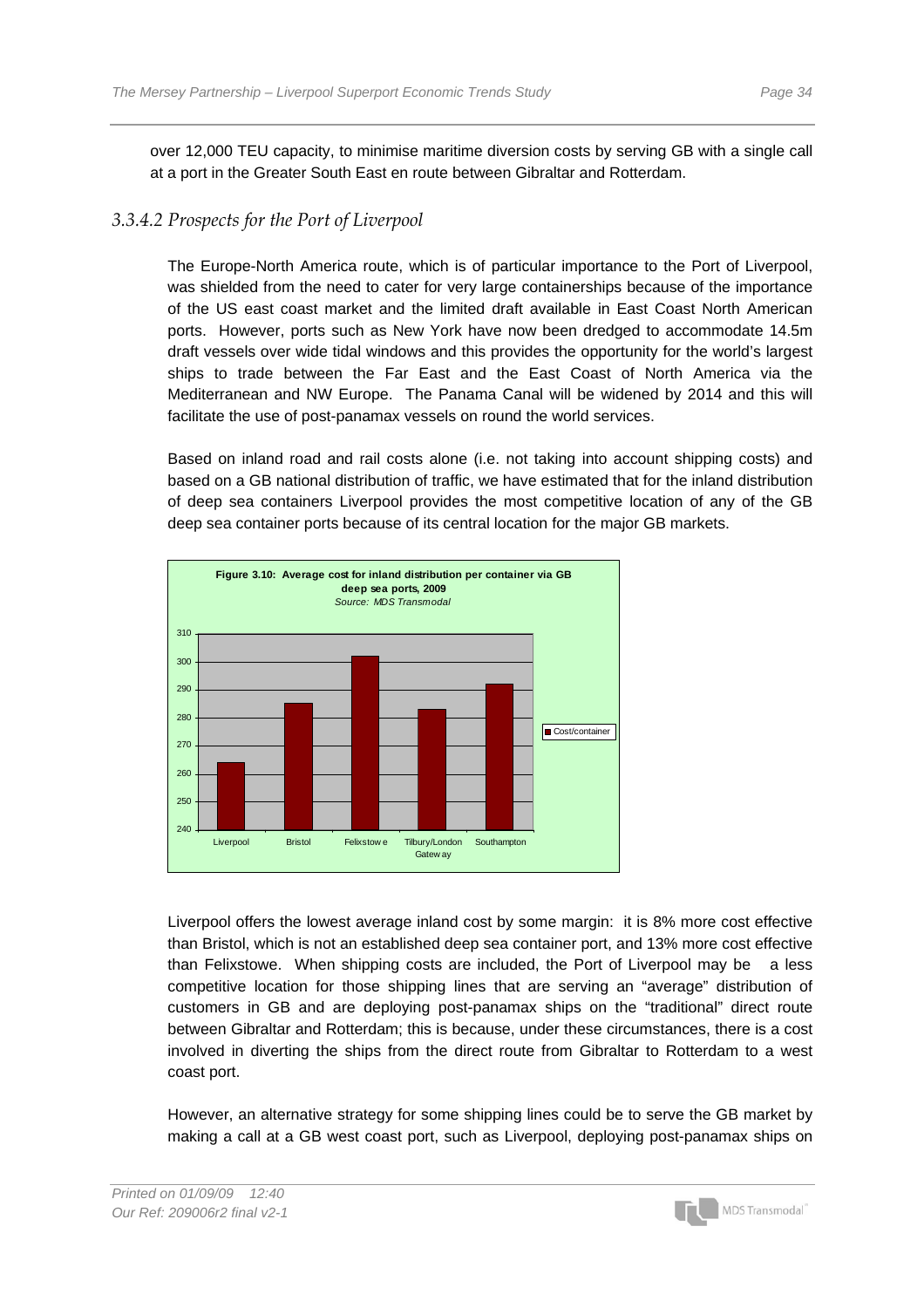services between Gibraltar and North America. In these circumstances, Liverpool would be able to provide a cost saving over any other GB port for both shipping and inland distribution costs, due to its west coast location and its central location for inland distribution.

Against this background of increasing deep sea container trade, the deployment by shipping lines of larger vessels that could not be accommodated at the existing facilities at Liverpool and new market opportunities for west coast deep sea container ports, Peel sought and obtained the necessary permissions for a new post-panamax riverside container terminal at Seaforth.

### **3.3.5 RoRo freight market**

### *3.3.5.1 The facilities*

The Port of Liverpool has three RoRo terminals, operated by P&O European Ferries in Gladstone Dock (Liverpool), Seatruck Ferries in Langton Dock (Liverpool) and Norfolkline at the Twelve Quays RoRo Terminal (Birkenhead). There are also proposals, which have already all received the relevant permissions, for a fourth RoRo terminal on the river outside Langton Dock. In 2007 Liverpool handled some 0.53 million RoRo units.

### *3.3.5.2 The RoRo traffic*

The operators from these facilities provide services, mainly for unaccompanied trailers, between Liverpool and Dublin, Belfast and Warrenpoint; in 2007 unaccompanied trailers accounted for 68% of total RoRo units handled through the port, the remainder being driver accompanied HGVs.

The facilities therefore accommodate relatively sustainable RoRo services in environmental terms, in that the cargo is transported on longer distance ferry services, which require shorter road hauls between inland origins and destinations. Holyhead (North Wales) and Cairnryan and Stranraer (the Loch Ryan ports in South West Scotland) generally cater for accompanied RoRo traffic, which is faster moving but involves longer road hauls.

### *3.3.5.3 The market and Liverpool's share*





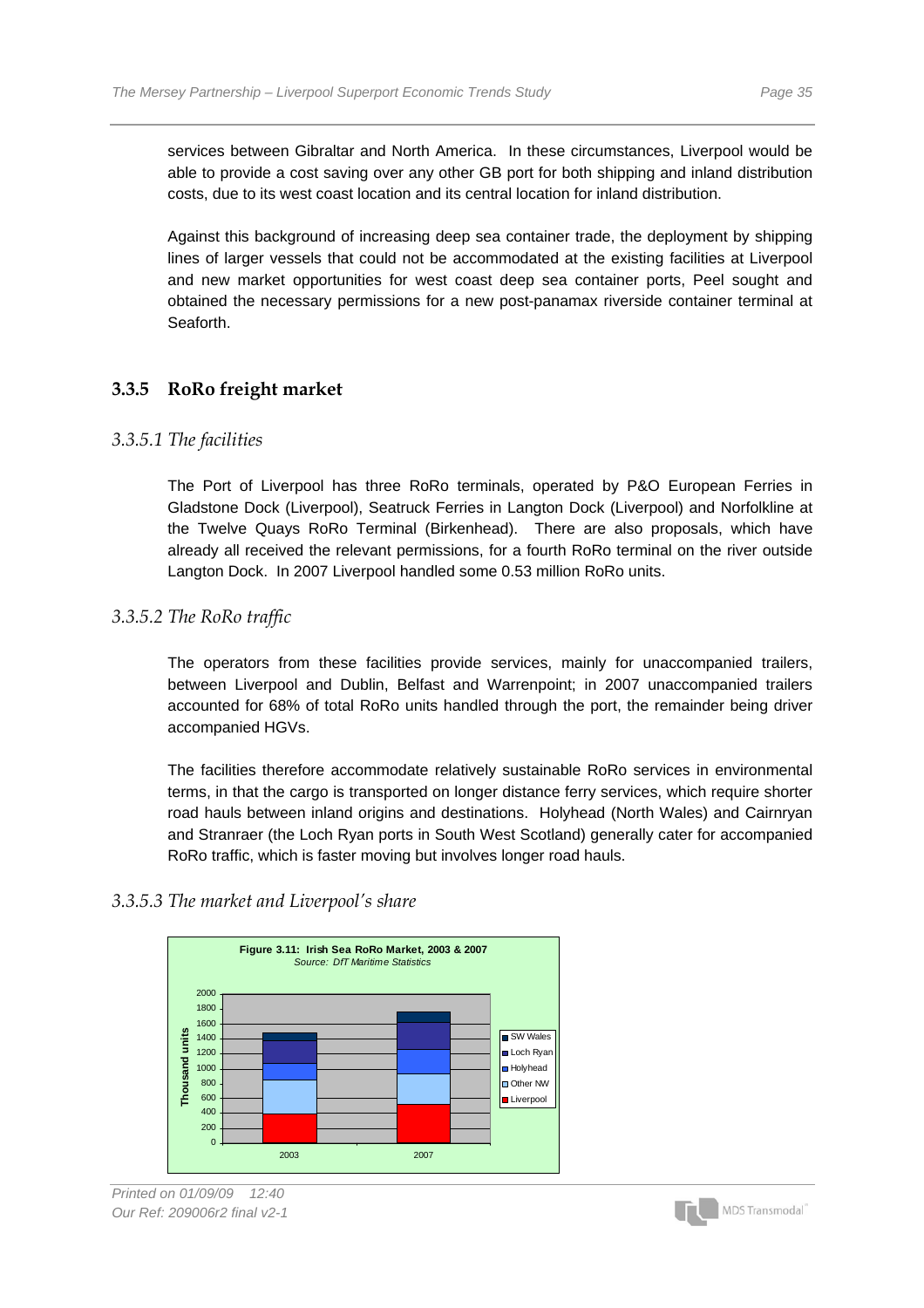The Irish Sea RoRo market grew rapidly up to 2007, driven particularly by strong economic growth in the Republic of Ireland, the "peace dividend" in Northern Ireland and greater integration of the EU economy. Between 2003 and 2007 alone, the market grew by some 19%. During this period, the Port of Liverpool grew its RoRo volumes by some 35% and increased its market share from 26% to 30%. This increasing competitiveness has been due to the Twelve Quays facility being able to offer a faster door-to-door transit time to hauliers with its riverside location (i.e. the ships do not need to negotiate locks) and faster vessels being deployed to provide overnight deliveries from North West Regional Distribution Centres to Dublin, allied with strong competition between the RoRo operators at Liverpool.

In the short-term, the prospects for the Irish Sea RoRo freight market are less positive as the market slowed in 2008 and may decline in 2009 as both the Irish and UK economies are in recession. The reduction in general economic activity in the Republic of Ireland, particularly in the retail and construction sectors, has led to a reduction in consumer demand, which has a direct impact on the volume of unitised freight moving across the Irish Sea.

### **3.3.6 Ship repair**

Among the ancillary services provided to the shipping industry in the Liverpool City Region ship repair and conversion is prominent because of the opportunity cost for local shipping lines involved in taking ships out of service for routine repairs and refits if there is no local ship repair facility. The City Region is fortunate in having the Cammell Laird facilities on Birkenhead, which provide some of the best ship repair and shipbuilding facilities in North West Europe.

In addition, the ship repair and maintenance industry in the City Region supports a large number of highly skilled jobs; the ship repair, maintenance and ship building industries in the Liverpool City Region was estimated to support about 1,400 jobs in 2004/05 $^9$  $^9$ .

Since 2005 Cammell Laird Shiprepairers and Shipbuilders Ltd (formerly Northwest Shiprepairers Ltd) has taken over operation of all the high quality facilities at the Cammell Laird site on Birkenhead and has rapidly expanded its activities. The commercial ship repair and conversion market remains highly competitive, but the company has successfully secured a long term contract with the Ministry of Defence to refit eleven of the Royal Navy's 16 Royal Fleet Auxiliary vessels so that it has a stable base load of business upon which to market the company's services in the international market.

The company also plans to be able to re-start shipbuilding in the City Region, using the Cammell Laird site's building hall, and has secured preferred bidder status to construct the central blocks of the Royal Navy's two new aircraft carriers.



<span id="page-37-0"></span> $\overline{a}$ <sup>9</sup> Merseyside Maritime Economic Impact Study (Fisher Associates, January 2007)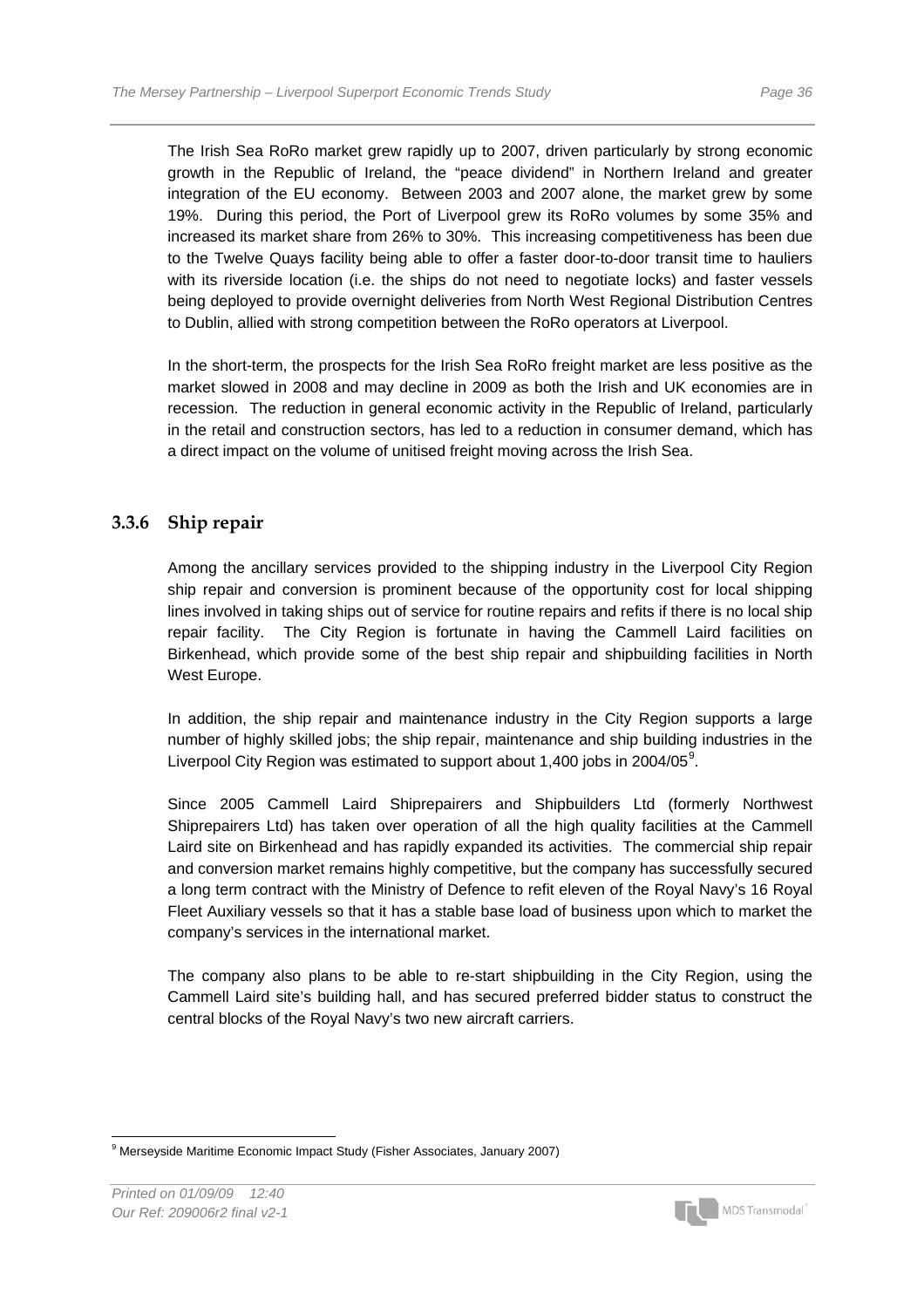### **3.3.7 Airfreight**

Due to the high costs of transport per tonne, airfreight services are only used for very high value, lightweight and urgent consignments such as parcels and small parts for just-in-time manufacturing processes. There is likely to be little physical exchange of cargo between the Port of Liverpool and the airport because they are catering for quite distinct sectors of the freight transport market; however, both facilities are likely to serve the same freight forwarders and logistics providers.

Most airfreight by volume (60% in 2008) is transported as belly-hold cargo by wide-bodied passenger aircraft from major international airports such as the London Airports and Manchester Airport. Larger consignments are transported in specialised cargo aircraft.

In 2008 LJLA handled some 3,700 tonnes of airfreight, mainly in cargo aircraft. Traffic has declined significantly since 2003 due to the loss of key contracts with customers such as the Post Office (Chart 3.12). Manchester Airport, with its status as the North of England's major international airport and its long haul services, handled some 143,000 tonnes of airfreight in 2008 (Chart 3.13); about 55% of this traffic was handled in wide-bodied passenger aircraft.





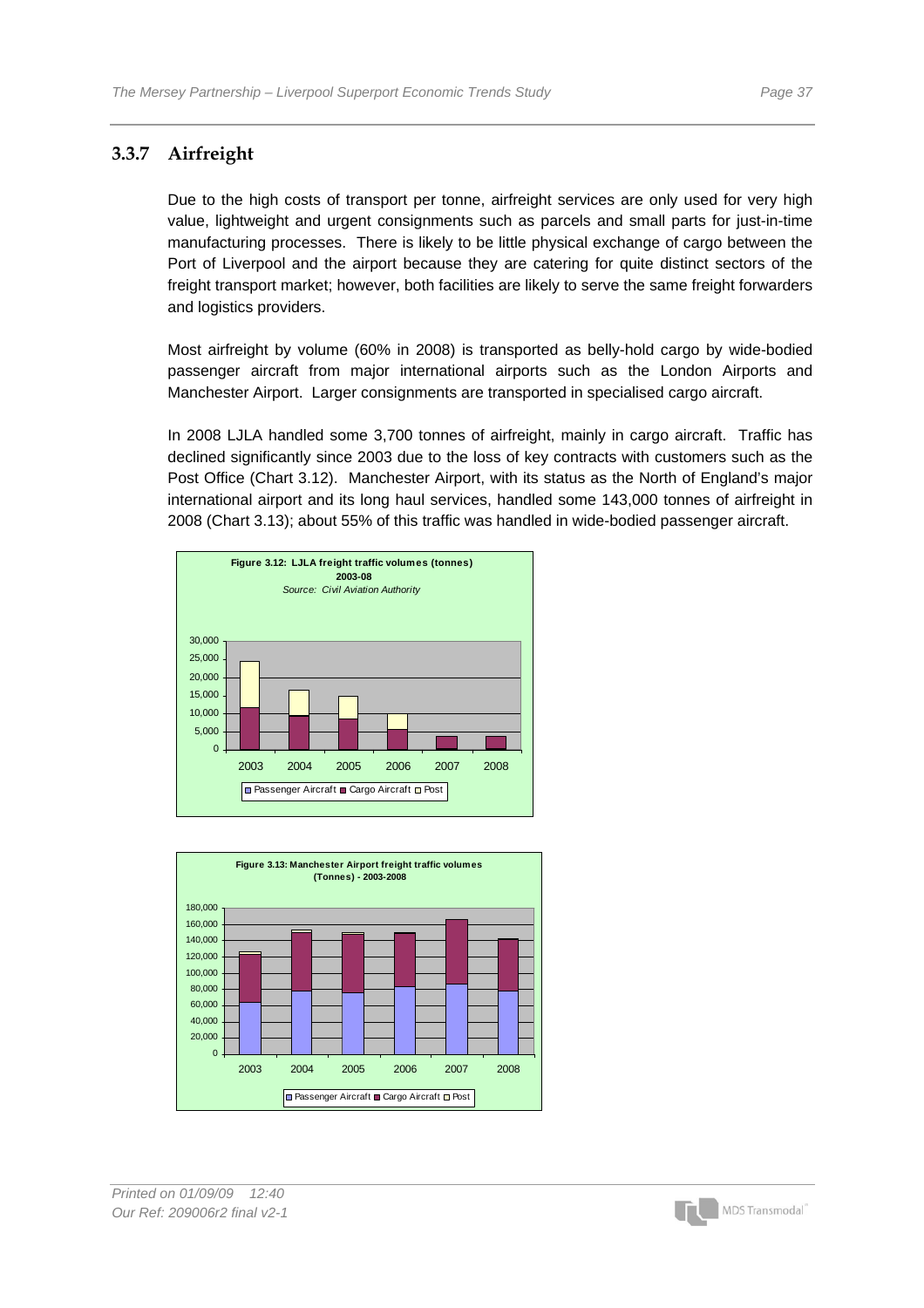LJLA plans to extend the runway so that inter-continental services can operate, which would provide the potential for handling larger air freighters. The development of the airfreight market at LJLA will be facilitated by the development of the proposed Oglet World Cargo Centre and the Eastern Access Transport Corridor to the airport.

### **3.3.8 Passenger market**

This section of the report focuses on the passenger market to and from the Liverpool City Region by air, ferry and cruise ship.

### *3.3.8.1 Aviation*

Handling much lower volumes of traffic than the much more established Manchester Airport, LJLA has been highly successful in growing its volumes during the period 2003-08 and now handles more passengers for low cost airlines than any airport outside the South of England. During this period it has increased its volumes by 71% to reach 5.4 million passengers in 2008, while Manchester Airport increased its passengers by only 10% over the same period to reach 21.1 million.



LJLA has played a key role in providing low cost aviation for residents of the City Region and the rest of the North West and low cost airline services have radically changed the travel and tourism industry over the last ten years. The airport is also likely to have assisted Liverpool to develop as a destination for overseas visitors by providing low cost access from many European countries. The range of services provides low cost access to customers for business people and, via a new KLM service to Schipol, LJLA also provides access to destinations worldwide via a major European hub airport.

The economic recession is likely to lead to a reduction in passenger volumes in 2009, but the fall in the value of sterling against the euro should provide a boost to inbound tourism. LJLA

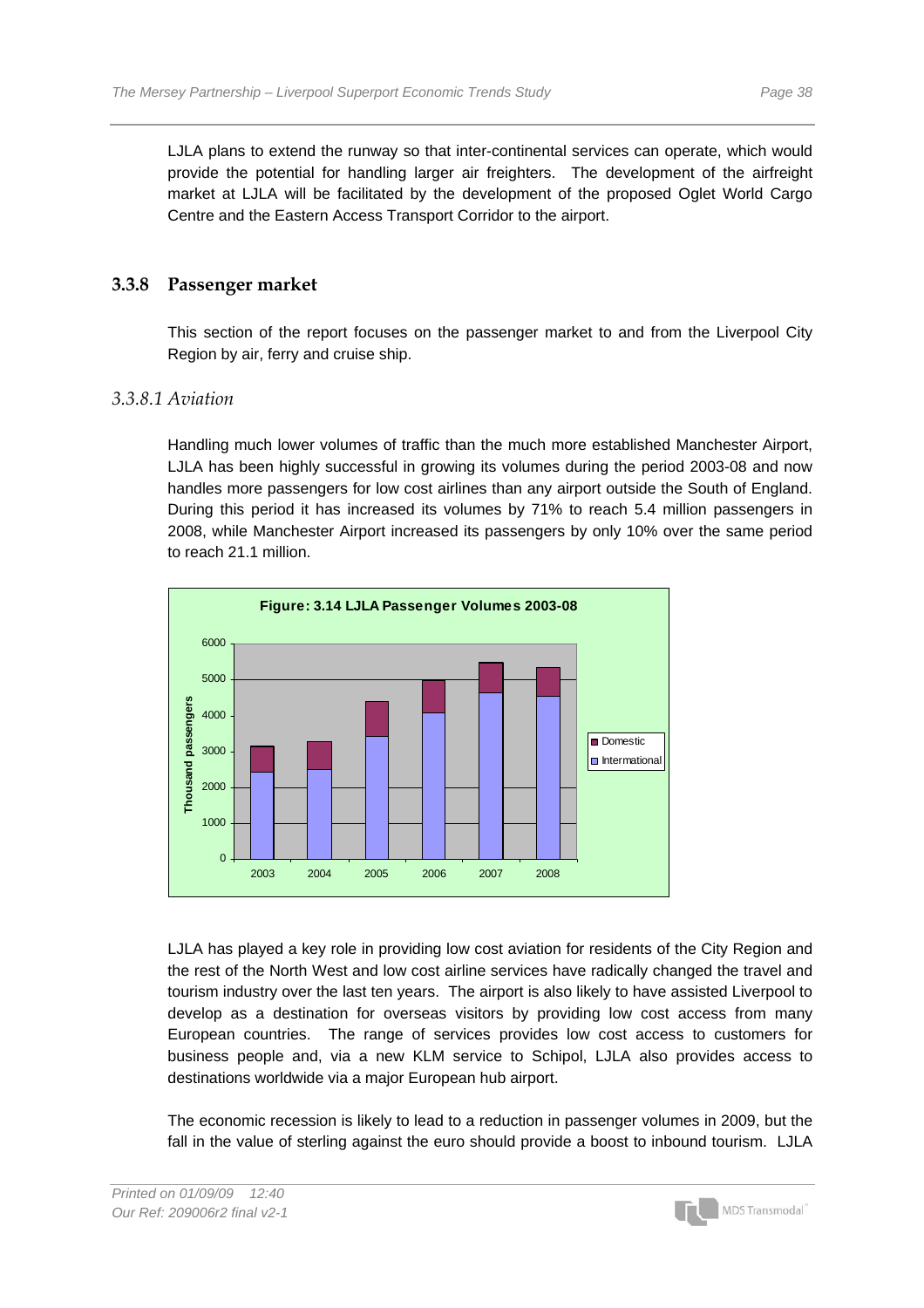is likely to be a major generator of employment for the City Region and the availability of an international airport with low cost flights, and providing access to worldwide destinations via Schipol, is likely to be an important factor for inward investment decisions.

#### *3.3.8.2 RoRo passengers*

The Irish Sea ferry services between the Port of Liverpool and Ireland are focused on handling freight traffic, but some of the services also carry passengers, mainly travelling with their cars. Traffic volumes have fallen in recent years due to competition from low cost airlines and from ferry services via Holyhead, the latter offering a shorter and faster crossing to the Dublin Bay area.

In 2007 the Port of Liverpool handled some 0.65 million passengers and 160,000 cars; the wider economic benefits from these passengers may be minimal because most are likely to be only transiting the port terminals.

| oaoana paooongoro         |      |      |                       |
|---------------------------|------|------|-----------------------|
|                           | 2002 | 2007 | <b>Growth 2002-07</b> |
| Passenger cars            | 148  | 160  | $+8%$                 |
| Passengers to ROI         | 291  | 173  | $-41%$                |
| Passengers to N Ireland   | 137  | 187  | $+36%$                |
| Passengers to Isle of Man | 314  | 290  | $-7%$                 |
| Total passengers          | 742  | 650  | $-12%$                |
|                           |      |      |                       |

#### **Table 3.21: Port of Liverpool - Ferry passengers 2002-07**  Thousand passengers

*Source: DfT Maritime Statistics* 

Ryanair tends to dominate the GB-ROI passenger market, while easyJet dominates the GB-Northern Ireland market. Both these airlines operate services from LJLA and so, to some extent, the airport is in competition with the ferry services from the Port of Liverpool. The following chart shows trends in the GB-Ireland passenger market between 2002 and 2008 and shows how the market as a whole is dominated by air services; services through Liverpool are included in the Central Corridor.

Chart 3.15 shows that the GB-Ireland passenger market has stagnated in recent years and then declined by about 7% in 2007-08 as the deep recession in the ROI and in the UK has reduced the propensity to travel.



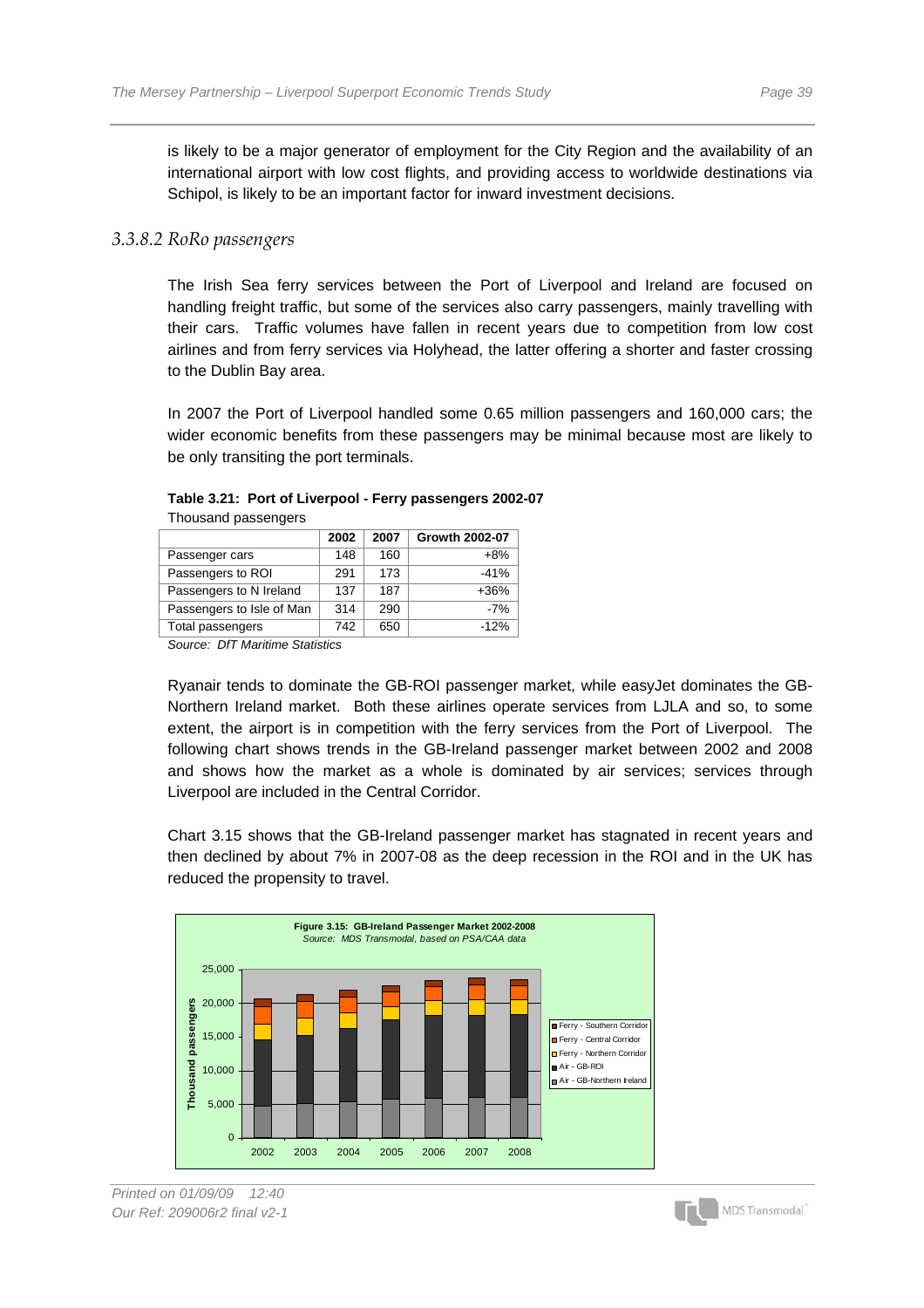### *3.3.8.3 Cruise passengers*

The UK cruise market is the largest in Europe and has been growing rapidly in the last few years, due to increasing disposable income and the industry's success in attracting younger passengers to the cruise experience.

Ports receive one or both of two types of call by cruise vessels:

- Turnaround calls, where passengers begin or end their cruises;
- Way-calls where cruise vessels berth at a port for a day so that passengers can disembark to visit on-shore attractions.

Cruise port calls of either kind are regarded as providing significant wider economic benefits through cruise tourist expenditure in hotels and restaurants, at tourist attractions and on souvenirs etc. From a commercial point of view, however, many UK port operators are not prepared to develop new specialised facilities for cruise ships because only a few calls can be attracted each year and the season only lasts between May and October.

Chart 3.16 shows the total number of passengers starting and/or ending their cruises at a UK port during the period 2002-07, which shows that the market has grown by almost 100% in five years.



There are two cruise port facilities at Liverpool – the Liverpool Cruise Terminal at Pier Head (operated and marketed by Liverpool City Council) and an in-dock facility in Langton Dock run by Peel Ports. In the North of England, the Port of Liverpool is alone in attracting some home port calls and the Liverpool Cruise Terminal has been successful in attracting way-calls from cruise vessels that are cruising around the British Isles, on itineraries that include Ireland and Scotland as well as the North West. The Liverpool Cruise Terminal, which opened in September 2007, attracted 15 cruise ships in 2008 and 14 ships are booked for the 2009 season.

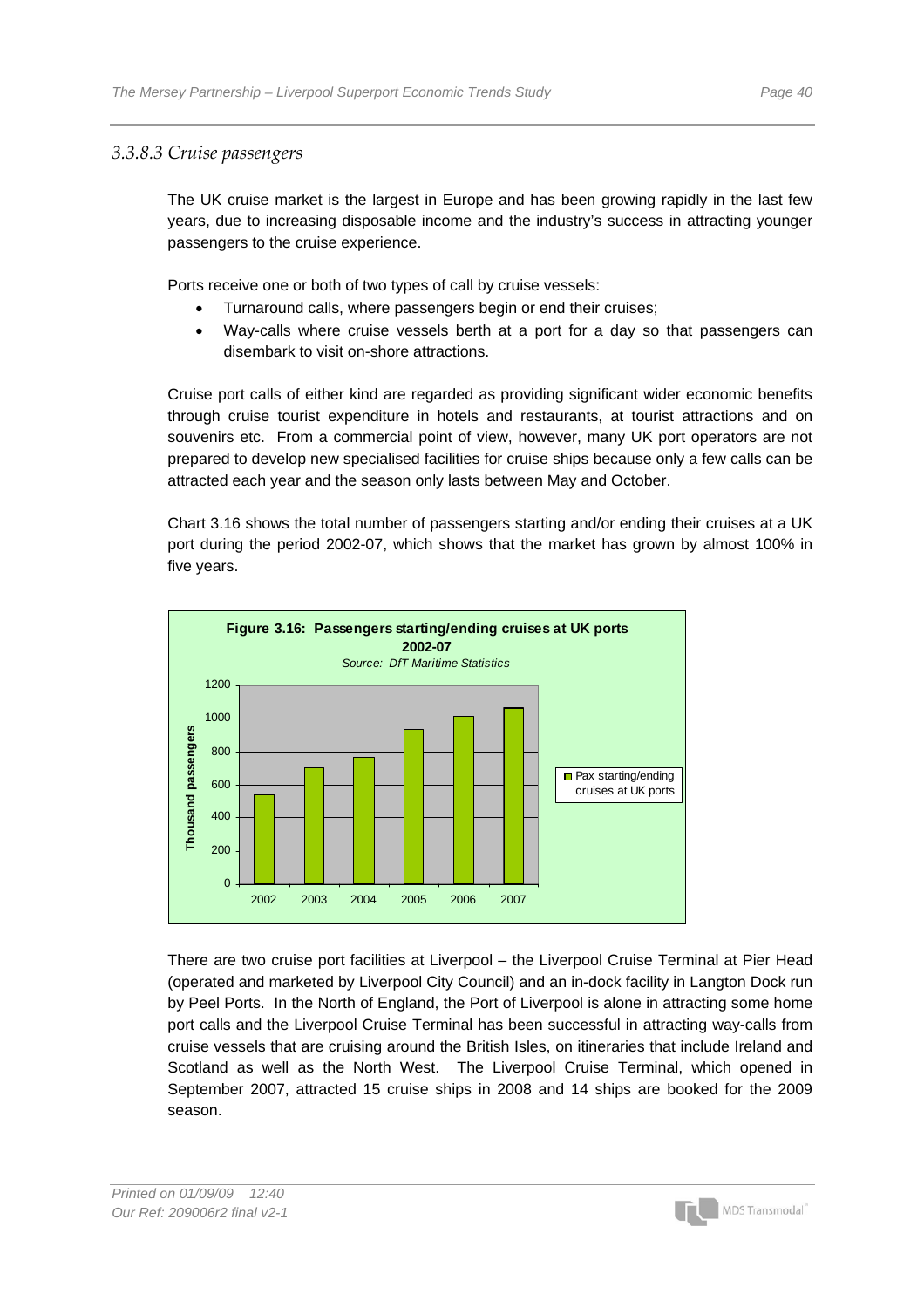# **4 STRATEGIC DEVELOPMENT – S.W.O.T. ANALYSIS**

As a foundation for developing a future strategy for SuperPort an assessment of the key opportunities and threats facing the shipping, aviation and logistics industries across the Liverpool City Region, and how they relate to existing strengths and weaknesses, is provided below.

### **STRENGTHS**

### **Competition & investment:**

- Strong competition between facilities within the SuperPort, which fosters innovation and competitiveness within the logistics sector as a whole.
- Large private sector companies, such as Peel, Stobart, ProLogis and Associated British Ports that have the ability to invest in the physical facilities required for the future development of the SuperPort.
- Common ownership of the Port of Liverpool, LJLA and the Manchester Ship Canal, which facilitates the integrated implementation of the SuperPort up to 2030.

### **"Natural" advantages:**

- Geographic advantages: deepwater plus a central location in GB, providing shorter distances between Liverpool and a national hinterland; offers the shortest maritime route to North America for deep sea services and provides the direct maritime route between Dublin and the GB motorway network.
- Rich sub-regional and regional hinterland, with a large population and a significant manufacturing sector that imports raw materials.
- The Port of Liverpool provides the most cost-effective location from which to distribute deep sea containers to a national hinterland (not taking into account shipping costs);
- Diversified and balanced traffic portfolio in terms of commodities, hinterlands and overseas markets; both freight and passengers included within the concept.
- Availability of labour for the wider logistics sector.

### **Physical assets:**

- Strong portfolio of sustainable distribution assets:
	- o Rail freight distribution parks providing rail access for general freight, with on-site distribution centres;
	- o Rail freight links to the Port of Liverpool and to facilities on the Manchester Ship Canal;
	- o Short sea ports on the Mersey and facilities along the Manchester Ship Canal;
	- o Inland waterway access through Liverpool docks to the Mersey;
	- Existing short sea shipping links between Liverpool and the Atlantic Arc (i.e. Scotland, Ireland, Western France and Iberia).
- The Bootle Branch Line cleared to W10 to allow the Port of Liverpool to distribute high cube boxes by rail to its hinterland.

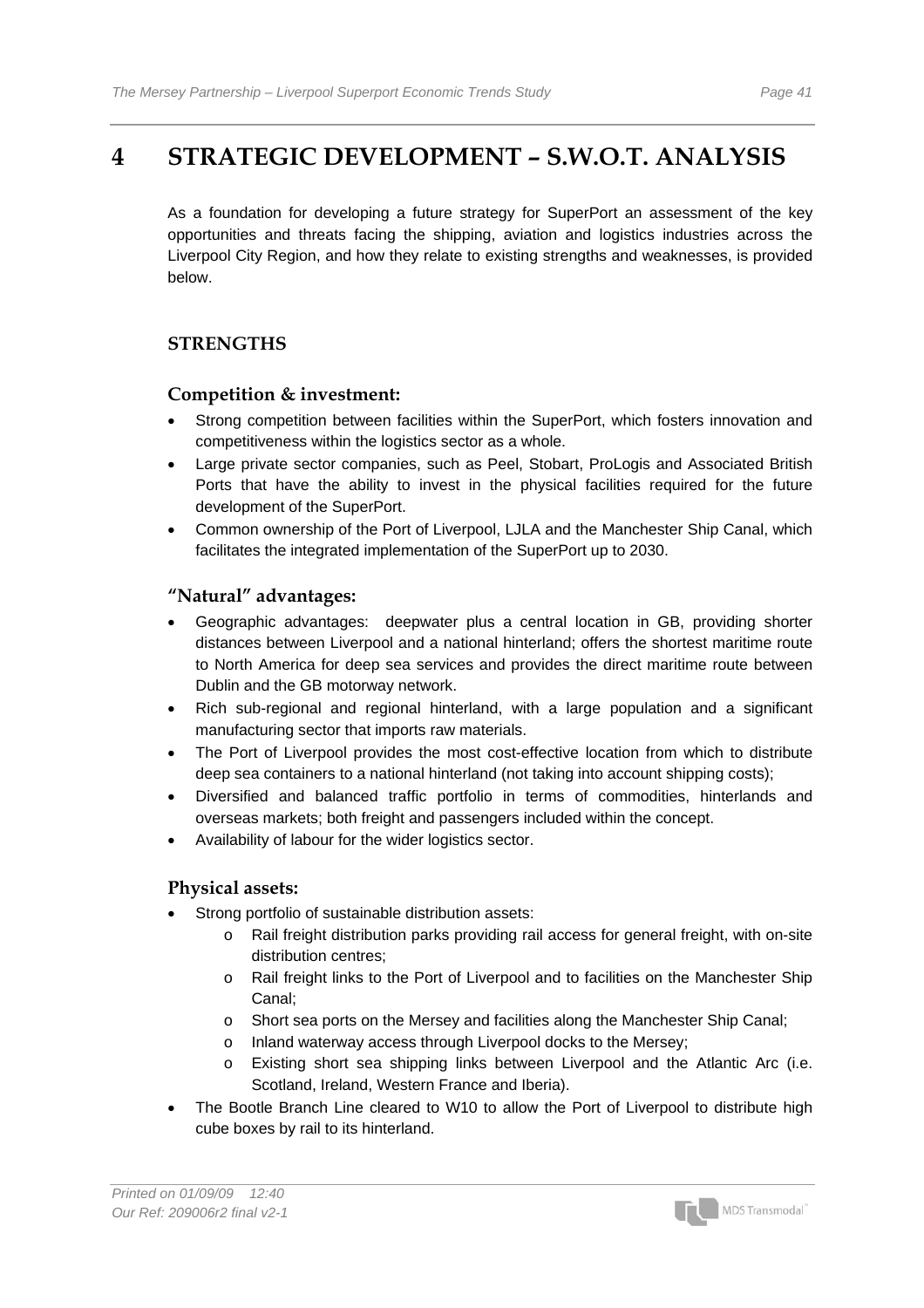- Liverpool Cruise Terminal, which provides deepwater berthing for cruise ships in the historic city centre.
- Strategic motorway network and the WCML, linking the Liverpool SuperPort to its national hinterland.

### **Planning & policy:**

- Existing planning permissions available for development of new deep sea LoLo and Irish Sea RoRo facilities on the Mersey.
- Strong public sector support for the concept at all levels of Government within the region;
- Strong brand recognition for the SuperPort;
- Strong maritime cluster organisation in Mersey Maritime.

### **WEAKNESSES**

- Geographic weaknesses:
	- o West coast location, while the UK mainly trades with its Continental mainland neighbours;
	- o Significant maritime diversion required from the direct route for deep sea shipping services serving the whole NW European market en route between Gibraltar and the Continental mainland.
- Road and rail network capacity constraints between the region and the rest of GB, specifically related to a lack of capacity on the M6 between the North West and the West Midlands and a lack of rail capacity on the WCML south of Crewe.
- Lack of land availability in strategic locations for the development of the Port of Liverpool.

### **OPPORTUNITIES**

#### **Cost competitiveness:**

• Greater cost competitiveness compared to other port regions, based on the existing geographic advantages, the development of sustainable distribution services and the availability of distribution facilities in competitive locations.

### **Development of sustainable distribution sites:**

- Development of port-centric distribution at the Port of Liverpool, combining deep sea container, Irish Sea RoRo and national and regional distribution to provide a prime location for shippers and their logistics providers with access to deep water, road, rail and inland waterway linkages.
- Development of additional rail freight distribution parks and tri-modal distribution parks to create employment and ensure that new distribution buildings are located where sustainable distribution services can be developed.

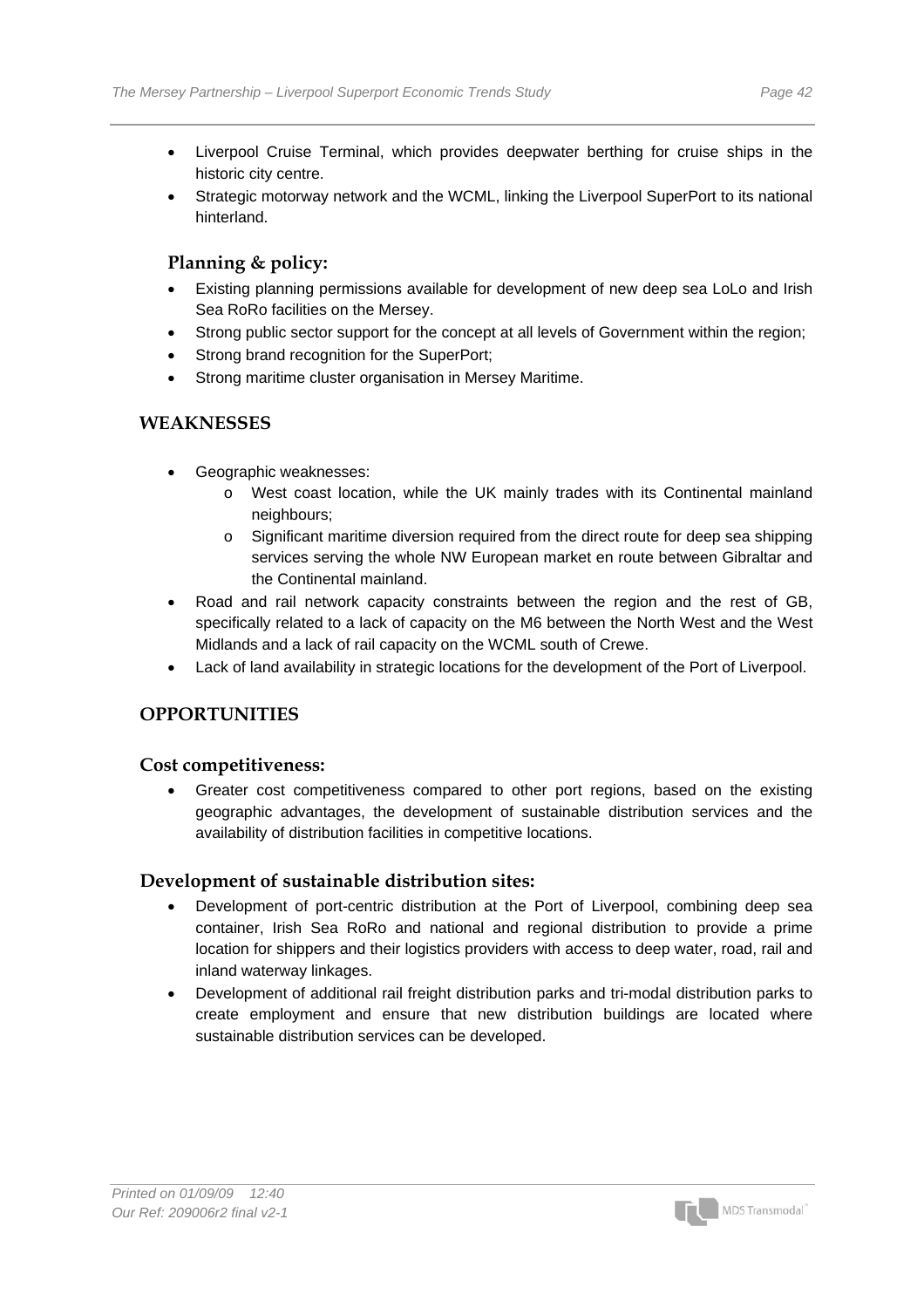### **Development of maritime infrastructure & services at the Port of Liverpool:**

- Development of the post-panamax berth at the Port of Liverpool to maintain deep sea container services to/from North America and to provide the potential for services to/from the Far East.
- Greater development of short sea and coastal ("Motorways of the Sea") services between the Mersey and the rest of the Atlantic Arc.

### **Planning & policy:**

- Port Master Plan for the Mersey Ports to integrate the market-based aspirations of the private sector with the sustainability/wealth creation aspirations of the public sector and to reach consensus on partnership working to address hinterland access, within the wider development potential provided by Peel's vision for Ocean Gateway vision and the NWDA's vision for the Atlantic Gateway.
- Government policy to support the growth of rail freight, with funding available for network improvements up to 2014/15 and beyond.
- Integrated and consistent support for the development of the Liverpool SuperPort through strategies and planning policies at a local and regional level, such as the Multi-Area Agreement, Regional Strategy 2010, the Ocean Gateway and the Atlantic Gateway;
- Planning policies to support the development of sustainable distribution services by rail and inland waterway between the SuperPort and its hinterland, as a means to reduce environmental and congestion impacts within the SuperPort and beyond.

### **THREATS**

- Competition from other port regions (e.g. the Humber, Harwich Haven) and other regions with concentrations of distribution activity (e.g. the East and West Midlands).
- The success of the Liverpool SuperPort will lead to additional road freight on local road networks, which may not be acceptable to residents and politicians at a local level.
- Reductions in future public sector budgets may lead to a requirement for very strong business cases for public sector funding for projects (i.e. providing very good value for money for taxpayers).
- The Irish economy has been particularly badly affected by the credit crunch and the economy is in a deep recession; this will have an impact on the growth of RoRo traffic through Liverpool in the short-term.
- The short to medium term economic climate may reduce the level of investment available from the private sector.

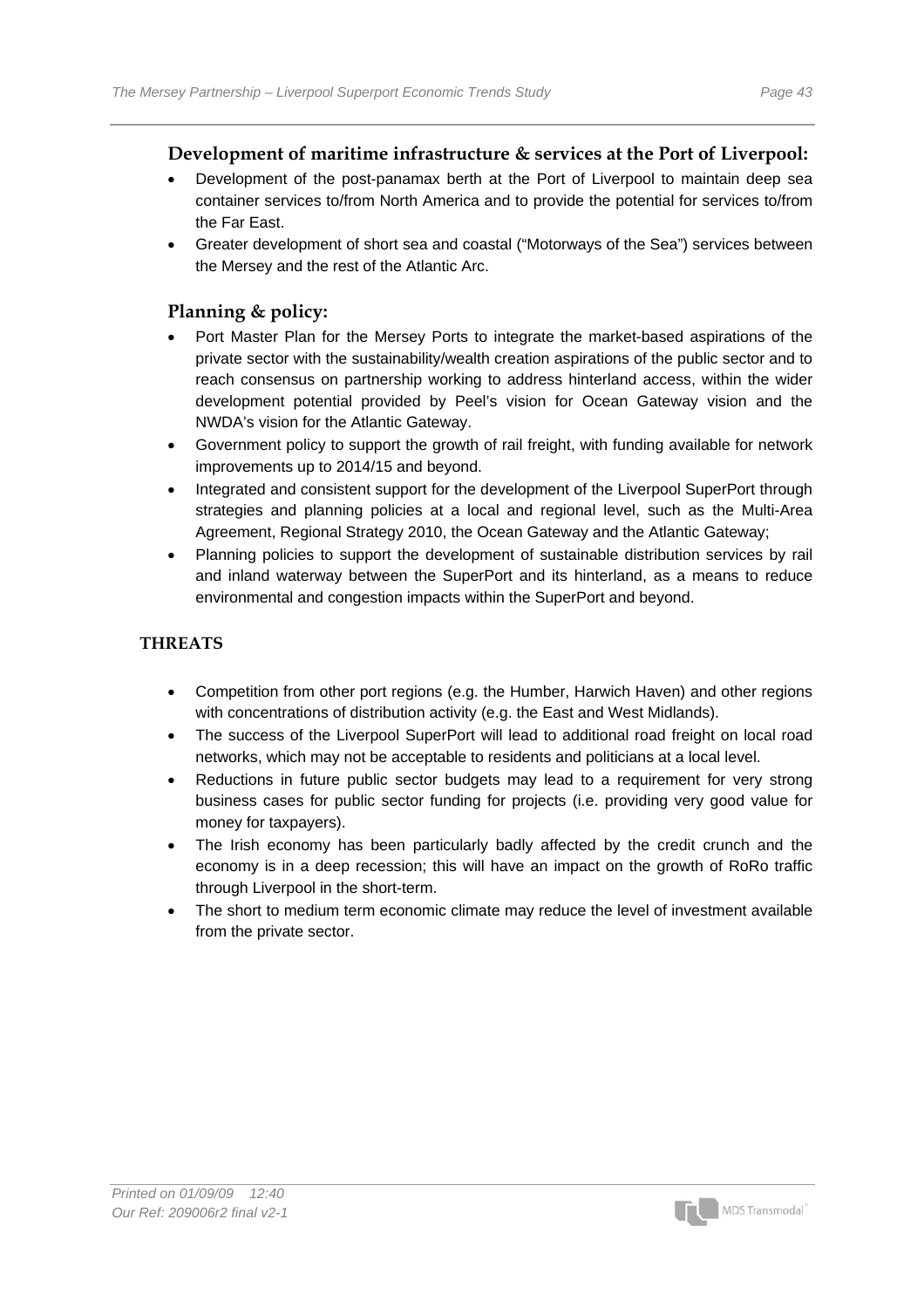# **5 SUPERPORT ACTION PLAN AND OUTCOMES**

### **5.1 ACTION PLAN**

To ensure delivery of its long-term objectives partners and stakeholders involved in the development of Liverpool SuperPort need to focus on nine action areas around Governance and Government Lobbying, Infrastructure Investment, Strategic Development and Market Development.

Outline business cases for each of the pipeline projects ("Investment in Facilities" and "Investment in Hinterland Access") is included in Appendix 2.

### **a) Governance and government lobbying**

The Liverpool City Region Multi-Area Agreement (MAA) was published in June 2009 and included the Liverpool SuperPort as one of the key initiatives that can have a transformational impact on the City Region's competitiveness.

| <b>ACTION 1</b> | <b>LIVERPOOL SUPERPORT GOVERNANCE ARRANGEMENTS</b>                     |  |  |
|-----------------|------------------------------------------------------------------------|--|--|
| Action          | Formalised arrangement between key SuperPort public and private sector |  |  |
|                 | stakeholders supporting the Multi Area Agreement Economy Platform.     |  |  |
| Key actors      | All relevant bodies in the City Region.                                |  |  |

Public sector bodies in the City Region could play a role in lobbying central government and pushing forward the City Region and the SuperPort at a national level, particularly in the light of the forthcoming National Ports Policy Statement. This will be particularly important to ensure that hinterland access projects receive the relevant central government support in the planning process and in terms of funding priority.

| <b>ACTION 2</b> | <b>LOBBYING CENTRAL GOVERNMENT</b>                                                                                                                                             |
|-----------------|--------------------------------------------------------------------------------------------------------------------------------------------------------------------------------|
| Action          | Co-ordinated lobbying of central government to ensure that SuperPort hinterland<br>access pipeline projects are supported through the planning process and are then<br>funded. |
| Key actors      | The Mersey Partnership & Mersey Maritime.                                                                                                                                      |
| Support from    | Private sector infrastructure developers & NWDA.                                                                                                                               |

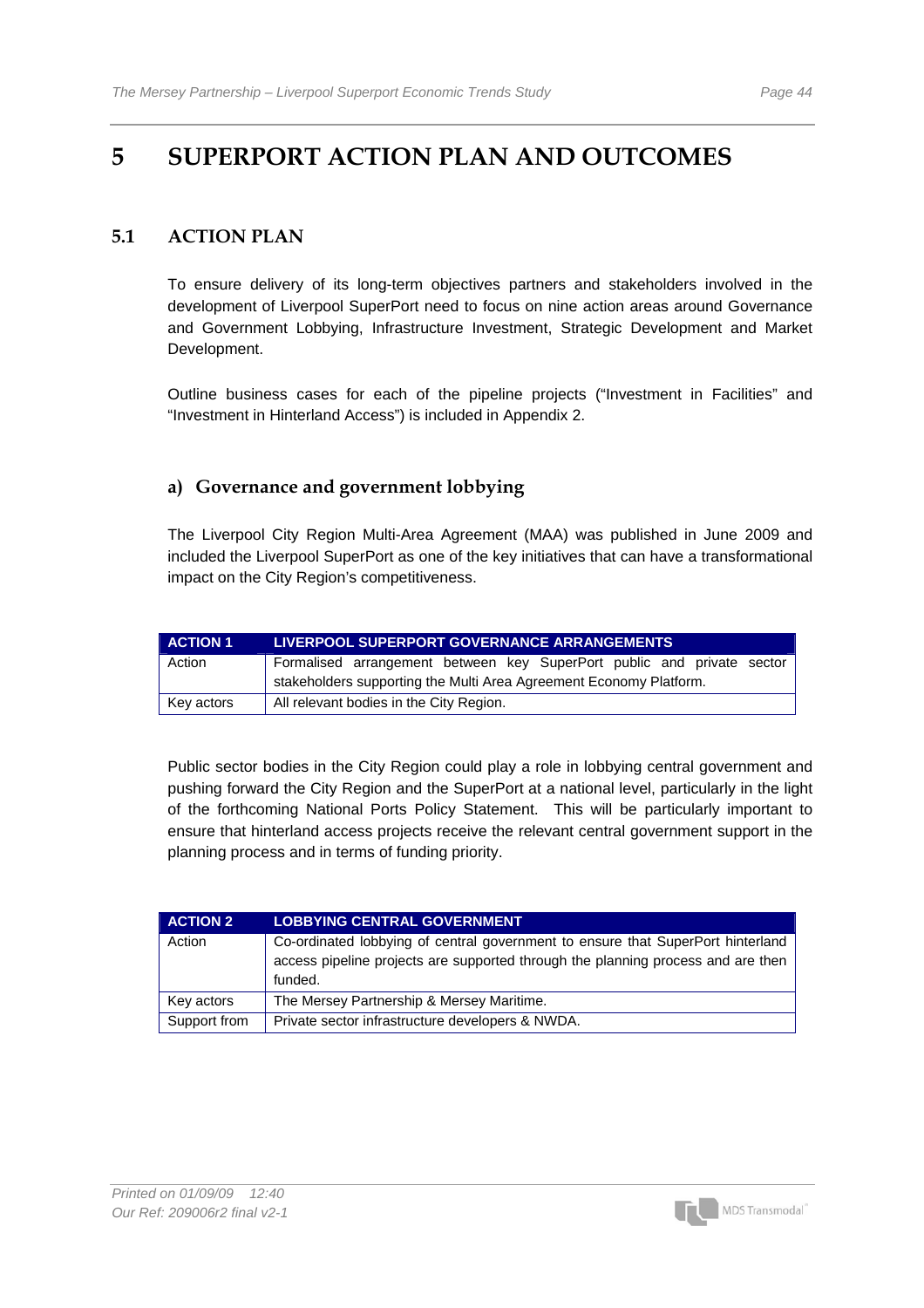### **b) Infrastructure investment**

Action 3 relates to the pipeline projects within the SuperPort that require investment in port and airport facilities and distribution parks that are connected to the rail network and have waterborne freight access.

| <b>ACTION 3</b> | <b>INVESTMENT IN SUPERPORT PIPELINE FACILITIES</b>                                  |  |  |
|-----------------|-------------------------------------------------------------------------------------|--|--|
| Action          | Investment is required by the private sector in the following facilities:           |  |  |
|                 | Port-centric distribution at the Port of Liverpool                                  |  |  |
|                 | Liverpool Post-Panamax Container Terminal                                           |  |  |
|                 | 3MG<br>٠                                                                            |  |  |
|                 | Langton Riverside RoRo Terminal                                                     |  |  |
|                 | Parkside                                                                            |  |  |
|                 | Extension of the runway at LJLA & World Cargo Centre<br>$\bullet$                   |  |  |
|                 | Port Wirral                                                                         |  |  |
|                 | Port Weston                                                                         |  |  |
| Key actors      | Peel, Pro Logis & Stobart Group                                                     |  |  |
| Support from    | Planning support from local authorities & lobbying support from other public sector |  |  |
|                 | bodies at a City Region and regional level.                                         |  |  |

Action 4 relates to investment by the public sector for hinterland access infrastructure both within the SuperPort itself and also at a more strategic level, given the importance of the M6/WCML Corridor for distribution of freight to and from the Superport.

| <b>ACTION 4</b> | <b>INVESTMENT IN HINTERLAND ACCESS</b>                                               |  |  |
|-----------------|--------------------------------------------------------------------------------------|--|--|
| Action          | Investment is required by the public sector in the following hinterland access       |  |  |
|                 | infrastructure to ensure that freight and passengers can move as efficiently as      |  |  |
|                 | possible between the SuperPort and its hinterland:                                   |  |  |
|                 | Mersey Gateway                                                                       |  |  |
|                 | Road access to Port of Liverpool<br>$\bullet$                                        |  |  |
|                 | Rail access schemes (capacity and loading gauge) to existing and future<br>$\bullet$ |  |  |
|                 | SuperPort facilities (e.g. Halton Curve, Canada Dock and Birkenhead                  |  |  |
|                 | Docks)                                                                               |  |  |
|                 | Rail freight capacity on the WCML south of Crewe                                     |  |  |
|                 | Widening of the M6 between the North West & Birmingham                               |  |  |
|                 | Eastern Access Transport Corridor to LJLA                                            |  |  |
| Key actors      | Highways Agency, Network Rail & Halton BC                                            |  |  |
| Support from    | Planning support from local authorities in Liverpool & lobbying support from other   |  |  |
|                 | public sector bodies at a City Region and regional level.                            |  |  |

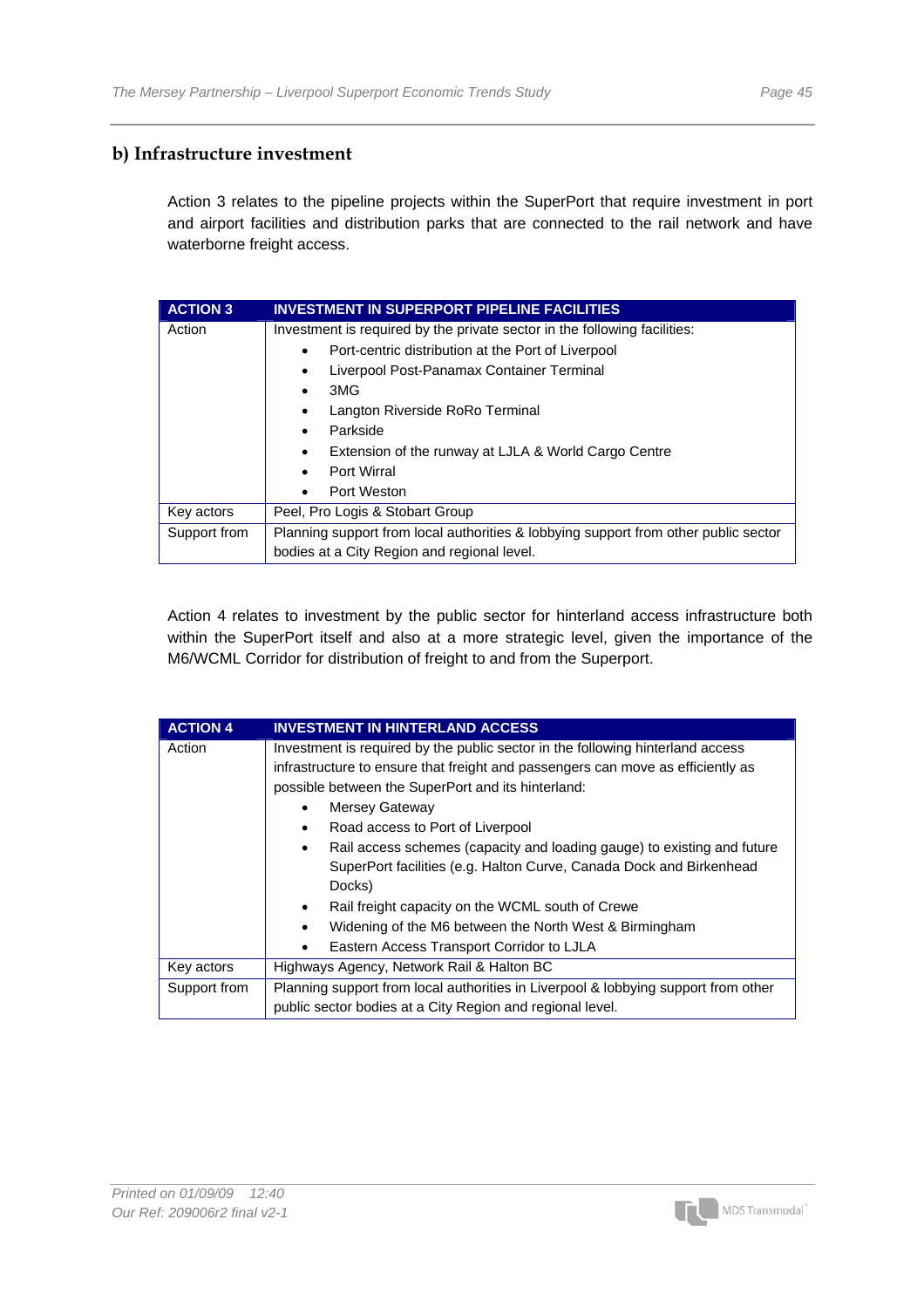### **c) Strategic development**

It will be important for the Liverpool SuperPort to have a prominent position within the North West Regional Strategy (2010 - Northwest Development Agency), the Principles and Issues Paper for which has been out to consultation. Local Authorities, the Mersey Partnership and the private sector infrastructure developers will need to work with the NWDA and respond positively in the consultation process to ensure the SuperPort has a high profile within this document. This key document could provide specific support for the pipeline projects and could also include planning policies to make it more likely that distribution buildings will be developed on sites with high quality rail and water access.

| <b>ACTION 5</b> | <b>NORTH WEST REGIONAL STRATEGY</b>                                            |  |  |
|-----------------|--------------------------------------------------------------------------------|--|--|
| Action          | Partnership working to ensure that the SuperPort, its vision, objectives and   |  |  |
|                 | pipeline projects are fully reflected in the North West Regional Strategy. The |  |  |
|                 | document could also include planning policies to encourage new distribution    |  |  |
|                 | buildings to be developed on sites with high quality rail and water access.    |  |  |
| Key actors      | NWDA, local authorities, The Mersey Partnership, Mersey Maritime and private   |  |  |
|                 | sector infrastructure developers, 4NW.                                         |  |  |

A Master Plan for the Mersey Ports would help to communicate the plans of the port operators on the Mersey and along the Manchester Ship Canal and would develop consensus on how to develop the SuperPort up to 2030. The LJLA Master Plan will also be reviewed in about 2012 and may be need to be up-dated.

| <b>ACTION 6</b> | <b>MASTER PLANS</b>                                                            |  |  |
|-----------------|--------------------------------------------------------------------------------|--|--|
| Action          | Develop Master Plan for the Mersey Ports and review and, if necessary, up-date |  |  |
|                 | the Airport Master Plan to communicate plans for future ports and airport      |  |  |
|                 | development and develop consensus; these Master Plans will need to be aligned  |  |  |
|                 | with the Superport strategy.                                                   |  |  |
| Key actors      | Peel Ports & Airports, Stobart, Victoria Group & Associated British Ports.     |  |  |
| Support from    | NWDA, The Mersey Partnership, Merseyside LTP Team & local authorities.         |  |  |

A strategy for short sea and coastal shipping and the European Union's concept of "Motorways of the Sea" should be developed to maximise the potential of the maritime mode for the transport of high value and other freight between the Mersey and the rest of GB and between the Mersey and the rest of the Atlantic Arc (Ireland, Western France, Spain, Portugal and North Africa).

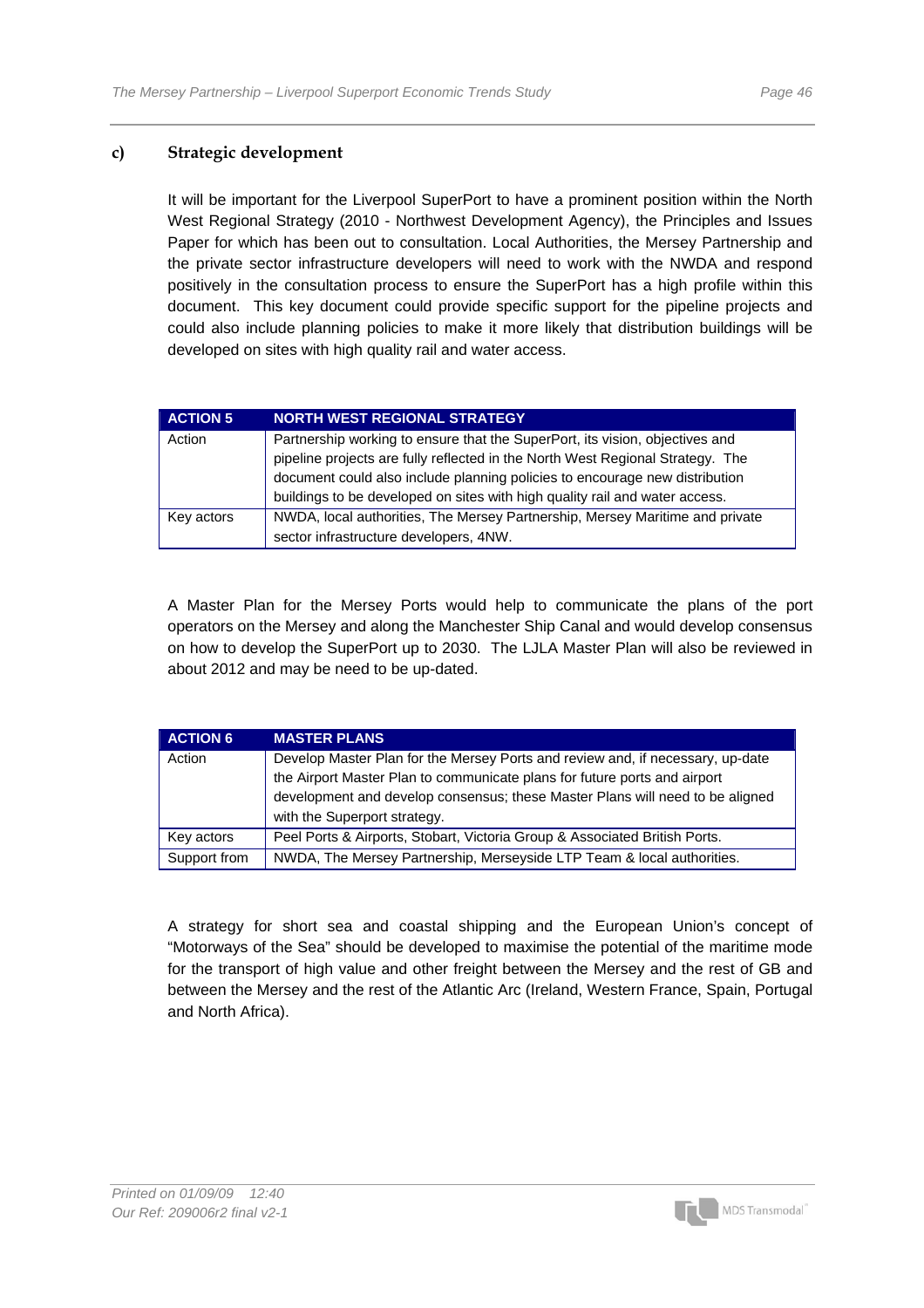| <b>ACTION 7</b> | <b>WATERBORNE SUSTAINABLE DISTRIBUTION</b>                                           |  |  |
|-----------------|--------------------------------------------------------------------------------------|--|--|
| Action          | Develop a strategy to maximise the potential for sustainable distribution from short |  |  |
|                 | sea and coastal shipping and "Motorways of the Sea" to and from the Port of          |  |  |
|                 | Liverpool and other facilities on the Mersey and the Manchester Ship Canal.          |  |  |
| Key actors      | The Mersey Partnership, Peel, Stobart Group & other port operators                   |  |  |
| Support from    | NWDA & local authorities                                                             |  |  |

There appears to be a lack of an evidence-base matching the proposed employee requirements of the new SuperPort infrastructure developments with existing residents. It would be beneficial to carry out an in-depth study looking at the existing and estimated future skills of residents compared to the estimated skills required by new employment from SuperPort developments. This would show clearly the match between supply and demand for the required skills and set out clearly what training provision would be required.

| <b>ACTION 8</b> | <b>SKILLS &amp; TRAINING STUDY &amp; STRATEGY</b>                                                                                                                                                            |  |  |
|-----------------|--------------------------------------------------------------------------------------------------------------------------------------------------------------------------------------------------------------|--|--|
| Action          | Complete skills and training study for the SuperPort to ensure there is a sound<br>evidence based upon which a skills and training started can be developed. This                                            |  |  |
|                 | initial study would then need to be followed up with a long-term SuperPort skills<br>and training strategy to ensure that the employment opportunities could be taken<br>up by residents in the City Region. |  |  |
| Key actors      | The Mersey Partnership, Mersey Maritime and the Learning & Skills Council.                                                                                                                                   |  |  |
| Support from    | Private sector developers, local authorities & universities & other local education                                                                                                                          |  |  |
|                 | providers.                                                                                                                                                                                                   |  |  |

### **d) Market development**

There was a feeling among some stakeholders that clear and concise marketing communications are needed for the freight and logistics sector to communicate the benefits of locating in the City Region to potential customers throughout the world. This may need some initial work on developing a marketing strategy.

| <b>ACTION 9</b> | <b>SUPERPORT FREIGHT &amp; LOGISTICS MARKETING</b>                                     |  |  |  |
|-----------------|----------------------------------------------------------------------------------------|--|--|--|
| Action          | Development and implementation of a SuperPort freight and logistics marketing          |  |  |  |
|                 | strategy to ensure that the "product" is defined in clear and concise terms, target    |  |  |  |
|                 | customers have been identified and marketing activities have been defined. This        |  |  |  |
|                 | could include consideration of whether the SuperPort needs a high profile              |  |  |  |
|                 | "champion" (possibly a celebrity or politician) to act as an advocate outside the City |  |  |  |
|                 | Region. This strategy should be followed up by the development of clear and            |  |  |  |
|                 | concise promotional material that can be used to market and sell the Superport.        |  |  |  |
| Key actors      | The Mersey Partnership, Mersey Maritime & private sector operators.                    |  |  |  |

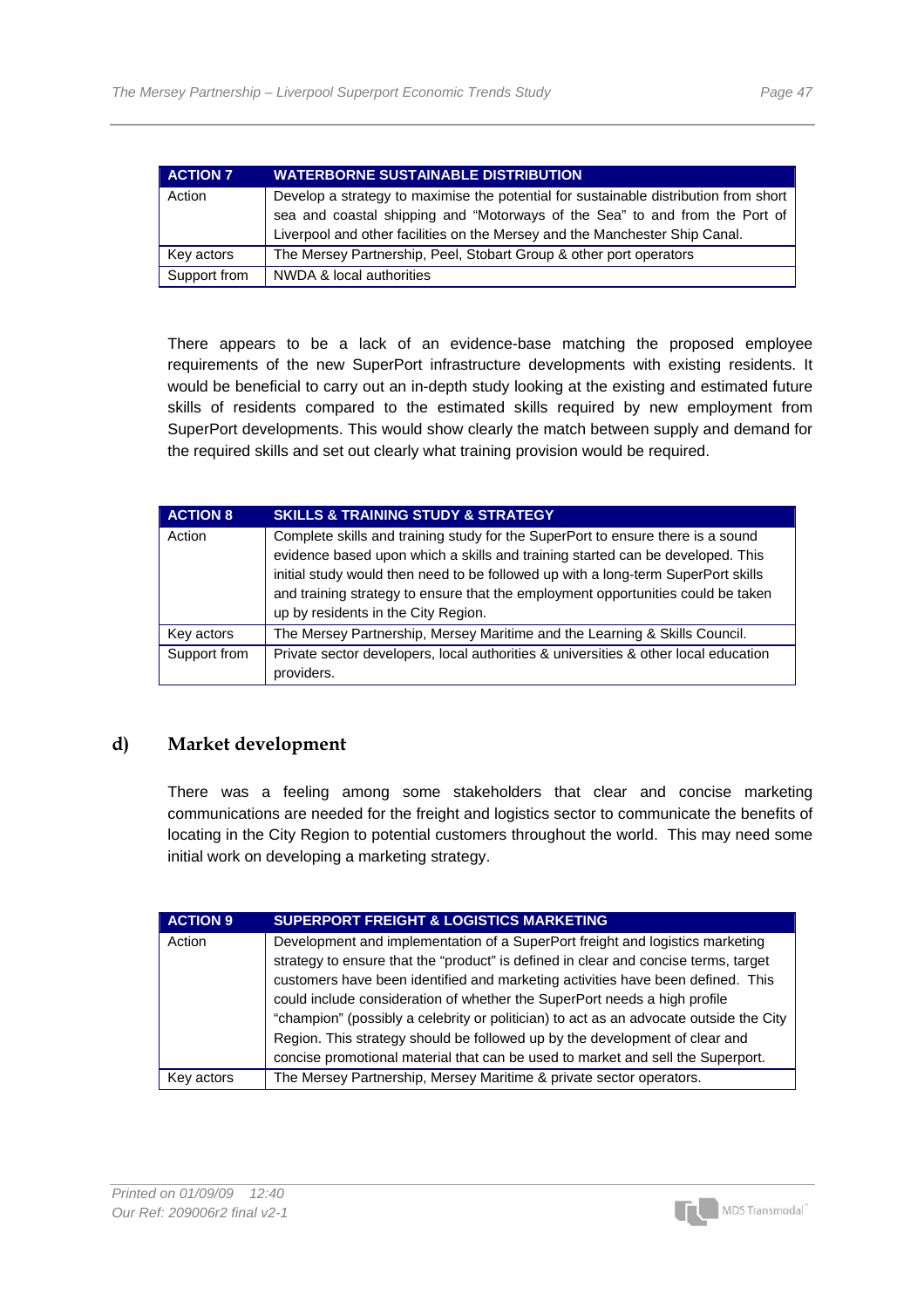# **5.2 OUTCOMES: ECONOMIC IMPACT OF THE SUPERPORT**

### **5.2.1 Introduction**

In this section we assess the potential impact in terms of jobs and GVA generated locally and regionally from proposed transport pipeline projects in the SuperPort. As with the existing facilities analysed in Section 3.3 above, we have drawn, wherever possible, on existing evidence to ascertain the economic impact. For transport schemes where no studies have been undertaken, we have used the proposed floor space of the new developments (where available) to determine the direct jobs accommodated at the new developments and used English Partnerships' multipliers to establish indirect and induced impacts. Furthermore, as in Section 3.3 above, we estimate sector and occupational breakdown of the jobs created from each transport scheme.

### **5.2.2 Post Panamax Terminal**

This is a development of a deep sea post-panamax container terminal outside the lock gates at Seaforth which would virtually double capacity at the Port of Liverpool, costing in excess of £100m.

Based on existing evidence available, the Seaforth River Terminal Harbour Revision Order established the overall addition to local employment would be expected to be in the order of  $3,000$  jobs<sup>[1](#page-49-0)0</sup>. Of these total jobs the direct jobs are estimated to be 180 FTE jobs, which equate to 200 total direct jobs, with the remaining 2,800 jobs being indirect and multiplier jobs created from the scheme.

In terms of the jobs created regionally, we estimate approximately 1,140 jobs will be created in the transport and communication sector. But the new terminal will also create jobs in other sectors – 910 jobs in financial intermediation and 480 jobs in manufacturing.



<span id="page-49-0"></span> <sup>10</sup> See http://www.dft.gov.uk/pgr/shippingports/ports/ir/seaforthriver, para 4.51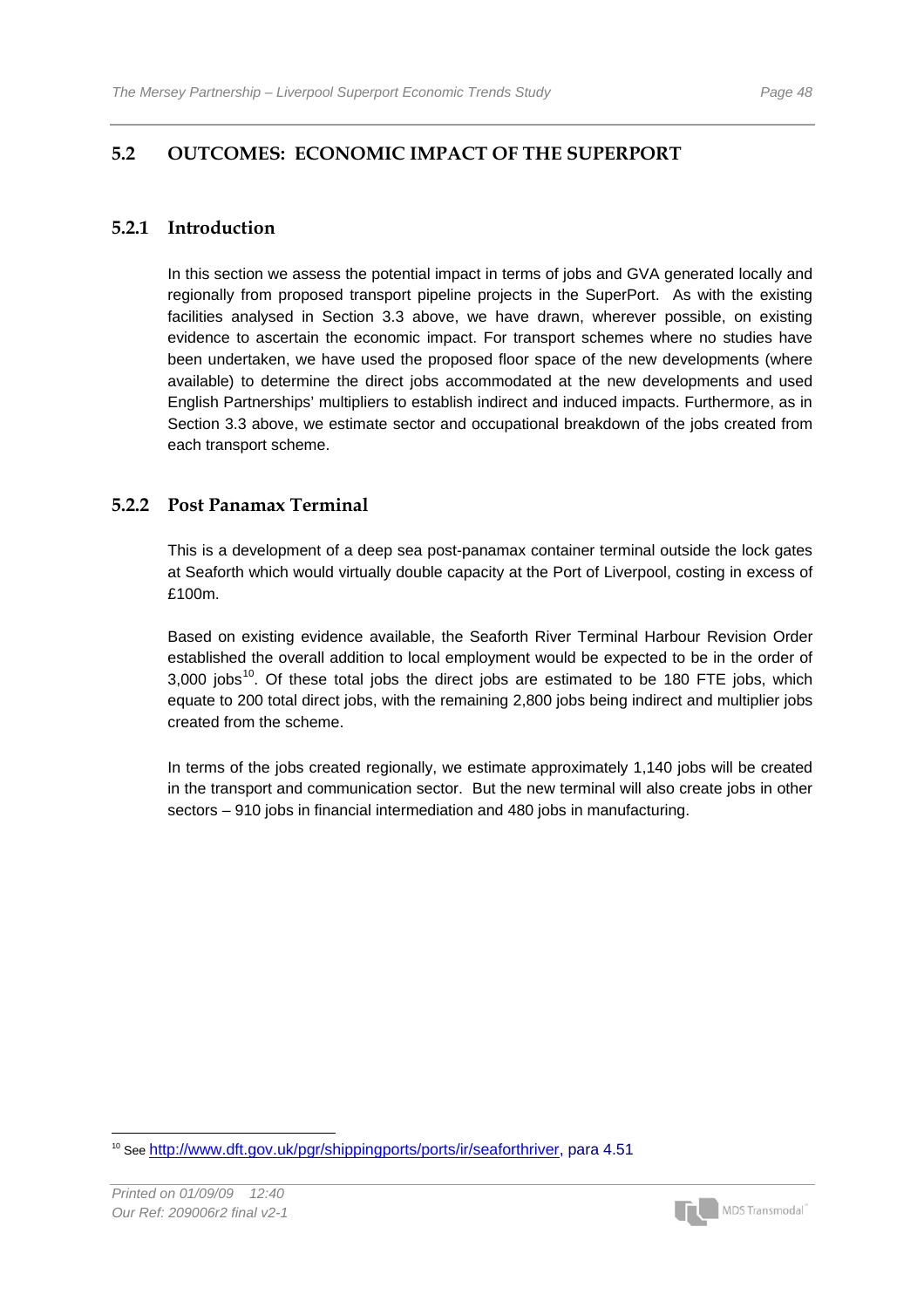|  |  | Table 5.1: Sector split of post-panamax terminal jobs |  |
|--|--|-------------------------------------------------------|--|
|--|--|-------------------------------------------------------|--|

|                                   | Jobs  | %     |
|-----------------------------------|-------|-------|
| Agriculture                       | 22    | 1%    |
| Mining and quarrying              | 31    | 1%    |
| Manufacturing                     | 481   | 16%   |
| Electricity, gas and water supply | 70    | 2%    |
| Construction                      | 71    | 2%    |
| Wholesale & retail trade          | 178   | 6%    |
| Transport and communication       | 1,139 | 38%   |
| <b>Financial intermediation</b>   | 909   | 30%   |
| Public administration             | 10    | $0\%$ |
| Education, health and social work | 41    | 1%    |
| Other services                    | 49    | 2%    |
| Total Jobs                        | 3,000 | 100%  |

Apportioning these jobs into occupations (Table 5.2), we estimate that 1,100 jobs will be in both the high and mid-skilled occupation categories, with the remaining 800 jobs in the low skilled occupation categories.

|                                            | Jobs  | %    |
|--------------------------------------------|-------|------|
| <b>Managers and Senior Officials</b>       | 436   | 15%  |
| <b>Professional Occupations</b>            | 306   | 10%  |
| Associate Prof & Tech Occupations          | 368   | 12%  |
| Administrative and Secretarial Occupations | 396   | 13%  |
| <b>Skilled Trades Occupations</b>          | 260   | 9%   |
| <b>Personal Service Occupations</b>        | 161   | 5%   |
| Sales and Customer Service Occupations     | 258   | 9%   |
| Process, Plant and Machine Operatives      | 407   | 14%  |
| Elementary occupations                     | 407   | 14%  |
| Totals                                     | 3,000 | 100% |

| Table 5.2: Summary of occupational breakdown for post-panamax terminal jobs |  |  |  |  |  |  |
|-----------------------------------------------------------------------------|--|--|--|--|--|--|
|-----------------------------------------------------------------------------|--|--|--|--|--|--|

Translating these job estimates to GVA we apply an average GVA per job of £33,300, giving an estimated total impact of the development for the regional economy of £99.9m.

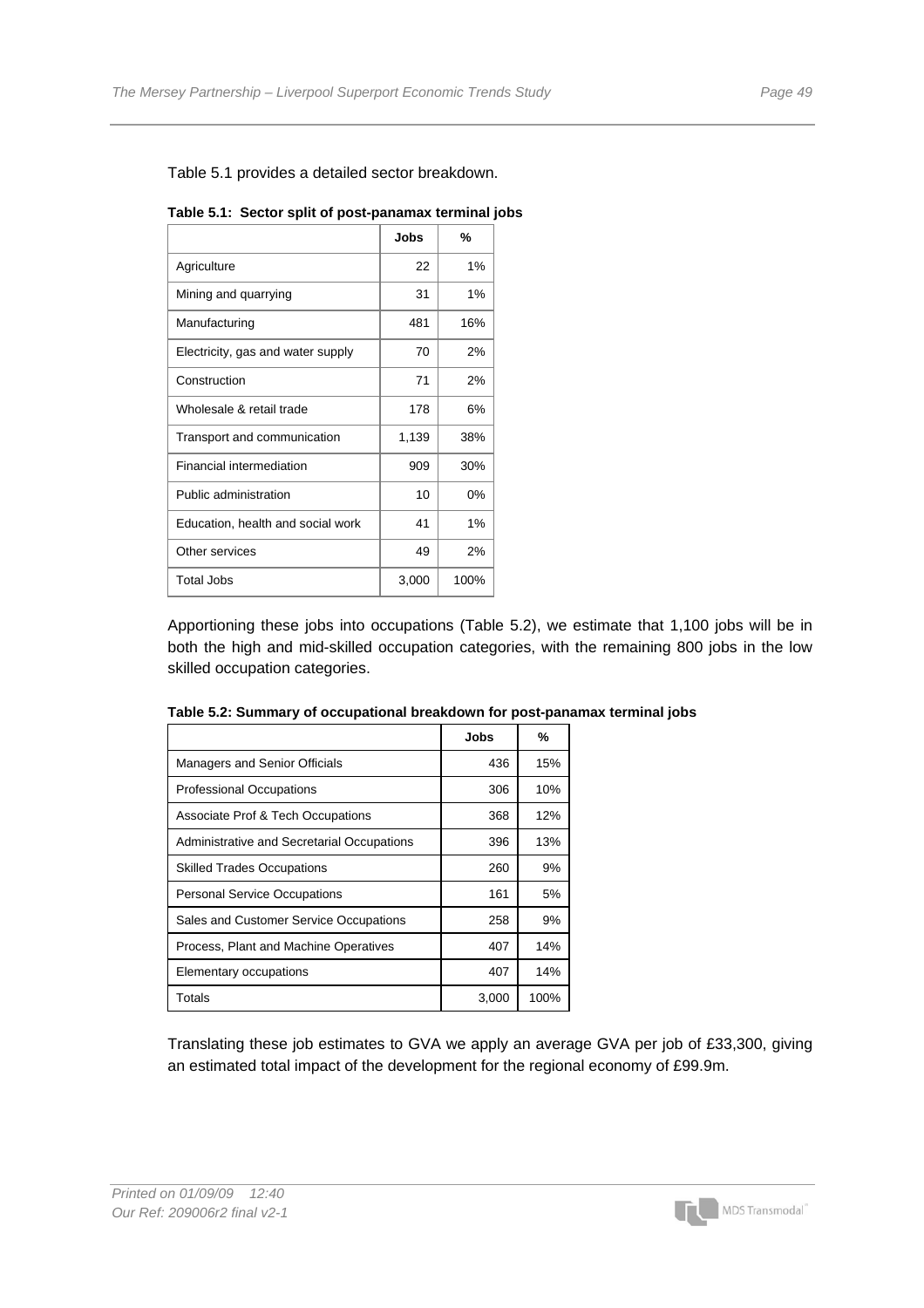### **5.2.3 Mersey Gateway**

This project would provide a new crossing of the River Mersey and will be incorporated into existing highway network to the south via the Runcorn express and to the north via Speke Road and the Eastern Bypass. The new crossing will aim to reduce traffic on the already congested Silver Jubilee Bridge. The project also includes modifications to the existing Silver Jubilee Bridge by improving facilities for public transport, walking and cycling.

A study undertaken by Amion Consultancy for Halton District Council assessed the economic benefits of the Mersey Gateway for the district of Halton and the Liverpool City Region and the North West. Their study found this new scheme will impact the wider economy as it will reduce transport costs, improving connectivity between businesses, suppliers, markets and workers, leading to fiercer competition as businesses are able to expand into other areas, which would benefit consumers as prices are driven down and output is increased.

The Mersey Gateway will also impact the local labour market. Business in the City Region's hinterland and regeneration areas as a result of the new project will have access to a wider labour force, whilst residents in these areas will have access to a larger number of jobs. In total the number of new gross jobs expected to arise as result of the Mersey Gateway from direct jobs, inward investment and regeneration effects is 4,640 jobs.

To estimate a sector and occupation split of these jobs, we have used existing government employment data regarding sector employment within the Liverpool City Region. We estimate of these 4,640 jobs just over a third of all jobs (1,630 jobs) will be in public admin, education and health. Around a fifth of all jobs will be in wholesale and retail trade and financial intermediation. The remaining sectors are small, accounting for less than 10% of total employment each.

|                                   | Jobs  | %     |
|-----------------------------------|-------|-------|
| Agriculture                       | 7     | 0%    |
| Mining and quarrying              | 2     | $0\%$ |
| Manufacturing                     | 432   | 9%    |
| Electricity, gas and water supply | 8     | 0%    |
| Construction                      | 202   | 4%    |
| Wholesale & retail trade          | 1,014 | 22%   |
| Transport and communication       | 275   | 6%    |
| Financial intermediation          | 845   | 18%   |
| Public administration             | 381   | 8%    |
| Education, health and social work | 1,252 | 27%   |
| Other services                    | 222   | 5%    |
| Total Jobs                        | 4.640 | 100%  |

#### **Table 5.3: Sector Breakdown of the Mersey Gateway**

In terms of apportioning these jobs by occupation, we estimate two out of every five jobs will be in both the high and medium skilled occupations, with the remaining one fifth being in low skilled occupation categories.

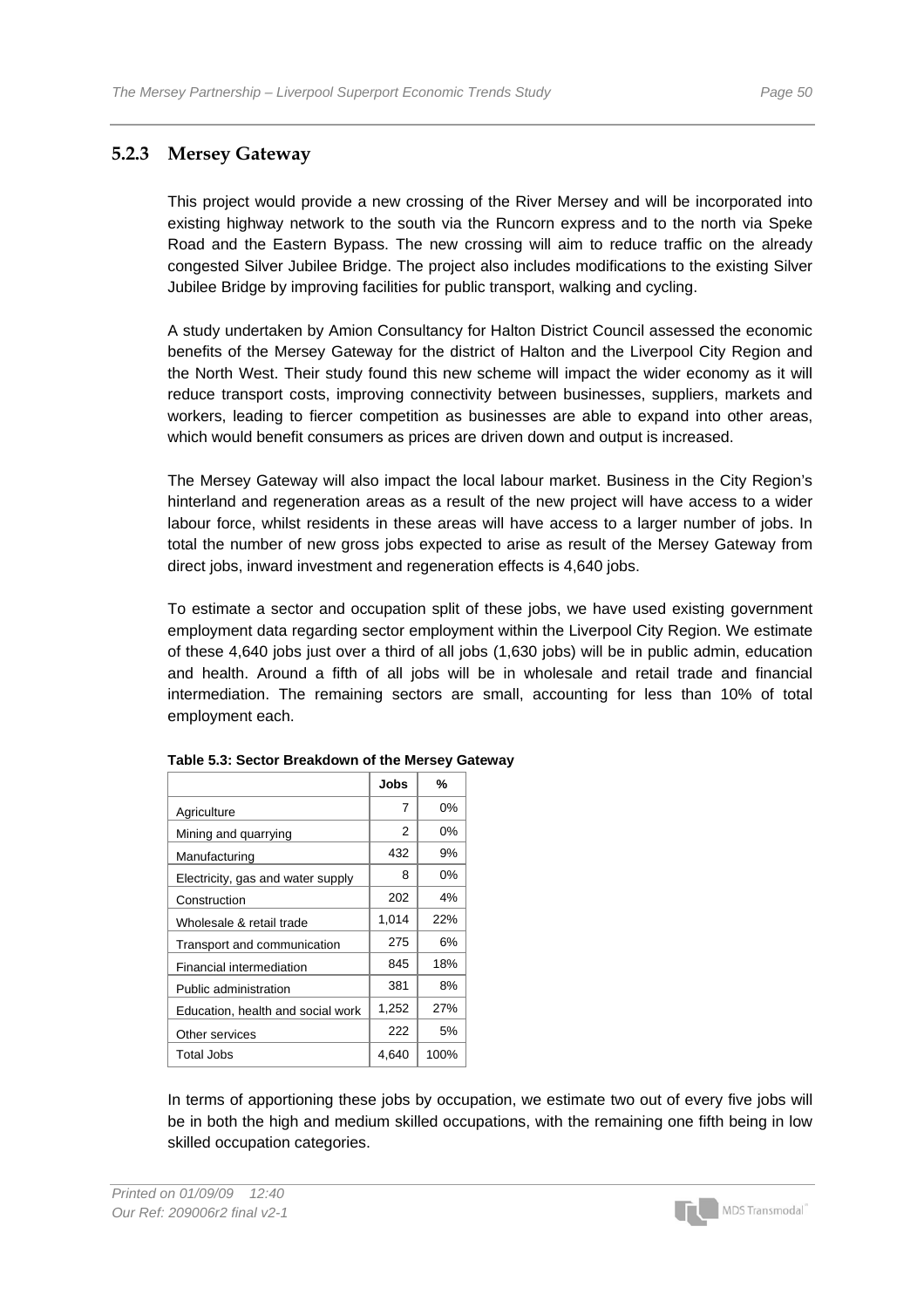|                                            | Jobs  | %    |  |  |
|--------------------------------------------|-------|------|--|--|
| <b>Managers and Senior Officials</b>       | 628   | 14%  |  |  |
| <b>Professional Occupations</b>            | 579   | 12%  |  |  |
| Associate Prof & Tech Occupations          | 646   | 14%  |  |  |
| Administrative and Secretarial Occupations | 632   | 14%  |  |  |
| <b>Skilled Trades Occupations</b>          | 408   | 9%   |  |  |
| <b>Personal Service Occupations</b>        | 423   | 9%   |  |  |
| Sales and Customer Service Occupations     | 411   | 9%   |  |  |
| Process, Plant and Machine Operatives      | 335   | 7%   |  |  |
| Elementary occupations                     | 578   | 12%  |  |  |
| Totals                                     | 4,640 | 100% |  |  |
|                                            |       |      |  |  |

#### **Table 5.4: Occupational split of Mersey Gateway jobs**

Translating these jobs into GVA, we apply an average of £33,300 per worker producing a GVA of £154.5m for the scheme.

### **5.2.4 3MG Expansion**

3MG is currently undergoing the first phase of expansion of its Widnes site, which it is anticipated will offer 3.5m sq ft of space for logistics and create in the region of 5,000 new jobs. Two new distribution centres of 570,000 sq ft and 200,000 sq ft were given planning permission in November 2008. Based on the size of these distribution centres and using a density of 90 sq m per worker we estimate these two new centres will directly create an additional 800 jobs. Applying EP "ready reckoners", we forecast regionally the induced and indirect jobs created will be an additional 350 jobs.

Apportioning these job estimates – direct, indirect, induced – into sectors and then occupations, we anticipate 910 jobs from the 3MG expansion will be in transport and communication, 110 jobs will be created in financial intermediation services and around a 60 additional jobs will be in manufacturing.

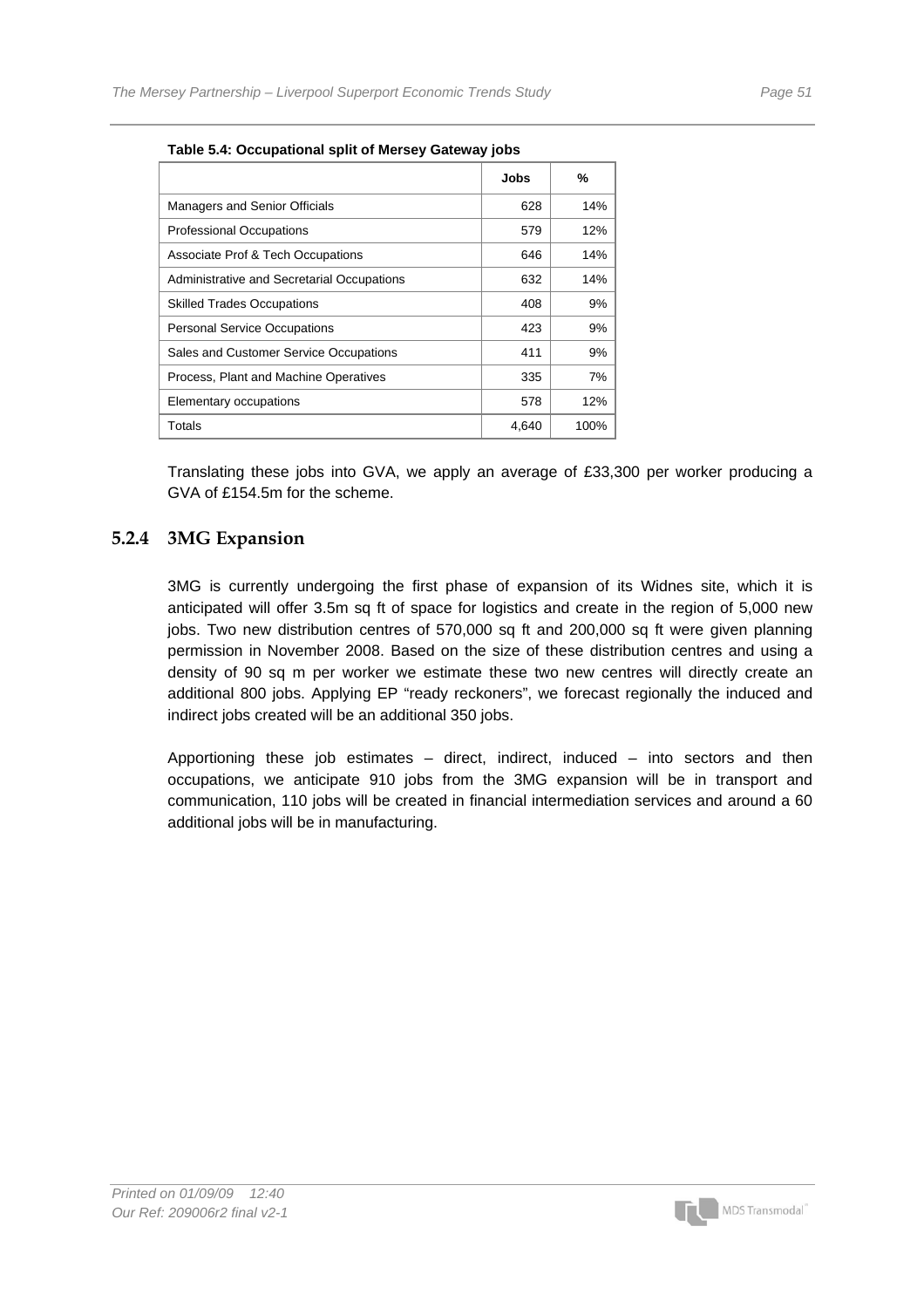|                                   | Jobs  | %     |
|-----------------------------------|-------|-------|
| Agriculture                       | 3     | $0\%$ |
| Mining and quarrying              | 4     | 0%    |
| Manufacturing                     | 60    | 5%    |
| Electricity, gas and water supply | 9     | $1\%$ |
| Construction                      | 9     | 1%    |
| Wholesale & retail trade          | 22    | 2%    |
| Transport and communication       | 912   | 80%   |
| Financial intermediation          | 114   | 10%   |
| Public administration             | 1     | $0\%$ |
| Education, health and social work | 5     | $0\%$ |
| Other services                    | 6     | 1%    |
| <b>Total Jobs</b>                 | 1,145 | 100%  |

**Table 5.5: Sector split from 3MG expansion** 

In terms of the occupational breakdown (Table 5.6), we expect approximately 460 jobs will be in the two low skilled occupational categories of process, plant and machine operatives and elementary occupations. We also anticipate 190 jobs will be in the high skilled category of managers and senior official, 150 jobs will be in administrative and secretarial and the remaining categories account for around 100 jobs or less respectively.

|                                            | <b>Jobs</b> | %    |
|--------------------------------------------|-------------|------|
| <b>Managers and Senior Officials</b>       | 193         | 17%  |
| <b>Professional Occupations</b>            | 54          | 5%   |
| Associate Prof & Tech Occupations          | 108         | 9%   |
| Administrative and Secretarial Occupations | 150         | 13%  |
| <b>Skilled Trades Occupations</b>          | 56          | 5%   |
| <b>Personal Service Occupations</b>        | 43          | 4%   |
| Sales and Customer Service Occupations     | 78          | 7%   |
| Process, Plant and Machine Operatives      | 220         | 19%  |
| Elementary occupations                     | 243         | 21%  |
| <b>Total Jobs</b>                          | 1,145       | 100% |

**Table 5.6: Occupational breakdown of 3MG future jobs** 

In terms of the GVA of the scheme we estimate this to be £38.1 m, assuming a GVA of £33,300 per worker.

### **5.2.5 Port Weston**

Port Weston is planned to provide a "Train Road Water" distribution park, with waterborne access via the Manchester Ship Canal, a rail connection and road access to the Runcorn Expressway. It is planned to provide some 30,000 sq m of warehouse space, as well as a new bulk liquid tank farm.

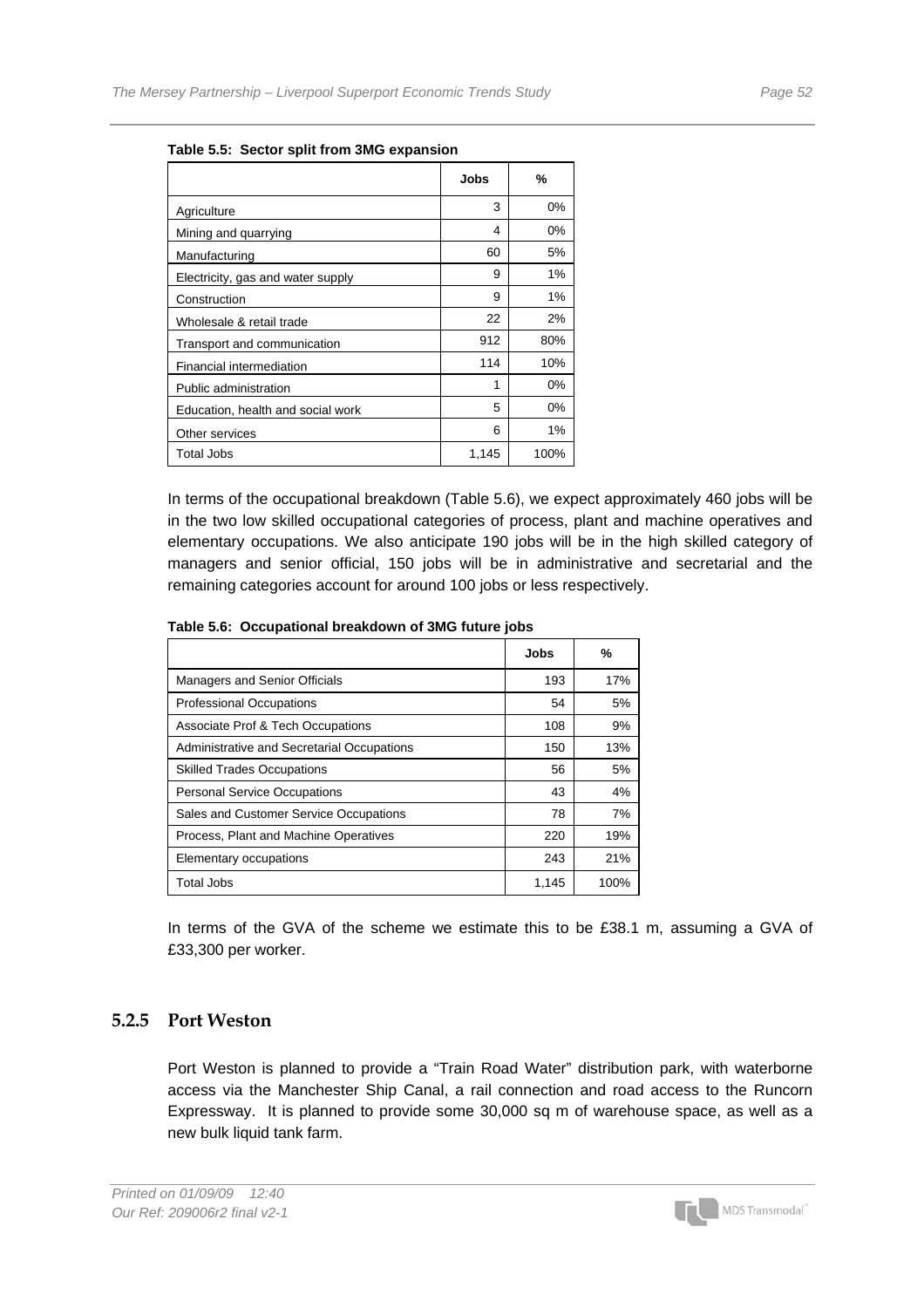As no studies have been conducted which specifically analyse the economic benefits of this new development, we have used the size of the floor space available at the port to provide an estimate of the number of new jobs created. Applying a floor space/worker ratio of 90 sq m per worker, the direct employment would be some 330 jobs. Applying EP's "ready reckoner" multipliers we estimate the indirect and induced impact will create an additional 150 jobs for the region. Therefore the total impact of the scheme 480 jobs regionally, which equates to a GVA of £15.98 m.

Table 5.7 provides a sector split for these jobs and we anticipate that 380 jobs will be created in the transport and communications sector. Of the remaining sectors, 50 jobs will be created in financial intermediation, 30 jobs in manufacturing and less than 10 jobs in each of the other sectors.

|                                   | Jobs | %     |
|-----------------------------------|------|-------|
| Agriculture                       | 1    | 0%    |
| Mining and quarrying              | 2    | 0%    |
| Manufacturing                     | 25   | 5%    |
| Electricity, gas and water supply | 4    | 1%    |
| Construction                      | 4    | $1\%$ |
| Wholesale & retail trade          | 9    | 2%    |
| Transport and communication       | 383  | 80%   |
| Financial intermediation          | 48   | 10%   |
| Public administration             | 1    | $0\%$ |
| Education, health and social work | 2    | 0%    |
| Other services                    | 3    | $1\%$ |
| Total Jobs                        | 480  | 100%  |

#### **Table 5.7: Sector split from the Port Weston**

In terms of occupational breakdown, we forecast the two largest categories, accounting for around 200 jobs, will be in the low skilled groups of process, plant and machine operatives and elementary occupations (Table 5.8). 80 jobs will be managers and senior officials, 60 jobs will be created in administrative and secretarial occupations, while the other occupations groups are small accounting for less than 50 jobs.

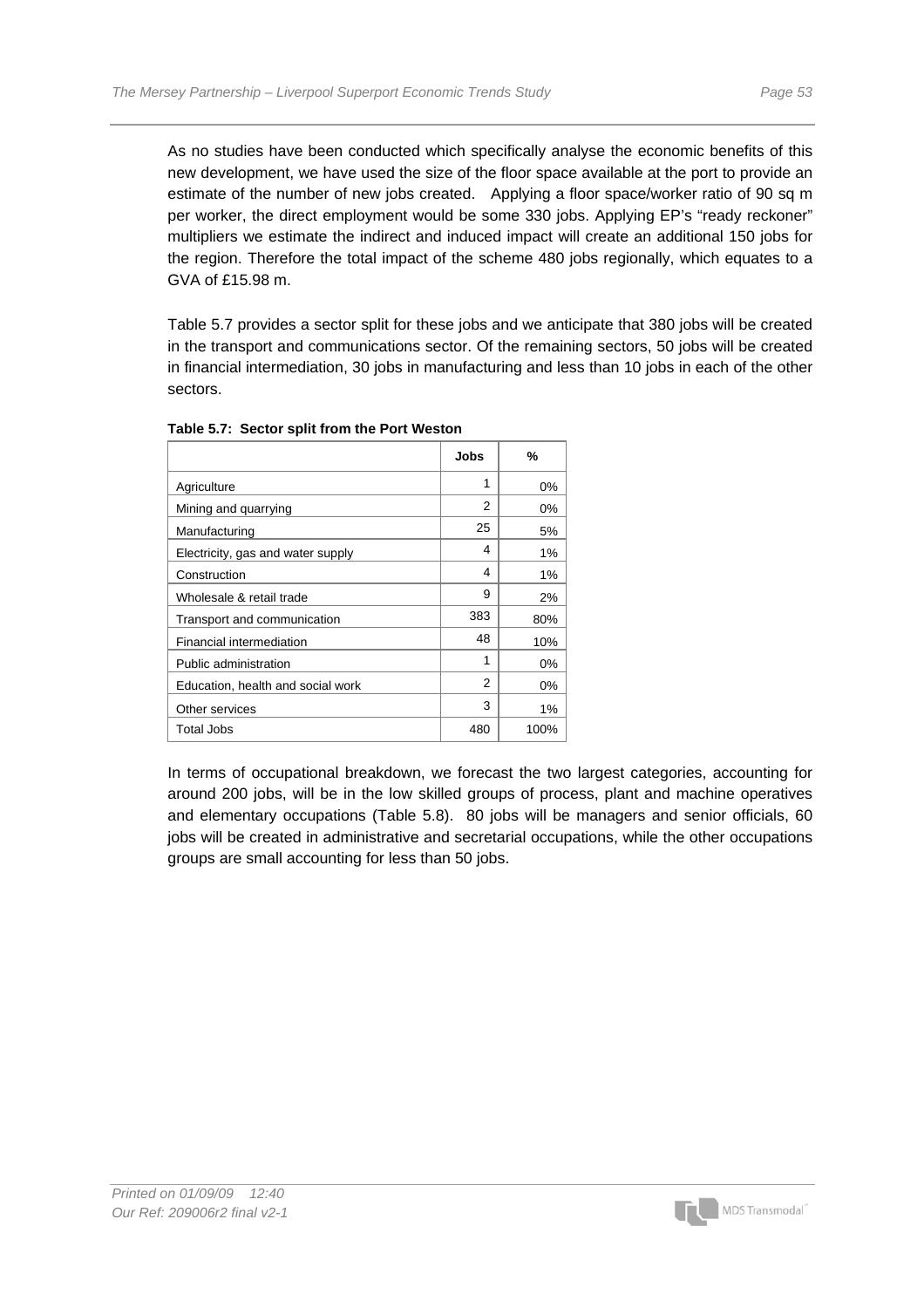|                                            | Jobs | ℅    |
|--------------------------------------------|------|------|
| Managers and Senior Officials              | 81   | 17%  |
| <b>Professional Occupations</b>            | 23   | 5%   |
| Associate Prof & Tech Occupations          | 45   | 9%   |
| Administrative and Secretarial Occupations | 63   | 13%  |
| <b>Skilled Trades Occupations</b>          | 23   | 5%   |
| <b>Personal Service Occupations</b>        | 18   | 4%   |
| Sales and Customer Service Occupations     | 33   | 7%   |
| Process, Plant and Machine Operatives      | 92   | 19%  |
| Elementary occupations                     | 102  | 21%  |
| Totals                                     | 480  | 100% |

**Table 5.8: Occupational breakdown of the Port Weston** 

# **5.2.6 Runway extension, passenger growth and Cargo Centre development at Liverpool John Lennon Airport**

The Liverpool John Lennon Master Plan indicates that the proposed extension of the runway at Liverpool airport, along with other proposed developments such as enhancement of the passenger terminal and a cargo centre would greatly improve the appeal of the airport. The extension of the runway would enable long haul flights to China, US and India, thereby improving the appeal of Liverpool to investors in major economies. Improved accessibility would attract more air intensive sectors, such as Banking and Finance, Research and Development (all of which are classified as high value sectors), which would greatly improve skills and employment opportunities in the region.

The Master Plan forecasts that passenger growth to 8.3 million passengers per annum and the development of the cargo terminal by 2015 will lead to an additional 4,170 direct on-site and off-site jobs 1,050 indirect off-site and a total employment impact of 5,220 additional jobs compared to the existing jobs at the airport. By 2030 the total direct on and off site jobs will be an additional 4,550 jobs and 1,310 indirect jobs, creating a total job increase of 6,360 jobs over the 2006-2030 period. This equates to an additional GVA of £211.8m.

Apportioning these jobs by sector, we estimate many of the new jobs, 5,490 jobs will be in transport and communications. In addition, 430 jobs will be created in financial intermediation and 230 jobs in manufacturing.

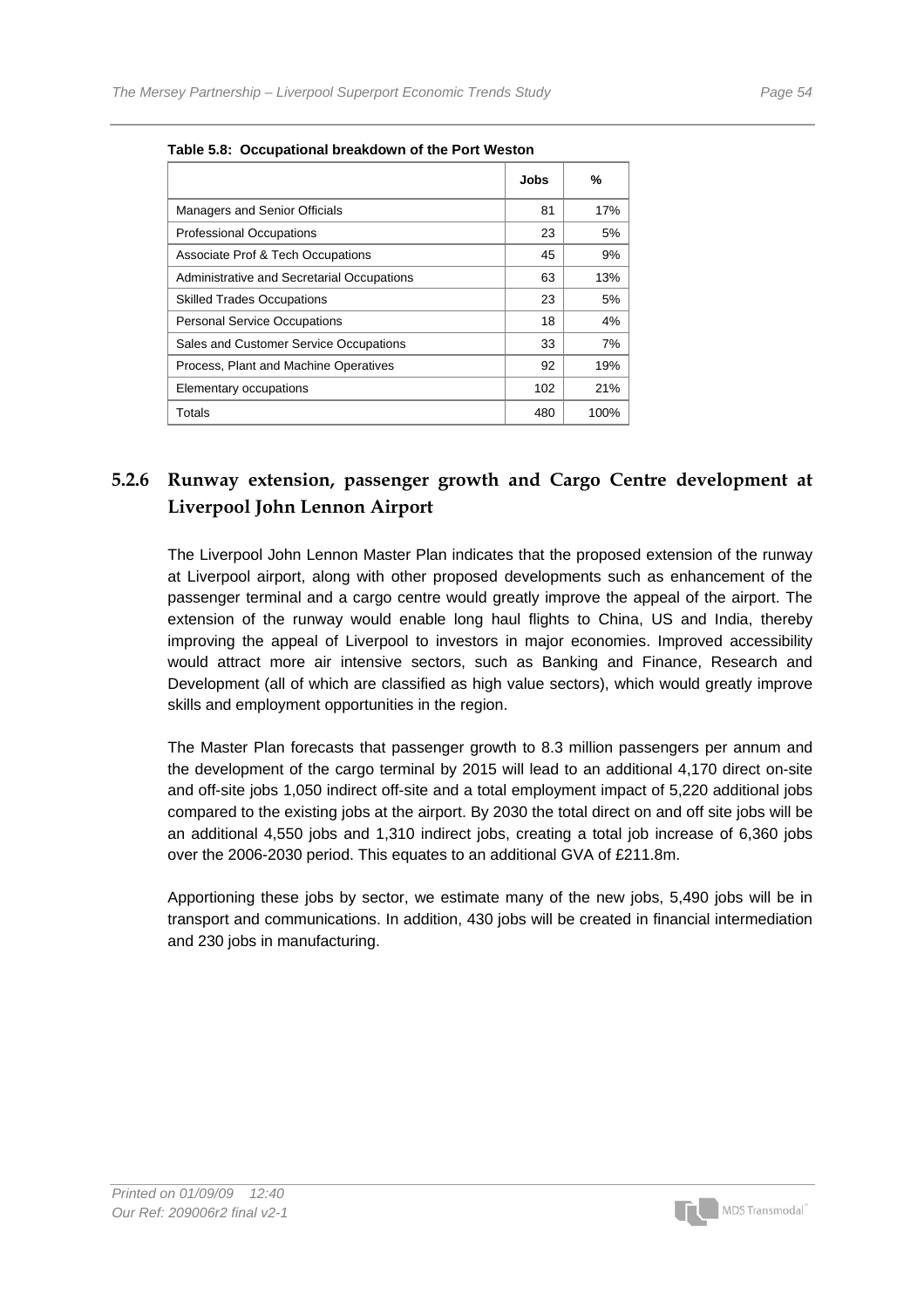|                                   | Jobs  | %     |
|-----------------------------------|-------|-------|
| Agriculture                       | 10    | 0%    |
| Mining and quarrying              | 15    | 0%    |
| Manufacturing                     | 225   | 4%    |
| Electricity, gas and water supply | 33    | $1\%$ |
| Construction                      | 33    | 1%    |
| Wholesale & retail trade          | 83    | $1\%$ |
| Transport and communication       | 5,489 | 86%   |
| Financial intermediation          | 426   | 7%    |
| Public administration             | 5     | 0%    |
| Education, health and social work | 19    | $0\%$ |
| Other services                    | 23    | $0\%$ |
| Total Jobs                        | 6,360 | 100%  |

#### **Table 5.9: Sector split of LJLA jobs**

Translating these sector jobs into occupation categories (Table 5.10) we anticipate the airport will create number of new jobs across all occupational categories. But many of these new jobs, around a half, will be in the two low skilled occupational groups of plant, process and machinery and elementary occupations.

|                                            | Jobs  | %    |
|--------------------------------------------|-------|------|
| <b>Managers and Senior Officials</b>       | 758   | 12%  |
| <b>Professional Occupations</b>            | 333   | 5%   |
| Associate Prof & Tech Occupations          | 321   | 5%   |
| Administrative and Secretarial Occupations | 754   | 12%  |
| <b>Skilled Trades Occupations</b>          | 589   | 9%   |
| <b>Personal Service Occupations</b>        | 158   | 2%   |
| Sales and Customer Service Occupations     | 564   | 9%   |
| Process, Plant and Machine Operatives      | 1,917 | 30%  |
| Elementary occupations                     | 965   | 15%  |
| Totals                                     | 6,360 | 100% |

#### **Table 5.10: Occupational breakdown of LJLA development**

### **5.2.7 Parkside**

Parkside will, subject to planning, be a large rail freight distribution park in St Helens, with large distribution centres and an on-site intermodal terminal. The site is capable of accommodating very large distribution buildings – seven buildings of approximately 0.6 million sq ft or more and three buildings of 1 m sq ft. The site would have good access to the M6 and the site would have access to the WCML, with rail services to the Channel Tunnel, the Greater South East deep sea container ports and other regions of GB.

Applying a floorspace to worker density of 90 sq m per job we estimate the number of direct jobs created will be 7,430 jobs. To calculate the indirect and induced impact we apply EP's

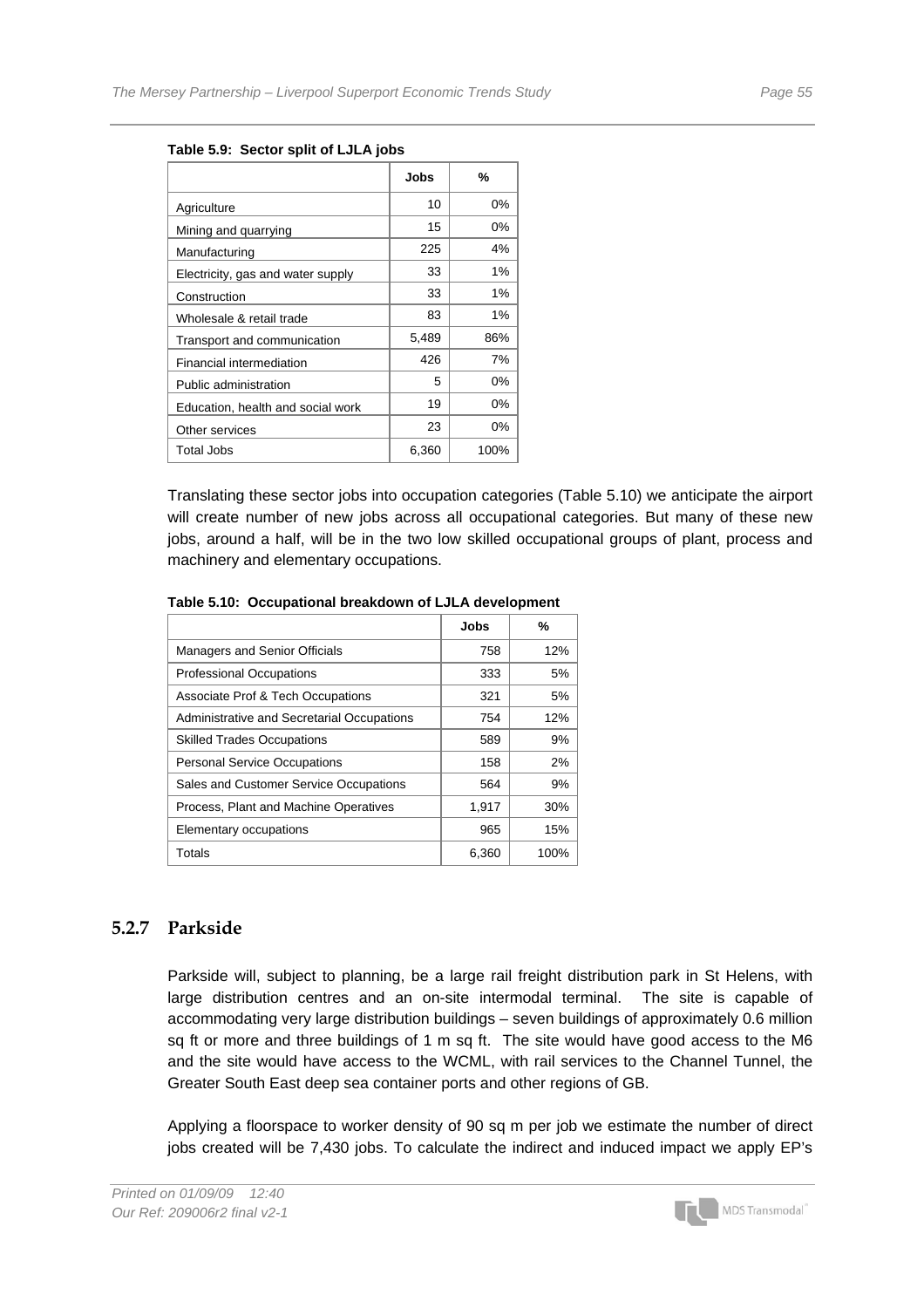"ready reckoner" multiplier to the direct jobs; this produces a further 3,270 jobs. Therefore based on the assumptions above, Parkside will create approximately 10,700 jobs across the region which based on a GVA of £33,300 per job equates to £356.38m

Apportioning the total jobs across the broad sectors (Table 5.11), most of these new jobs, approximately 8 out 10, will be in Transport and Communications. Of the remaining sectors, 1,060 jobs will be created in Financial Intermediation and an additional 560 jobs in manufacturing.

|                                   | Jobs   | %     |
|-----------------------------------|--------|-------|
| Agriculture                       | 25     | 0%    |
| Mining and quarrying              | 36     | 0%    |
| Manufacturing                     | 562    | 5%    |
| Electricity, gas and water supply | 81     | $1\%$ |
| Construction                      | 83     | $1\%$ |
| Wholesale & retail trade          | 208    | 2%    |
| Transport and communication       | 8,528  | 80%   |
| Financial intermediation          | 1,062  | 10%   |
| Public administration             | 12     | 0%    |
| Education, health and social work | 47     | 0%    |
| Other services                    | 57     | 1%    |
| Total Jobs                        | 10,702 | 100%  |

#### **Table 5.11: Sector split for Parkside**

Apportioning these jobs by occupations (Table 5.12) we estimate that of the new jobs created, 20% (4,500 jobs) will be in the two low skilled occupation categories plant, process machine operatives and elementary occupations. The next largest sector will be managers and senior officials, with 1,800, jobs followed by administrative and secretarial occupations with 1,400 jobs.

#### **Table 5.12: Occupational breakdown for Parkside**

|                                            | Jobs   | %    |
|--------------------------------------------|--------|------|
| <b>Managers and Senior Officials</b>       | 1,805  | 17%  |
| <b>Professional Occupations</b>            | 502    | 5%   |
| Associate Prof & Tech Occupations          | 1,006  | 9%   |
| Administrative and Secretarial Occupations | 1,398  | 13%  |
| <b>Skilled Trades Occupations</b>          | 520    | 5%   |
| <b>Personal Service Occupations</b>        | 404    | 4%   |
| Sales and Customer Service Occupations     | 733    | 7%   |
| Process, Plant and Machine Operatives      | 2,059  | 19%  |
| Elementary occupations                     | 2,275  | 21%  |
| Totals                                     | 10.702 | 100% |

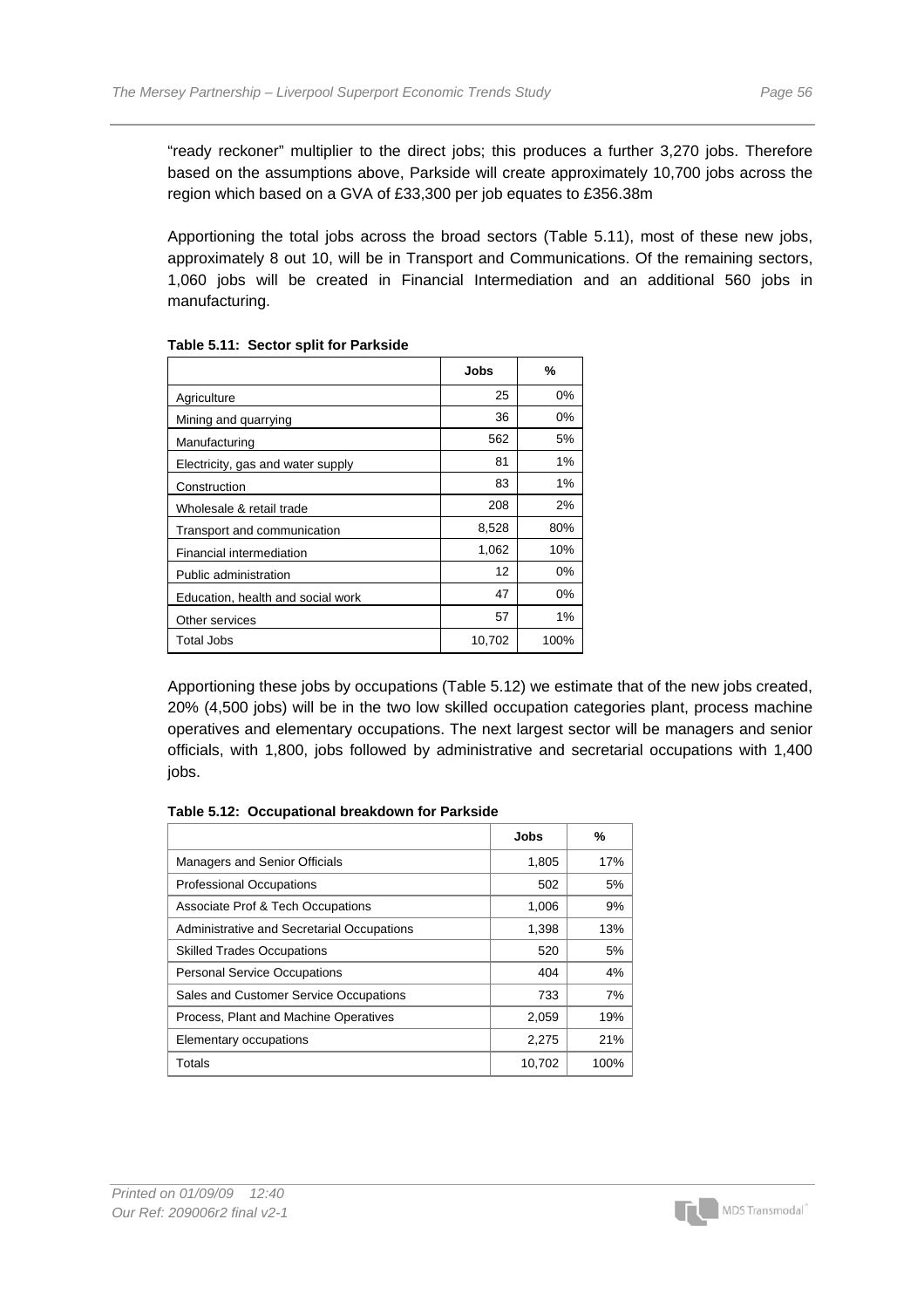### **5.2.8 Port Wirral**

This port would, subject to planning, transfer port activity from others in the City Region. This development is likely to have an intermodal freight terminal so that goods can be received by rail and road and there would also be warehousing space, which could act as Regional Distribution Centres serving the North West Region.

Based on an assumption that 100,000 square metres of warehousing space would be available and applying a floorspace density of 90 sq m to the warehousing area, we calculate the direct jobs will be 1,100 jobs. To estimate the indirect and induced jobs we apply EP's 'ready reckoner' multipliers to the direct jobs; this produces an additional 490 jobs regionally. Hence the total impact of the scheme is 1,600 jobs regionally and a GVA of £53.28m

Apportioning these jobs across the broad sectors, Table 5.13 below shows the largest employment sector by some distance is transport and communications creating 1,280 jobs. 160 jobs will be created in financial intermediation, 80 jobs in manufacturing and all other sectors will account for less than 30 jobs each.

|                                   | Total<br>Jobs | %     |
|-----------------------------------|---------------|-------|
| Agriculture                       | 4             | $0\%$ |
| Mining and quarrying              | 5             | $0\%$ |
| Manufacturing                     | 84            | 5%    |
| Electricity, gas and water supply | 12            | $1\%$ |
| Construction                      | 12            | 1%    |
| Wholesale & retail trade          | 31            | 2%    |
| Transport and communication       | 1,275         | 80%   |
| Financial intermediation          | 159           | 10%   |
| Public administration             | 2             | $0\%$ |
| Education, health and social work | 7             | $0\%$ |
| Other services                    | 8             | 1%    |
| Total Jobs                        | 1,600         | 100%  |

#### **Table 5.13 Sector split for Port Wirral**

The port will provide employment across the broad range of occupational categories. Approximately 40% of jobs created at the port will be in low skilled occupation categories. Of the remaining jobs, 270 will be in the high skilled group of managers and officials and a further 210 jobs will be in the medium skilled occupation category of administration and secretarial. All other occupation categories will provide less than 150 jobs.

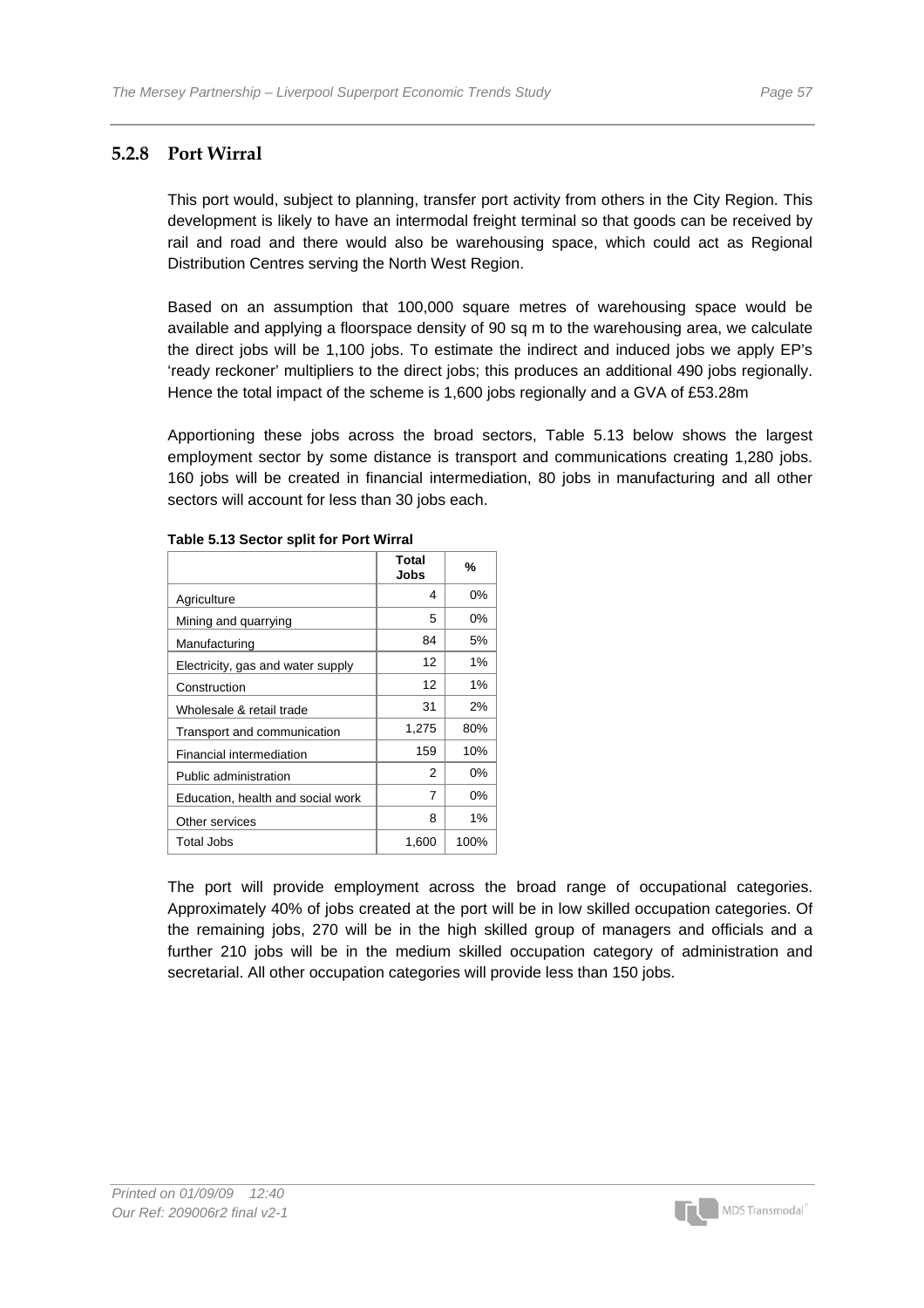|                                            | Jobs  | %    |
|--------------------------------------------|-------|------|
| <b>Managers and Senior Officials</b>       | 270   | 17%  |
| <b>Professional Occupations</b>            | 75    | 5%   |
| Associate Prof & Tech Occupations          | 150   | 9%   |
| Administrative and Secretarial Occupations | 209   | 13%  |
| <b>Skilled Trades Occupations</b>          | 78    | 5%   |
| <b>Personal Service Occupations</b>        | 60    | 4%   |
| Sales and Customer Service Occupations     | 110   | 7%   |
| Process, Plant and Machine Operatives      | 308   | 19%  |
| Elementary occupations                     | 340   | 21%  |
| Totals                                     | 1,600 | 100% |

#### **Table 5.14: Occupational split for Port Wirral**

### **5.2.9 Langton Riverside RoRo Terminal**

This development would provide riverside berths for ferries, probably mainly for services across the Irish Sea, with terminal space for the storage of road trailers. Based on industry sources we have assumed that some 100 direct jobs and the additional indirect and multiplier jobs using EP multipliers will be 44 jobs regionally. Thus the total number of jobs created regionally will be 144 jobs which equates to a GVA of £4.80m

Apportioning these total jobs across the broad sectors, Table 5.15 below shows virtually all jobs, 170 jobs will be in transport and communications sector, as all other sectors accounts for 20 jobs or less.

|                                   | Jobs | %    |
|-----------------------------------|------|------|
| Agriculture                       | 0    | 0%   |
| Mining and quarrying              | 0    | 0%   |
| Manufacturing                     | 8    | 5%   |
| Electricity, gas and water supply | 1    | 1%   |
| Construction                      | 1    | 1%   |
| Wholesale & retail trade          | 3    | 2%   |
| Transport and communication       | 115  | 80%  |
| Financial intermediation          | 14   | 10%  |
| Public administration             | 0    | 0%   |
| Education, health and social work | 1    | 0%   |
| Other services                    | 1    | 1%   |
| Total Jobs                        | 144  | 100% |

| Table 5.15: Sector split for Langdon Riverside RoRo Terminal |  |
|--------------------------------------------------------------|--|
|--------------------------------------------------------------|--|

In terms of the occupation breakdown of these jobs, Table 5.16 shows around 40% of jobs will be in the two low skilled occupation categories. Of the remaining 85 jobs these are evenly split between the high and medium skilled occupation categories.

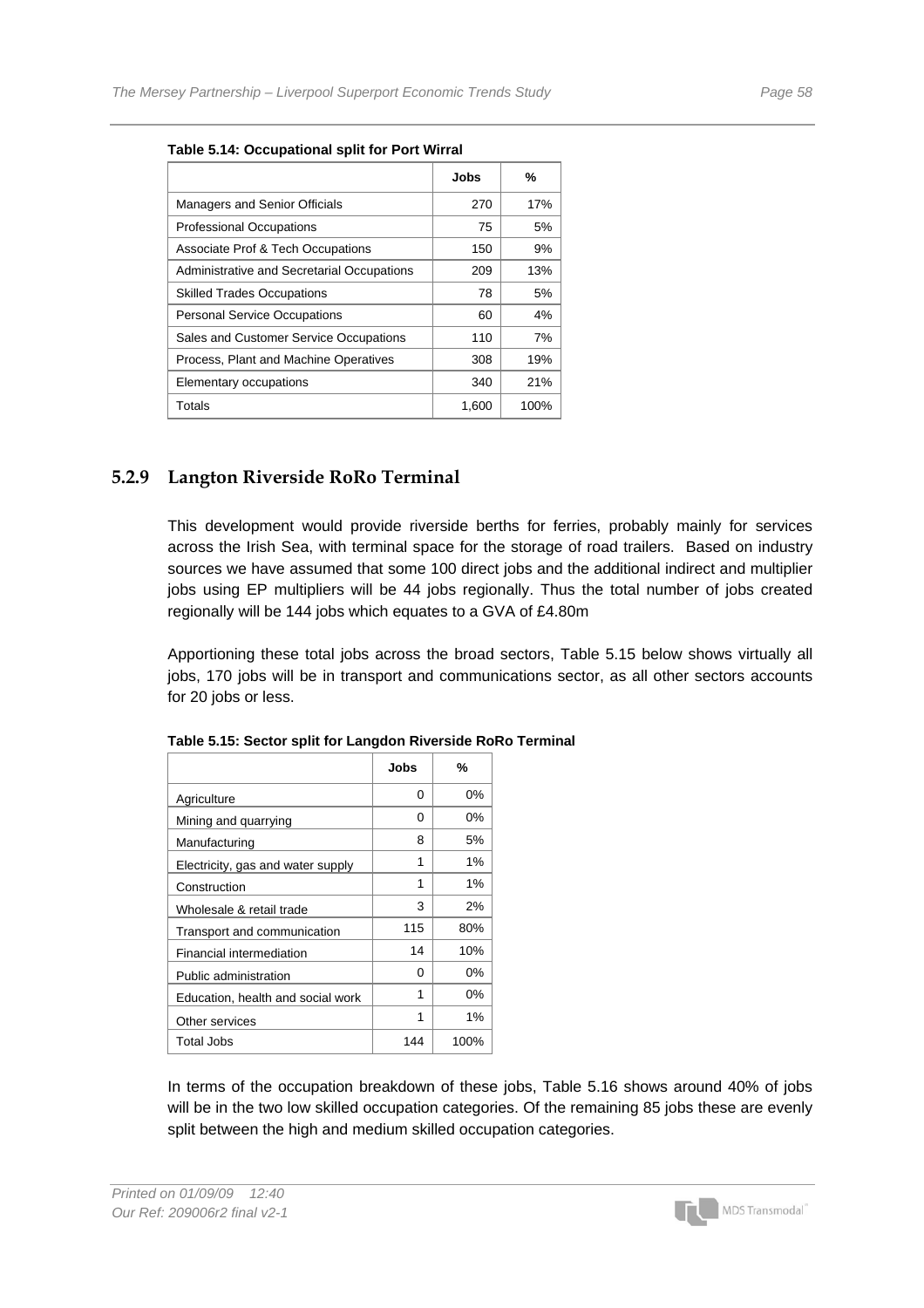|                                            | Jobs | %    |
|--------------------------------------------|------|------|
| <b>Managers and Senior Officials</b>       | 24   | 17%  |
| <b>Professional Occupations</b>            | 7    | 5%   |
| Associate Prof & Tech Occupations          | 14   | 9%   |
| Administrative and Secretarial Occupations | 19   | 13%  |
| <b>Skilled Trades Occupations</b>          | 7    | 5%   |
| <b>Personal Service Occupations</b>        | 5    | 4%   |
| Sales and Customer Service Occupations     | 10   | 7%   |
| Process, Plant and Machine Operatives      | 28   | 19%  |
| Elementary occupations                     | 31   | 21%  |
| Totals                                     | 144  | 100% |

#### *Table 5.16: Occupation split of Langdon Riverside RoRo Terminal*

### **5.2.10 Summary economic impact of pipeline projects**

In Table 5.17 we have summarised each of the impacts of the above SuperPort pipeline projects across the region.

| <b>Proposed Scheme</b> | Jobs   | GVA (£m) |
|------------------------|--------|----------|
| Post Panamax Terminal  | 3,000  | 99.9     |
| <b>Mersey Gateway</b>  | 4,640  | 154.5    |
| Port of Weston         | 480    | 16.0     |
| <b>LJLA Expansion</b>  | 6,360  | 211.8    |
| Parkside               | 10,702 | 356.4    |
| <b>3MG Expansion</b>   | 1,145  | 38.1     |
| Port of Wirral         | 1,600  | 53.3     |
| Langdon RoRo           | 144    | 4.80     |
| Total                  | 28.071 | 934.8    |

**Table 5.17: Summary impacts on jobs and GVA** 

Table 5.17 above shows the proposed development of each of the transport schemes is estimated to create 28,100 jobs. In terms of GVA, we have applied a GVA per worker of £33,300, which suggests that the total benefits for the region are anticipated to be £935 million.

In terms of the sector breakdown (Table 5.18), of the new jobs created by the various transport schemes virtually all will be in transport and communications, 18,120 jobs, followed by 3,570 new jobs created in financial intermediation. Manufacturing, education, health and social work and wholesale and retail will also account for around 7% of all new jobs created.

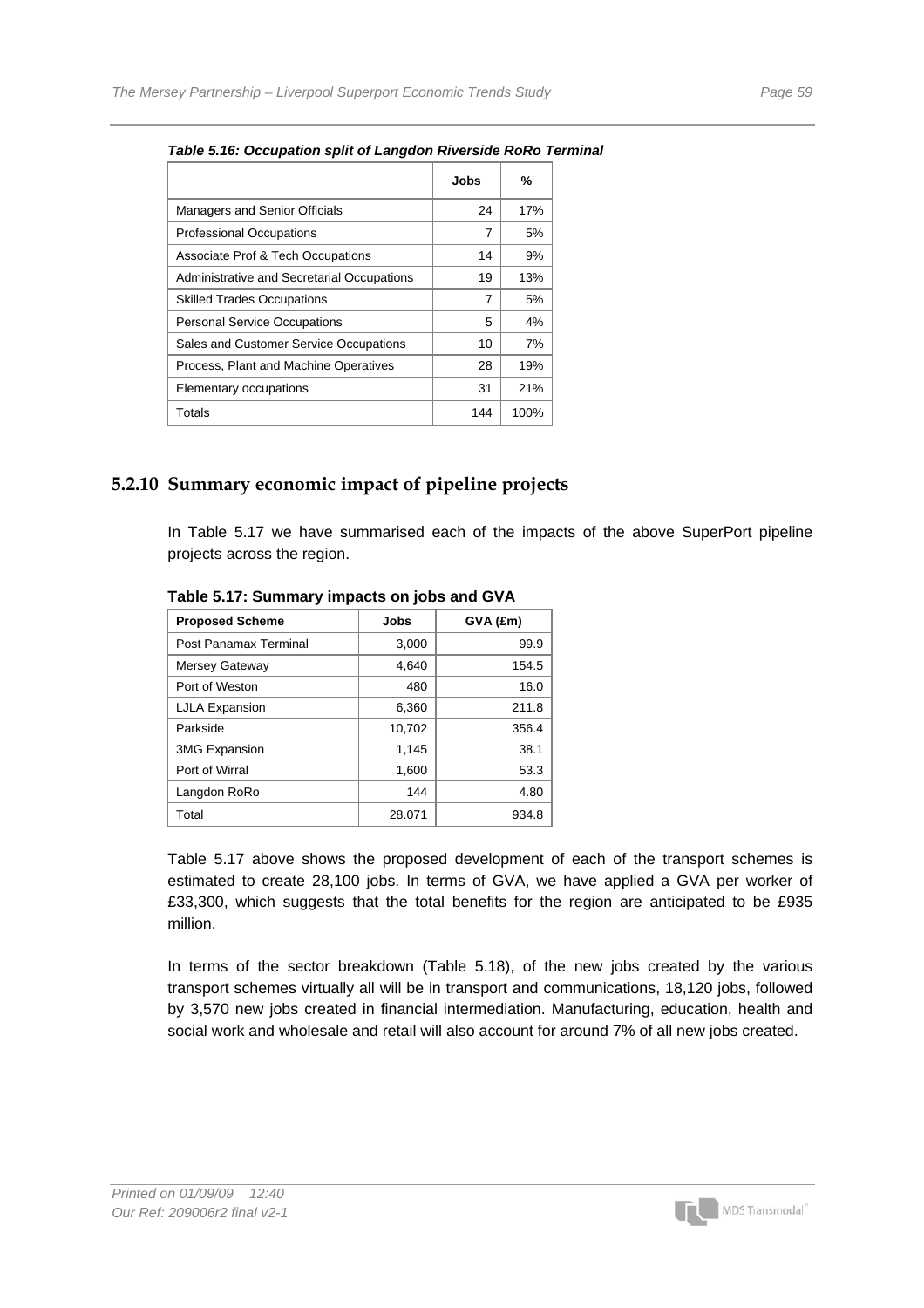|                                   | Jobs   | %    |
|-----------------------------------|--------|------|
| Agriculture                       | 72     | 0%   |
| Mining and quarrying              | 95     | 0%   |
| Manufacturing                     | 1,876  | 7%   |
| Electricity, gas and water supply | 217    | 1%   |
| Construction                      | 415    | 1%   |
| Wholesale & retail trade          | 1,549  | 6%   |
| Transport and communication       | 18,115 | 65%  |
| Financial intermediation          | 3,576  | 13%  |
| Public administration             | 412    | 1%   |
| Education, health and social work | 1,374  | 5%   |
| Other services                    | 368    | 1%   |
| <b>Total Jobs</b>                 | 28,071 | 100% |

**Table 5.18: Sector split of proposed transport schemes** 

The occupational breakdown of these jobs shows the largest occupational categories will be process, plant and machine operatives, elementary occupations, managers and senior officials and administrative and secretarial. These four categories will account for 18,120 of the new jobs. Table 5.19 below provides a more detailed occupational breakdown.

|                                            | Jobs   | %    |
|--------------------------------------------|--------|------|
| Managers and Senior Officials              | 4,196  | 15%  |
| <b>Professional Occupations</b>            | 1,879  | 7%   |
| Associate Prof & Tech Occupations          | 2,658  | 9%   |
| Administrative and Secretarial Occupations | 3,620  | 13%  |
| <b>Skilled Trades Occupations</b>          | 1,940  | 7%   |
| <b>Personal Service Occupations</b>        | 1,274  | 5%   |
| Sales and Customer Service Occupations     | 2,197  | 8%   |
| Process, Plant and Machine Operatives      | 5,366  | 19%  |
| Elementary occupations                     | 4,941  | 18%  |
| Total Jobs                                 | 28,071 | 100% |

**Table 5.19: Occupational breakdown of proposed transport schemes** 

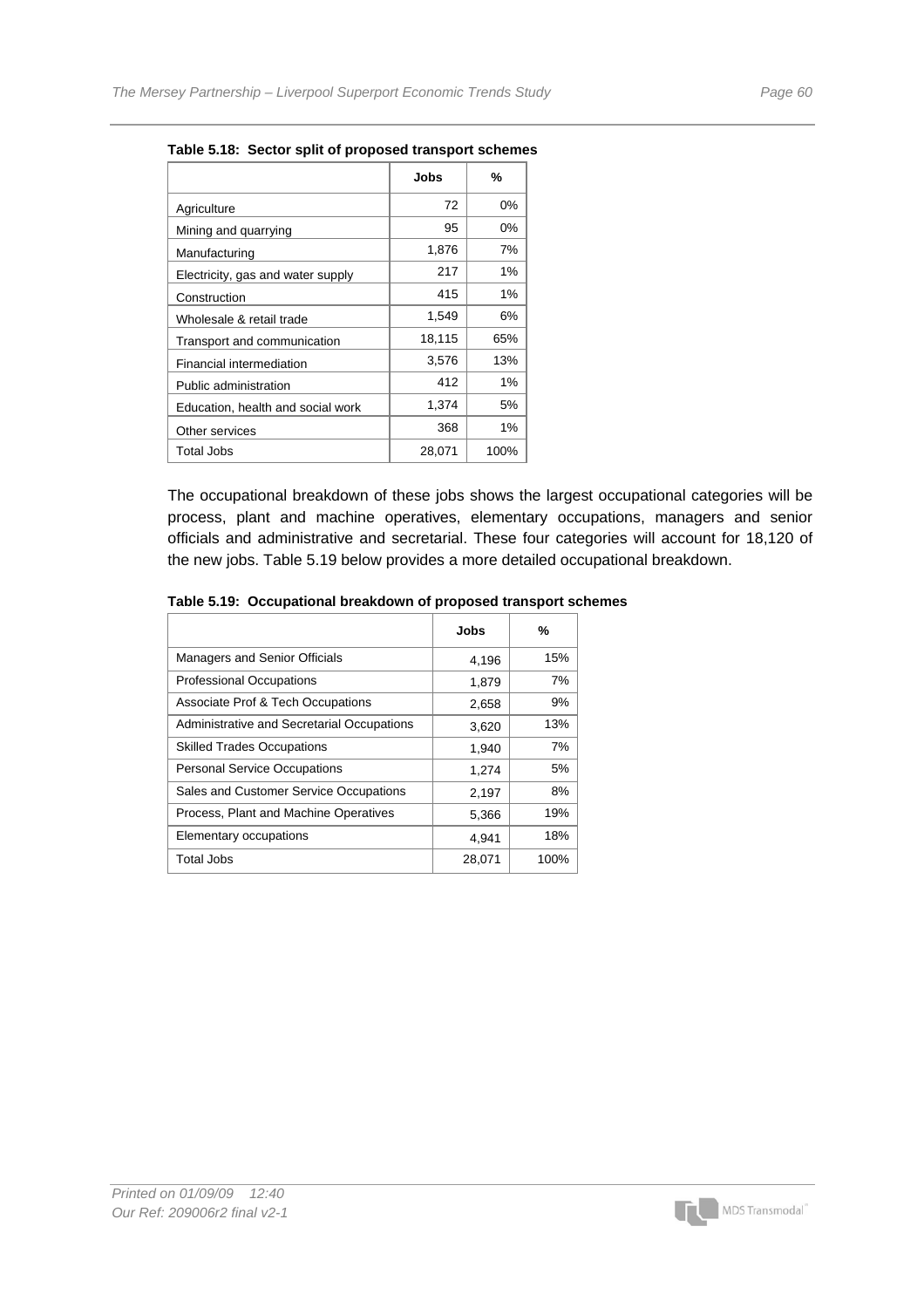## **5.3 OUTCOMES: FREIGHT TRANSPORT IMPACTS OF THE LIVERPOOL SUPERPORT**

We have modelled a scenario using its GB Freight Model (GBFM) of the potential net freight transport impacts of the Liverpool SuperPort in terms of additional freight tonnes handled, user benefits and reduced environmental impacts.

GBFM has been developed by MDS Transmodal since 1996 and is an integrated software/database system linking domestic and international GB freight data with simple economic models to explain freight demand in GB. It includes trade and traffic forecasts and allows scenario based forecasting by changing the economics of freight. The model was developed independently by MDS Transmodal, but has been expanded in partnership with various organisations including the UK Department for Transport, Leeds University Institute for Transport Studies, the Strategic Rail Authority and HM Revenue and Customs. The model has been fully [audited](http://www.dft.gov.uk/stellent/groups/dft_econappr/documents/page/dft_econappr_610499.pdf) for the Department for Transport and has been used to develop freight forecasts within the UK National Transport Model, to develop UK national port traffic forecasts for the UK Government, cross-channel forecasts for the French Government and UK national rail freight forecasts for the Rail Freight Group and the Freight Transport Association.

The model has been used to estimate the potential impact of the development of the majority of the SuperPort freight facilities by 2030 in terms of traffic volumes loaded and unloaded in the SuperPort and quantified environmental benefits. The scenarios relate to the movement of relatively high value general freight (fast-moving consumer goods) in units, rather than considering bulks or very high value airfreight.

Apart from the 2007 Base Case, two scenarios were modelled to allow a comparison to be made between a 2030 scenario where all the SuperPort pipeline projects are developed (the 2030 SuperPort Scenario) and one where none of them were developed (the Without SuperPort Scenario). The latter scenario assumes that distribution facilities will be available elsewhere in the North West and in Great Britain to handle the freight.

The SuperPort pipeline projects that were considered related to the following freight facilities:

- Port of Liverpool Post-Panamax Container Terminal;
- Port-centric Distribution at Port of Liverpool;
- Mersey Gateway Port;
- Extension to 3MG;
- Parkside;
- Port Wirral:
- Langton Riverside RoRo Terminal.

The GBFM includes detailed data on inland movements of containerised imports and exports through all GB ports, including the Port of Liverpool and the Greater South East deep sea container terminals. It also includes detailed data on the inland distribution of RoRo freight passing through Irish Sea (and Channel/East Coast) ferry ports. It does not, however, include

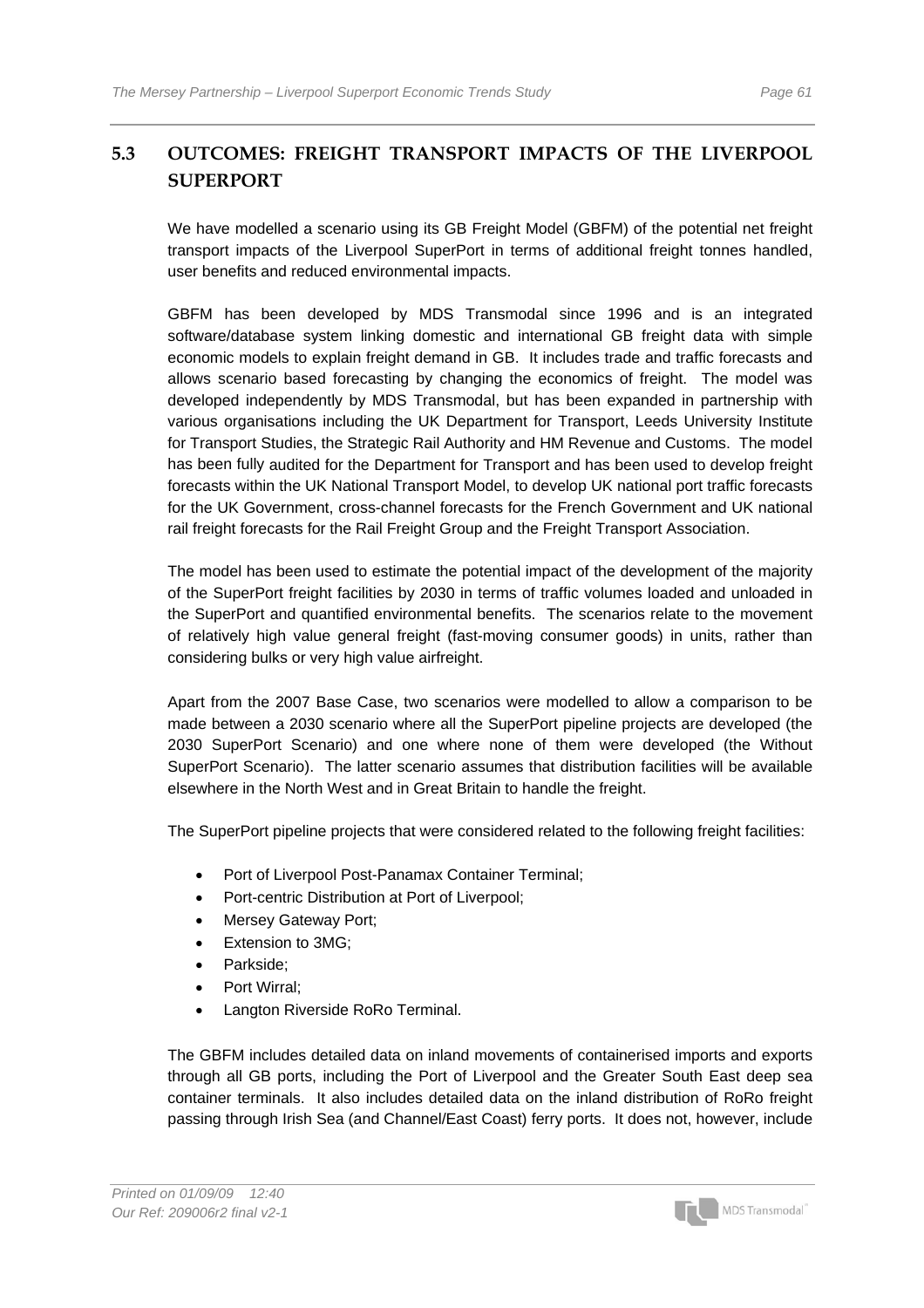detailed data on airfreight movements. The results, in terms of freight tonnage lifted, are shown in Table 5.20.

| טטווושו ושהווועו                                                     | <b>2007 Base</b><br>Case | 2030 With<br><b>SuperPort</b> | 2030 Without<br><b>SuperPort</b> | Impact of<br>SuperPort in 2030 |
|----------------------------------------------------------------------|--------------------------|-------------------------------|----------------------------------|--------------------------------|
| Port of Liverpool LoLo                                               | 5.08                     | 9.82                          | 5.74                             | $+4.08$                        |
| Langton Riverside RoRo                                               |                          | 2.74                          | ۰                                | $+2.74$                        |
| Other SuperPort Pipeline Projects:<br>new distribution park capacity |                          | 58.32                         |                                  | $+58.32$                       |
| <b>Existing NW Distribution Parks</b>                                | 195.51                   | 176.51                        | 195.43                           | $-18.92$                       |
| <b>Total NW</b>                                                      | 200.58                   | 247.37                        | 201.17                           | $+46.20$                       |
| Rest of GB                                                           | 1345.30                  | 1616.63                       | 1657.47                          | $-40.84$                       |

#### **Table 5.20: Estimated SuperPort Impact in 2030 – Freight Tonnes Lifted**  Million tonnes

*Source: MDS Transmodal GB Freight Model* 

The results of the modelling suggest that the development of the SuperPort could have the effect by 2030 of increasing container traffic through the Port of Liverpool by some 71% compared to the 2030 Without SuperPort Scenario. The Langton Riverside RoRo terminal secures some 2.74 million tonnes of cargo in the 2030 With SuperPort Scenario, compared to the 2030 Without SuperPort Scenario. In the 2030 Without SuperPort Scenario, the Port of Liverpool only increases its traffic by 3% during the period 2007-30, which implies that if the post-panamax berth is not developed, but other ports expand their capacity, the Port would lose market share to ports in the Greater South East.

The results of the modelling also suggest that the SuperPort's rail and/or waterborne distribution parks could generate an additional 68 million tonnes in 2030 compared to the 2030 Without Superport Scenario. Some of the traffic handled at the SuperPort's additional distribution park capacity would otherwise have been handled by other warehousing in the North West, but the SuperPort has the effect of generating an additional 46 million tonnes of freight for the North West that would otherwise have been handled by warehouses in other regions.

Table 5.21 shows the amount of forecast rail freight generated as a result of the development of the SuperPort freight facilities.

| <b>TVINING IT LOTTINGS DUT QUITTON I</b> |                  |                  |                  |                               |  |  |
|------------------------------------------|------------------|------------------|------------------|-------------------------------|--|--|
|                                          | <b>2007 Base</b> | 2030 With        | 2030 Without     | <b>Impact of SuperPort in</b> |  |  |
|                                          | Case             | <b>SuperPort</b> | <b>SuperPort</b> | 2030                          |  |  |
| Port of Liverpool LoLo                   | 0.13             | 2.32             | 1.08             | $+1.24$                       |  |  |
| New distribution park                    |                  | 8.11             | $\sim$           | $+8.11$                       |  |  |
| capacity                                 |                  |                  |                  |                               |  |  |
| Existing NW distribution                 | 4.50             | 10.26            | 11.95            | $-1.69$                       |  |  |
| parks                                    |                  |                  |                  |                               |  |  |
| <b>Total NW</b>                          | 4.63             | 20.67            | 13.03            | $+7.64$                       |  |  |
| Rest of GB                               | 24.86            | 125.74           | 122.30           | $+3.44$                       |  |  |
|                                          |                  |                  |                  |                               |  |  |

| Table 5.21: Estimated SuperPort Impact in 2030 - additional rail traffic |  |  |  |  |  |
|--------------------------------------------------------------------------|--|--|--|--|--|
|--------------------------------------------------------------------------|--|--|--|--|--|

*Source: MDS Transmodal GB Freight Model* 

Million tonnes per annum

The results of the modelling suggest that the development of the SuperPort could have the effect by 2030 of increasing rail freight traffic through the Port of Liverpool by 1.24 million

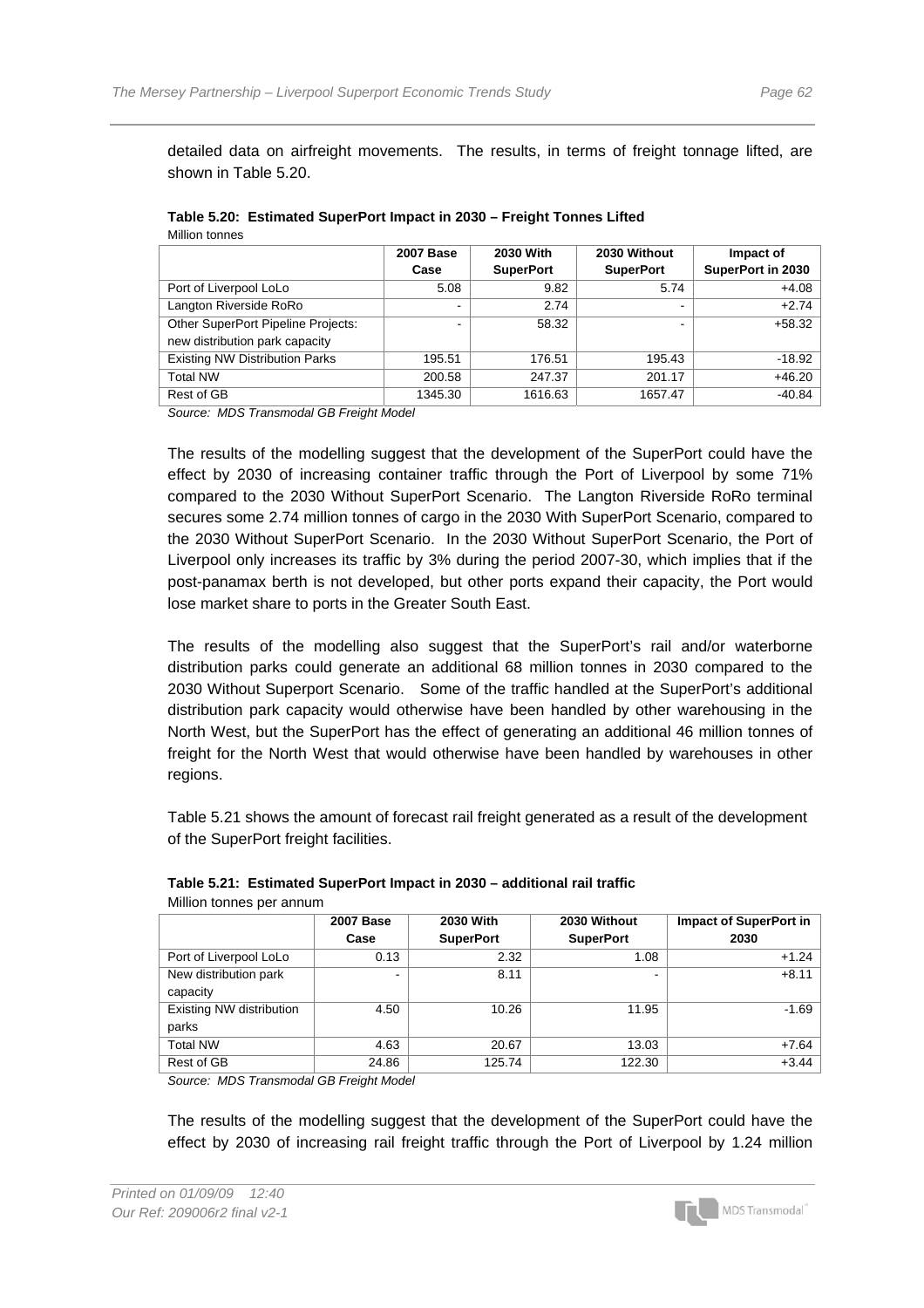tonnes per annum compared to the Without SuperPort Scenario. The results also suggest that the SuperPort's new rail and/or waterborne distribution parks could generate an additional 7.64 million tonnes of rail freight per annum by 2030 compared to the 2030 Without Superport Scenario.

Table 5.22 provides a summary of the environmental impacts of the development of the SuperPort freight facilities in terms of HGV tonne kilometres (tkm) and £ Sensitive Lorry Miles (SLM). HGV tkm provides a measure of the estimated amount of freight on the road network and Table 4.20 provides the analysis for both the North West and for the whole of GB. The £SLM measure is used by the DfT to quantify all the net external costs of road freight compared to more environmentally sustainable modes of freight transport to take account of environmental emissions, congestion costs and the cost of road accidents etc.

| <b>DIIIUI</b> |                  |                  |                  |                                |
|---------------|------------------|------------------|------------------|--------------------------------|
|               | <b>2007 Base</b> | 2030 With        | 2030 Without     | Impact of SuperPort in 2030 (% |
|               | Case             | <b>SuperPort</b> | <b>SuperPort</b> | change)                        |
| Road tkm in   | 185.6            | 238.3            | 238.1            | $+0.1%$                        |
| GВ            |                  |                  |                  |                                |
| Road tkm in   | 23.6             | 29.9             | 28.8             | $+3.7%$                        |
| <b>NW</b>     |                  |                  |                  |                                |
| £SLM in GB    | £3.34            | £4.18            | £4.16            | $+0.5%$                        |
| £ SLM in NW   | £0.37            | £0.46            | £0.43            | $+7.4%$                        |

**Table 5.22: Estimated SuperPort Impact in 2030 – environmental impacts**  Billion

*Source: MDS Transmodal GB Freight Model* 

The results from the GBFM suggest that the development of the additional SuperPort freight facilities would have an essentially neutral impact on the total amount of road freight at a GB level. The increase in road tonne kilometres and £SLM in the North West is a reflection of the additional traffic volumes that are being handled in the region. However, the Liverpool SuperPort increases the rail modal split in the North West region from 2.3% in 2007 to 8.4% in 2030, so that a significant proportion of the additional freight activity in 2030 is transported by rail rather than road.

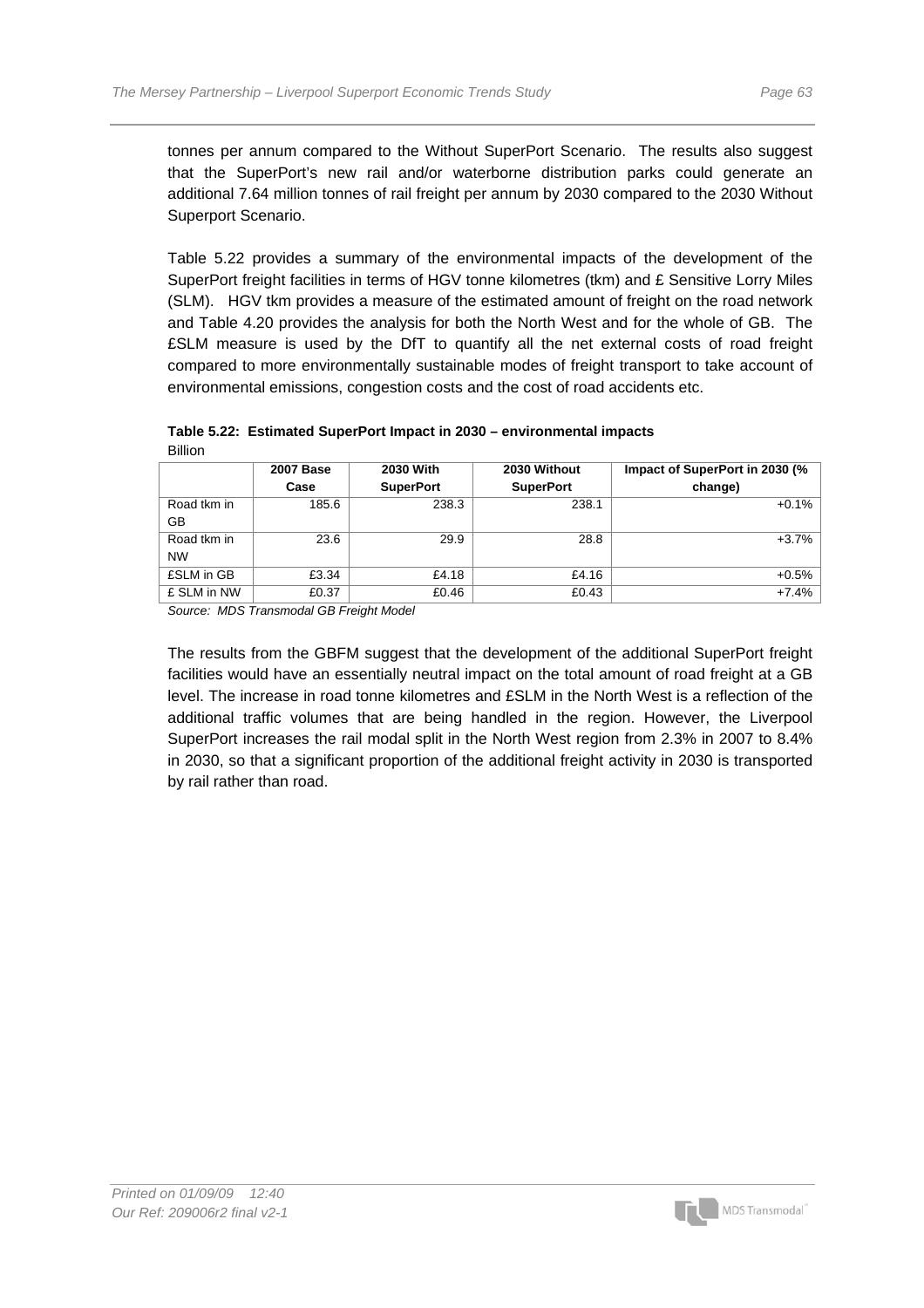# **APPENDIX 1: SUMMARY OF RESULTS OF STAKEHOLDER CONSULTATION EXERCISE**

### **1 Introduction**

RTP and MDST carried out consultation interviews in April to July 2009 with the following organisations as part of the process of developing an evidence base and producing a strategy for the further development of the Liverpool SuperPort. We are very grateful for the contribution made by all these organisations.

4NW Freightliner Halton Borough Council Highways Agency Hill Dickinson Knowsley Metropolitan Borough Council Learning and Skills Council Liverpool Chamber of Commerce Liverpool City Council Liverpool John Lennon Airport Liverpool John Moores University Liverpool Vision Lombard Shipping Mersey Gateway Mersey Maritime Merseyside LTP Team Merseytravel Network Rail North West Development Agency Peel Ports Potter Group Pro Logis St. Helens Metropolitan Borough Council Sefton Metropolitan Borough Council Stobart Group The Mersey Partnership University of Liverpool Warrington Borough Council Wirral Metropolitan Borough Council

The results of the consultation exercise have been presented separately for:

- Local authorities, The Mersey Partnership, Mersey Maritime, universities in the City Region, other agencies focusing on skills and economic development in the City Region and professional services;
- Private sector transport operators and public sector agencies focussing on transport issues.

The results summarised below reflect the views and perceptions of the organisations consulted.

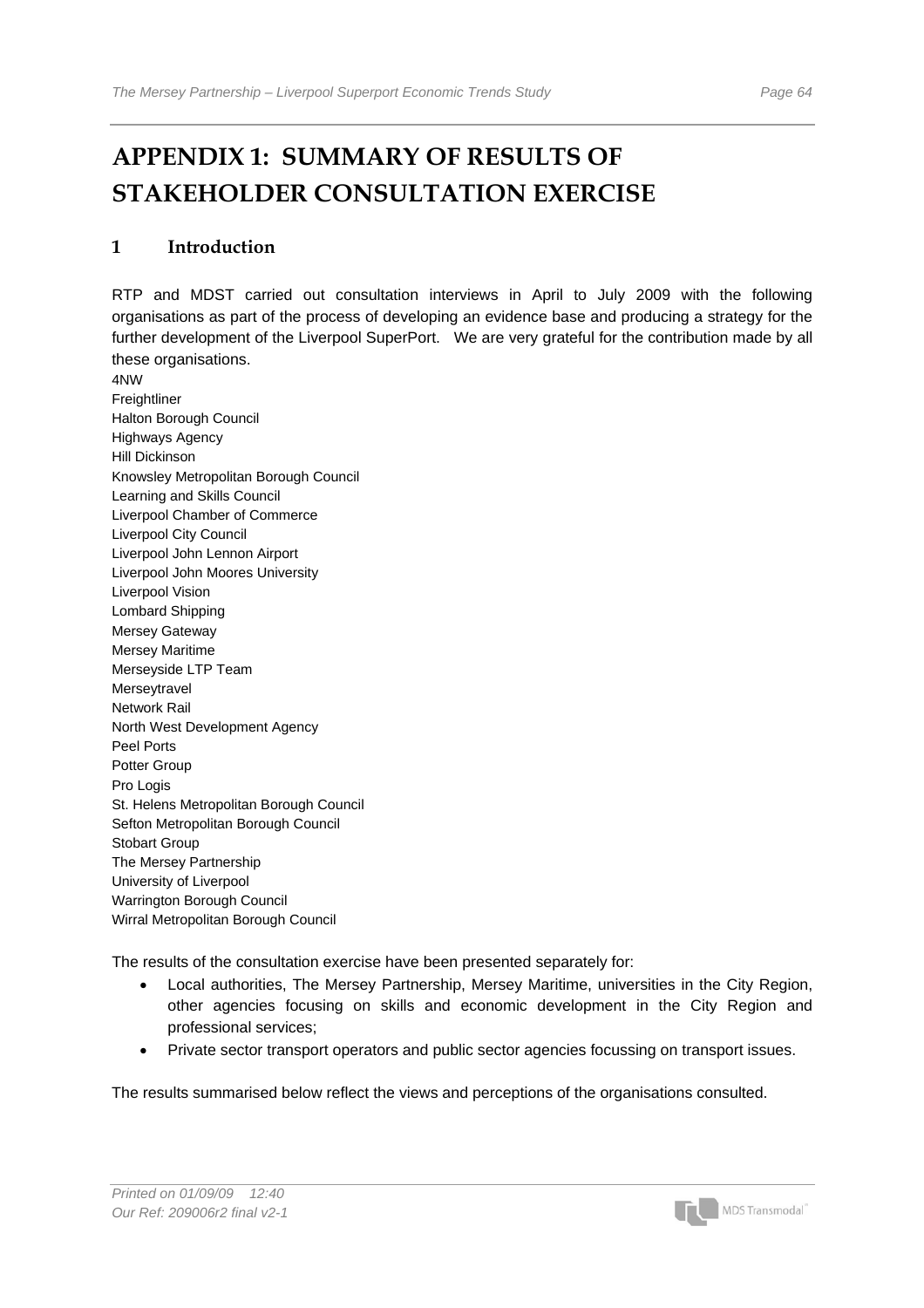# **2 Stakeholder Consultation: Economic Development, Planning, Education/Skills & Professional Services**

RTP and MDST carried out stakeholder interviews in April-June 2009 with local authorities, The Mersey Partnership, Mersey Maritime, universities in the City Region and other agencies focusing on skills and economic development in the City Region in April and May 2009.

### Knowledge of the SuperPort

In general, stakeholders were well aware of the SuperPort and its constituent infrastructure assets and developments. Many felt it was a useful branding or marketing tool to bring together disparate infrastructure assets and pipeline developments, which is likely to help bring about economic development of the Liverpool City Region. However, many stakeholders were unclear of exactly what the benefits of the SuperPort were supposed to be and would welcome further information. In particular, it was felt that synergy and linkages between the different aspects of the SuperPort needed to be clarified.

There was a wide range of understanding of the meaning of the SuperPort to the Liverpool City Region and its constituent Authorities. Considering the SuperPort as a whole, stakeholders suggested it was a useful framework to help Local Authorities plan their investment priorities. It was also suggested to be a useful tool for raising the profile of Liverpool and the City Region. Local Authorities recognised in particular the importance of the individual infrastructure projects in the pipeline in their area; some stakeholders felt these developments would go ahead anyway, whether the SuperPort concept existed or not. It was regarded by one consultee as mainly a commercial opportunity for the private sector, requiring support from the public sector for lobbying Government and assisting with marketing.

There was a feeling among some consultees that there was a need to make the concept more tangible. Liverpool SuperPort is a brand, but a brand needs to have some substance behind it.

### Impacts of the SuperPort development

Stakeholders identified many impacts of the SuperPort. These are split into sections below:

Job Creation: It was anticipated by all stakeholders that development of the individual infrastructure projects would help to generate jobs in the Liverpool City Region. This would result from:

- An increased number of businesses using the Post-Panamax terminal. This will directly increase the number of people required at the port (e.g. stevedores, fork lift truck drivers, process packers etc), as well as people in the supply chain (logistics, freight forwarders, warehousing staff etc). Stakeholders also identified potential for the development of economic benefits in the Liverpool City Centre, such as the creation of "back office" operation jobs e.g. shipping agencies, insurance and maritime law.
- Employment sites being opened up for development following development of the Mersey Gateway Bridge.
- Productivity improvements through time-savings to existing businesses in the locale of the Mersey Gateway Bridge.

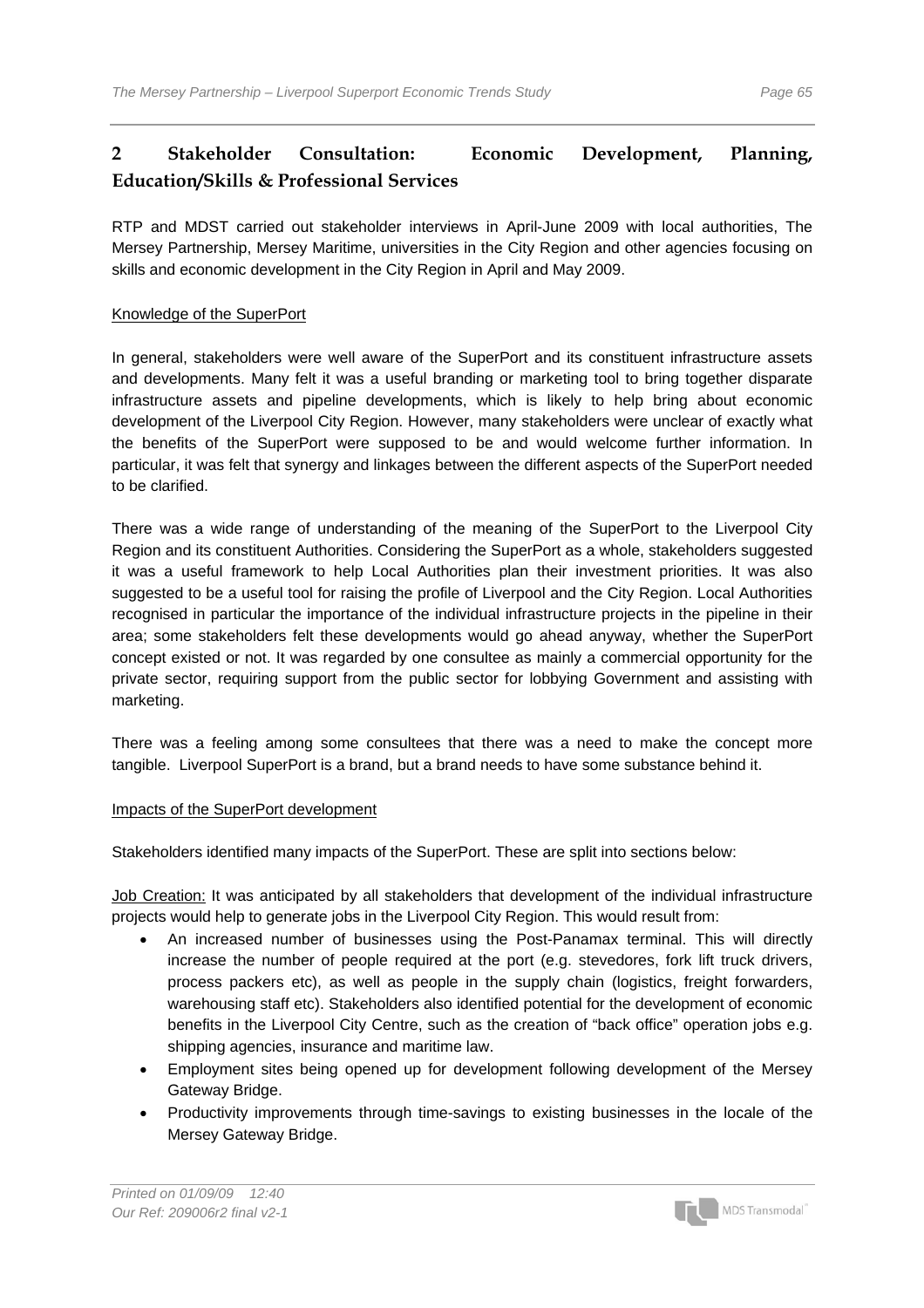- Inward investing companies attracted to the Halton area following development of the Mersey Gateway Bridge.
- Inward investment to Liverpool City Region resulting from improved marketing of the City Region using the SuperPort concept and from larger operations in the North West encouraging larger companies to locate in the City Region, possibly developing headquarter facilities (building on companies already in the area e.g. Maersk).
- Possible attraction of manufacturing companies to the City Region to generate employment in 'part construction' of goods, following importing partly constructed goods through the Port, airport etc. Some stakeholders felt the Free Trade Zone would be beneficial in helping bring these types of jobs.
- Supporting current jobs and possibly increasing future jobs in ship-building.
- Jobs supported through increased tourism of greater tourist numbers travelling through the airport and through Liverpool Port on cruise liners.
- Jobs created in the construction phase of all the infrastructure developments.
- However, some stakeholders noted that development in the Liverpool City Region would be displacement of jobs from elsewhere e.g. other regions of the UK or from the Continent.

Impacts on Worklessness: Stakeholders generally felt there was potential to impact on worklessness through increasing the range and number of jobs available in the City Region, provided that the relevant courses and training were available to give people the opportunity to develop the necessary skills.

Environmental Impacts: A number of stakeholders suggested there would be environmental impacts resulting from the SuperPort. Whilst not going into great detail, impacts identified included:

- Positive environmental impacts of transferring freight from road to rail, and through increasing the number of vessels through Liverpool rather than other ports, cutting down inland travel distances.
- Negative environmental impacts of increasing flights at Liverpool John Lennon Airport, and potential noise and pollution impacts on residents living underneath flight paths. One consultee argued that the mitigation measures that would be implemented by Peel could be communicated better to stakeholders.

Stakeholders recognised the potential opportunities resulting from the infrastructure developments comprising the SuperPort. For example, they saw the potential to bring forward sites for logistics development as goods would be transported through the Local Authorities. Other stakeholders recognised the potential for building up their business parks and less directly-related job opportunities through the increased profile of the City Region bringing in inward investors.

### Relative Importance to Regeneration Aspirations

The relative importance of the SuperPort to the regeneration aspirations of the local areas varied. Obviously, each of the Local Authorities has developments within their own area and these tend to be of importance to the regeneration aspirations of the individual areas. However, the SuperPort concept was of less importance to some local areas, which viewed the developments within their areas as almost independent of whether the SuperPort concept existed or not.

### Relative Importance of Infrastructure Developments

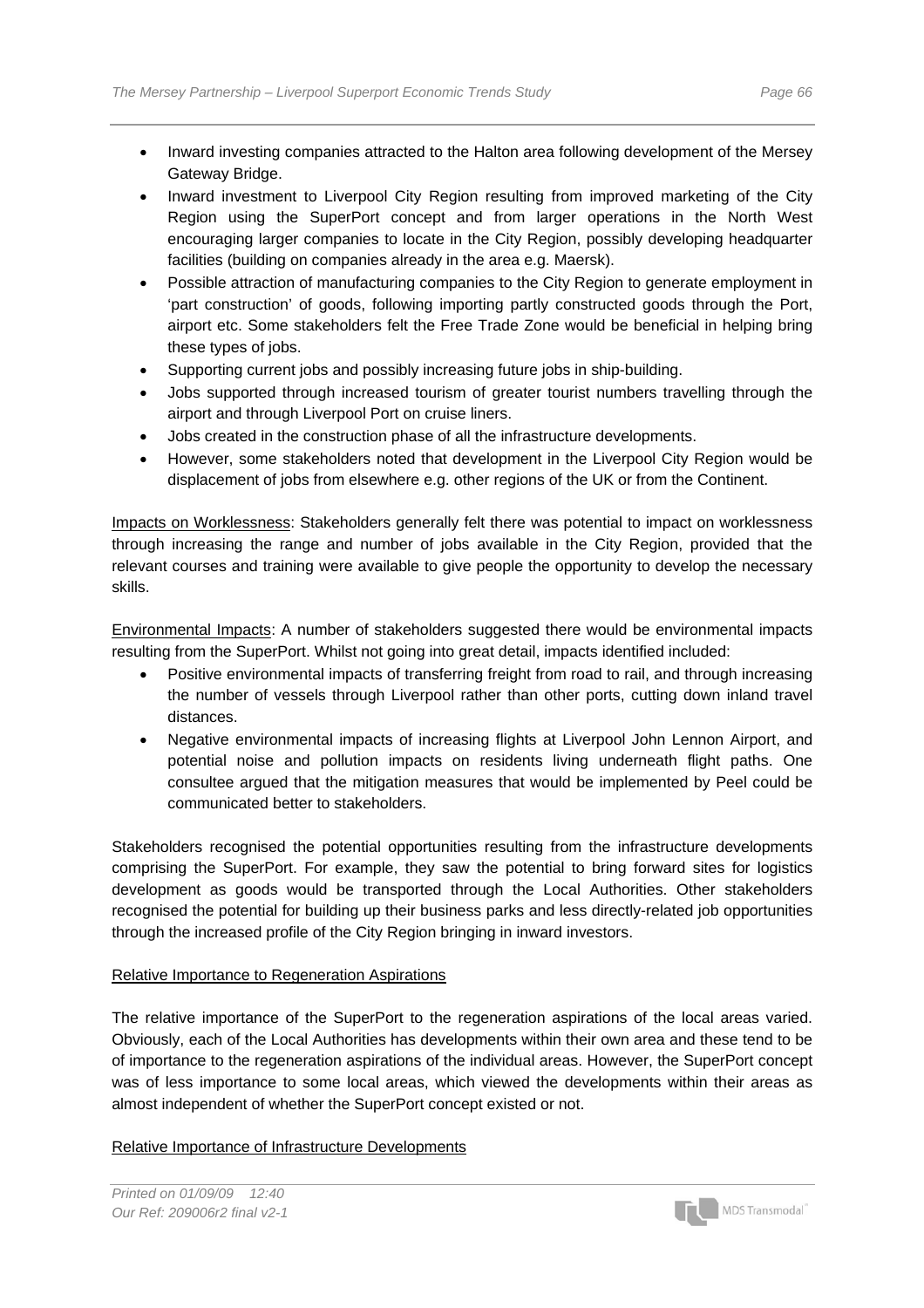Views varied on the relative importance of different infrastructure developments that make up the SuperPort. However, there was reasonable agreement amongst the stakeholders that the development of the Post-Panamax facility was of great importance in developing the Port, which would have knock-on implications and benefits for the wider City Region. The Mersey Gateway Bridge was also noted as of importance, as it should provide a network alternative by road, to help keep vehicles on the roads moving around the City Region. Some stakeholders suggested development of the airport was also important as it is currently insufficiently equipped to deal with large freight planes, and that air was an important aspect of the holistic offer for freight required by the SuperPort concept. There was a general lack of understanding about whether there were links between the Ports and Liverpool John Lennon Airport, and if there were, how important these were and what the potential was for development.

### Impacts if the SuperPort does not proceed

In considering the potential impacts of the SuperPort not going ahead, there was a great divergence of views. Firstly, stakeholders tended to split between the SuperPort *branding concept* not going ahead and the *actual infrastructure developments* not going ahead. In general, the non-development of the concept was considered to have less impact than the non-development of the infrastructure.

In the absence of the Post-Panamax development, some stakeholders felt that Liverpool Port would begin to decline, as the larger ships (which are becoming increasingly prevalent in cargo movement) would not be able to dock at Liverpool and would choose to dock elsewhere (e.g. Ports in the South East). Liverpool would therefore not only lose out on potential future increases in cargo, but might also start to lose the vessels it currently has. However, other people felt the impacts would not be so significant and that the Port would just continue in the status quo. Some stakeholders, who felt the SuperPort was of less importance to their local area, felt there would less impact on their local area of the Post-Panamax development not going ahead, as their local developments were likely to go ahead in any case. Some stakeholders felt that should the Mersey Gateway not go ahead, there would be increasing problems on the City Region's road infrastructure, with increasing unreliability of journey times, potential problems with the integrity of the existing Silver Jubilee Bridge, and an inability to claim that the City Region is well-connected by road.

#### Actions to Maximise the Economic Potential

Stakeholders identified a large number of actions that could be carried out to help maximise the potential economic benefits of the SuperPort:

- Local Authorities could help as intermediaries in transferring the benefits into jobs i.e. working with local education providers, as well as the Learning and Skills Council, Mersey Maritime etc to ensure the local people have the right skills to take advantage of potential job opportunities.
- Local Authorities could help to bring forward the 'right' transport infrastructure required for the SuperPort to work as a whole i.e. if the Ports are developed but the road infrastructure is insufficient, benefits will be lost as vessels will not want to dock where there are inadequate road or rail infrastructure to move freight onwards. Local Authorities can help to achieve this through including these transport proposals in local planning documents, mediating between developers, the Highways Agency etc, as well as ensuring planning permissions are granted (where appropriate).

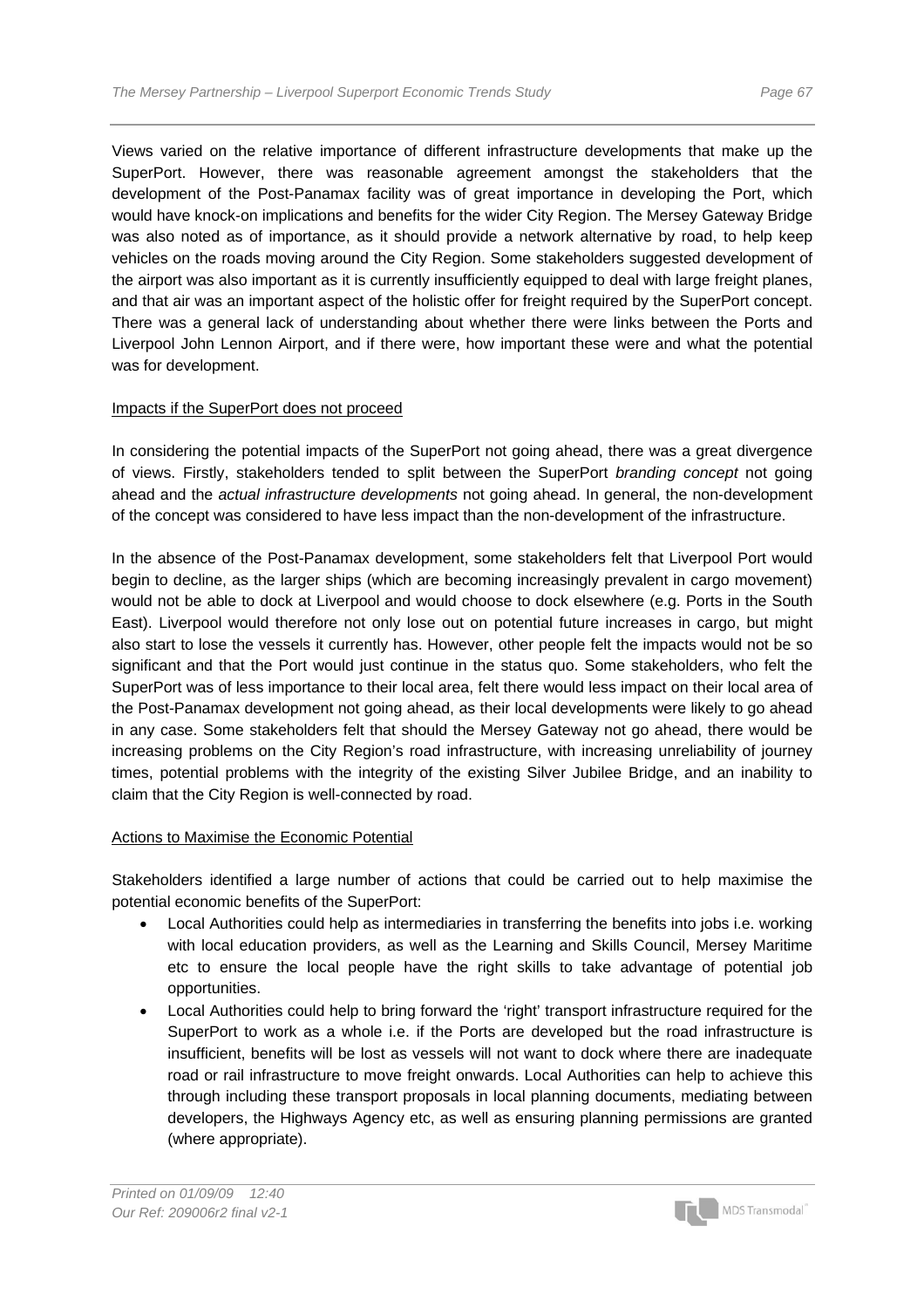- Local Authorities could play a role in lobbying National Government and pushing forward the City Region and SuperPort concept to advance the concept at a national level. In particular, it was felt that Liverpool needed to be higher in the Government's priorities on Ports; current policy supports development in the South East and East of England.
- It was also felt to be important to lobby for the concept to be included in the North West Regional Strategy (2010 – North West Development Agency), which is currently out to consultation.
- Some stakeholders suggested the Multi Area Agreement (MAA) needed to be more strongly worded to ensure that National Government is aware of the potential benefits of the SuperPort, state exactly what is needed from Government and what would be generated in return.
- Local Authorities could work as brokers between Peel Holdings and local stakeholders to help build support for the SuperPort. Local Authorities have good contacts with relevant constituents and could provide an important brokering role.
- Local Authorities could help to promote the SuperPort concept more widely. It was generally felt that a charismatic and strong 'champion' was needed to help promote the SuperPort outside of the City Region, possibly a politician or celebrity.
- Some stakeholders felt there was potential for Local Authorities to work together more positively to avoid duplication of effort and pool funding arrangements. However, it was conceded that this could be difficult politically.
- Some stakeholders felt there needed to be stronger links between the Port and other infrastructure developers to set out what is needed from the Local Authorities for successful development.

## **3 Stakeholder Consultation: Private sector transport operators and public sector transport agencies**

### Knowledge and definition of the SuperPort

All consultees had a high level of awareness of the Liverpool SuperPort, reflecting the close involvement of many of the consultees in its development.

The SuperPort was regarded as mainly being a "concept" or a "marketing brand" rather than something more practical and tangible. It was also described as a "vision" and an "aspiration" and a "collection of assets." Several private sector consultees regarded the Liverpool SuperPort as a marketing tool to help commercial operators in the City Region to secure future deals. One suggested that the Liverpool SuperPort could better be described as a "gateway".

There was a view that the Liverpool SuperPort needed a clear definition, with some simple messages that can be communicated easily to the outside world – particularly to potential customers.

### The Liverpool SuperPort synergies

The commercial operators believe the synergies come from serving key shippers (e.g. retailers) that occupy large warehouses in the City Region and which need deep sea container services, air freight services, rail freight services, as well as road freight distribution etc. This provides the critical mass

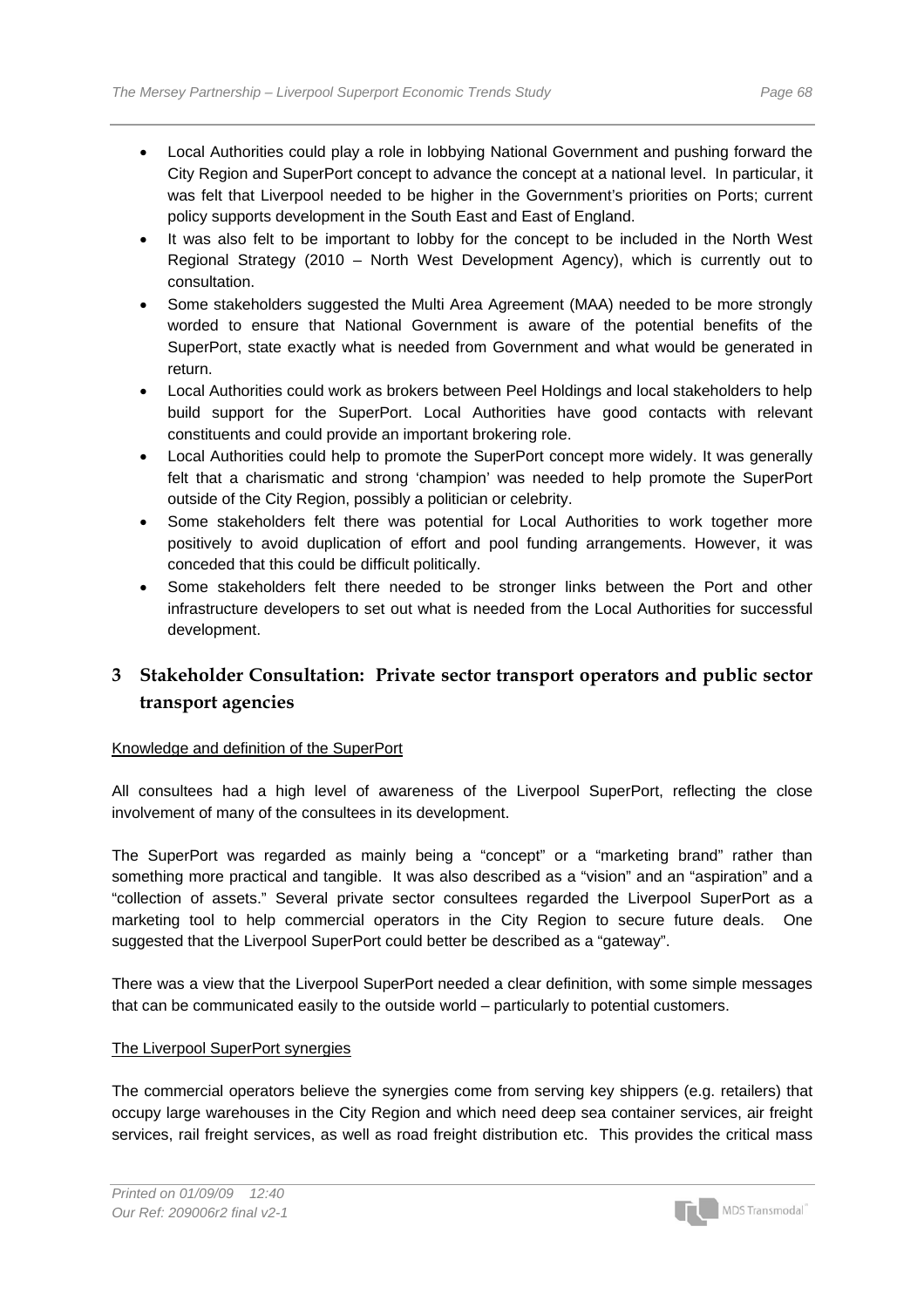for large distribution centres and more efficient vehicle utilisation, as well as greater use of rail and waterborne transport.

#### Measuring success or failure

Commercial operators mentioned:

- Attracting "big name" retailers to occupy warehousing;
- Reducing lorry miles;
- Developing a consistent message;
- Throughput in terms of freight tonnes and passengers;
- Numbers of jobs created and additional GVA generated;
- Cost savings for business from location.

Success or failure can probably only be measured over the longer term i.e. 2020 or 2030.

#### Impacts of the SuperPort development

These were generally considered to be the potential to secure inward investment and job creation. It was regarded as having the potential to be a major economic driver in the future, with a potential snowball effect from clustering of logistics businesses in the City Region.

#### Major pipeline projects

The prioritisation of the projects depended to a great extent on the commercial interests of the private sector operators, but in general terms, the following were emphasised by the private and public sector consultees:

- Post-panamax berth at Seaforth;
- Access to Seaforth Docks (both road access and the Halton Curve to double rail freight capacity into and out of the ports);
- Development of multimodal terminals in the Liverpool SuperPort (3MG, Port Salford, Parkside, Port Weston etc.)
- Expansion of Liverpool Airport and development of the World Cargo Centre;
- Planning permission for extension of LIFT.

#### Potential issues with Liverpool SuperPort

Some doubts were expressed about the scope of the Liverpool SuperPort: Should its geographic scope extend as far as Manchester? Should it include residential development, which is not relate to transport and should it include airports, given that they are environmentally less sustainable.

A concern was expressed about the available marketing material on the Liverpool SuperPort, which is unlikely to be clear and concise enough to communicate the key selling points to potential (commercial) customers. A key issue in this respect is the confusion over the geographic scope of the SuperPort. A 1-2 page leaflet should be developed setting out a few simple messages, with some case studies setting out the benefits of the Liverpool SuperPort.

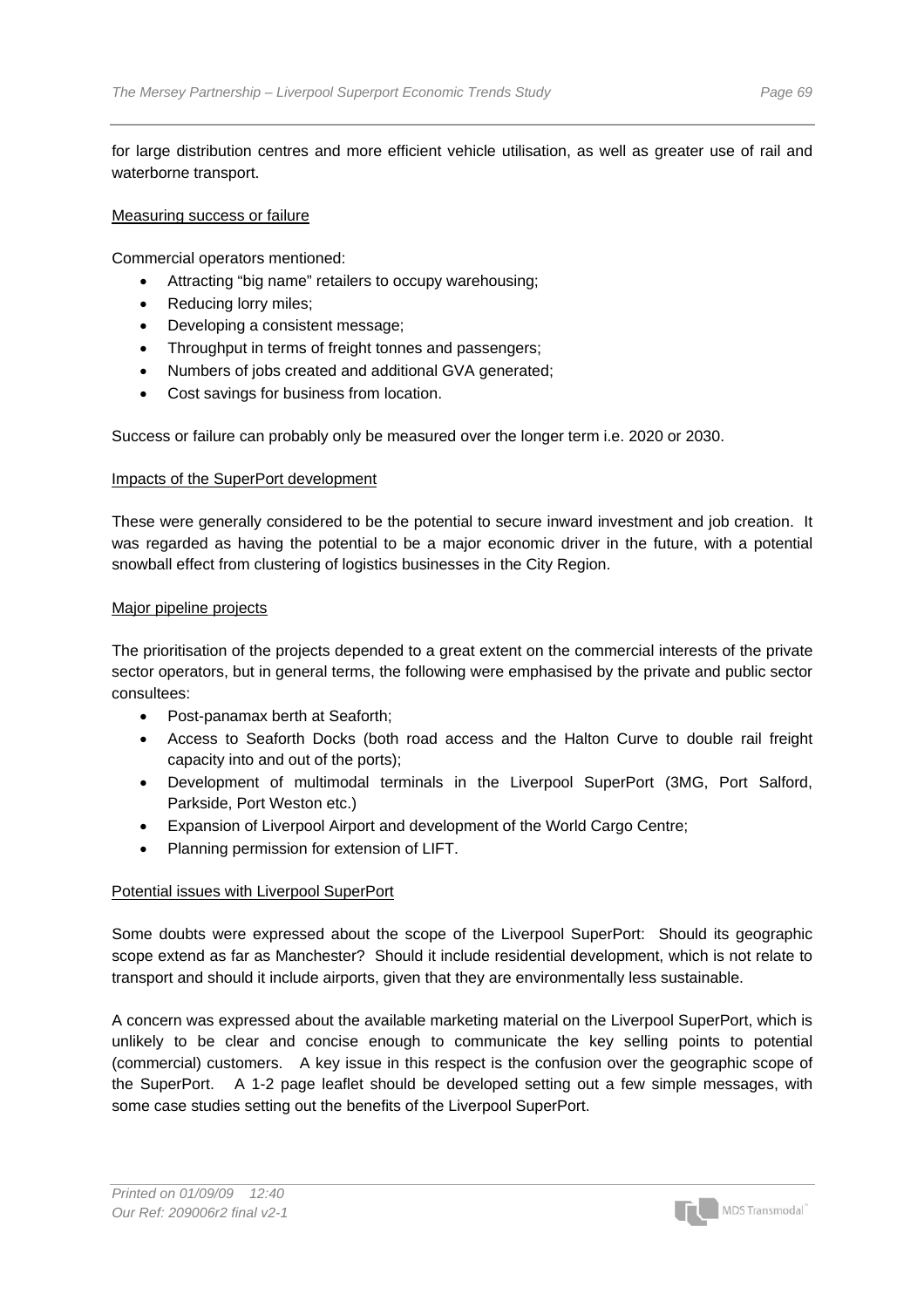#### Access to the Port of Liverpool

Access between Seaforth Docks and Switch Island, particularly given the potential development of the post-panamax container terminal, is considered by public sector transport agencies to be a major political issue. These consultees expressed the view that the use of rail freight for inland distribution should be maximised, but recognised that potential demand related to the economics of rail freight compared to road freight.

#### Strategic access for the Liverpool SuperPort

There are fears that the M6 will in the future be the subject of only active traffic management rather than more significant up-grades, with crawler lanes for trucks, hard shoulder running and a few major junction improvements.

#### The role of the public sector in the Liverpool SuperPort

The private sector operators felt that the public sector agencies at a City Region and regional level should be acting as ambassadors for the Liverpool SuperPort to help market to potential inward investors and to demonstrate a unity of purpose between the private and public sectors.

Some consultees felt that there was sometimes a lack of consistent commitment to the Liverpool SuperPort from all elements of the public sector in the City Region. A more supportive, responsive and consistent planning regime would assist the future development of the required facilities in the Liverpool SuperPort.

While the private sector would provide entrepreneurial initiative to develop the SuperPort, the public sector needed to provide lobbying and marketing support to facilitate the development of the required investment.

Public sector grants were also mentioned as being helpful.

#### Potential constraints to the development of the Liverpool SuperPort

Issues that were highlighted include:

- Lack of availability of land around the Port of Liverpool
- Lack of existing depth of water for deep sea container vessels at the Port of Liverpool
- Lack of a tangible message about the Liverpool SuperPort to communicate to the outside world
- Lack of political support in some quarters, particularly for road access to the Port of Liverpool
- Possible lack of related office-based skills in the Liverpool City Region
- Lack of private sector finance for major developments
- Private sector will seek to protect their own assets rather than share common goals
- Home port calls for cruise vessels (as well as way calls) not being made at Pier Head, as it provides deep water in a high profile location.
- The quality of strategic access to the Liverpool SuperPort via the M6 south to Birmingham and on the WCML south of Crewe.

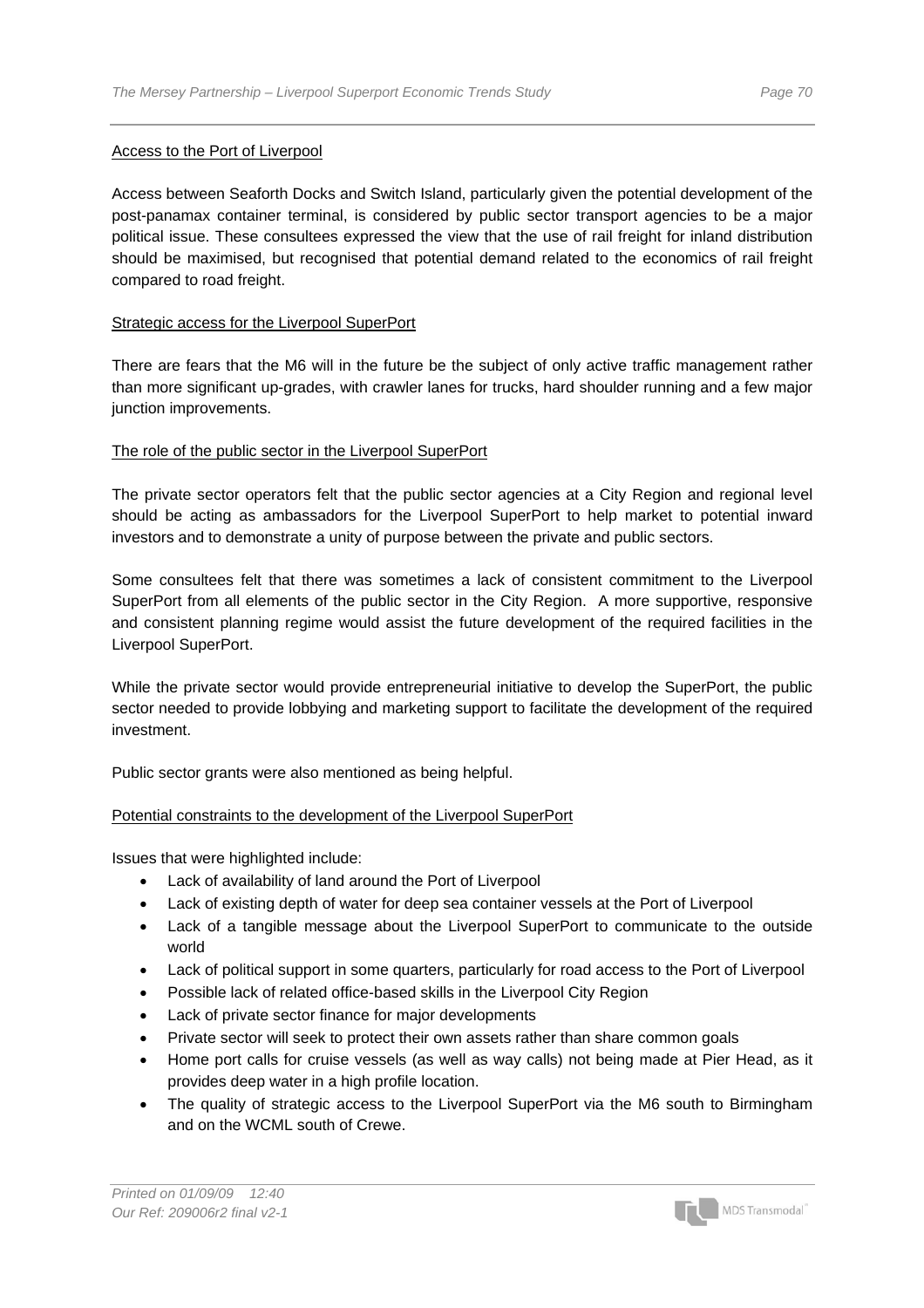## **APPENDIX 2: OUTLINE BUSINESS CASES FOR SUPERPORT PIPELINE PROJECTS**

## **Investment in facilities**

| <b>PIPELINE</b>       | <b>LIVERPOOL POST-PANAMAX CONTAINER TERMINAL</b>                                                                                                                                                                                                                                                                                                                                                                                                                                                                                                 |
|-----------------------|--------------------------------------------------------------------------------------------------------------------------------------------------------------------------------------------------------------------------------------------------------------------------------------------------------------------------------------------------------------------------------------------------------------------------------------------------------------------------------------------------------------------------------------------------|
| <b>PROJECT 1:</b>     |                                                                                                                                                                                                                                                                                                                                                                                                                                                                                                                                                  |
| <b>Description</b>    | The proposed terminal would offer 820 metres of deep water berth plus 500 metres of feeder berth, both<br>located on a newly created peninsula immediately downstream of Gladstone lock. Overall, the Port would<br>then offer around 2,500 metre of container quay. Some 17 hectares of new container storage area would<br>also be created to supplement the existing 48 hectares at the existing Seaforth Container Terminal. For the<br>first time the Port of Liverpool would be able to accommodate post-panamax deep sea container ships. |
|                       | An existing intermodal rail terminal would allow container trains to distribute containers inland by intermodal<br>services using the restored Olive Mount chord and load gauge upgrade to the West Coast Main Line so that<br>high cube containers can despatched directly on standard metre high wagons to elsewhere in GB.<br>Containers could also be distributed up the Manchester Ship Canal by feeder vessel.                                                                                                                             |
| <b>Project status</b> | All required permissions in place.                                                                                                                                                                                                                                                                                                                                                                                                                                                                                                               |
| Costs                 | In excess of £100 million development cost<br>$\bullet$<br>Additional HGVs on road access route to motorway network (A5036)                                                                                                                                                                                                                                                                                                                                                                                                                      |
| <b>Benefits</b>       | Opportunity to attract significant additional traffic volumes to the Port of Liverpool through<br>$\bullet$<br>maintaining its position in its existing core transatlantic market and the potential calls from Far<br>East-N America services; modelling suggests the additional traffic volumes could be 4 million<br>tonnes p.a. by 2030.<br>Employment: 3,000 jobs (direct, indirect & induced);<br>GVA: +£100 million<br>Likely to lead to reduced transport costs for shippers/receivers in the NW.                                         |
| Synergies for         | Direct links with Port-centric Distribution at the Port of Liverpool, allowing shippers to minimise transport                                                                                                                                                                                                                                                                                                                                                                                                                                    |
| <b>SuperPort</b>      | costs for imported goods; increased competitiveness for the Liverpool SuperPort because it provides access                                                                                                                                                                                                                                                                                                                                                                                                                                       |
|                       | to post-panamax deep sea container services for shippers and receivers located in the SuperPort.                                                                                                                                                                                                                                                                                                                                                                                                                                                 |
| Lead                  | Peel Ports                                                                                                                                                                                                                                                                                                                                                                                                                                                                                                                                       |

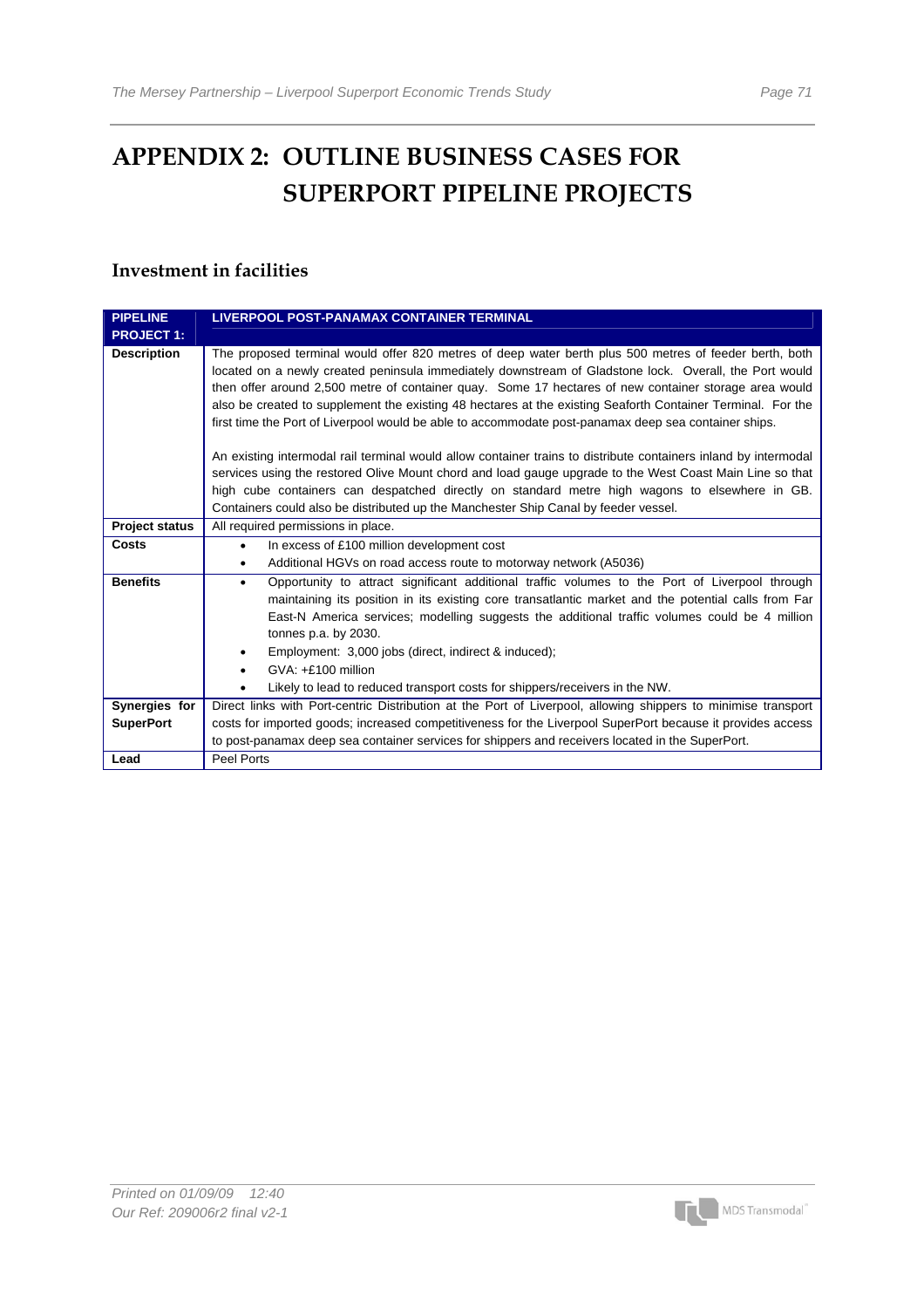| <b>PIPELINE</b>       | PORT-CENTRIC DISTRIBUTION AT THE PORT OF LIVERPOOL                                                                                                                                                                                                                                                                                                                                                                                                                                                                                                                                                                                                                                                               |
|-----------------------|------------------------------------------------------------------------------------------------------------------------------------------------------------------------------------------------------------------------------------------------------------------------------------------------------------------------------------------------------------------------------------------------------------------------------------------------------------------------------------------------------------------------------------------------------------------------------------------------------------------------------------------------------------------------------------------------------------------|
| <b>PROJECT 2:</b>     |                                                                                                                                                                                                                                                                                                                                                                                                                                                                                                                                                                                                                                                                                                                  |
| <b>Description</b>    | The development of large distribution centres on land within the port estate and close to the deep sea<br>container port and intermodal rail terminal at Seaforth Docks would provide occupiers with the option to<br>import and export goods via the deep sea container port, but also to store goods for the Irish market and<br>domestic freight for the Liverpool City Region and the North West. Inland distribution could be by rail and<br>barge, as well as by road. The creation of sites for large distribution centres is likely to require the<br>reorganisation of the port estate in the first instance and could then involve the expansion of the port estate<br>beyond its existing boundaries. |
| <b>Project status</b> | Concept stage.                                                                                                                                                                                                                                                                                                                                                                                                                                                                                                                                                                                                                                                                                                   |
| Costs                 | Development costs would be funded by the private sector developer<br>$\bullet$                                                                                                                                                                                                                                                                                                                                                                                                                                                                                                                                                                                                                                   |
|                       | Additional HGVs on local road network<br>٠                                                                                                                                                                                                                                                                                                                                                                                                                                                                                                                                                                                                                                                                       |
| <b>Benefits</b>       | Opportunity to attract significant additional container traffic volumes to the Port of Liverpool, as well<br>٠<br>as Irish Sea RoRo traffic.                                                                                                                                                                                                                                                                                                                                                                                                                                                                                                                                                                     |
|                       | Employment: likely to generate significant direct employment in the distribution centres;<br>٠                                                                                                                                                                                                                                                                                                                                                                                                                                                                                                                                                                                                                   |
|                       | Likely to lead to reduced transport costs for shippers and receivers because Liverpool provides the<br>$\bullet$                                                                                                                                                                                                                                                                                                                                                                                                                                                                                                                                                                                                 |
|                       | lowest inland distribution costs for a GB-wide distribution of traffic, involving, on average, shorter<br>road hauls and rail and waterborne inland distribution than from other GB deep sea container<br>ports.                                                                                                                                                                                                                                                                                                                                                                                                                                                                                                 |
| Synergies for         | Direct link with Liverpool Post-Panamax Container Terminal; increased competitiveness for the SuperPort                                                                                                                                                                                                                                                                                                                                                                                                                                                                                                                                                                                                          |
| <b>SuperPort</b>      | because it helps to provide the critical mass of freight traffic for additional logistics activity, which will also use                                                                                                                                                                                                                                                                                                                                                                                                                                                                                                                                                                                          |
|                       | other facilities in the SuperPort.                                                                                                                                                                                                                                                                                                                                                                                                                                                                                                                                                                                                                                                                               |
| Lead                  | Peel Ports                                                                                                                                                                                                                                                                                                                                                                                                                                                                                                                                                                                                                                                                                                       |

| <b>PIPELINE</b>       | <b>PARKSIDE</b>                                                                                                                                                                                                                                                                                                                                                                                                                                                                                                                  |
|-----------------------|----------------------------------------------------------------------------------------------------------------------------------------------------------------------------------------------------------------------------------------------------------------------------------------------------------------------------------------------------------------------------------------------------------------------------------------------------------------------------------------------------------------------------------|
| <b>PROJECT 3:</b>     |                                                                                                                                                                                                                                                                                                                                                                                                                                                                                                                                  |
| <b>Description</b>    | The development of a rail freight distribution park in St Helens, with large distribution centres and an on-site<br>intermodal terminal. The site is capable of accommodating very large distribution buildings – seven buildings<br>of approximately 0.6 million sq ft or more and three buildings of 1 m sq ft. The site would have good access<br>to the M6 and the site would have access to the WCML, with rail services to the Channel Tunnel, the Greater<br>South East deep sea container ports and other regions of GB. |
| <b>Project status</b> | Seeking planning permission.                                                                                                                                                                                                                                                                                                                                                                                                                                                                                                     |
| Costs                 | Development costs funded by the private sector developer                                                                                                                                                                                                                                                                                                                                                                                                                                                                         |
|                       | Additional HGVs on local roads                                                                                                                                                                                                                                                                                                                                                                                                                                                                                                   |
| <b>Benefits</b>       | Employment: 10,700-12,800 jobs (direct, indirect & induced);                                                                                                                                                                                                                                                                                                                                                                                                                                                                     |
|                       | GVA: +£356-428 million:<br>٠                                                                                                                                                                                                                                                                                                                                                                                                                                                                                                     |
|                       | The rail freight services provide lower cost distribution than by road and so help to reduce the<br>٠                                                                                                                                                                                                                                                                                                                                                                                                                            |
|                       | peripherality of the Liverpool City Region:                                                                                                                                                                                                                                                                                                                                                                                                                                                                                      |
|                       | Reduced environmental impacts from the availability of rail freight services.<br>$\bullet$                                                                                                                                                                                                                                                                                                                                                                                                                                       |
| Synergies for         | Increased competitiveness for the SuperPort because it helps to provide the critical mass of freight traffic for                                                                                                                                                                                                                                                                                                                                                                                                                 |
| <b>SuperPort</b>      | additional logistics activity, which will also use other facilities in the SuperPort.                                                                                                                                                                                                                                                                                                                                                                                                                                            |
| Lead                  | Pro Logis                                                                                                                                                                                                                                                                                                                                                                                                                                                                                                                        |

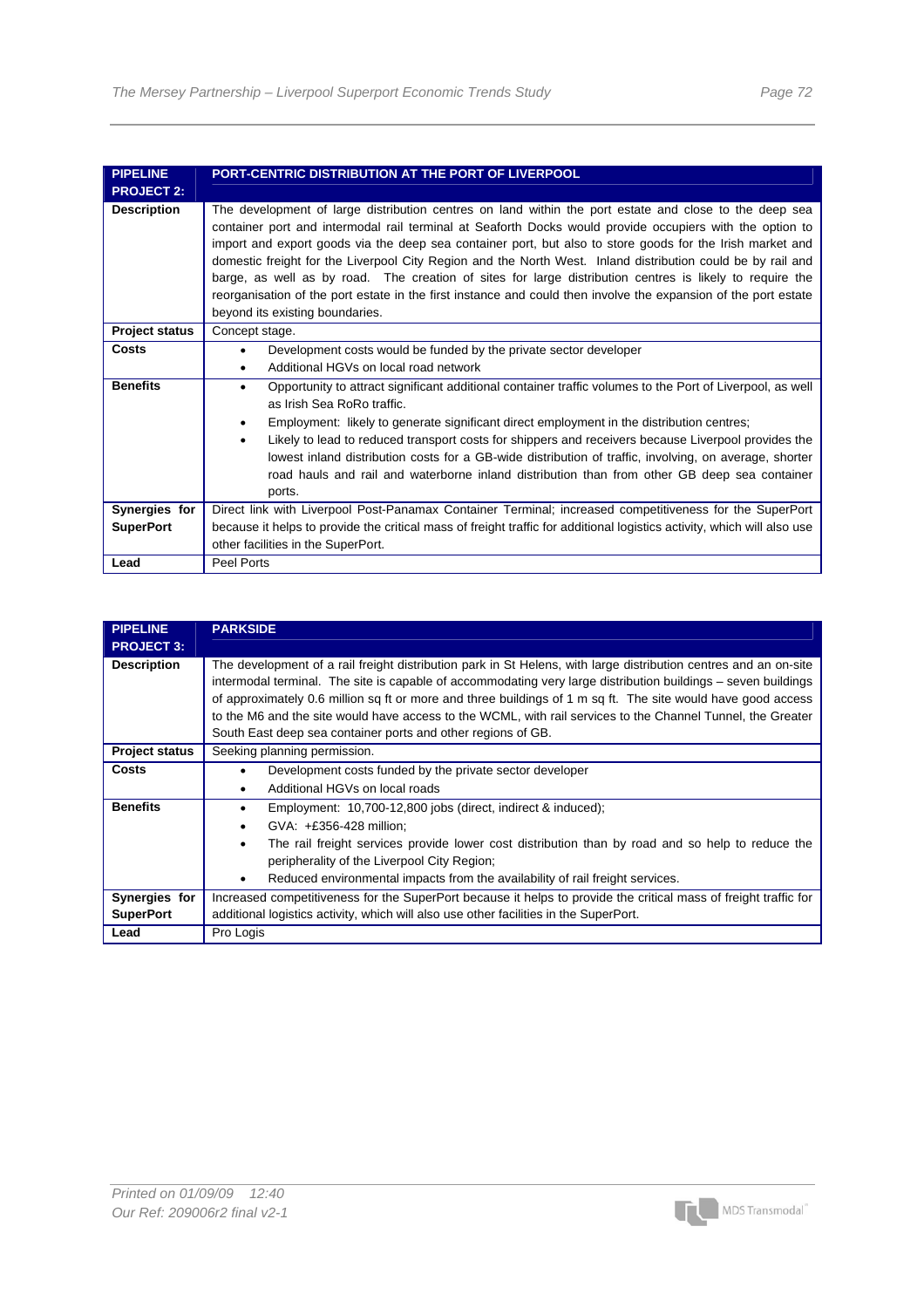| <b>PIPELINE</b><br><b>PROJECT 4:</b> | <b>PORT WESTON</b>                                                                                            |
|--------------------------------------|---------------------------------------------------------------------------------------------------------------|
| <b>Description</b>                   | Port Weston is a short sea port with on-site storage that Stobart Group is planning to develop as a Train     |
|                                      | Road Water distribution site.                                                                                 |
| <b>Project status</b>                | Project planning stage.                                                                                       |
| Costs                                | Development costs funded by the private sector developer                                                      |
|                                      | Additional HGVs on local roads<br>٠                                                                           |
| <b>Benefits</b>                      | Employment: 500-600 jobs (direct, indirect & induced);<br>٠                                                   |
|                                      | $GVA: +£16-19$ m:<br>٠                                                                                        |
|                                      | The rail freight services provide lower cost distribution than by road and so help to reduce the<br>$\bullet$ |
|                                      | peripherality of the Liverpool City Region;                                                                   |
|                                      | Reduced environmental impacts from the availability of rail freight services.                                 |
| for<br><b>Synergies</b>              | Increased competitiveness for the SuperPort because it helps to provide the critical mass of freight traffic  |
| <b>SuperPort</b>                     | for additional logistics activity, which will also use other facilities in the SuperPort.                     |
| Lead                                 | <b>Stobart Group</b>                                                                                          |

| <b>PIPELINE</b><br><b>PROJECT 5:</b> | <b>3MG EXPANSION</b>                                                                                                                                                                                                                                                                                                                                                                                   |
|--------------------------------------|--------------------------------------------------------------------------------------------------------------------------------------------------------------------------------------------------------------------------------------------------------------------------------------------------------------------------------------------------------------------------------------------------------|
| <b>Description</b>                   | The expansion of the existing 3MG rail freight distribution park in Widnes, with additional large distribution<br>centres. 3MG is currently undergoing the first phase of expansion of its site, which it is anticipated will offer<br>3.5m sq ft of space for logistics activity. Two new distribution centres of 570,000 sq ft and 200,000 sq ft<br>were given planning permission in November 2008. |
| <b>Project status</b>                | Obtained planning permission.                                                                                                                                                                                                                                                                                                                                                                          |
| <b>Costs</b>                         | Development costs funded by the private sector developer<br>Additional HGVs on local roads                                                                                                                                                                                                                                                                                                             |
| <b>Benefits</b>                      | Employment: likely to generate 1,100-1,400 jobs (direct, indirect & induced).<br>٠<br>$GVA: +E38-46$ million;<br>$\bullet$<br>The rail freight services provide lower cost distribution than by road and so help to reduce the<br>٠<br>peripherality of the Liverpool City Region;<br>Reduced environmental impacts from the availability of rail freight services.<br>٠                               |
| Synergies for<br><b>SuperPort</b>    | Increased competitiveness for the SuperPort because it helps to provide the critical mass of freight traffic for<br>additional logistics activity, which will also use other facilities in the SuperPort.                                                                                                                                                                                              |
| <b>Action</b>                        | Develop terminal                                                                                                                                                                                                                                                                                                                                                                                       |
| Lead                                 | <b>Stobart Group</b>                                                                                                                                                                                                                                                                                                                                                                                   |

| <b>PIPELINE</b><br><b>PROJECT 6:</b> | <b>PORT WIRRAL</b>                                                                                                                                                                            |
|--------------------------------------|-----------------------------------------------------------------------------------------------------------------------------------------------------------------------------------------------|
| <b>Description</b>                   | The development of a new port facility at the entrance to the Manchester Ship Canal to handle a wide<br>range of port traffics and with on-site distribution buildings and a rail connection. |
| <b>Project status</b>                | Project planning stage.                                                                                                                                                                       |
| Costs                                | Development costs funded by the private sector developer                                                                                                                                      |
|                                      | Additional HGVs on local roads<br>٠                                                                                                                                                           |
| <b>Benefits</b>                      | Employment: could generate 1,600 jobs (direct, indirect & induced);                                                                                                                           |
|                                      | $GVA: +E53$ per annum<br>٠                                                                                                                                                                    |
|                                      | The rail freight services provide lower cost distribution than by road and so help to reduce the<br>$\bullet$                                                                                 |
|                                      | peripherality of the Liverpool City Region;                                                                                                                                                   |
|                                      | Reduced environmental impacts from the availability of rail freight and shipping services.                                                                                                    |
| for<br><b>Synergies</b>              | Increased competitiveness for the SuperPort because it helps to provide the critical mass of freight traffic                                                                                  |
| <b>SuperPort</b>                     | for additional logistics activity, which will also use other facilities in the SuperPort.                                                                                                     |
| Lead                                 | Peel                                                                                                                                                                                          |

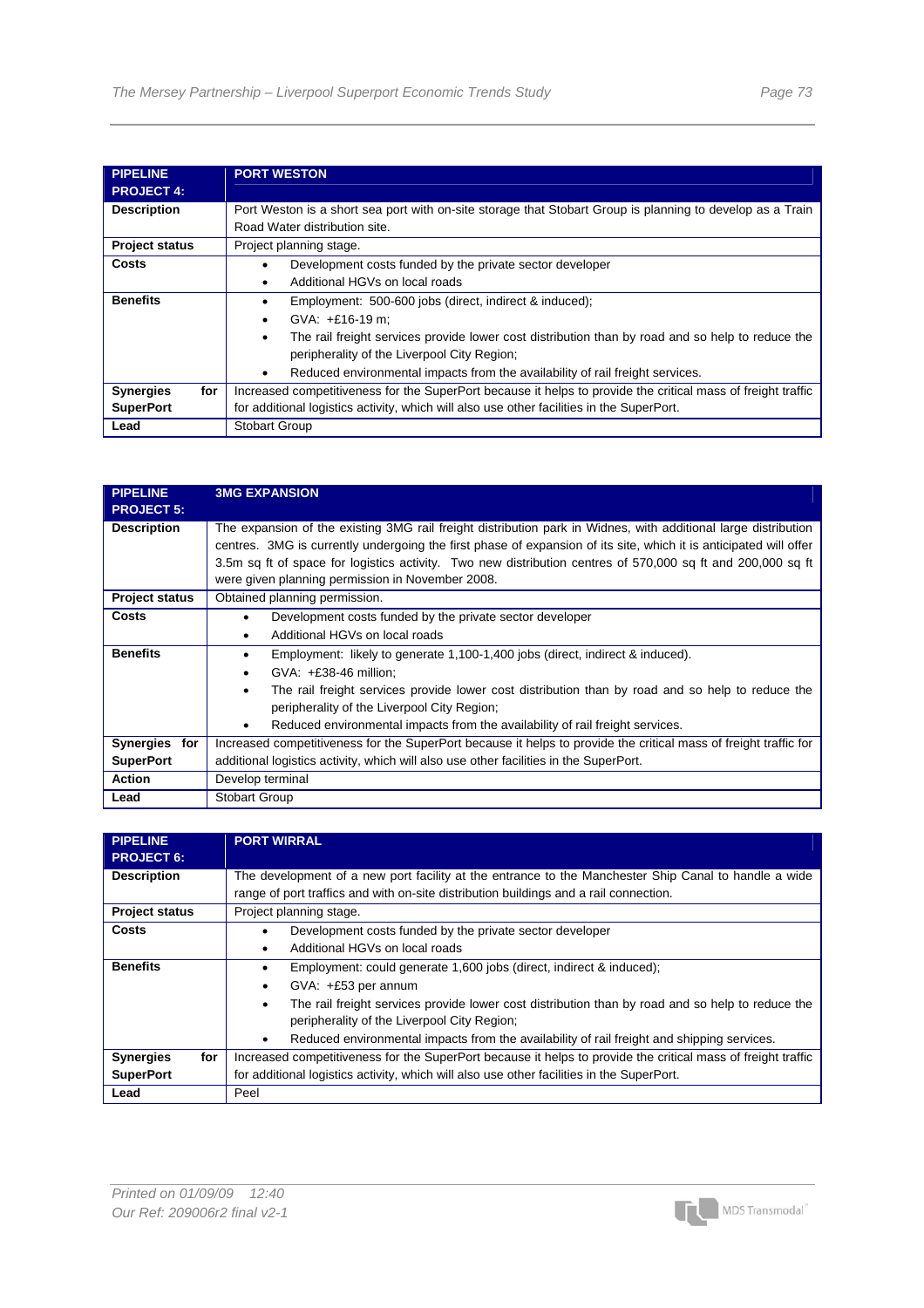| <b>PIPELINE</b>       | DEVELOPMENT OF LIVERPOOL JOHN LENNON AIRPORT                                                                   |
|-----------------------|----------------------------------------------------------------------------------------------------------------|
| <b>PROJECT 7:</b>     |                                                                                                                |
|                       |                                                                                                                |
| <b>Description</b>    | The Liverpool John Lennon Master Plan indicates that the proposed extension of the runway at Liverpool         |
|                       | airport, along with other proposed developments such as enhancement of the passenger terminal and a            |
|                       | cargo centre would enable long haul flights to China, US and India, thereby improving the appeal of            |
|                       | Liverpool to investors in major economies.                                                                     |
| <b>Project status</b> | Project planning stage.                                                                                        |
| Costs                 | Development costs funded by the private sector developer                                                       |
|                       | Additional cars and HGVs on local roads                                                                        |
| <b>Benefits</b>       | Employment: 9,400 (direct, indirect & induced);<br>$\bullet$                                                   |
|                       | $GVA: +E313$ million.                                                                                          |
| Synergies<br>for      | Increased competitiveness for the SuperPort because it allows logistics providers based in the Superport to    |
| <b>SuperPort</b>      | offer their customers air freight services. Improved accessibility for passengers is likely to lead to greater |
|                       | numbers of tourists and increases the attractiveness of the City Region as a location for business.            |
| Lead                  | Peel                                                                                                           |

| <b>PIPELINE</b>         | <b>LANGTON RIVERSIDE RORO TERMINAL</b>                                                                       |
|-------------------------|--------------------------------------------------------------------------------------------------------------|
| <b>PROJECT 8:</b>       |                                                                                                              |
| <b>Description</b>      | RoRo terminal providing direct access to the River Mersey, with all required planning permissions.           |
| <b>Project status</b>   | All required permissions in place.                                                                           |
| Costs                   | Development costs funded by the private sector developer                                                     |
|                         | Additional HGVs on local roads                                                                               |
| <b>Benefits</b>         | Employment: c.200 (direct, indirect & induced);<br>٠                                                         |
|                         | $GVA: +E7m$ .<br>٠                                                                                           |
| <b>Synergies</b><br>for | Increased competitiveness for the SuperPort because it helps to provide the critical mass of freight traffic |
| <b>SuperPort</b>        | for additional logistics activity, which will also use other facilities in the SuperPort.                    |
| Lead                    | Peel Ports                                                                                                   |

## **Investment in hinterland access**

| <b>PIPELINE</b><br><b>PROJECT 9:</b> | <b>MERSEY GATEWAY</b>                                                                                                                                                                                                                                                                                                                                                                                                                                                                                                                                                               |
|--------------------------------------|-------------------------------------------------------------------------------------------------------------------------------------------------------------------------------------------------------------------------------------------------------------------------------------------------------------------------------------------------------------------------------------------------------------------------------------------------------------------------------------------------------------------------------------------------------------------------------------|
| <b>Description</b>                   | Provides an additional new crossing of the River Mersey and will be incorporated into the existing highway<br>network to the south via the Runcorn Central Expressway and to the north via Speke Road and the Eastern<br>Bypass. The project also includes modifications to the existing Silver Jubilee Bridge by improving facilities<br>for public transport, walking and cycling.                                                                                                                                                                                                |
| <b>Project status</b>                | Planning permission being sought.                                                                                                                                                                                                                                                                                                                                                                                                                                                                                                                                                   |
| Cost                                 | £431 million                                                                                                                                                                                                                                                                                                                                                                                                                                                                                                                                                                        |
| <b>Benefits</b>                      | The new crossing will reduce general congestion across the existing Silver Jubilee Bridge and so<br>٠<br>reduce journey times and increase journey time reliability for cars and freight.<br>Employment: additional 190 net FTE jobs in the local area & 470 net jobs in the North West;<br>greater accessibility to job opportunities for labour force (source: Amion Consultancy).<br>Additional wealth: £373 million additional GVA due to wider economic benefits such as reduced<br>transport costs, greater access to market for businesses etc. (source: Amion Consultancy). |
| Synergies for                        | Improved accessibility from the south of the Mersey to LJLA; direct impact on the operational efficiency and                                                                                                                                                                                                                                                                                                                                                                                                                                                                        |
| <b>SuperPort</b>                     | competitiveness of both 3MG and Port Weston.                                                                                                                                                                                                                                                                                                                                                                                                                                                                                                                                        |
| <b>Action</b>                        | Secure planning permission & build the Mersey Gateway                                                                                                                                                                                                                                                                                                                                                                                                                                                                                                                               |
| Lead                                 | Halton BC                                                                                                                                                                                                                                                                                                                                                                                                                                                                                                                                                                           |

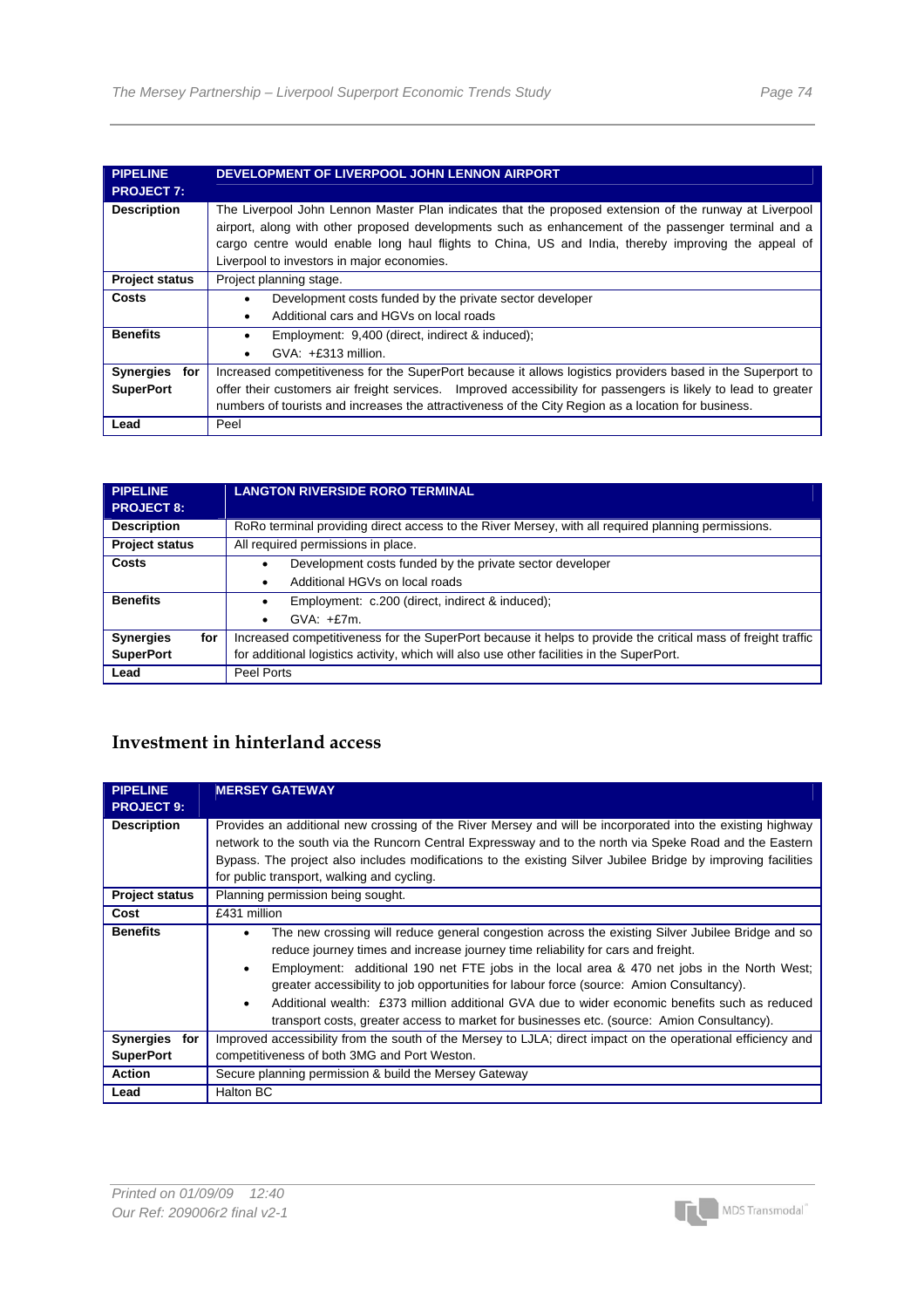| <b>PIPELINE</b>         | <b>ROAD ACCESS TO THE PORT OF LIVERPOOL</b>                                                                                                                                                                                                                                                                                                |
|-------------------------|--------------------------------------------------------------------------------------------------------------------------------------------------------------------------------------------------------------------------------------------------------------------------------------------------------------------------------------------|
| <b>PROJECT 10:</b>      |                                                                                                                                                                                                                                                                                                                                            |
| <b>Description</b>      | Would provide improved road access between Seaforth Docks and its container terminal and associated<br>distribution activity and the core motorway network (M57/M58). The Highways Agency's favoured scheme<br>is a new road, although other options may be available. The costs and benefits described below are based<br>on this scheme. |
| <b>Project status</b>   | Pre-option stage                                                                                                                                                                                                                                                                                                                           |
| Costs                   | Estimated cost £165 million.                                                                                                                                                                                                                                                                                                               |
|                         |                                                                                                                                                                                                                                                                                                                                            |
| <b>Benefits</b>         | The enhanced road access to Seaforth Docks should reduce general congestion on the existing<br>$\bullet$                                                                                                                                                                                                                                   |
|                         | A5036 and so reduce journey times and increase journey time reliability for HGVs from the port.                                                                                                                                                                                                                                            |
|                         | Reduced impact on residents living adjacent to A5036.<br>$\bullet$                                                                                                                                                                                                                                                                         |
| <b>Synergies</b><br>for | Improved accessibility from Seaforth Docks, including the Liverpool Post-panamax Container Terminal, to                                                                                                                                                                                                                                    |
| <b>SuperPort</b>        | the M57/58 and M6; direct impact on the long-term operational efficiency and competitiveness of the Port of                                                                                                                                                                                                                                |
|                         | Liverpool and the SuperPort as a whole.                                                                                                                                                                                                                                                                                                    |
| <b>Action</b>           | Select appropriate scheme, secure planning permission & implement.                                                                                                                                                                                                                                                                         |
| Lead                    | <b>Highways Agency</b>                                                                                                                                                                                                                                                                                                                     |

| <b>PIPELINE</b><br><b>PROJECT 11:</b> | <b>RAIL ACCESS TO PORT FACILTIES</b>                                                                        |
|---------------------------------------|-------------------------------------------------------------------------------------------------------------|
| <b>Description</b>                    | Would re-introduce or increase the existing capacity of rail access to port facilities such as Seaforth     |
|                                       | Docks, Canada Dock and Birkenhead Docks                                                                     |
| <b>Project status</b>                 | Pre-feasibility.                                                                                            |
| Costs                                 | Not known.                                                                                                  |
| <b>Benefits</b>                       | Potential for modal shift for some traffic that is currently on the road, thereby reducing<br>٠             |
|                                       | congestion and other environmental impacts.                                                                 |
|                                       | May also provide the potential for new passenger services in the City Region.                               |
| <b>Synergies</b><br>for               | Improved accessibility by rail, with modal shift impacts and the potential to have a positive impact on the |
| <b>SuperPort</b>                      | long-term operational efficiency and competitiveness of the SuperPort as a whole.                           |
| <b>Action</b>                         | Establish economic and technical feasibility of individual schemes and, subject to viability of proposals,  |
|                                       | implement in line with Network Rail quidelines.                                                             |
| Lead                                  | Peel & Network Rail                                                                                         |

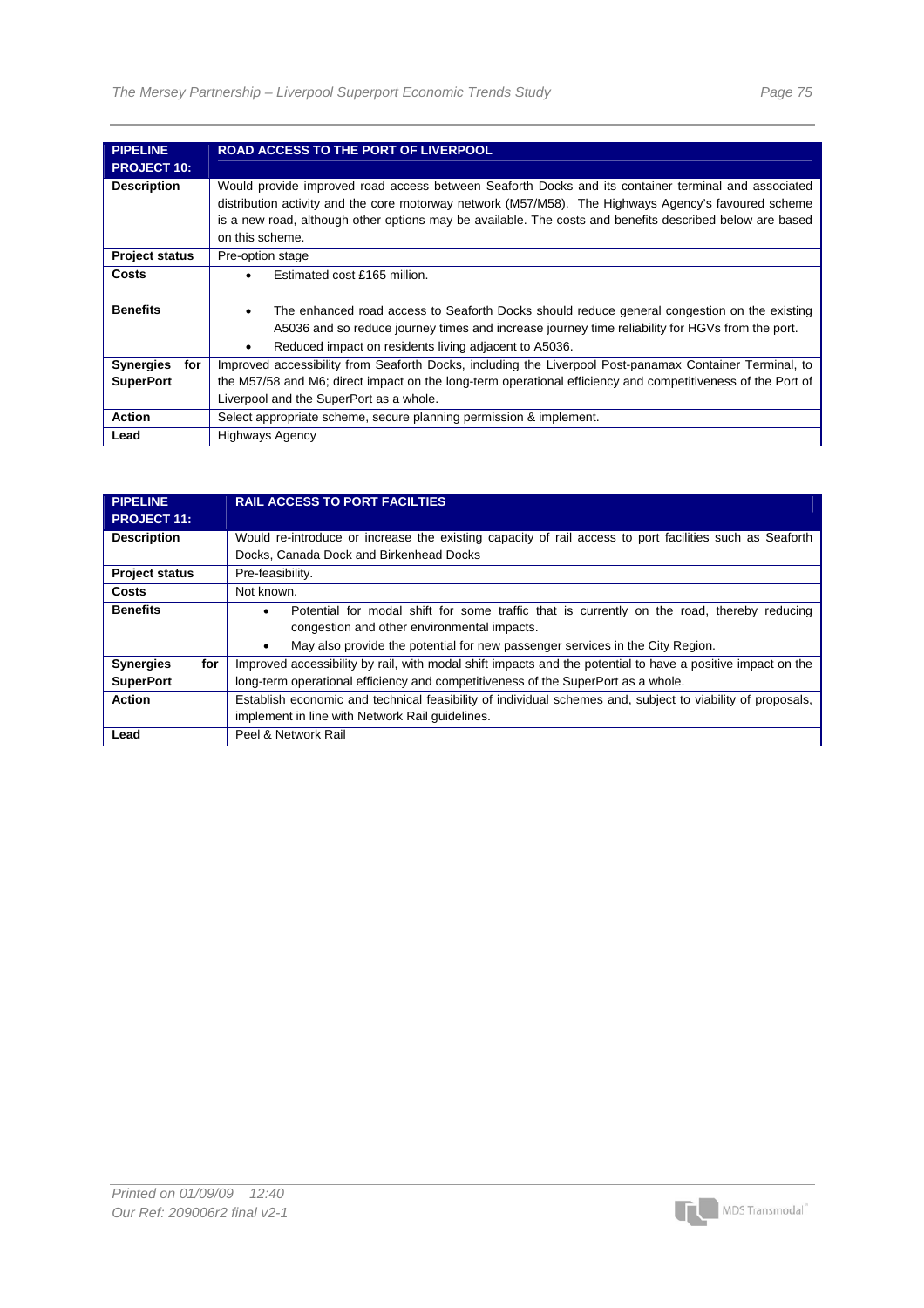## **GLOSSARY OF TERMS**

**Additionality** The extent to which an activity is undertaken within a given geographical area as a result of the project or initiative. Thus, an impact arising from a project is additional if it would not have occurred in the absence of the project.<sup>[1](#page-77-0)1</sup>

**Baseline** A description of conditions existing at a point in time against which subsequent changes can be detected through monitoring. A baseline study is also required in order to establish what the conditions would be if development were not to take place. Conditions may not be stable as even in the absence of development; there may be decline, improvement or cyclic conditions.  $12$ 

**Coastal shipping** The movement of cargo by sea between two ports of the same country; this means that traffic between the North West and Northern Ireland (part of the UK, but not included within GB) is treated as coastal shipping.

**Container** Standard units made of steel, usually with end doors. Standard sizes are used so that they are easily stackable on land and easily stowed on a vessel; can also be carried on trucks and by rail.

**Deep sea shipping** The movement of cargo by sea between UK ports and ports situated outside Europe and the Mediterranean.

**Direct Impact** First order impacts required for the undertaking of the project or initiative being studied.

**Displacement** The proportion of project outputs accounted for by reduced outputs elsewhere in the target area.<sup>[1](#page-77-2)3</sup> For example, a new retail development might invite existing local retailers to move from their old location within the study area, leaving the old location vacant. The activity of the local retailers is not *additional* for the local area, the activity has only moved within the area, so the impact is considered to be displaced.

**Draft** The standard measure of a vessel's depth below the water line, usually stated in metres.

**FTE** Full-Time-Equivalent jobs are a way to measure a worker's involvement in a project. An FTE of 1.0 means that the person is equivalent to a full-time worker; while an FTE of 0.5 signals that the worker is only half-time.

**GB Freight Model (GBFM)** is freight demand model that was developed by MDS Transmodal and is used by the DfT as its freight module within the National transport Model.

GDP Gross domestic product is a measure of economic activity in a country. It is calculated by adding the total value of a country's annual output of goods and services. GDP = private consumption  $+$ investment + public spending + the change in inventories + (exports - imports). It is usually valued at market prices.<sup>[14](#page-77-3)</sup>



<sup>&</sup>lt;sup>11</sup> EP Additionality Guide 2008

<span id="page-77-1"></span><span id="page-77-0"></span><sup>&</sup>lt;sup>12</sup> EP Additionality Guide 2008

<span id="page-77-2"></span><sup>13</sup> EP Additionality Guide 2008

<span id="page-77-3"></span><sup>14</sup> http://www.economist.com/research/economics/alphabetic.cfm?letter=G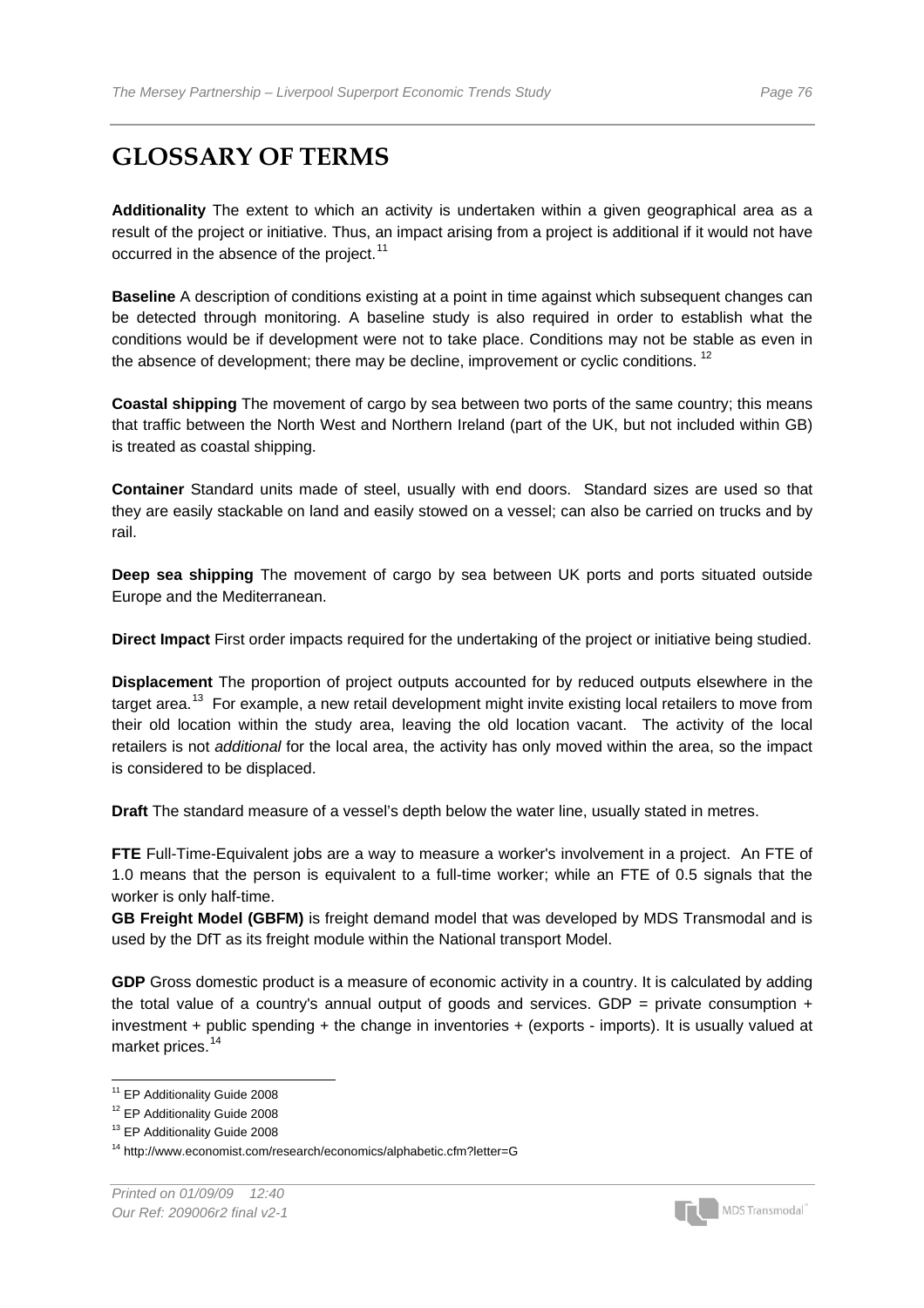**Greater South East** The three government regions of London, the South East and the East of England.

**GVA** Gross value added is the difference between output and intermediate consumption for any given sector/industry. That is the difference between the value of goods and services produced and the cost of raw materials and other inputs which are used up in production. <sup>[15](#page-78-0)</sup>

**Hinterland** Where traffic goes to and comes from within the country where the port is located.

**Indirect/Induced Impact** Second order impacts, or *Multiplier Effects* generated by an initiative. A project generating economic activity typically also generates demand for additional goods and services not associated directly with the project. Satisfying this demand provides additional activity, often not on site. For example building a bridge may require steel. Purchasing steel provides activity for steel producers. The additional activity in steel production is an indirect impact caused by the initiative.

**Input-output tables:** These tables provide estimates of supply linkages between sectors and are used to estimate the supply linkage or indirect multiplier effects.

**Intermodal freight** The movement of goods in one and the same loading unit or a vehicle by successive modes of transport without handling of the goods themselves when changing modes.

**Leakage** The proportion of outputs that benefit those outside of the project's target area or group.<sup>[16](#page-78-1)</sup>

**Lift-on Lift-off (LoLo)** Where containers are transferred between the quay and the ship using cranes i.e. the containers are lifted on and off the ship.

**Logistics providers** Companies that carry out transport and warehousing operations on an integrated basis for their customers.

**LQ** Location quotient – a measure of concentration. The quotient indicates the geographical concentration of a particular activity in a particular area as a function of the expected concentration based on national average. The formula can be presented as:

> LQ=% total workforce in a defined area working in industry X % total national workforce working in industry X

So if an area has 15% of its workforce in agriculture when only 5% of the national workforce is employed in agriculture, the LQ=15/5=3.<sup>[17](#page-78-2)</sup>

<span id="page-78-3"></span>**Market Prices** Market or purchasers prices are the prices actually paid by the purchaser for goods and services, including transport costs, trade margins and taxes.<sup>[1](#page-78-3)8</sup>

 $\overline{a}$ 



<sup>&</sup>lt;sup>15</sup> ONS http://www.statistics.gov.uk/about/glossary/economic\_terms.asp

<span id="page-78-1"></span><span id="page-78-0"></span><sup>&</sup>lt;sup>16</sup> EP Additionality Guide 2008

<span id="page-78-2"></span><sup>17</sup> http://www.tuition.com.hk/geography/g.htm